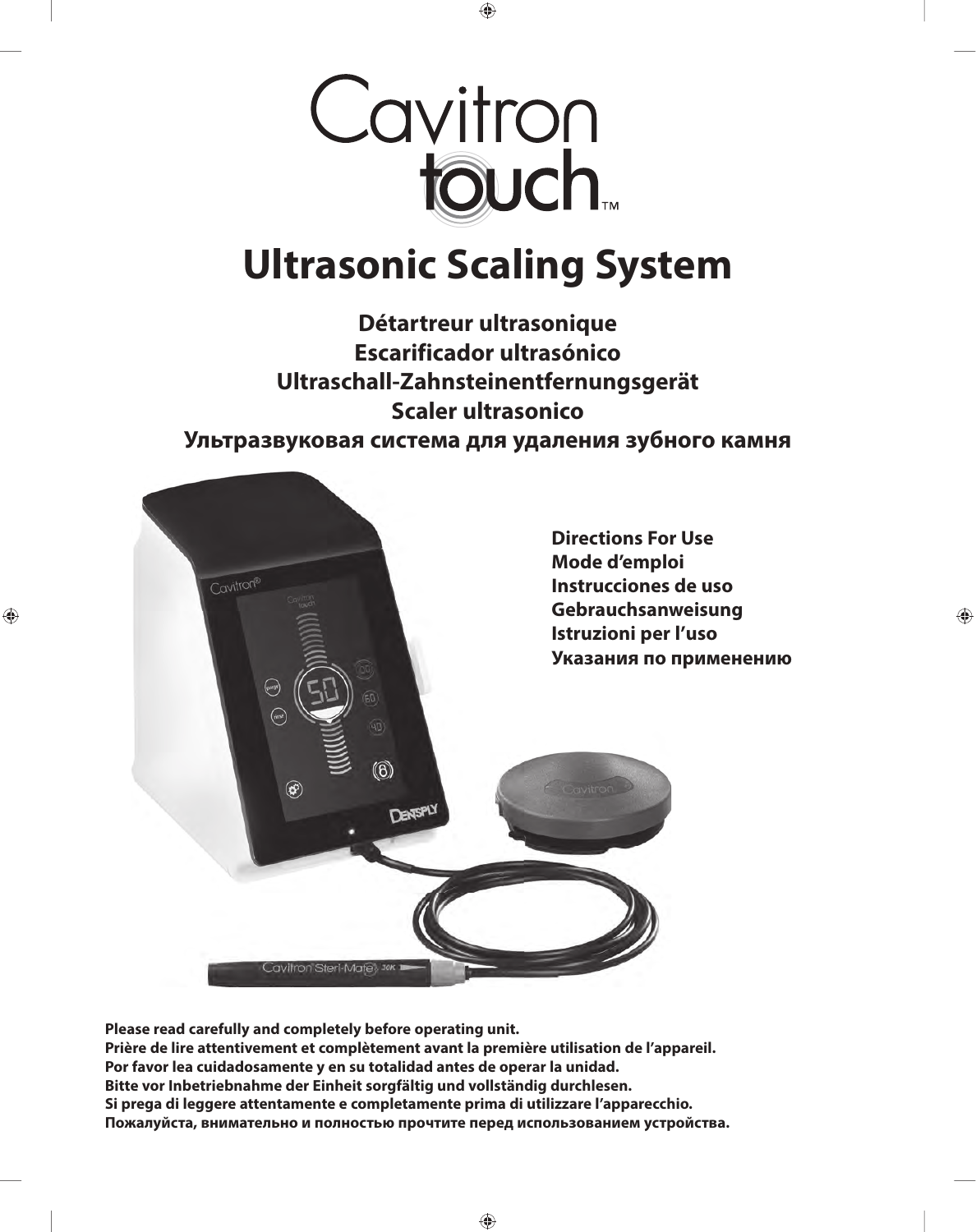### **TABLE OF CONTENTS**

|     | <b>SUPPLIES &amp; REPLACEMENT PARTS  3</b>      |
|-----|-------------------------------------------------|
|     |                                                 |
|     |                                                 |
|     |                                                 |
|     | <b>PRECAUTIONS</b>                              |
| 4.1 |                                                 |
| 4.2 |                                                 |
|     |                                                 |
|     | <b>INFECTION CONTROL</b>                        |
| 6.1 |                                                 |
| 6.2 | Water Supply Recommendations4                   |
|     | <b>INSTALLATION INSTRUCTIONS</b>                |
| 7.1 | Water Line Requirements 4                       |
| 7.2 |                                                 |
| 7.3 |                                                 |
| 7.4 |                                                 |
| 7.5 | Power Cord Connection5                          |
| 7.6 | Water Supply Line Connection5                   |
| 7.7 | Tap-On <sup>™</sup> Foot Pedal Synchronization5 |
| 7.8 | Recharging the tap-on foot pedal6               |
| 7.9 | Powering on/off the tap-on foot pedal6          |
|     | CAVITRON TOUCH™ ULTRASONIC                      |
|     | <b>SCALER DESCRIPTION</b>                       |
|     |                                                 |
| 8.2 | Diagnostic Display Indicators and               |
|     | Control                                         |
| 8.2 | Diagnostic Display Indicators and               |
|     |                                                 |
| 8.3 |                                                 |
| 8.4 | Cavitron 30K Ultrasonic Inserts  10             |
| 8.5 | Tap-On Technology Wireless Foot Pedal           |
|     |                                                 |
| 8.6 | <b>Accessories and User Replaceable</b>         |
|     |                                                 |
|     |                                                 |
|     | 8.6.2 User Replaceable Part Kits  11            |

### **SYSTEM SETUP, OPERATION AND**

#### **TECHNIQUES FOR USE**

|      | <b>TECHNIQUES FOR USE</b>             |
|------|---------------------------------------|
| 9.1  |                                       |
| 9.2  |                                       |
| 9.3  |                                       |
| 9.4  | Performing Ultrasonic Scaling         |
|      |                                       |
| 9.5  | Patient Comfort Considerations 12     |
|      | <b>SYSTEM CARE</b>                    |
|      |                                       |
|      | Start-Up Procedures at the            |
|      | beginning of the day 12               |
|      |                                       |
|      | Shut-Down Procedures at the           |
|      |                                       |
|      |                                       |
| 10.3 | Monthly Maintenance  13               |
|      | Water Line Filter Maintenance  13     |
|      | TROUBLESHOOTING                       |
|      | 11.1 Troubleshooting Guide  13        |
|      | 11.2 Technical Support and Repairs 14 |
|      | WARRANTY PERIOD 14                    |
|      |                                       |
|      | SYMBOL IDENTIFICATION16               |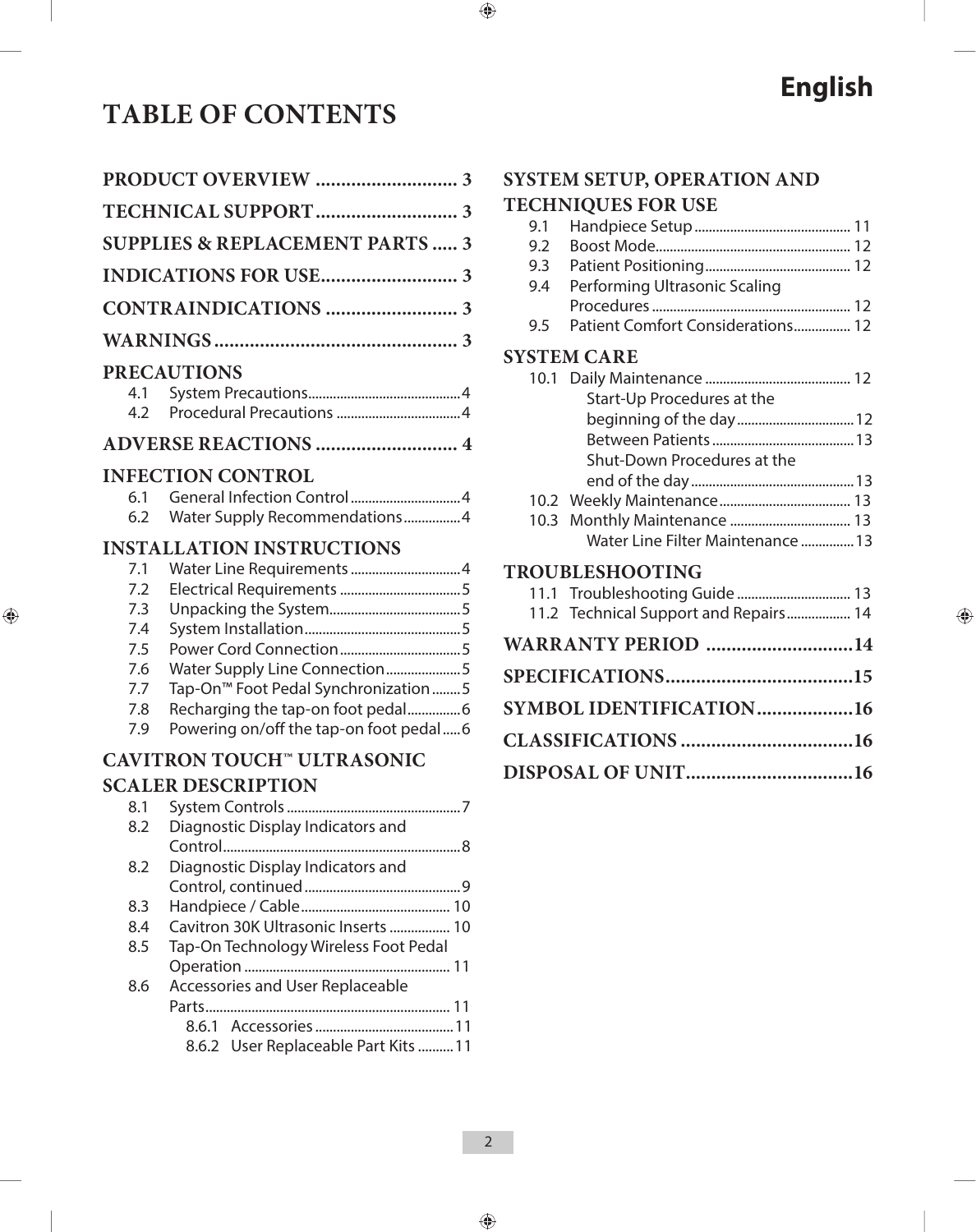**CAUTION: United States Federal Law restricts this device to sale by or on the order of, a licensed dental professional.**

#### **For dental use only.**

### **PRODUCT OVERVIEW**

The Cavitron Touch™ Ultrasonic Scaling System offers an advanced experience at your fingertips. The unit features a modern touch screen interface for ease of use with added memory presets and customizable power settings for improved efficiency. The system also features a lightweight, detachable handpiece cord for improved ergonomics.

### **TECHNICAL SUPPORT**

For technical support and repair assistance in the U.S., call the DENTSPLY Cavitron CareFactory Certified Service at 1-800-989-8826, Monday through Friday, 8:00 A.M. to 5:00 P.M. (Eastern Time). For other areas, contact your local DENTSPLY® representative.

### **SUPPLIES & REPLACEMENT PARTS**

To order supplies or replacement parts in the U.S., contact your local DENTSPLY Distributor or call 1-800-989-8826, Monday through Friday, 8:00 A.M. to 5:00 P.M. (Eastern Time). For other areas, contact your local DENTSPLY Representative.

### **SECTION 1: Indications For Use USED FOR ULTRASONIC PROCEDURES:**

- **•**  All general supra and subgingival scaling applications
- **•**  Periodontal debridement for all types of periodontal diseases

### **SECTION 2: Contraindications**

- **•**  Ultrasonic Systems should not be used for restorative dental procedures involving the condensation of amalgam.
- **•**  Not for use on children under the age of 3.

### **SECTION 3: Warnings**

- **•**  The use of High Volume Saliva Evacuation to reduce the quantity of aerosols released during treatment is highly recommended.
- **•**  Prior to beginning treatment, patients should rinse with an antimicrobial such as Chlorhexidine Gluconate 0.12%. Rinsing with an antimicrobial reduces the chance of infection and reduces the number of microorganisms released in the form of aerosols during treatment.
- **•**  It is the responsibility of the Dental Healthcare Professional to determine the appropriate uses of this product and to understand:
	- the health of each patient,
	- the dental procedures being undertaken,
- and applicable industry and governmental agency recommendations for infection control in dental healthcare settings,
- requirements, and regulations for safe practice of dentistry; and
- these Directions for Use in their entirety, including Section 4 Precautions, Section 6 Infection Control, and Section 10 System Care.
- **•**  Where asepsis is required or deemed appropriate in the best professional judgment of the Dental Healthcare Professional, this product should not be used, unless used in combination with a sterile lavage kit (P/N 81340).
- Handle Cavitron<sup>®</sup> insert with care. Improper handling of insert, specifically the insert tip, may result in injury and/or cross contamination.
- Failure to follow properly validated sterilization processes and approved aseptic techniques for Cavitron inserts or handpieces may result in cross contamination.
- Persons fitted with cardiac pacemakers, defibrillators and other active implanted medical devices, have been cautioned that some types of electronic equipment might interfere with the operation of the device. Although no instance of interference has ever been reported to DENTSPLY, we recommend that the handpiece and cables be kept 6 to 9 inches (15 to 23 cm) away from any device and their leads during use.

 There are a variety of pacemakers and other medically implanted devices on the market. Clinicians should contact the device manufacturer or the patient's physician for specific recommendations. This unit complies with IEC 60601 Medical Device Standards.

- Insufficient water flow could result in elevated water and tip temperature. When operated at the input water temperature specified in the Water Line Requirements Section 7.1 and with sufficient water flow, the water and tip temperature should not exceed 50° C (122° F). Failure to follow recommendations for environmental operating conditions, including input water temperature, could result in injury to patients or users. If temperature is elevated, increase water flow. If temperature remains elevated, discontinue use.
- **•**  During boil-water advisories, this product should not be operated as an open water system (e.g. connected to a public water system). A Dental Healthcare Professional should disconnect the system from the central water source. The Cavitron DualSelect™ system can be attached to this unit and operated as a closed system until the advisory is cancelled. When the advisory is cancelled, flush all incoming waterlines from the public water system (e.g. faucets, waterlines and dental equipment) in accordance with the manufacturer's instructions for a minimum of 5 minutes.
- **•**  Per FCC Part 15.21, changes or modifications not expressly approved by the party responsible for compliance could void the user's authority to operate this equipment.
- This portable transmitter with its antenna complies with FCC/IC RF exposure limits for general population / uncontrolled exposure.
- **This Device complies with Industry Canada License-exempt RSS** standard(s). Operation is subject to the following two conditions: 1) this device may not cause interference, and 2) this device must accept any interference, including interference that may cause undesired operation of the device.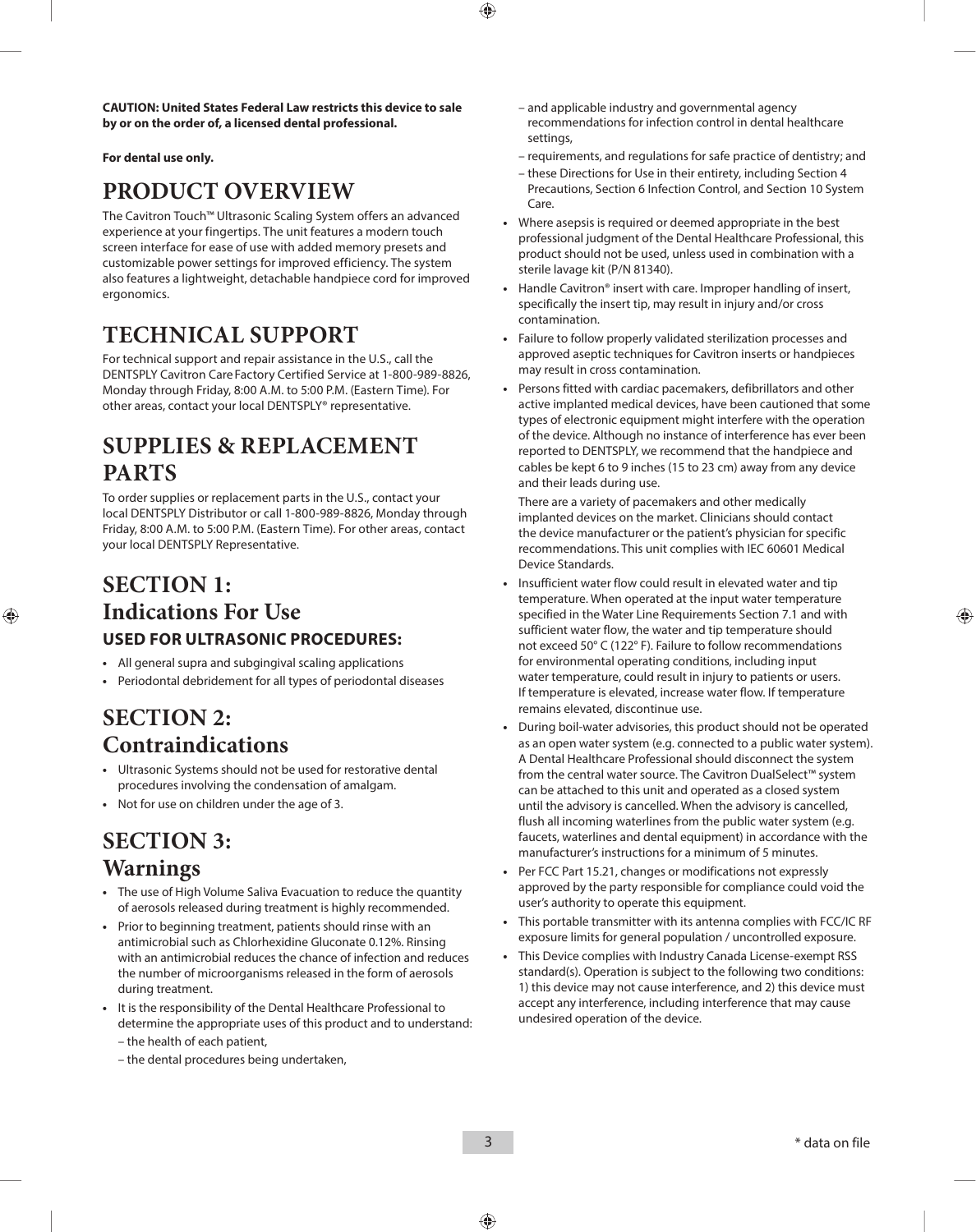### **SECTION 4:** Precautions

#### **4.1 System Precautions**

- **•**  Close manual shut-off valve on the dental office water supply every night before leaving the office.
- **•**  Do not place the system on or next to a radiator or other heat source. Excessive heat may damage the system's electronics. Place the system where air is free to circulate on all sides and beneath it.
- **•**  The system is portable, but must be handled with care when moving.
- **•**  Equipment flushing and dental water supply system maintenance are strongly recommended. See Section 10: System Care.
- **•**  Never operate system without fluid flowing through the handpiece.
- **•**  Always ensure that the electrical connections on the handpiece cable and the Steri-Mate® handpiece are clean and dry before assembling them for use.

#### **4.2 Procedural Precautions**

#### **GENERAL**

**•**  As with all dental procedures, use universal precautions (i.e., wear face mask, eyewear, or face shield, gloves and protective gown).

#### ULTRASONICS

- **•**  The Cavitron Touch Ultrasonic Scaling System works with Cavitron inserts as a system, and was designed and tested to deliver maximum performance for all currently available Cavitron brand ultrasonic inserts. Companies that manufacture, repair or modify inserts carry the sole responsibility for proving the efficacy and performance of their products when used as a part of this system. Users are cautioned to understand the operating limits of their insert before using in a clinical setting.
- **•**  Like bristles of a toothbrush, ultrasonic inserts "wear" with use. Inserts with just 2 mm of wear lose about 50% of their scaling efficiency. In general it is recommended that ultrasonic inserts be discarded and replaced after one year of use to maintain optimal efficiency and avoid breakage.
- **•**  If excessive wear is noted, or the insert has been bent, reshaped or otherwise damaged, discard the insert immediately.
- **•**  Ultrasonic insert tips that have been bent, damaged, or reshaped are susceptible to in-use breakage and should be discarded and replaced immediately.
- **•**  Retract the lips, cheeks and tongue to prevent contact with the insert tip whenever it is placed in the patient's mouth.

### **SECTION 5: Adverse Reactions**

None Known.

### **SECTION 6: Infection Control**

#### **6.1 General Infection Control**

- **•**  For operator and patient safety, carefully practice the infection control procedures detailed in the Cavitron Systems Infection Control Procedures booklet accompanying your System. Additional booklets can be obtained by calling Customer Service at 1-800-989-8826, Monday through Friday, 8:00 A.M. to 5:00 P.M. (Eastern Time). For areas outside the U.S., contact your local DENTSPLY representative.
- **•**  As with high speed handpieces and other dental devices, the combination of water and ultrasonic vibration from the Cavitron Touch Ultrasonic Scaler will create aerosols. Following the procedural guidelines in Section 9 of this manual can effectively control and minimize aerosol dispersion.

#### **6.2 Water Supply Recommendations**

- **•**  It is highly recommended that all dental water supply systems conform to applicable CDC (Centers for Disease Control and Prevention) and ADA (American Dental Association) standards, and that all recommendations be followed in terms of flushing, chemical flushing, and general infection control procedures. See Sections 7.1 and 10.
- As a medical device, this product must be installed in accordance with applicable local, regional, and national regulations, including guidelines for water quality (e.g. drinking water). As an open water system, such regulation may require this device to be connected to a centralized water control device. The Cavitron DualSelect Dispensing System may be installed to allow this unit to operate as a closed water system.

### **SECTION 7: Installation Instructions**

Anyone installing a Cavitron Touch System should observe the following requirements and recommendations.

#### **7.1 Water Line Requirements**

- **•**  A water supply line with user-replaceable filter is supplied with your system. See Section 10 System Care for replacement instructions.
- **•**  Incoming water supply line pressure to the system must be 20 psi (138 kPa) to 40 psi (275 kPa). If your dental water system's supply line pressure is above 40 psi, install a water pressure regulator on the water supply line to your Cavitron Touch Ultrasonic Scaler.
- **•**  A manual shut-off valve on the dental water system supply line should be used so that the water can be completely shut-off when the office is unoccupied.
- **•**  In addition to the water filter supplied, it is recommended that a filter in the dental water system supply line be installed so that any particulates in the water supply will be trapped before reaching the Cavitron system.
- **•**  After the above installations are completed on the dental water supply system, the dental office water line should be thoroughly flushed prior to connection to the Cavitron system.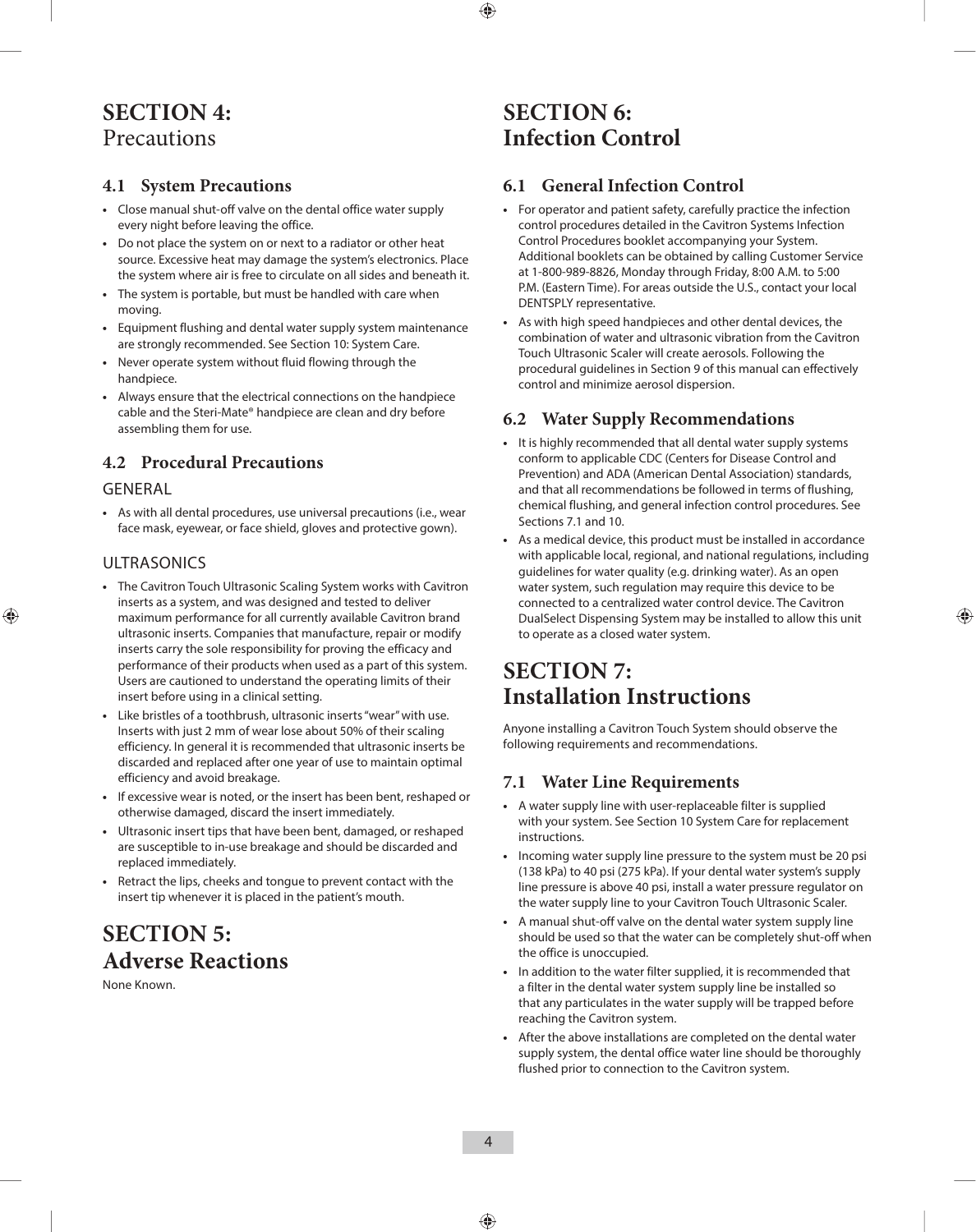**•**  Incoming water temperature to the Cavitron System should not exceed 25˚C (77˚F). If needed a device should be installed to maintain a temperature within this specification, or a Cavitron DualSelect Dispensing System attached to allow this system to be operated as a closed water system.

#### **7.2 Electrical Requirements**

- **•**  Incoming power to the system must be 100 volts AC to 240 volts AC, single phase 50/60 Hz capable of supplying 1.0 amps.
- **•**  The system power should be supplied through the AC power cord provided with your system.
- **•**  WARNING: To avoid risk of electric shock, this equipment must only be connected to a supply mains with protective earth.

#### **7.3 Unpacking the System**

Carefully unpack your Cavitron Touch Ultrasonic Scaling System and verify that all components and accessories are included:

- 1. Cavitron Touch System with Detachable Featherweight Handpiece Cable
- 2. Water Line Assembly (Blue) with Filter and Quick Disconnect
- 3. Additional Water Line Filter
- 4. Detachable AC Power Cord
- 5. Cavitron® Tap-On™ Wireless Foot Pedal
- 6. Auxiliary Cable for Rechargable Foot Pedal
- 7. Steri-Mate® 360 Detachable Sterilizable Handpiece
- 8. Literature Packet

#### **7.4 System Installation**

- **•**  The Cavitron Touch System is designed to rest on a level surface. Be sure unit is stable and resting on four feet.
- The Cavitron Touch System should not be positioned such that access to the power input and AC power cord are limited.
- **•**  Placing unit in direct sunlight may discolor plastic housing.
- **•**  The system has been equipped with a Tap-On Wireless Foot Pedal which was factory synchronized to operate with the system's base unit. If your office has more than one Cavitron system with Tap-On Technology, it is recommended that you mark the Tap-On Foot Pedal and base unit for easy reference as to which Tap-On Foot Pedal operates with which base unit. Should resynchronization be necessary, follow the instructions in section 7.7.

#### **7.5 Power Cord Connection**



**•**  Verify the Main Power ON/OFF switch, located at the rear of the System, is set to the OFF (O) position before proceeding.

- **•**  Insert the AC power cord into the power input on the back of the System.
- **•**  Insert the pronged plug into an AC wall outlet.

#### **7.6 Water Supply Line Connection**

**•**  Grasp the Water Supply Line (blue hose) by the end opposite the quick-disconnect and insert it into the water inlet connector until fully seated.



Press ring to release water supply tube.

- **•**  Connect the quick-disconnect to the dental office water supply or a Cavitron DualSelect Dispensing System.
- Inspect all connections to make certain there are no leaks.
- To remove the water line from the Cavitron System, turn off the dental office water supply. Disconnect the water supply line from the dental office water supply. If a quick-disconnect connector is attached to the end of the hose, relieve the water pressure by pressing the tip of the connector into an appropriate container and allow water to drain. To remove the hose from the system, push on the outer ring of the system's water inlet and gently pull out the water line.

#### **7.7 Tap-On™ Foot Pedal Synchronization**

The Tap-On Wireless Rechargeable Foot Pedal supplied with your system has been factory synchronized with the base unit. Should a replacement Foot Pedal be necessary, synchronization will be required prior to system operation. Perform the following steps to synchronize the Foot Pedal with the base unit.

- 1. Turn the Main Power switch located at the rear of the system to the ON (I) position. The Main screen will appear. This is also referred to as the Scale screen.
- 2. Press and hold the Settings icon until the Settings screen appears.
- 3. Maintain a distance of no more than 10 feet (3 meters) between the base unit and Tap-On Foot Pedal during the synchronization process.
- 4. Remove any inserts from the handpiece.
- 5. Ensure the foot pedal power is ON.
- 6. Press the Sync icon on the Settings screen.
- 7. Press the red sync button on the bottom of the foot pedal hold for at least three seconds.
- 8. Synchronizing is complete when the Sync icon has stopped rotating and sound indication occurs.
- 9. To verify proper communication, press the Scale icon to return to the Main screen (scale screen). Depress the foot pedal to the second position and ensure that Boost is activated (seen in Power Level icon).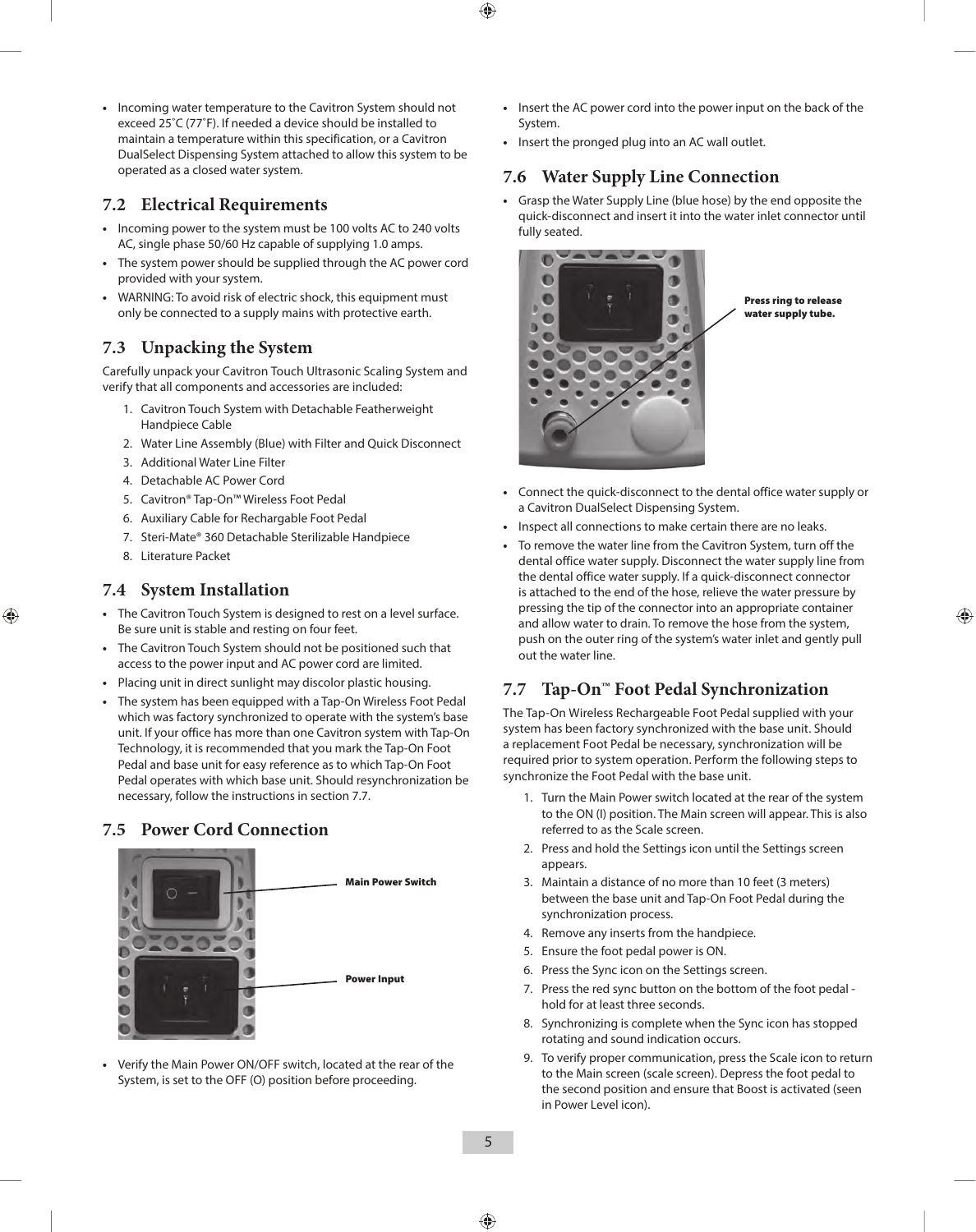#### **7.8 Recharging the tap-on foot pedal**

Ensure the foot pedal power is ON. With the unit ON, plug the Auxiliary foot pedal cable into the foot pedal and the USB port on the front of the unit. Allow to charge for up to 4 hours for a full battery charge.

The unit will operate with the foot pedal while the battery is charging.

#### **Battery Icon (Foot Pedal Charge)**

- $100\% 75\% = 11$
- $75\% 50\% = 111$
- $50\% 25\% = 11$
- 25% 0% =  $\blacksquare$

#### **7.9 Powering on/off the tap-on foot pedal**

- **•**  The foot pedal is packaged with the power OFF. The foot pedal must be turned on prior to use. (The foot pedal will not charge in the OFF state).
- **•**  The Power button is used to disconnect the battery from the circuitry for shipping purposes.
- **•**  The Power button must be pressed and held for 4 seconds to disconnect the battery. Likewise the Power button must be pressed and held for 4 seconds to reconnect the battery.
- **•**  If the Foot Pedal power is OFF, pressing the Sync button or trying to Sync with the Scaler will not turn the Foot Pedal on.

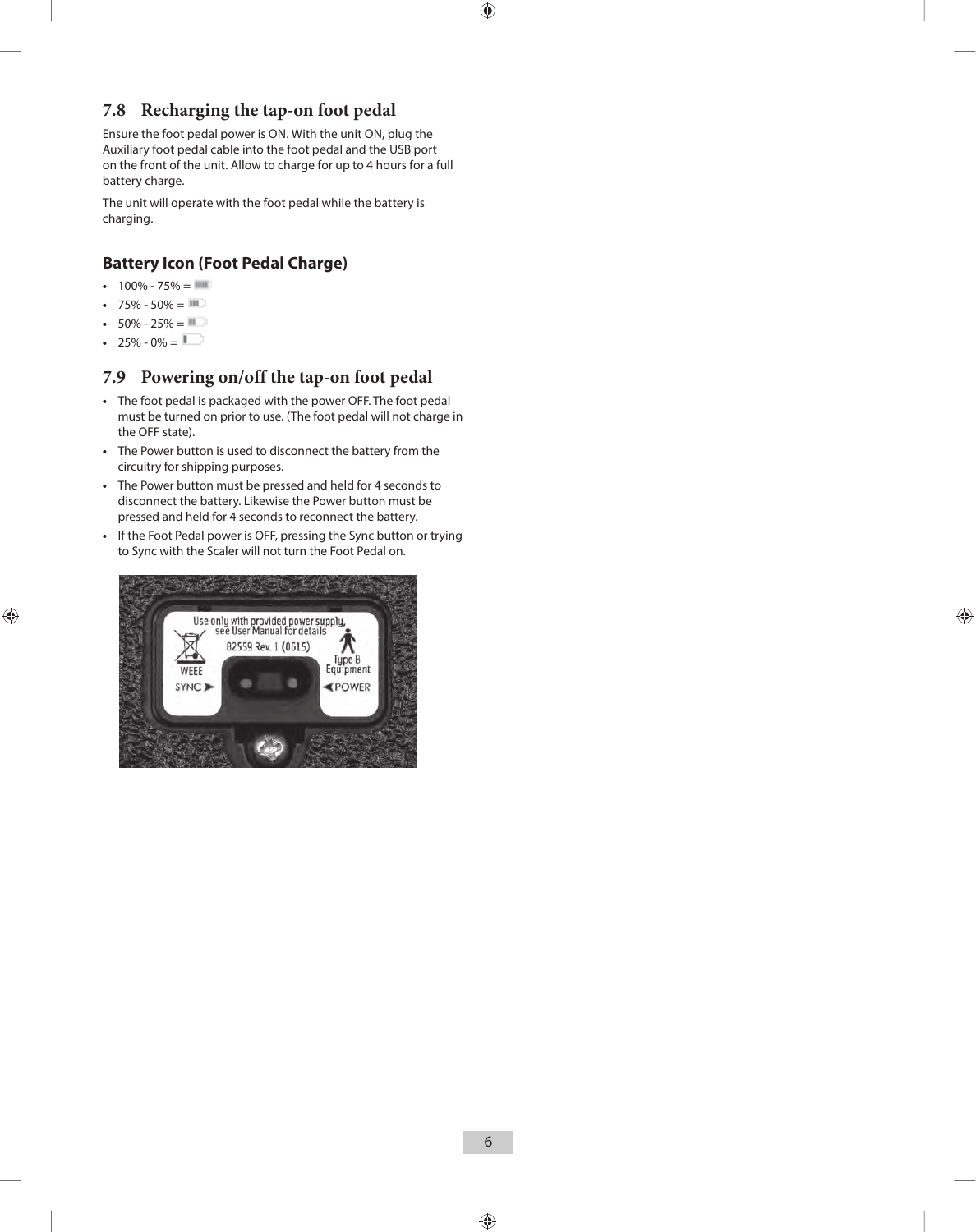### **SECTION 8: Cavitron Touch™ Ultrasonic Scaler Description**

#### **8.1 System Controls**

#### **Ultrasonic Power Level Control**

Slide to select the desired ultrasonic power level for operation. Sliding up increases the power level and sliding down decreases the power level.

#### *Rinse*

Rinse mode is for use during an ultrasonic scaling procedure when lavage is desired with no cavitation (Page 8).

Cavitron®

#### *Purge*

Purge mode is used to flush water lines. Runs automatically for 2 minutes (Page 8). **Diagnostic** *Diagnostic* 

**Display** See section 8.2 for more details.

#### **Handpiece Holder**

Securely holds the system's handpiece, or cable connector when handpiece is not installed.

#### **Preset Power Modes**

#### **Lock / Unlock**

Press and hold to lock or unlock the screen. Screen will appear dimmed when locked.

#### **Detachable Featherweight Handpiece Cable**

Cable can easily be detached from unit as needed for replacement.



**Settings Icon** Allows you to adjust settings for the foot pedal and screen brightness. Press and hold until the Settings screen appears.

**Main Power ON/OFF Switch**

ON/OFF Switch located located on the rear of the system.

 $\circledast$ 

Cavitron Steri-Mates 30K 1

 $\overline{D}$ 

DENTSPLY

**Tap-On™ Wireless Rechargeable Foot Pedal** Eliminates the need to hold down or pump foot pedal. See section 8.5 for more details.

**Steri-Mate® 360 Handpiece**  Accepts all Cavitron® 30K™ Ultrasonic inserts. See section 8.3 for more details.

7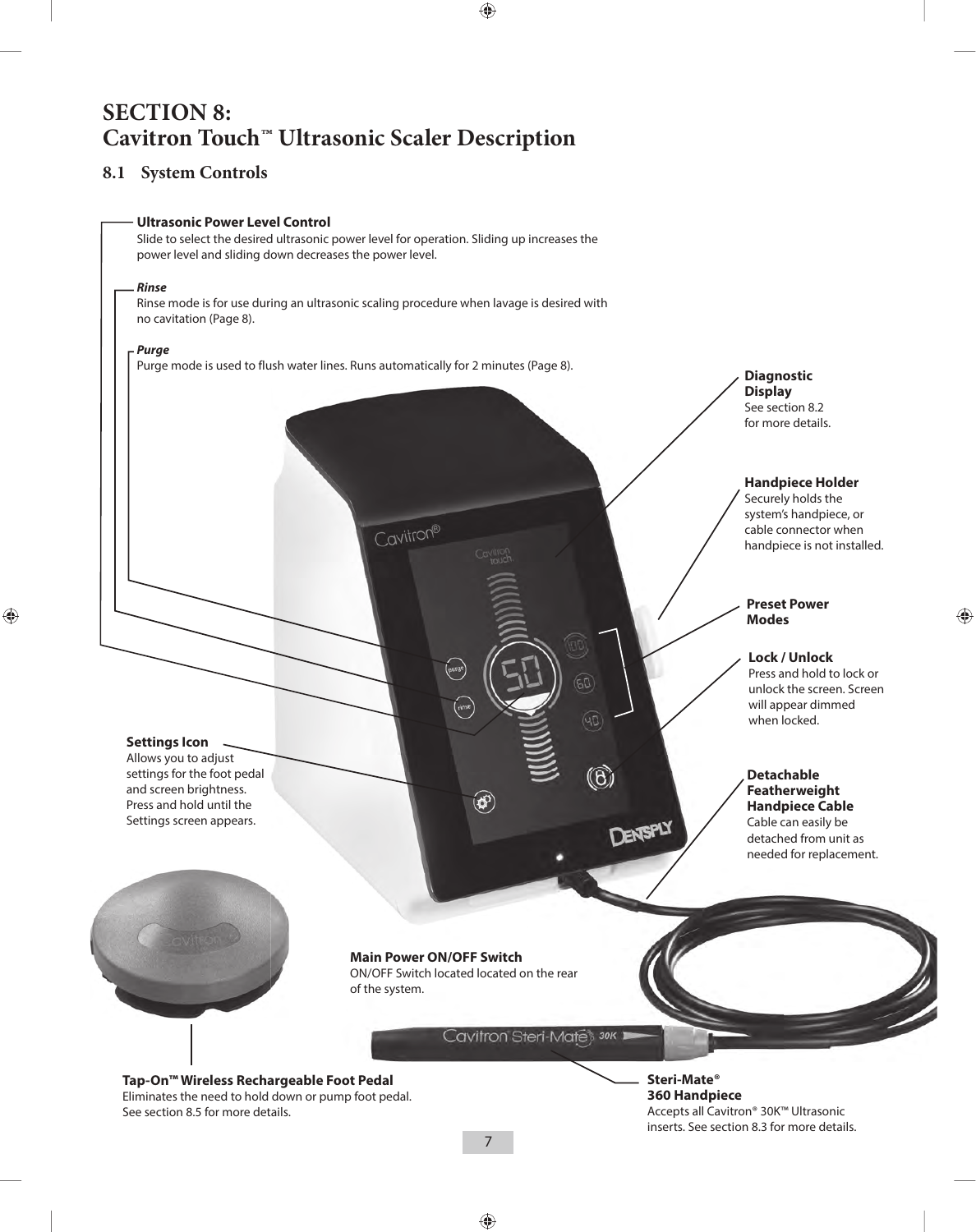#### **8.2 Diagnostic Display Indicators and Control**



#### **Service**

1 - Cable or handpiece issue. 2 - Unit overheating. Stop use and contact Cavitron Care.



Icon will appear when water filter needs to be replaced. Once replaced, press and hold to reset indicator.



Purge mode is used to flush water lines. Runs automatically for 2 minutes.

This screen shows when purge is activated.



- Scale Icon press to return to main screen
- Depress foot pedal to return to main screen
- Main screen will appear when countdown is complete



Rinse mode is for use during an ultrasonic scaling procedure when lavage is desired with no cavitation.

This screen shows when rinse is activated. Depress foot pedal to begin rinse mode cycle.



• Scale Icon - press to return to main screen



Press & hold until settings screen appears (see pg. 9).

### **Main Screen**



111 **Foot Pedal Battery**

Indicates battery life of foot pedal.



(DS)

#### **Preset Power Modes-Programmable** Press and hold until sound indicator is heard.



**Lock / Unlock Icons** Press and hold to lock or unlock screen. Screen appears dimmed when locked.



#### **Power Level Icon** Adjust number to desired power level by swiping in an upward or downward motion.



Power levels set between 05 and 35 are within Blue Zone range

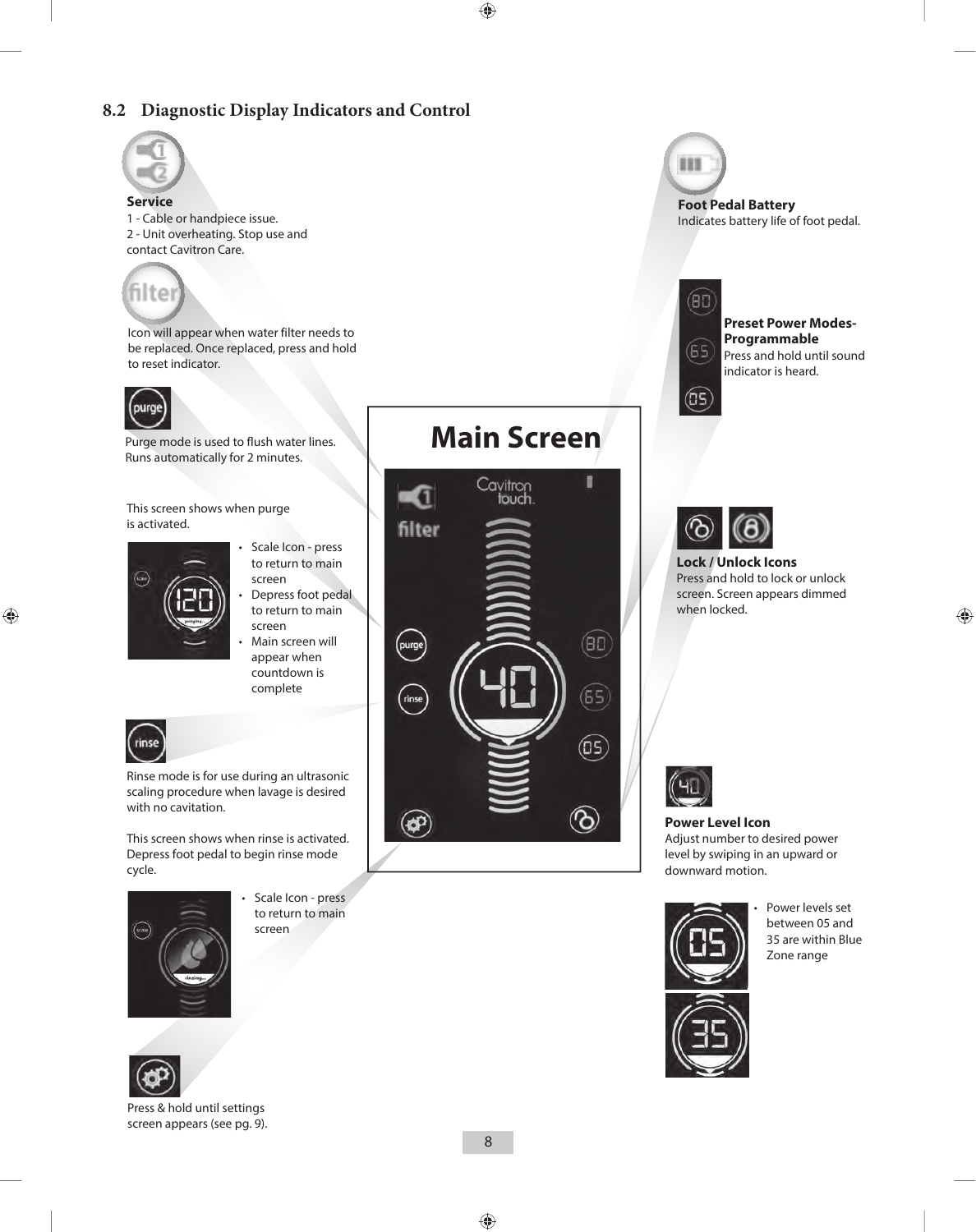

**Scale**  Press to return to main screen



**Tap-On** Press to activate or inactivate Tap-On™ Technology

*Note: Tap-On is inactivated at the factory.*



**Sync** Press to synchronize foot pedal and unit

*Note: If the foot pedal is synced to the unit, pressing the sync icon will unlink the foot pedal from the unit.*



**Brightness** Sliding up and down will increase or decrease brightness level

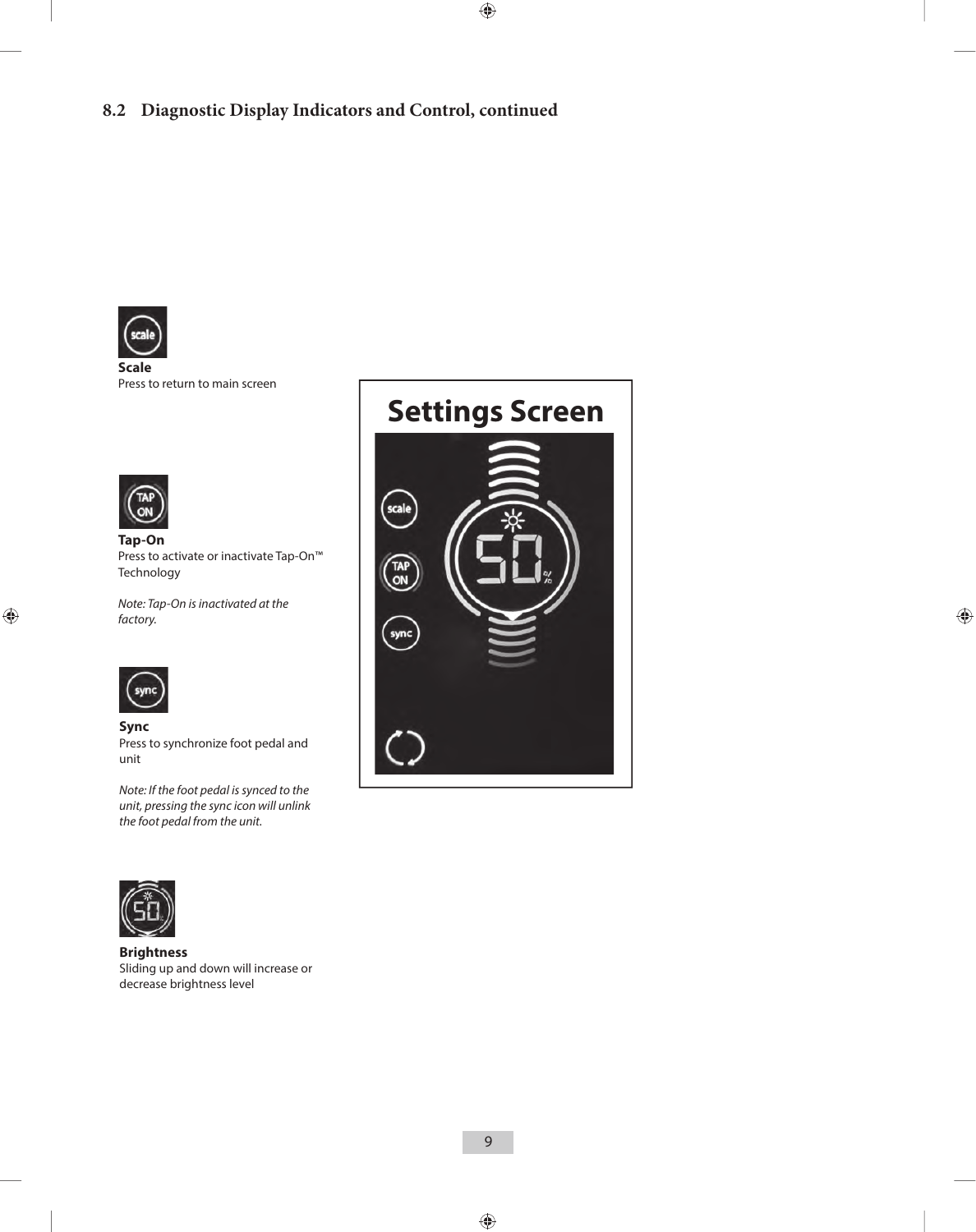#### **8.3 Handpiece / Cable**

#### **Lavage Control**



and rotate to desired position. Handpiece maneuverability allows adjustable hand positioning, free flowing movement and access within the anterior and posterior of the oral cavity. *Note: The design of the Steri-Mate 360 provides a smooth transition to Cavitron FitGrip inserts (shown).*

also detaches from the Steri-Mate 360 handpiece for cleaning and replacement needs. Swivel feature reduces cord drag as handpiece rotates during procedures.

#### **8.4 Cavitron 30K Ultrasonic Inserts**

The many styles of Cavitron 30K Ultrasonic Inserts are easily interchangeable for various procedures and applications.



to tip.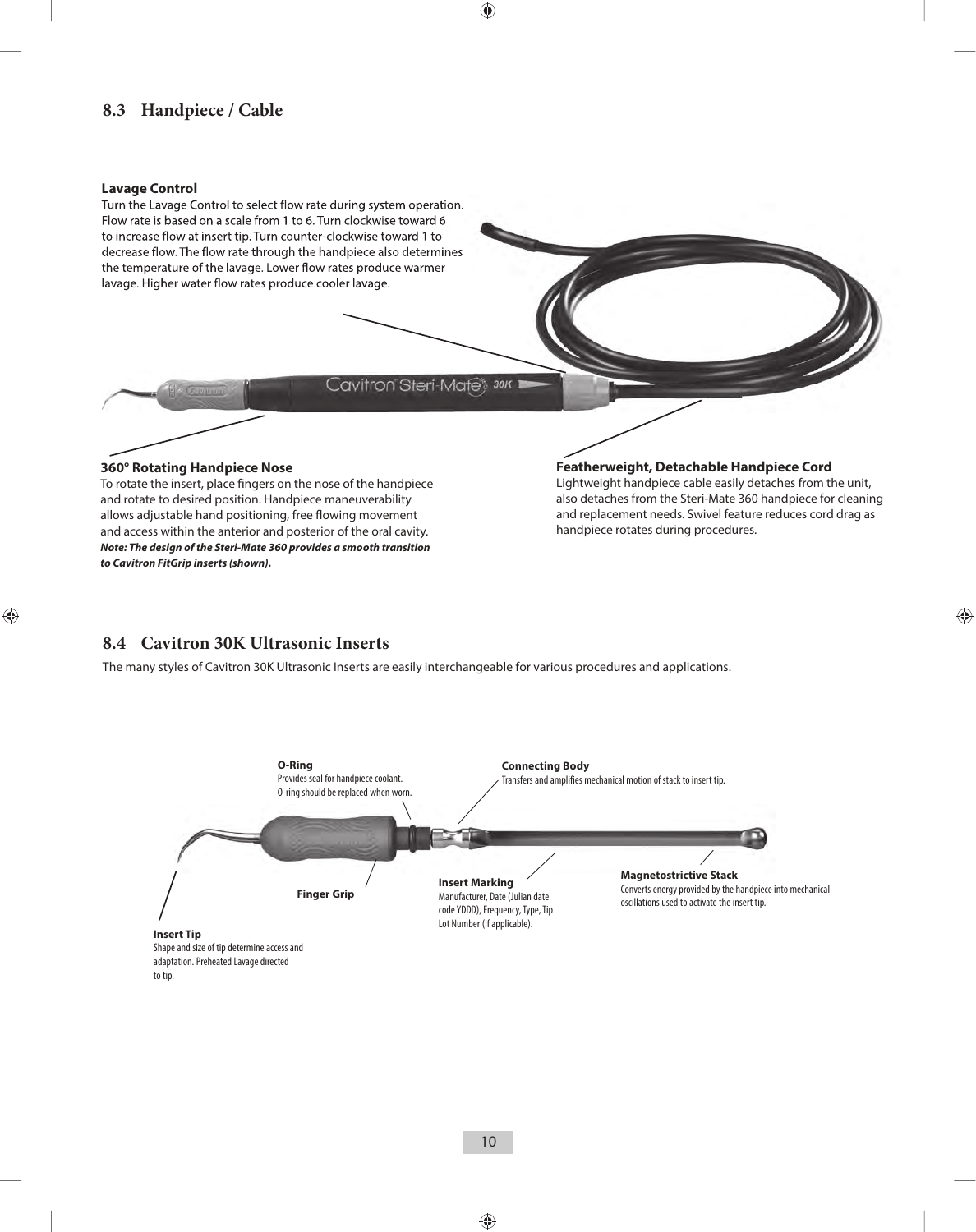#### **8.5 Tap-On Technology Wireless Foot Pedal Operation**

#### **Using Foot Pedal in Tap-On Mode**

*For scaling procedures*,Tap-On Technology eliminates the need to hold the pedal down. Tapping the foot pedal once activates ultrasonic power for approximately 4 minutes. Tapping the foot pedal while in Tap-On mode disables the ultrasonic power and water flow. Boost is still available while scaling in Tap-On mode. To use Boost, simply depress the foot pedal to the second position (all the way to the floor) to activate and hold as long as Boost is desired. Release foot pedal to return to Tap-On mode.



TIPS:



*Tap-On Technology will not run water unless an insert is in the handpiece*

*A sensor in the handpiece holder will prevent Tap-On Technology from operating when the handpiece is in the holder.*

*If the foot pedal is not tapped quickly, it will function in a conventional manner.*

#### **How to Enable and Disable Tap-On Technology**

The Tap-On Technology feature can be enabled by pressing the Tap-On icon in the Settings Screen. From the main screen, press the Settings icon then press the Tap-On icon. The parenthesis lines around the icon with show as white when Tap-On is activated and when you return to Scale (Main screen) TAP ON will appear in the top of the Power Level bubble.

The Tap-On Technology feature can be disabled by pressing the Tap-On icon in the settings. From Scale (Main Screen) press the Settings icon then press the Tap-On icon. The icon will show as grayed out.

#### **Using Foot Pedal without Tap-On Mode**

For scaling operation, the first position activates both the ultrasonic energy and lavage at the insert tip. The second position activates the Boost Mode. The Boost Mode (fully depressed Foot Pedal) increases the ultrasonic power level for quick removal of tenacious deposits without adjusting the power level knob. To deactivate Boost Mode, release the Foot Pedal to the first position.

#### **8.6 Accessories and User Replaceable Parts**

#### **8.6.1 Accessories**

- 1. AC Power Cord
- 2. Wireless, Rechargable Foot Pedal (with Tap-On Technology)
- 3. Auxiliary Foot Pedal Power Cable
- 4. Cavitron Steri- Mate® 360 Sterilizable Handpiece
- 5. Cavitron 30K Ultrasonic Inserts
- 6. Cavitron DualSelect Dispensing system
- 7. Detachable Featherweight Handpiece Cord
- 8. Cavitron Steri-Mate Sterilizable Handpiece

#### **8.6.2 User Replaceable Part Kits**

- 1. Cavitron Insert Replacement O-ring Kits, 12/packs Part Number 62351 (black) for plastic and soft grips Part Number 62605 (green) for metal grips
- 2. Handpiece Cable O-Ring, Part Number 79357
- 3. Lavage (Water) Filter, 10/Pack, Part Number 90158

For detailed information, contact your local DENTSPLY Representative or authorized DENTSPLY Distributor.

### **SECTION 9: System Setup, Operation and Techniques for Use**

#### **9.1 Handpiece Setup**

- **•**  This handpiece is sterilizable. Refer to Cavitron Systems Infection Control Procedure booklet for sterilization instructions prior to using handpiece.
- **•**  Connect the Handpiece to the Cable Assembly by aligning the electrical connections. If Cable Assembly does not seat into the handpiece, gently rotate the handpiece until contacts align, then fully insert handpiece. NOTE: Steri-Mate 360 and Steri-Mate are compatible with this system.
- **•**  Hold empty handpiece in a semi-upright position over a sink or drain. Activate the Tap-On Foot Pedal until water exits to release any air bubbles that might be trapped inside the handpiece. NOTE: Tap-On Technology only operates when an insert is in the handpiece.
- **•**  Lubricate the O-ring on the insert with water before placing it into the handpiece. Fully seat insert with a gentle push-twist motion. DO NOT FORCE.
- Turn the Lavage Control to select flow rate during system operation. Flow rate is placed on a scale from 1 to 6. Turn control clockwise toward 6 to increase flow at insert tip. Turn control counter-clockwise toward 1 to decrease flow. The flow rate through the handpiece also determines the temperature of the lavage. Lower water flow rates produce warmer lavage. Higher flow rates produce cooler lavage. If the handpiece becomes warm, increase the flow rate. With experience the Dental Healthcare Professional will be able to determine the best flow rate setting for optimum operating efficiency and patient comfort.

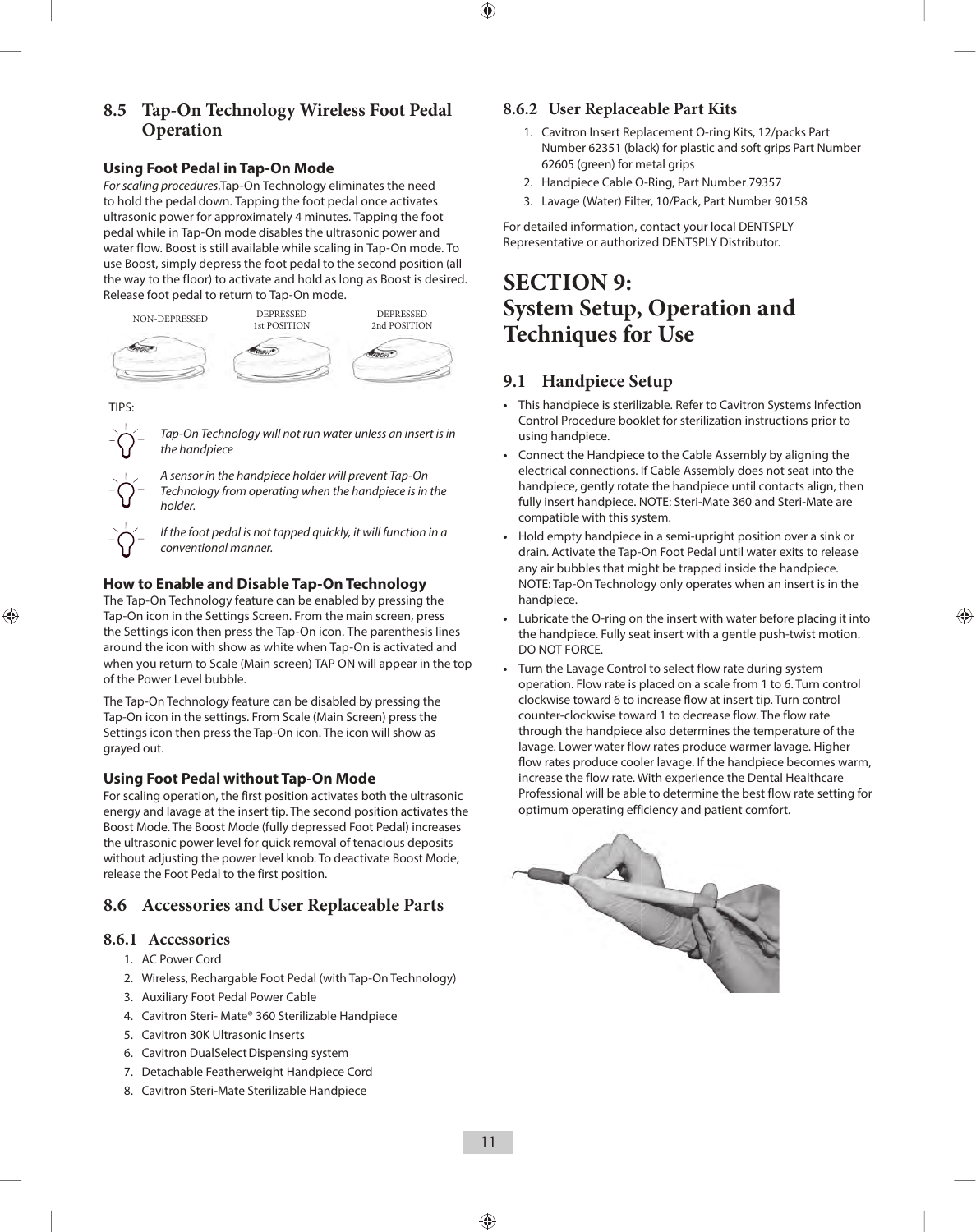#### **9.2 Boost Mode**

Boost provides a temporary increase in ultrasonic scaling power for quick removal of tenacious calculus without touching the unit. Boost is activated by fully depressing the Tap-On Foot Pedal to second position (all the way to the floor). When boost is activated, the Boost icon will illuminate on the Power Level bubble. Boost remains on as long as the clinician has the foot pedal pressed all the way down. In order to deactivate boost, release the Tap-On Foot Pedal to first position.

#### **9.3 Patient Positioning**

For optimal access to both the upper and lower arches, the backrest of the chair should be adjusted as for other dental procedures. This assures patient comfort and clinician visibility.

Have the patient turn his/her head to the right or left. Also position chin up or down depending upon the quadrant and surface being treated. Evacuate irrigant using either a saliva ejector or High Volume Evacuator (HVE).

#### **9.4 Performing Ultrasonic Scaling Procedures**

*Note: Refer to the Infection Control Information booklet supplied with your system and Section 10 of this manual for general procedures to be followed at the beginning of each day and between patients.*

- **•**  Follow precautions listed in the General and Ultrasonic sections of 4.2 Procedural Precautions.
- **•**  The edges of Cavitron Ultrasonic Inserts are intentionally rounded so there is minimal danger of tissue laceration with proper ultrasonic scaling technique. Whenever the insert tip is placed in the patient's mouth, the lips, cheek and tongue should be retracted to prevent accidental (prolonged) contact with the activated tip.
- **•**  Slide Power Level Control to select ultrasonic power level for operation. Upward increases system power. Power level will increase throughout the full range of the control. Hold the handpiece over a sink or drain. While in Tap-On mode, simply tap the Tap-On Foot Pedal to activate the system. (If Tap-On mode is turned off, press and hold the Tap-On Foot Pedal down to activate the system.) Check water spray to verify fluid is reaching the working end of the insert tip. Adjust the water lavage control until the water (lavage) flows with a rapid drip or small spray. Higher water flow settings provide cooler irrigation.
- **•**  It may be necessary to adjust lavage with the system in "Boost" mode (Tap-On Foot Pedal fully depressed) so adequate fluid will be available to cool tip to tooth interface.
- **•**  In general, it is suggested that a "feather-light-touch" be used for ultrasonic scaling. The motion of the activated tip and acoustic effects of the irrigating fluid, in most cases, are adequate to remove even the most tenacious calculus.
- **•**  Periodically check the Cavitron Ultrasonic Insert for wear with the Cavitron Insert Wear Indicator.
- The use of a saliva ejector or High Volume Evacuator (HVE) is recommended during all procedures.
- **•**  Set the system's Power Level Control to the lowest efficient power setting for the application and the selected insert.
- Keep the foot pedal near your foot to make it convenient to access.

#### **9.5 Patient Comfort Considerations**

#### *Reasons for sensitivity*

- **•**  Incorrect tip placement. The point should never be directed toward tooth root surfaces.
- **•**  Not keeping tip in motion on tooth. Do not allow the insert to remain in a static position on any one area of the tooth. Change the insert's path of motion.
- **•**  Applying excessive pressure. Use a very light grasp and pressure, with a soft tissue fulcrum whenever possible, especially on exposed cementum.
- If sensitivity persists, decrease power setting and/or move from the sensitive tooth to another and then return.

### **SECTION 10: System Care**

It is recommended that you perform the following maintenance procedures.

#### **10.1 Daily Maintenance**

#### START-UP PROCEDURES AT THE BEGINNING OF THE DAY:

- 1. Open the manual shut-off valve on the dental office water supply system.
- 2. Install a sterilized Steri-Mate Handpiece onto the handpiece cable.
- 3. Set the Power Level Control to minimum and the Lavage Control to maximum.
- 4. Turn the system ON.
- 5. Hold the sterilized handpiece (without insert installed) over a sink or drain. Activate the Purge Mode by pressing the Purge icon.
	- The Purge screen will appear indicating proper activation of the purge function. Time icon will count down indicating completion of purge cycle.
	- The Purge function can be interrupted at any time during the two minute cycle by pressing the Scale icon or by pressing the Foot Pedal.
- 6. After completing the purge cycle, place a sterilized 30kHz Cavitron Ultrasonic Insert into the handpiece and set the Power Level Control and Lavage Control to your preferred operating position for ultrasonic scaling.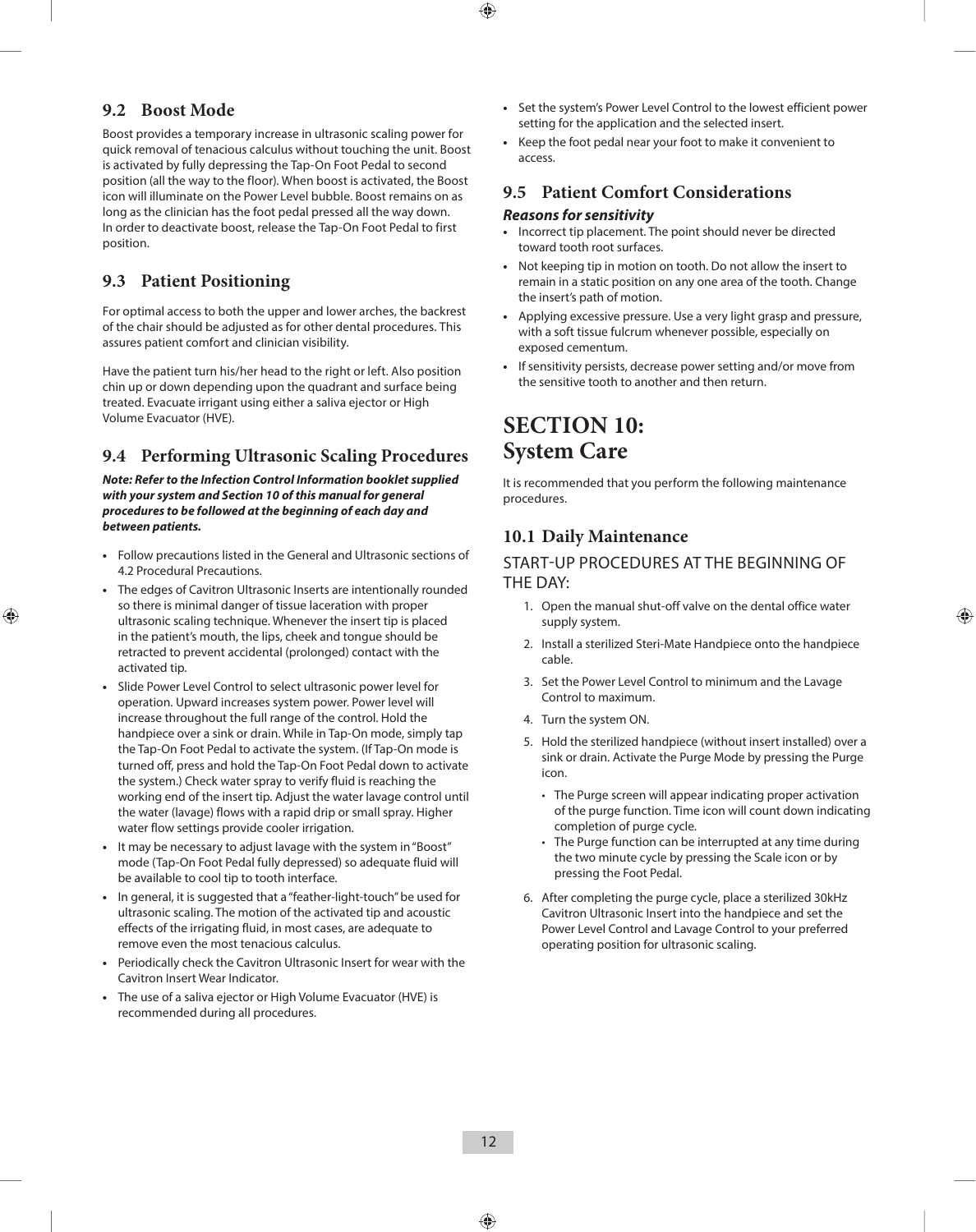#### BETWEEN PATIENTS:

- 1. Remove the used Cavitron Ultrasonic Insert. Clean and sterilize following the Infection Control Procedures that were enclosed with your insert.
- 2. Hold the handpiece over a sink or drain and activate Purge function as described in Step 5 of the Start-Up procedure.
- 3. After the Purge cycle is complete, turn the System to the OFF (0) position.
- 4. Remove the Steri-Mate handpiece, clean and sterilize following the procedures outlined in the Cavitron Systems Infection Control Procedures booklet that was enclosed with your system.
- 5. Before disinfecting surface of cabinets, lock the touch screen by pressing the Lock icon. Disinfect the surfaces of the cabinet, Power Cord, Handpiece Cable, Tap-On Foot Pedal and Cable assembly (if applicable), Water Supply lines as instructed in the Cavitron Systems Infection Control Procedures booklet. DO NOT SPRAY DISINFECTANT SOLUTION DIRECTLY ON SYSTEM SURFACES\*.
- 6. Inspect the handpiece cable for any breaks or tears.
- 7. If using a closed water supply or DualSelect Dispensing System, check for adequate fluid volumes for the next patient.
- 8. When ready to use, press the unlock icon, place a sterilized Steri-Mate Handpiece onto the handpiece cable assembly and insert a sterilized ultrasonic insert into the handpiece and adjust system controls as preferred.

#### SHUT-DOWN PROCEDURES AT THE END OF THE DAY:

Follow the "Between Patients" maintenance procedures, Steps 1 through 6. In addition, it is recommended to close the manual shutoff valve on the dental water supply system.

*\*NOTE: Broad spectrum hospital grade water-based disinfection solutions are preferred, such as Lysol IC. Some alcohol-based disinfectant solutions may be harmful and may discolor plastic materials.*

#### **10.2 Weekly Maintenance**

It is strongly recommended that this system be disinfected by chemically flushing the waterlines with a 1:10 Sodium Hypochlorite solution (NaOCl) at the end of each week. This can be accomplished by connecting this device to the Cavitron DualSelect Dispensing System or a number of other devices available from your local distributors. Where this device is connected to the Cavitron DualSelect Dispensing System, please follow the DualSelect system's Directions for Use manual. If connected to another device, please follow those directions for use, keeping in mind that a chemical flush should be performed at maximum water flow for at least 30 seconds. The system should be left undisturbed for 10 minutes but no more than 30 minutes to allow the sodium hypochlorite solution to soak in the lines. As a suggestion, it is recommended that a sign be placed on the system stating that the SYSTEM IS BEING DISINFECTED WITH A STRONG DISINFECTANT AND SHOULD NOT BE USED. When ready, flush system with clean water for at least 30 seconds or until sodium hypochlorite odor disappears. ALL CHEMICALS MUST BE FLUSHED FROM THE SYSTEM BEFORE IT IS READY FOR PATIENT USE.

#### **10.3 Monthly Maintenance**

#### WATER LINE FILTER MAINTENANCE:

When the water line filter becomes discolored or the filter icon illuminates, the filter should be replaced to prevent reduced water flow to the Cavitron Touch system.

- 1. Verify that the system is turned OFF.
- 2. Disconnect the water supply hose from the dental office water supply. If a quick disconnect connector is attached to the end of the hose, relieve the water pressure by pressing the tip of the connector in an appropriate container and drain the water.
- 3. Grasp the fittings on either side of the filter disk and twist counterclockwise. Remove the filter section from either side of the water hose.
- 4. Install the replacement filter onto the water hose fittings. The filter should be positioned to match up with the correct hose fitting.
- 5. Hand tighten one hose fitting onto filter in a clockwise direction. Tighten second hose onto filter in clockwise direction. Reconnect the water supply line, operate unit to bleed the air and test for leaks.
- 6. Turn the unit back ON, press and hold filter icon until it disappears to reset filter maintenance icon.

### **SECTION 11: Troubleshooting**

Although service and repair of the Cavitron Touch Ultrasonic Scaler should be performed by DENTSPLY personnel, the following are some basic troubleshooting procedures that will help avoid unnecessary service calls. Generally, check all lines and connections to and from the System. A loose plug or connection will often create problems. Check the settings on the System's controls.

#### **11.1 Troubleshooting Guide**

#### **Symptom:**

#### **System operates: Tap-On Technology is not working**

- 1. Tap-On Technology might be disabled. Refer to section 8.5.
- 2. Check to see if handpiece is in holder. Tap-On Technology is disabled when handpiece is in holder.
- 3. Check to see if the insert is secured inside the handpiece. Tap-On Technology is disabled when there is no insert in the handpiece.

#### **Symptom:**

#### **System will not operate: No Power ON indicator (green light is not on)**

- 1. Check that the Main Power Switch is in the ON (l) position, and that the detachable Power Cord is fully seated in the receptacle on back of System.
- 2. Check that the system's power cord plug is fully seated in an approved AC wall outlet.
- 3. Check that the wall outlet is functional.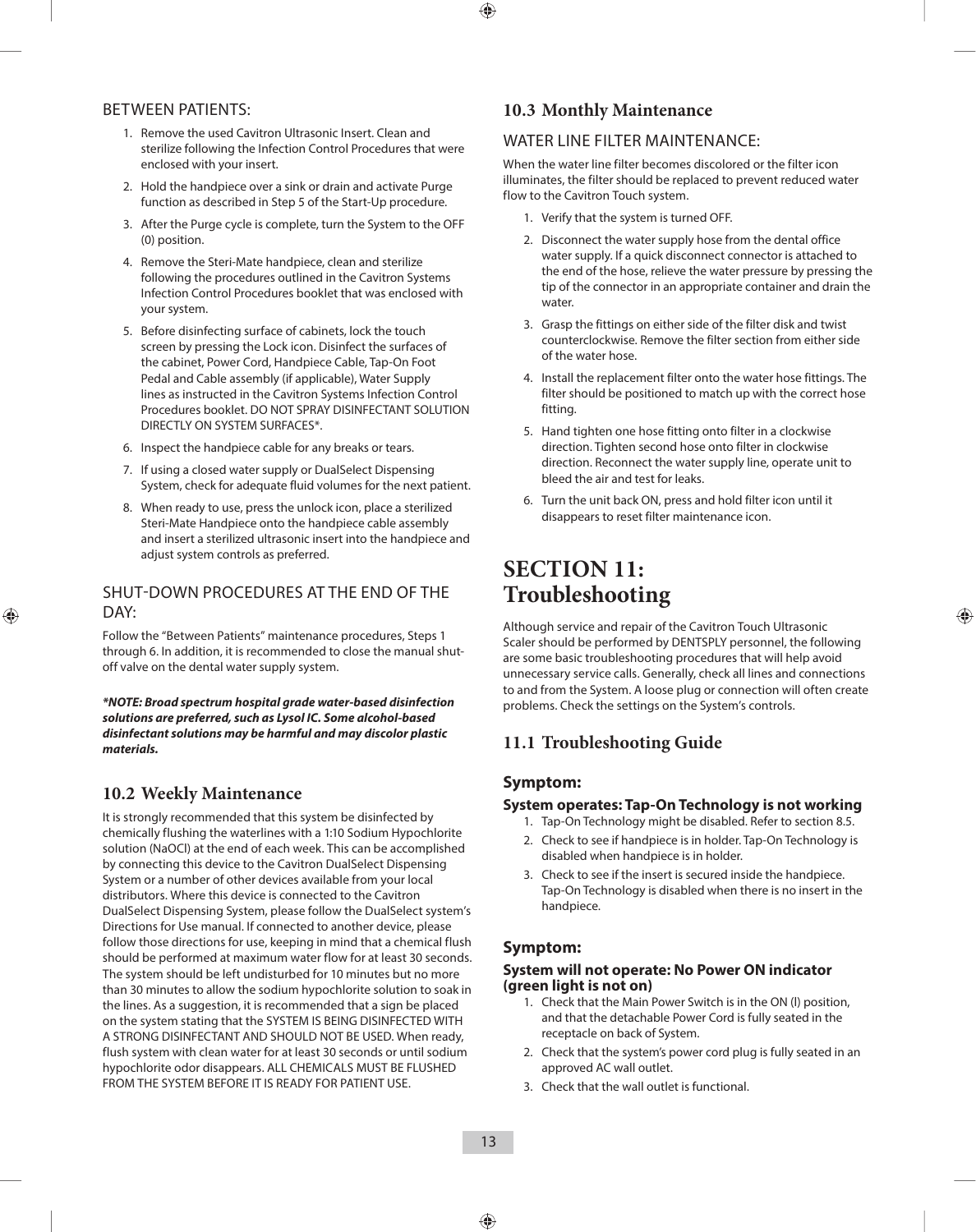#### **Symptom:**

#### **System will not operate: Power ON Indicator is illuminated**

- 1. If the office has more than one Tap-On Foot Pedal, test each to ensure that the proper Tap-On Foot Pedal is being used. With a handpiece and insert installed, depress the Tap-On Foot Pedal to the first position. The system should dispense water. If none of the Tap-On Foot Pedals operate the system, continue to the next step.
- 2. Ensure the foot pedal power is ON. Resynchronize one Tap-On Foot Pedal to the system (see Section 7.7 Tap-On Foot Pedal Synchronization).

#### **Symptom:**

#### **System operates: No water flow to insert tip or handpiece overheats**

- 1. Assure that handpiece lavage control is properly adjusted.
- 2. Check for clogged insert. Replace insert if necessary.
- 3. Check that dental office water supply valves are open.
- 4. If the system is connected to DualSelect Dispensing System, check that fluid level in the selected bottle is sufficient. Make sure valves are open when using external water source.
- 5. Check that the water line filter is clean. Replace filter if needed.

#### **Symptom:**

#### **System operates: No insert cavitation**

- 1. Check the insert for damage and that it is properly installed in the handpiece.
- 2. Check that the handpiece is properly installed to the cable assembly.
- 3. Verify that the soft nozzle grip is flush with the hard plastic of the insert port.
- 4. Turn the system's Main Power Switch to the OFF (0) position. Wait 5 seconds and turn the system back ON.
- 5. If problem still exists, connect the Auxiliary Foot Pedal Cable.

#### **Symptom:**

#### **System operates: Purge Mode will not function – Service Icon 1**

1. Check that handpiece is properly installed to the cable assembly and the purge screen is visible.

#### **Symptom:**

#### **System operates: Service Indicator Illuminated**

- **•**  Service Icon 1 Illuminated Indicates improper set-up
	- 1. If insert is in the handpiece, remove. Verify the handpiece is properly seated and hold the foot pedal for 2 seconds. If icon turns off, the system is ready for use. If icon remains lit, continue to the next step.
	- 2. Attach a NEW handpiece and hold Foot Pedal for 2 seconds. If icon turns off, the system is ready for use. Discard the old handpiece or return if within warranty. If icon remains lit, continue to the next step.
	- 3. If icon remains lit, refer to Section 11.2 Technical Support and Repairs to have unit serviced as soon as possible.

#### **System operates: Service Indicator illuminated**

- **•**  Service Icon 2 Illuminated
	- 1. Ensure that the base unit has adequate ventilation and is not near a heat source (i.e. radiator, heat lamp, sunlight or other heat producing operatory equipment).
	- 2. Turn Main Power Switch to the OFF (O) position. Allow system to cool for 10 minutes and turn system to the ON (I) position. Verify Service Icon 2 is not illuminated.
	- 3. If icon is still illuminated, refer to section 11.2 Technical Support and Repairs to have unit serviced as soon as possible.

### **11.2 Technical Support and Repairs**

For technical support and repair assistance call DENTSPLY Cavitron Care Factory Certified Service at 1-800-989-8826 Monday through Friday, 8:00 A.M. to 5:00 P.M. (Eastern Time). For areas outside the U.S., contact your local DENTSPLY representative.

### **SECTION 12: Warranty Period**

The Cavitron Touch Ultrasonic Scaler is warranted for TWO YEARS from date of purchase. The Steri-Mate 360 Handpiece enclosed with your system is warranted for SIX MONTHS from date of purchase. Refer to the Warranty Statement Sheet furnished with your system for full Warranty Statement and Terms.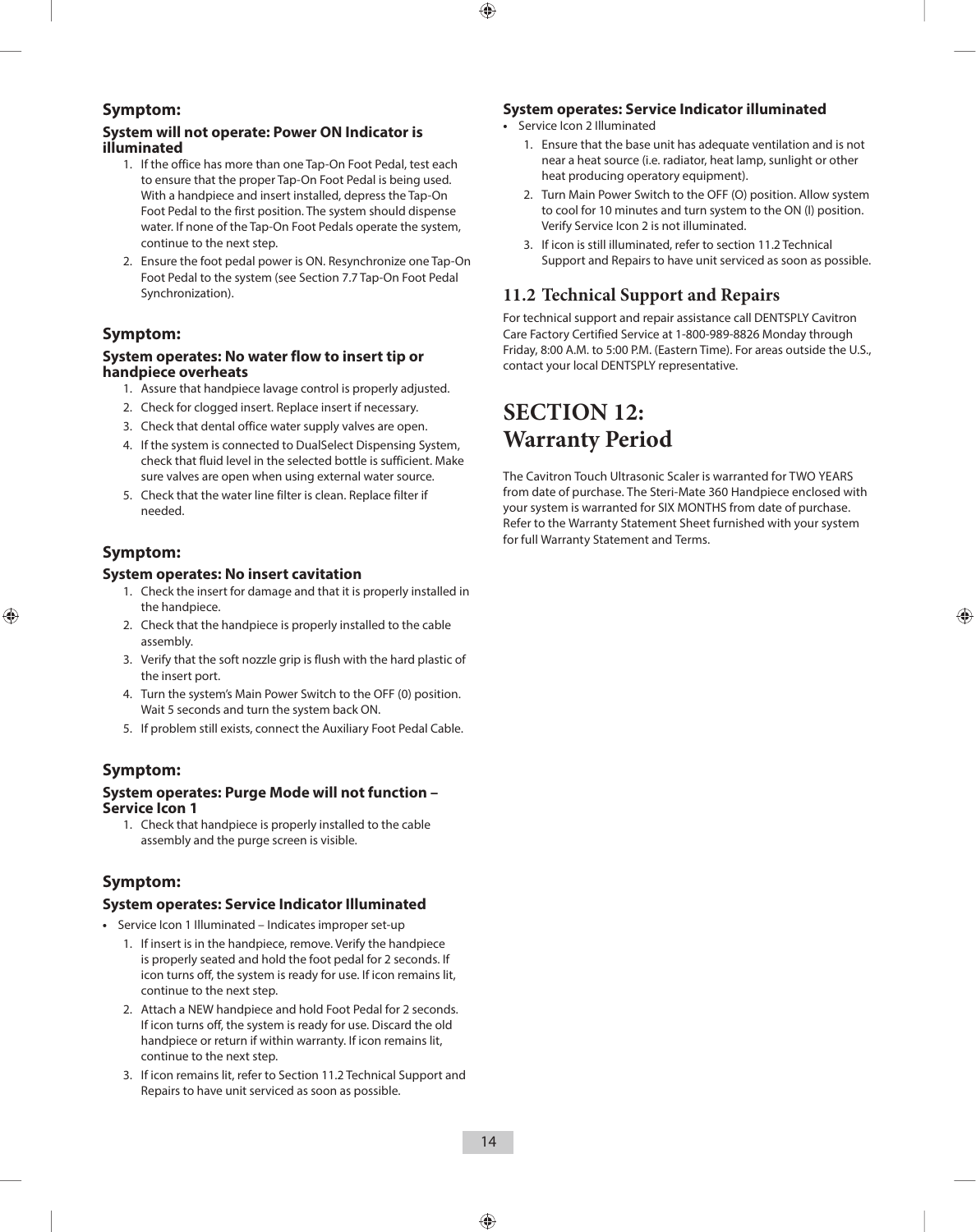### **SECTION 13: Specifications**

| <b>Electrical Voltage</b>                  | Continuous (100-240 VAC)                                                                                                                                                                                                                |
|--------------------------------------------|-----------------------------------------------------------------------------------------------------------------------------------------------------------------------------------------------------------------------------------------|
| Current                                    | 1.0 Amperes, Maximum                                                                                                                                                                                                                    |
| Phase                                      | Single                                                                                                                                                                                                                                  |
| Frequency                                  | 50/60 Hertz                                                                                                                                                                                                                             |
| <b>Water Pressure</b>                      | 20 to 40 psig (138 to 275 kPa)                                                                                                                                                                                                          |
| Water Temperature                          | $<$ 25°C (77°F)                                                                                                                                                                                                                         |
| <b>Water Flow Rate</b>                     | Minimum Setting (CCW) < 15 ml/min<br>Maximum Setting (CW) > 55 ml/min                                                                                                                                                                   |
| Weight                                     | 4.4 lbs (2 Kg)                                                                                                                                                                                                                          |
| Dimensions                                 | Height: 8.875 in (22.542 cm)<br>Width: 6.75 in (17.145 cm) with holder<br>Depth: 10 in (25.4 cm)<br>Handpiece Cable length: 6.5 ft (2.0 M)<br>Auxillary Footswitch Cable length: 6 ft (1.8 M)<br>Water Supply Line length: 8 ft (2.4 M) |
| Footswitch                                 | <b>Protection Class IPX1.</b><br>Not for operating theatres.                                                                                                                                                                            |
| Remote<br>Communication                    | Frequency: 2.4 GHz<br>Power: $< 1$ mW                                                                                                                                                                                                   |
| Operating<br>Environment                   | Temperature:<br>15 to 40 Deg Celsius<br>(59 to 104 Deg Fahrenheit)                                                                                                                                                                      |
|                                            | Relative Humidity:<br>30% to 75% (non-condensing)                                                                                                                                                                                       |
| <b>Transport and Storage</b><br>Conditions | Temperature:<br>40 to 70 Deg. Celsius<br>(-40 to 158 Deg. Fahrenheit)                                                                                                                                                                   |
|                                            | Relative Humidity:<br>10% to 95% (non-condensing)                                                                                                                                                                                       |
|                                            | Atmospheric Pressure: 500 to 1060 hPa                                                                                                                                                                                                   |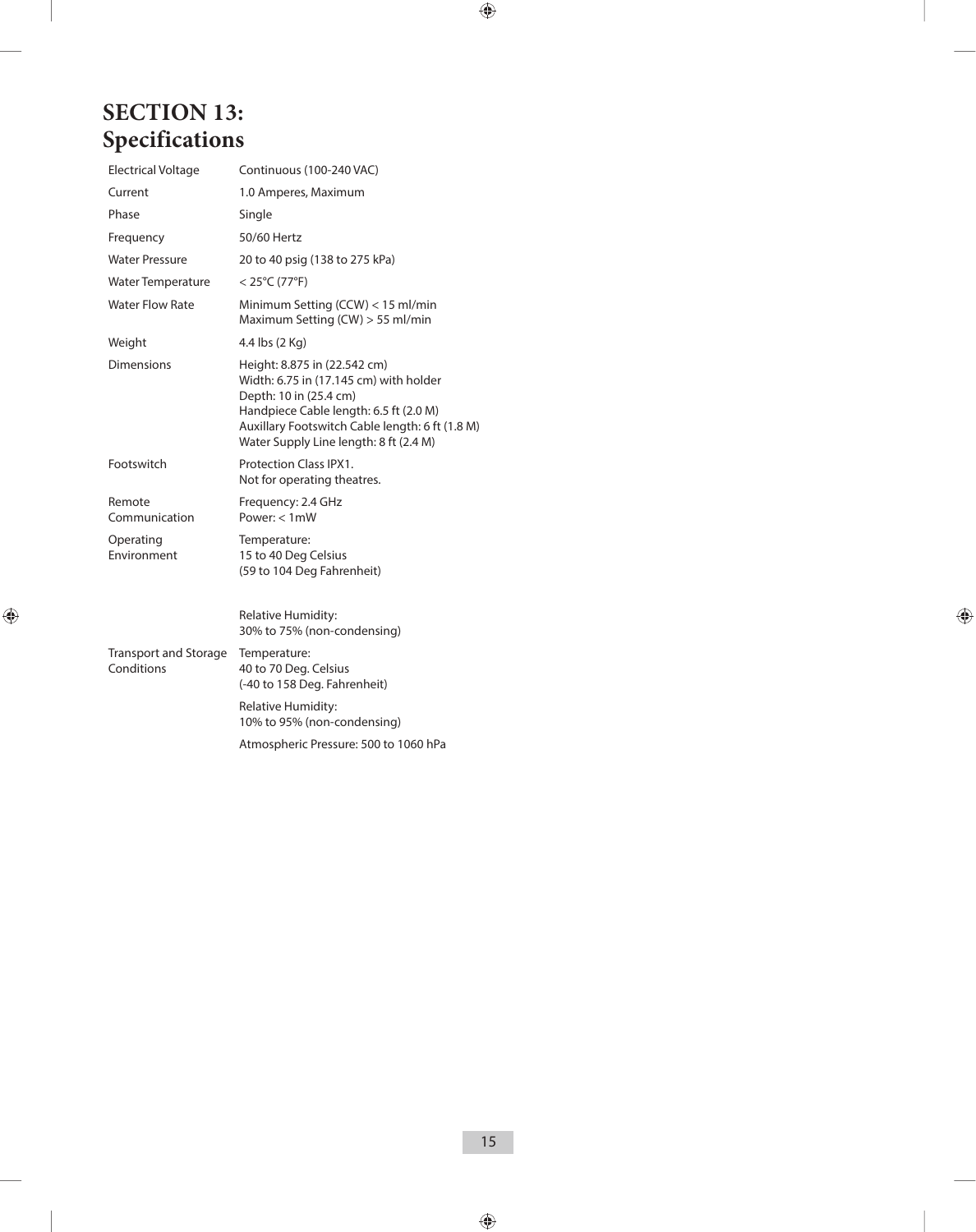### **SECTION 14: Symbol Identification**

AC POWER

TYPE B APPLIED PART EQUIPMENT

PROTECTIVE EARTH (GROUND)

**IPX1** Footswitch not for operating theatres Protection Class- IPX1 IPX1 Classification of ingress of water

Consult Instructions for Use

 $\mathbf i$ **O/I** AC Power Switch  $(0 = \text{Off}, \mid = \text{On})$ 

 $\epsilon$ 

Footswitch

This symbol is a mandatory marking for devices entering the European market to indicate conformity with the essential health and safety requirements set out in European Directives. The symbol may be accompanied by a four-digit identification number of the notified body.



MEDICAL EQUIPMENT WITH RESPECT TO ELECTRIC SHOCK, FIRE AND MECHANICAL HAZARDS ONLY IN ACCORDANCE **WITH** 

UL 60601-1CAN/CSA-C22.2 No. 601.1, ANSI/AAMI ES60601-1 (2005, 3rd ed.) CAN/CSA-C22.2 No. 60601-1 (2008), 13VA

This device complies with part 15 of the FCC Rules. Operation is subject to the following two conditions: 1) this device may not cause harmful interference, and

2) this device must accept any interference received, including interference that may cause undesired operation.

FCC ID:TFB-BT2 IC: 5969A-BT2



Dispose of in accordance with the Waste Electrical and Electronic Equipment Directive 2002/96/EC of the European Parliament and the Council of the European Union



This is a wireless device.

### **SECTION 15: Classifications**

- **•**  Type of protection against electric shock: Class 1
- Degree of protection against electric shock: Type B
- Degree of protection against the harmful ingress of water: **Ordinary**
- Mode of operation: **Continuous Continuous Continuous**
- **•**  Degree of safety of application in the presence of a flammable anaesthetic mixture with air or with oxygen or nitrous oxide:
- According to medical device directive: **IIA** (rule 9)

Equipment not suitable for use in the presence of flammable anaesthetic or oxygen.

### **SECTION 16: Disposal of Unit**

U.S. - Dispose of the system components in accordance with state and local laws. EU - Dispose of in accordance with the Waste Electrical and Electronic Equipment Directive 2002/96/EC of the European Parliament and the Council of the European Union.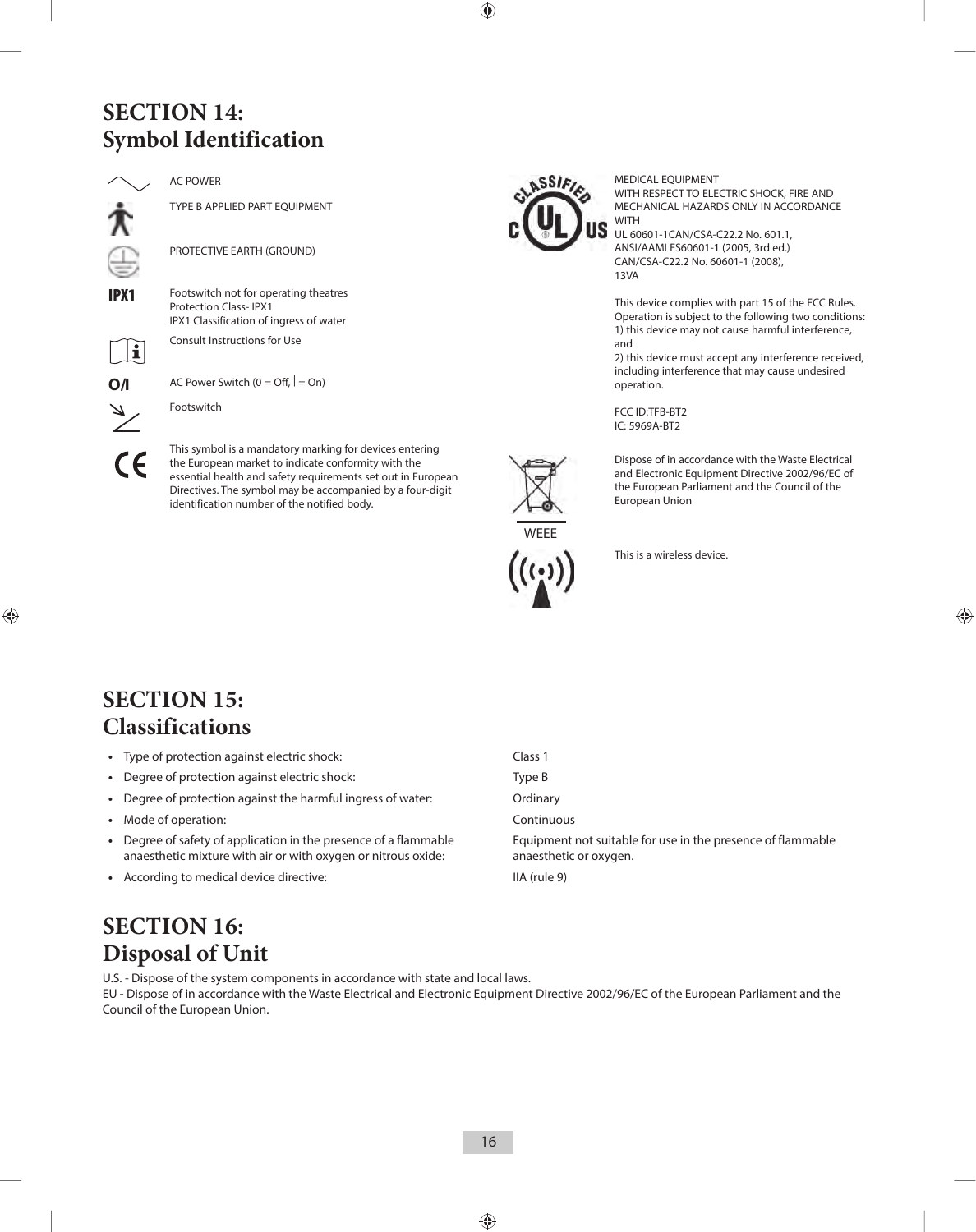### **TABLE DES MATIÈRES**

|                            | <b>PRÉSENTATION DU PRODUIT 18</b>                                                   |  |  |
|----------------------------|-------------------------------------------------------------------------------------|--|--|
| <b>SOUTIEN TECHNIQUE18</b> |                                                                                     |  |  |
|                            | <b>FOURNITURES ET PIÈCES DE</b>                                                     |  |  |
|                            |                                                                                     |  |  |
|                            |                                                                                     |  |  |
|                            | CONTRE-INDICATIONS18                                                                |  |  |
|                            |                                                                                     |  |  |
|                            | <b>PRÉCAUTIONS</b>                                                                  |  |  |
| 4.1                        | Précautions relatives au système 19<br>4.2 Précautions relatives aux procédures  19 |  |  |
|                            | <b>EFFETS INDÉSIRABLES19</b>                                                        |  |  |
|                            | <b>CONTRÔLE DES INFECTIONS</b>                                                      |  |  |
| 6.1                        | Contrôle général des infections  19                                                 |  |  |
| 6.2                        | Recommandations relatives à                                                         |  |  |
|                            |                                                                                     |  |  |
|                            | <b>INSTRUCTIONS D'INSTALLATION</b>                                                  |  |  |
| 7.1                        | Exigences concernant les canalisations                                              |  |  |
|                            |                                                                                     |  |  |
| 7.2<br>7.3                 | Déballage du système  20                                                            |  |  |
| 7.4                        | Installation du système  20                                                         |  |  |
| 7.5                        | Branchement du cordon                                                               |  |  |
|                            |                                                                                     |  |  |
| 7.6                        | Connexion de la canalisation                                                        |  |  |
|                            |                                                                                     |  |  |
| 7.7                        | Synchronisation de la pédale Tap-On™ 21                                             |  |  |
| 7.8<br>7.9                 | Rechargement de la pédale Tap-On  21<br>Mettre la pédale Tap-On sous/hors           |  |  |
|                            |                                                                                     |  |  |
|                            | DESCRIPTION DU DÉTARTREUR À                                                         |  |  |
|                            | ULTRA-SONS CAVITRON TOUCH™                                                          |  |  |
| 8.1                        | Commandes du système  22                                                            |  |  |
| 8.2                        | Indicateurs et commandes d'affichage                                                |  |  |
|                            |                                                                                     |  |  |
| 8.3                        |                                                                                     |  |  |
| 8.4                        | Inserts à ultra-sons Cavitron 30K  25                                               |  |  |
| 8.5                        | Fonctionnement de la pédale sans fil à                                              |  |  |
|                            |                                                                                     |  |  |

|  | 8.6 Accessoires et pièces de rechange de |  |
|--|------------------------------------------|--|
|  |                                          |  |
|  |                                          |  |
|  | 8.6.2 Trousses de pièces de              |  |
|  | rechange de l'utilisateur26              |  |

**Français**

### **CONFIGURATION DU SYSTÈME, FONCTIONNEMENT ET TECHNIQUES D'UTILISATION**

| 9.1 | Configuration de la pièce à main 26    |  |
|-----|----------------------------------------|--|
| 9.2 |                                        |  |
| 9.3 |                                        |  |
| 9.4 | Exécution des procédures de            |  |
|     |                                        |  |
| 9.5 | Considérations relatives au confort du |  |
|     |                                        |  |

#### **ENTRETIEN DU SYSTÈME**

|           | Procédures de mise en marche           |  |
|-----------|----------------------------------------|--|
|           |                                        |  |
|           |                                        |  |
|           | Procédures de mise hors fonction       |  |
|           |                                        |  |
|           |                                        |  |
|           |                                        |  |
|           | Entretien du filtre de la canalisation |  |
|           |                                        |  |
| DÉPANNAGE |                                        |  |

|  | 11.2 Soutien technique et de réparation  29 |  |
|--|---------------------------------------------|--|
|  | PÉRIODE DE GARANTIE  30                     |  |
|  | CARACTÉRISTIQUES  30                        |  |
|  | <b>IDENTIFICATION DES SYMBOLES31</b>        |  |
|  |                                             |  |
|  | ÉLIMINATION DE L'UNITÉ 31                   |  |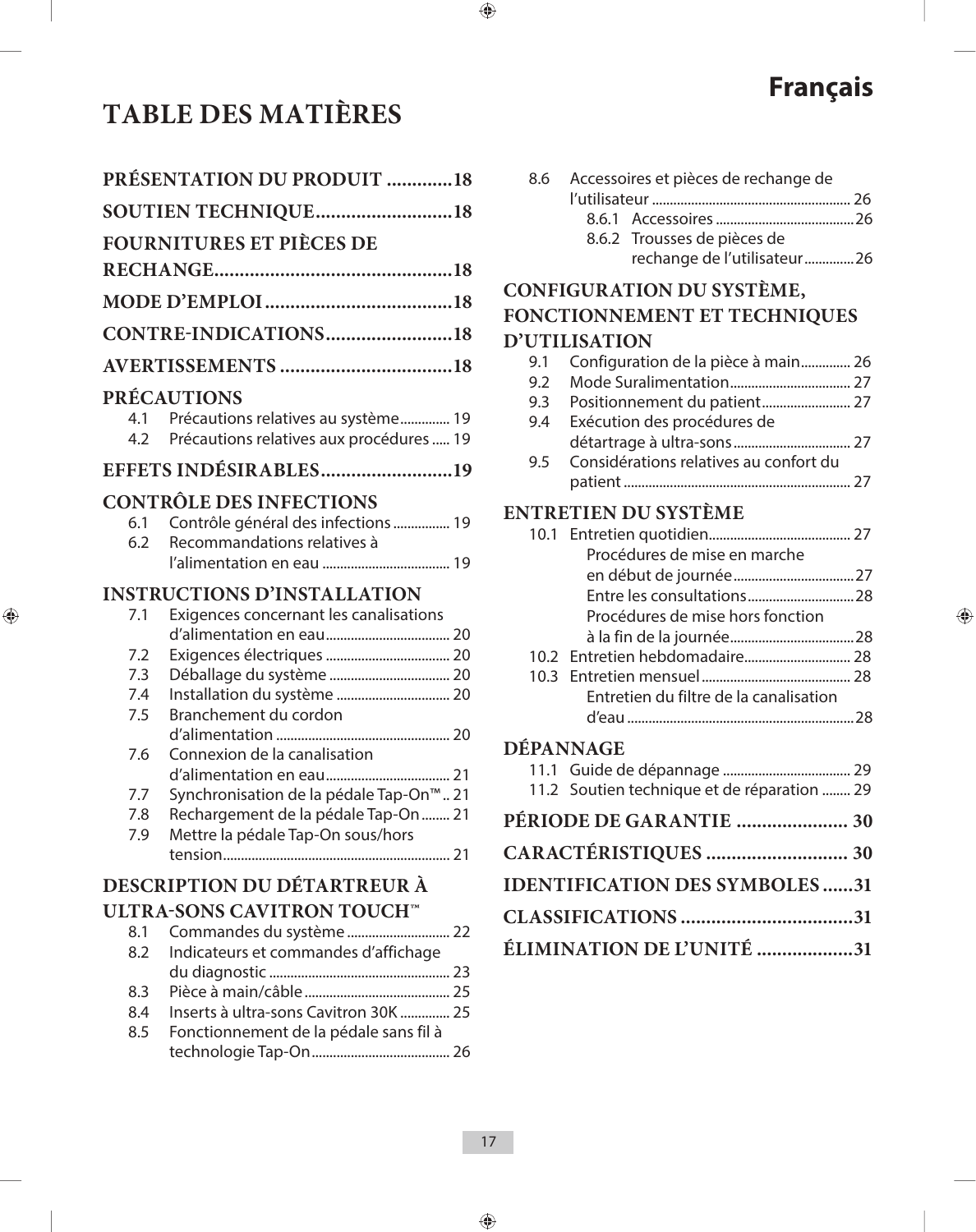**MISE EN GARDE : Selon la loi fédérale américaine, cet appareil ne peut être vendu que par un professionnel dentaire autorisé ou sur son ordonnance.**

**Pour usage dentaire seulement.**

### **PRÉSENTATION DU PRODUIT**

Le détartreur à ultra-sons Cavitron Touch™ offre une expérience perfectionnée à portée de main. L'unité se caractérise par une interface à écran tactile moderne pour une facilité d'utilisation ainsi que des préréglages de mémoire additionnels et des réglages de puissance personnalisables pour une efficacité accrue. Le système se caractérise également par un cordon de pièce à main léger et détachable à des fins ergonomiques améliorées.

### **SOUTIEN TECHNIQUE**

Pour tout soutien technique ou de réparation aux États-Unis, appelez le Service certifié d'usine DENTSPLY de Cavitron au 1-800- 989-8826, du lundi au vendredi entre 8h00 et 17h00 (heure de la côte Est). Pour les autres zones, contactez votre représentant DENTSPLY® local.

### **FOURNITURES ET PIÈCES DE RECHANGE**

Pour commander des fournitures et des pièces de rechange aux États-Unis, veuillez contacter votre distributeur DENTSPLY local au 1-800-989-8826, du lundi au vendredi, de 8h00 à 17h00 (heure de la côte Est). Pour les autres zones, contactez votre représentant DENTSPLY local.

### **SECTION 1 : Mode d'emploi UTILISÉ POUR LES PROCÉDURES À ULTRA-SONS :**

- **•**  Toutes les procédures générales de détartrage supra- et sous-gingival
- **•**  Débridement parodontal pour tous les types de maladies parodontales

### **SECTION 2 : Contre-indications**

- **•**  Les systèmes à ultra-sons ne doivent pas être utilisés pour des procédures dentaires restauratrices nécessitant la condensation d'un amalgame.
- **•**  Usage non destiné aux enfants de moins de 3 ans.

### **SECTION 3 : Avertissements**

- **•**  Il est fortement recommandé d'utiliser un système d'évacuation de la salive à grands volumes pour réduire la quantité d'aérosols dégagés durant le traitement.
- **•**  Avant de commencer le traitement, les patients doivent se rincer la bouche avec un antiseptique, notamment à base de gluconate de chlorhexidine à 0,12 %. Le rinçage de la cavité buccale avec un

antiseptique réduit les risques d'infection et le nombre de microorganismes que le patient peut émettre sous forme d'aérosols pendant le traitement.

- Il est de la responsabilité du professionnel dentaire de déterminer à quelles fins ce produit est utilisé et de connaître :
	- l'état de santé de chaque patient,
- les procédures dentaires entreprises,
- les recommandations applicables émises par l'industrie et les organismes gouvernementaux pour le contrôle des infections dans des établissements de soins dentaires,
- les exigences et la réglementation relatives à la sécurité dans l'exercice de la profession; et
- ce mode d'emploi en entier, y compris les Section 4 Précautions, 6 – Contrôle des infections et 10 – Entretien du système.
- **•**  Si le professionnel dentaire estime qu'une asepsie est nécessaire ou appropriée, ce produit ne doit pas être utilisé, à moins que le système ne soit utilisé en association avec la trousse de lavage stérile (Nº de pièce 81340).
- **•**  Manipulez l'insert Cavitron® avec soin. Une mauvaise manipulation de l'insert, en particulier de l'embout, risque de provoquer des blessures et une contamination croisée.
- Tout manquement aux procédures de stérilisation validées et aux techniques d'aseptisation homologuées pour les inserts ou les pièces à main Cavitron risque de provoquer une contamination croisée.
- **•**  Les personnes porteuses d'un stimulateur cardiaque, d'un défibrillateur ou autre appareil médical en implant doivent savoir que certains appareils électroniques risquent de nuire au fonctionnement de l'appareil. Bien qu'aucun cas d'interférences n'ait été communiqué à DENTSPLY jusqu'à maintenant, nous recommandons de ne pas utiliser les pièces à main et les câbles associés à une distance inférieure à 15–23 cm (6 à 9 pouces) de tout appareil médical électronique et de ses éléments**.**

 Les stimulateurs cardiaques et autres appareils médicaux implantés existant sur le marché sont très nombreux et variés. Les praticiens devraient contacter le fabricant de l'appareil ou le médecin traitant du patient pour obtenir des recommandations spécifiques. Ce système est conforme aux normes IEC 60601 pour appareils médicaux.

- Un débit d'eau insuffisant peut entraîner une élévation de la température de l'eau et de l'embout. Lorsque l'appareil est utilisé à la température de l'eau arrivant au cabinet indiquée dans la Section 7.1 Exigences relatives à la canalisation d'eau et avec un débit d'eau suffisant, la température de l'eau et de l'embout ne doit pas dépasser 50 °C (122 °F). Le non-respect des recommandations sur les conditions environnementales d'utilisation, notamment sur la température de l'eau arrivant au cabinet, est dangereux pour la santé du patient et de l'utilisateur. Si la température est élevée, augmentez le débit d'eau. Si la température reste élevée, arrêtez l'utilisation.
- Si les autorités émettent un avis demandant de faire bouillir l'eau, ce produit ne doit pas être utilisé avec un système d'adduction d'eau ouvert (c'est-à-dire qu'il ne doit pas être branché à un système public de distribution d'eau). Un professionnel de soins dentaires doit déconnecter le système de la source d'eau centrale. Le système Cavitron DualSelect™ peut être attaché à cette unité et utilisé comme système fermé jusqu'à ce que l'avis sanitaire soit annulé. Lorsque l'avis sanitaire est retiré, toutes les canalisations d'eau en provenance du réseau public entrant dans le cabinet dentaire (p. ex. robinets, tuyaux, appareils dentaires) doivent être purgées conformément aux instructions du fabricant, pendant au moins 5 minutes.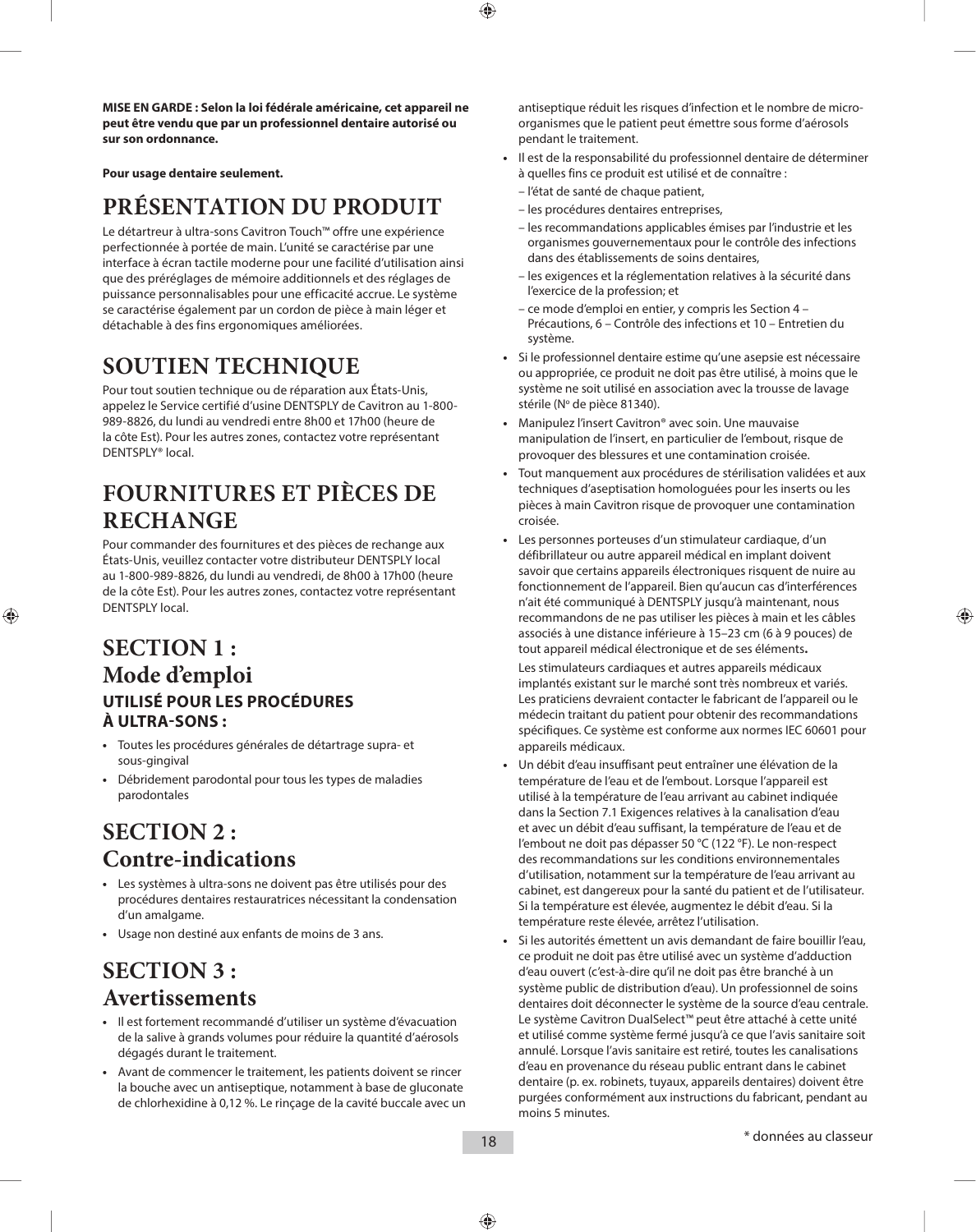- **•**  Selon la section 15.21 de la FCC, des changements ou modifications non expressément approuvés par la partie responsable de la conformité peuvent annuler le droit de l'utilisateur d'utiliser cet équipement.
- **•**  Cet émetteur portable et son antenne sont conformes aux limites d'exposition à des RF de la FCC/IC relativement à l'exposition incontrôlée/de la population générale.
- **•**  Ce dispositif est conforme aux normes de la RSS d'utilisation sans licence d'Industrie Canada. L'opération est sujette aux deux conditions suivantes : 1) ce dispositif ne peut pas causer de l'interférence, et 2) ce dispositif doit accepter toute interférence, y compris l'interférence qui peut causer un fonctionnement indésirable du dispositif.

### **SECTION 4 : Précautions**

#### **4.1 Précautions relatives au système**

- **•**  Fermer la valve de coupure manuelle sur l'arrivée d'eau du cabinet dentaire tous les soirs avant de quitter les lieux.
- **•**  Ne placez pas le système sur ou à proximité d'un radiateur ou de toute autre source de chaleur. Une chaleur excessive peut endommager les composants électroniques du système. Placez le système dans un endroit où l'air circule sur tous les côtés et en dessous.
- **•**  Le système est portatif mais doit être manipulé avec soins lorsqu'il est déplacé.
- **•**  Le rinçage de l'équipement et l'entretien du système d'adduction d'eau à l'unité dentaire sont fortement recommandés. Voir la Section 10 : Entretien du système.
- **•**  Ne jamais faire fonctionner le système sans faire passer du liquide dans la pièce à main.
- **•**  Toujours assurer que les branchements électriques sur le câble et la pièce à main Steri-Mate® sont propres et secs avant de les assembler pour l'utilisation.

#### **4.2 Précautions relatives aux procédures**

#### GÉNÉRALITÉS

**•**  Comme avec toute procédure dentaire, utiliser les précautions universelles (c'est-à-dire porter un masque facial, des lunettes de protection ou un écran facial, des gants et une blouse de protection).

#### ULTRASONIQUE

- **•**  Le système de détartrage à ultra-sons Cavitron Touch fonctionne avec les inserts Cavitron en tant que système et a été conçu et testé en vue de fournir une performance maximale pour tous les inserts à ultra-sons de la marque Cavitron actuellement disponibles. Les entreprises qui fabriquent, réparent ou modifient les inserts assument l'entière responsabilité de prouver l'efficacité et la performance de leurs produits lorsqu'ils sont utilisés avec ce système. Les utilisateurs doivent s'assurer de comprendre les limites d'exploitation de leurs inserts avant de les utiliser dans un milieu clinique.
- **•**  Tout comme les poils d'une brosse à dents, les pointes d'insert ultrasonique s'émoussent avec l'usage. Des inserts usés sur juste 2 mm perdent environ 50 % de leur efficacité de détartrage. En général, il est recommandé que les inserts ultrasoniques soient jetés et remplacés après une année d'utilisation, afin de conserver une efficacité optimale et éviter les bris d'équipement.
- **•**  Si une usure excessive est observée, si l'insert a été plié ou déformé ou s'il présente d'autres dommages, jetez-le immédiatement.
- **•**  Les embouts d'inserts à ultra-sons qui ont été tordus, endommagés ou déformés sont susceptibles de se casser en cours d'utilisation; ils doivent donc être jetés et remplacés immédiatement.
- **•**  Repousser les lèvres, les joues et la langue pour éviter tout contact avec l'embout de l'insert à chaque fois qu'il est placé dans la bouche du patient.

### **SECTION 5 : Effets indésirables**

Aucun effet indésirable connu.

### **SECTION 6 : Contrôle des infections**

#### **6.1 Contrôle général des infections**

- **•**  Pour assurer la sécurité optimale du patient et du praticien, s'entraîner consciencieusement à appliquer les procédures de contrôle des infections expliquées en détails dans le livret des procédures de contrôle des infections du système Cavitron fourni avec le système. Des livrets supplémentaires peuvent être obtenus en appelant le service clientèle au 1-800-989-8826, du lundi au vendredi, de 8h00 à 17h00 (heure de la côte Est). Pour les zones à l'extérieur des États-Unis, communiquez avec votre représentant DENTSPLY local.
- **•**  Comme avec les pièces à main à grande vitesse et autres appareils dentaires, la combinaison de l'eau et des vibrations ultrasoniques du détartreur à ultra-sons Cavitron Touch génère des aérosols. Suivre les directives de procédure reprises en Section 9 du présent manuel permettra de contrôler efficacement et de minimiser la dispersion des aérosols.

#### **6.2 Recommandations relatives à l'alimentation en eau**

- **•**  Il est fortement recommandé que tous les systèmes fournissant de l'eau soient conformes aux normes applicables du CDC (Centers for Disease Control and Prevention) et de l'ADA (American Dental Association); de même, toutes les recommandations relatives au rinçage, au rinçage de produits chimiques et aux procédures de contrôle des infections doivent être suivies. Voir les Sections 7.1  $p + 10$
- **•**  Ce produit est un dispositif médical devant être installé conformément aux réglementations locales, régionales et nationales, notamment aux directives concernant la qualité de l'eau (p. ex. eau potable). En tant que système d'alimentation en eau ouvert, il se peut également que cette réglementation exige que ce dispositif soit branché à un appareil de contrôle de l'eau centralisé. Le système de distribution DualSelect de Cavitron peut être installé pour permettre à l'unité de fonctionner en tant que système d'alimentation en eau fermé.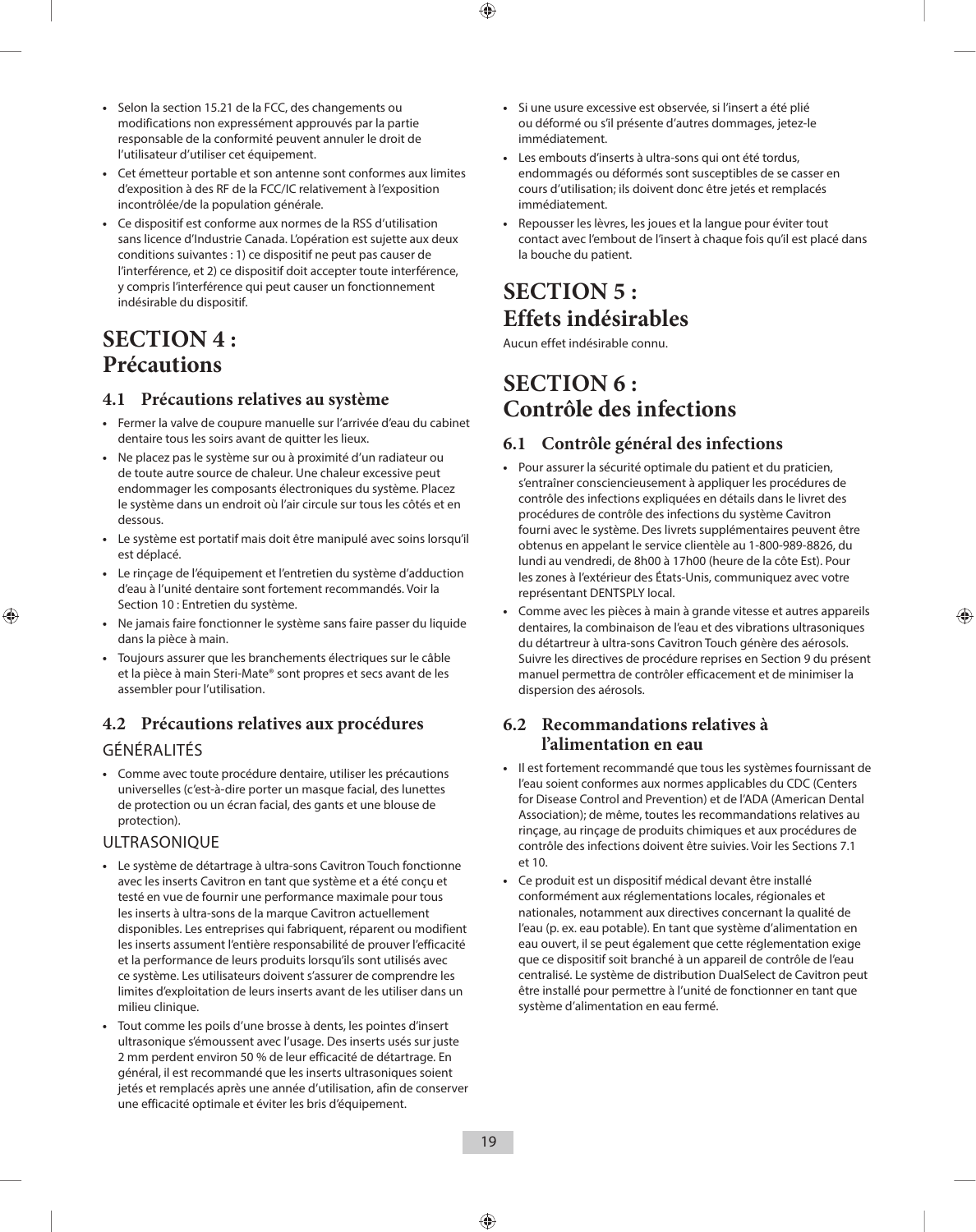### **SECTION 7 : Instructions d'installation**

Toute personne qui installe un système Cavitron Touch doit observer les exigences et recommandations suivantes.

#### **7.1 Exigences concernant les canalisations d'alimentation en eau**

- **•**  Une canalisation d'alimentation en eau équipée d'un filtre remplaçable par l'utilisateur est fournie avec votre système. Voir la section 10 – Entretien du système pour obtenir les instructions de remplacement.
- **•**  La pression de la canalisation d'eau entrante alimentant le système doit se situer entre 138 kPa (20 lb/po<sup>2</sup>) et 275 kPa (40 lb/po2 ). Si la pression de la canalisation d'alimentation en eau de votre système dentaire d'eau dépasse 40 lb/po<sup>2</sup>, installez un régulateur de pression d'eau sur la canalisation d'eau alimentant votre détartreur à ultra-sons Cavitron Touch.
- **•**  Une valve de coupure manuelle doit être installée sur la canalisation amenant l'eau au système dentaire afin de pouvoir couper complètement l'arrivée d'eau durant les heures de fermeture du cabinet.
- **•**  En plus du filtre d'eau fourni, Il est recommandé d'installer un filtre sur la canalisation amenant l'eau au système dentaire afin d'éliminer les particules pouvant se trouver dans l'eau avant qu'elles n'arrivent au système Cavitron.
- **•**  Lorsque les procédures d'installation ci-dessus ont été exécutées sur les canalisations amenant l'eau au système dentaire, les canalisations d'eau du cabinet dentaire doivent être abondamment rincées avant d'être branchées au système Cavitron.
- **•**  La température de l'eau arrivant dans le système Cavitron ne doit pas dépasser 25 °C (77 ˚F). Si nécessaire, il est conseillé d'installer un dispositif pour maintenir la température dans cette limite ou un système de distribution DualSelect de Cavitron attaché pour permettre au système d'être utilisé comme système d'eau fermé.

#### **7.2 Exigences électriques**

- **•**  L'alimentation électrique du système doit se trouver entre 100 volts c.a. et 240 volts c.a., 50/60 Hz monophasée capable de fournir 1,0 A.
- L'alimentation électrique du système doit être assurée par le cordon d'alimentation fourni avec votre système.
- **•**  AVERTISSEMENT : Pour éviter le risque d'électrocution, cet équipement doit être branché seulement à une canalisation principale d'alimentation avec borne de protection.

#### **7.3 Déballage du système**

Déballez soigneusement votre système de détartrage ultrasonique Cavitron Touch et assurez-vous que tous les composants et accessoires sont inclus :

- 1. Système Cavitron Touch avec câble de pièce à main détachable poids plume
- 2. Ensemble de canalisation d'eau (bleu) avec filtre et raccord rapidement démontable
- 3. Filtre de canalisation d'eau additionnel
- 4. Cordon d'alimentation c.a. détachable
- 5. Commande au pied sans fil Cavitron® Tap-On™
- 6. Câble auxiliaire pour la pédale rechargeable
- 7. Pièce à main stérilisable détachable Steri-Mate® 360
- 8. Documentation

#### **7.4 Installation du système**

- **•**  Le système Cavitron Touch est conçu pour être placé sur une surface de niveau. Assurez-vous que l'unité est stable et repose sur quatre pattes.
- **•**  Le système Cavitron Touch ne doit pas être positionné de sorte que l'accès à l'alimentation électrique et au cordon d'alimentation c.a. soit limité.
- **•**  Placer l'unité sous la lumière directe du soleil peut décolorer le boîtier en plastique.
- **•**  Le système a été équipé d'une pédale sans fil Tap-On qui a été synchronisée à l'usine pour fonctionner avec l'unité de base du système. Si votre cabinet dispose de plus d'un système Cavitron muni de la technologie Tap-On, nous vous recommandons de marquer la pédale Tap-On et l'unité de base afin de savoir quelle pédale Tap-On fonctionne avec quelle unité de base. Si une resynchronisation est nécessaire, suivez les instructions de la section 7.7.

#### **7.5 Branchement du cordon d'alimentation**



- **•**  Vérifiez si l'interrupteur ON/OFF de l'alimentation principale, situé à l'arrière du système, est réglé à la position OFF (O) avant de poursuivre.
- **•**  Insérez le cordon d'alimentation c.a. dans l'entrée d'alimentation à l'arrière du système.
- **•**  Insérez la fiche à broches dans la prise murale c.a.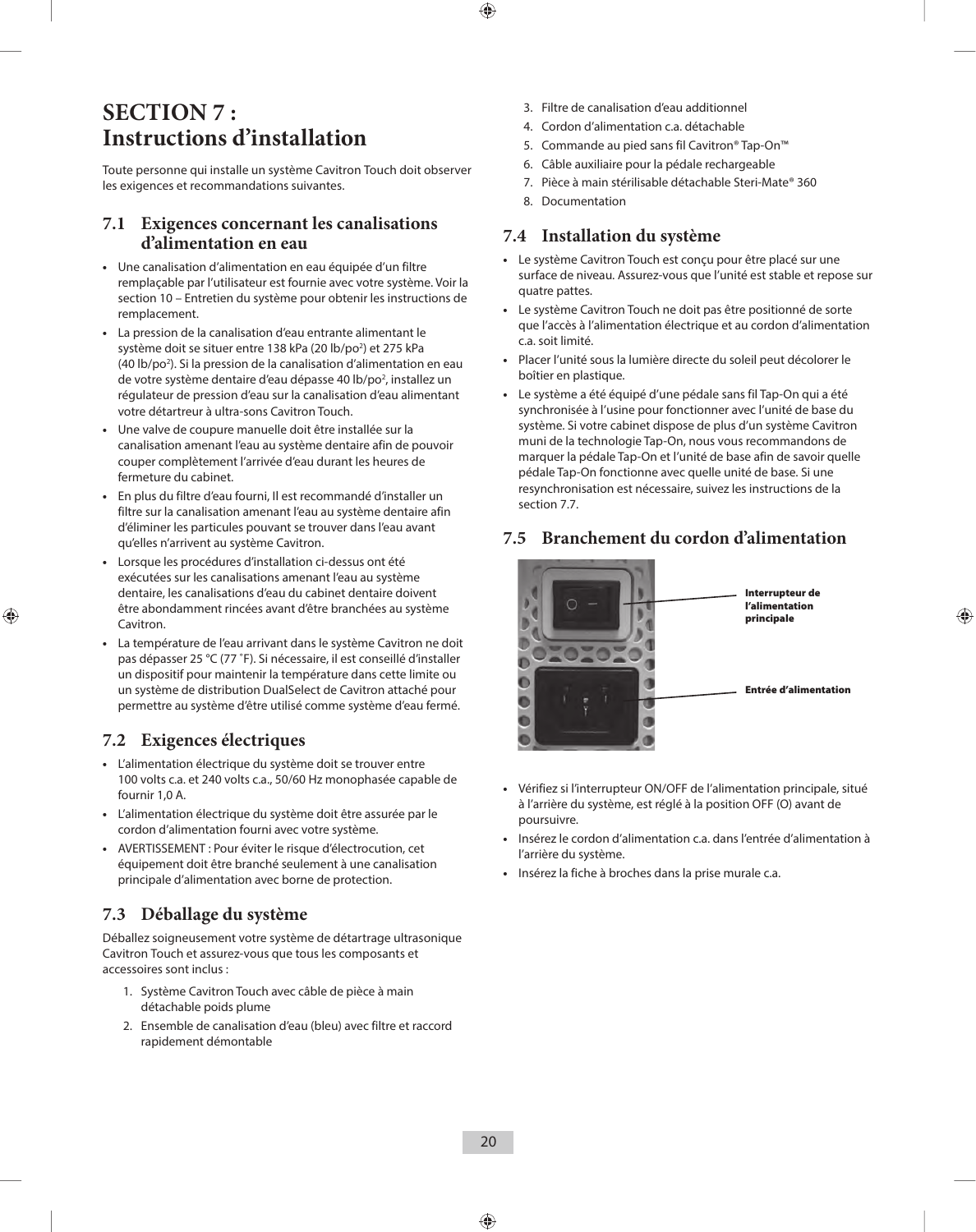#### **7.6 Connexion de la canalisation d'alimentation en eau**

**•**  Saisissez la canalisation d'alimentation en eau (tuyau bleu) par l'extrémité opposée au raccord rapidement démontable et insérez-la dans le connecteur d'admission d'eau jusqu'à ce qu'elle soit complètement logée.



Appuyer sur l'anneau pour dégager le tube d'alimentation en eau.

- **•**  Connectez le raccord rapidement démontable à l'alimentation en eau du cabinet dentaire ou à un système de distribution DualSelect de Cavitron.
- Inspectez toutes les connexions pour vous assurer de l'absence de fuites.
- Pour retirer la canalisation d'eau du système Cavitron, fermez l'alimentation en eau du cabinet dentaire. Déconnectez la canalisation d'alimentation en eau de l'alimentation en eau du cabinet dentaire. Si un raccord rapidement démontable est attaché à l'extrémité du tuyau, réduisez la pression d'eau en appliquant une pression sur l'embout du raccord dans un contenant approprié afin de permettre à l'eau de se purger. Pour retirer le tuyau du système, poussez sur l'anneau extérieur de l'admission d'eau du système et retirez doucement la canalisation d'eau.

#### **7.7 Synchronisation de la pédale Tap-On™**

La pédale Tap-On sans fil et rechargeable fournie avec votre système a été synchronisée à l'usine avec l'unité de base. Si un remplacement de la pédale est nécessaire, une synchronisation sera requise avant l'utilisation du système. Effectuez les étapes suivantes pour synchroniser la pédale avec l'unité de base.

- 1. Mettez l'interrupteur de l'alimentation principale, situé à l'arrière du système, sur la position ON (I). L'écran principal apparaîtra. Il est également appelé écran de détartrage.
- 2. Appuyez sur l'icône Settings (Réglages) en maintenant la pression jusqu'à ce que l'écran Settings (Réglages) s'affiche.
- 3. Gardez une distance maximale de 3 mètres (10 pieds) entre l'unité de base et la pédale Tap-On pendant le processus de synchronisation.
- 4. Retirez tous les inserts de la pièce à main.
- 5. Assurez-vous que l'alimentation de la pédale est sur ON.
- 6. Appuyez sur l'icône Sync (synchronisation) à l'écran Settings (Réglages).
- 7. Appuyez sur le bouton rouge de synchronisation au bas de la pédale – maintenez le bouton enfoncé pendant trois secondes au moins.
- 8. La synchronisation est terminée lorsque l'icône Sync (synchronisation) arrête de tourner et qu'une alerte sonore se fait entendre.

9. Pour vérifier si la communication est bonne, appuyez sur l'icône Scale (Détartrage) pour retourner à l'écran principal (écran de détartrage). Enfoncez la pédale à la deuxième position et assurez-vous que la fonction Boost (suralimentation) est activée (apparaît dans l'icône Power level (niveau de puissance)).

#### **7.8 Rechargement de la pédale Tap-On**

Assurez-vous que l'alimentation de la pédale est sur ON. Alors que l'unité est sur ON, branchez le câble de la pédale auxiliaire dans la pédale et le port USB à l'avant de l'unité. Laissez l'unité se charger pendant 4 heures pour un chargement complet de la pile.

L'unité fonctionnera avec la pédale pendant que la pile se charge.

#### **Icône de la pile (chargement de la pédale)**

- $100 \% 75 \% = 111$
- $75\% 50\% =$
- $50 \% 25 \% = 11$
- $25 \% 0 \% = 25$

#### **7.9 Mettre la pédale Tap-On sous/hors tension**

- **•**  La pédale est emballée avec l'alimentation sur OFF. La pédale doit être mise sous tension avant l'utilisation (La pédale ne se chargera pas si elle est sur OFF).
- **•**  Le bouton d'alimentation est utilisé pour déconnecter la pile du circuit aux fins d'expédition.
- **•**  Le bouton d'alimentation doit être enfoncé et maintenu pendant 4 secondes pour déconnecter la pile. De même, le bouton d'alimentation doit être enfoncé et maintenu pendant 4 secondes pour reconnecter la pile.
- Si l'alimentation de la pédale est sur OFF, le fait d'appuyer sur le bouton Sync (synchronisation) ou d'essayer de synchroniser la pédale avec le détartreur ne mettra pas la pédale en marche.

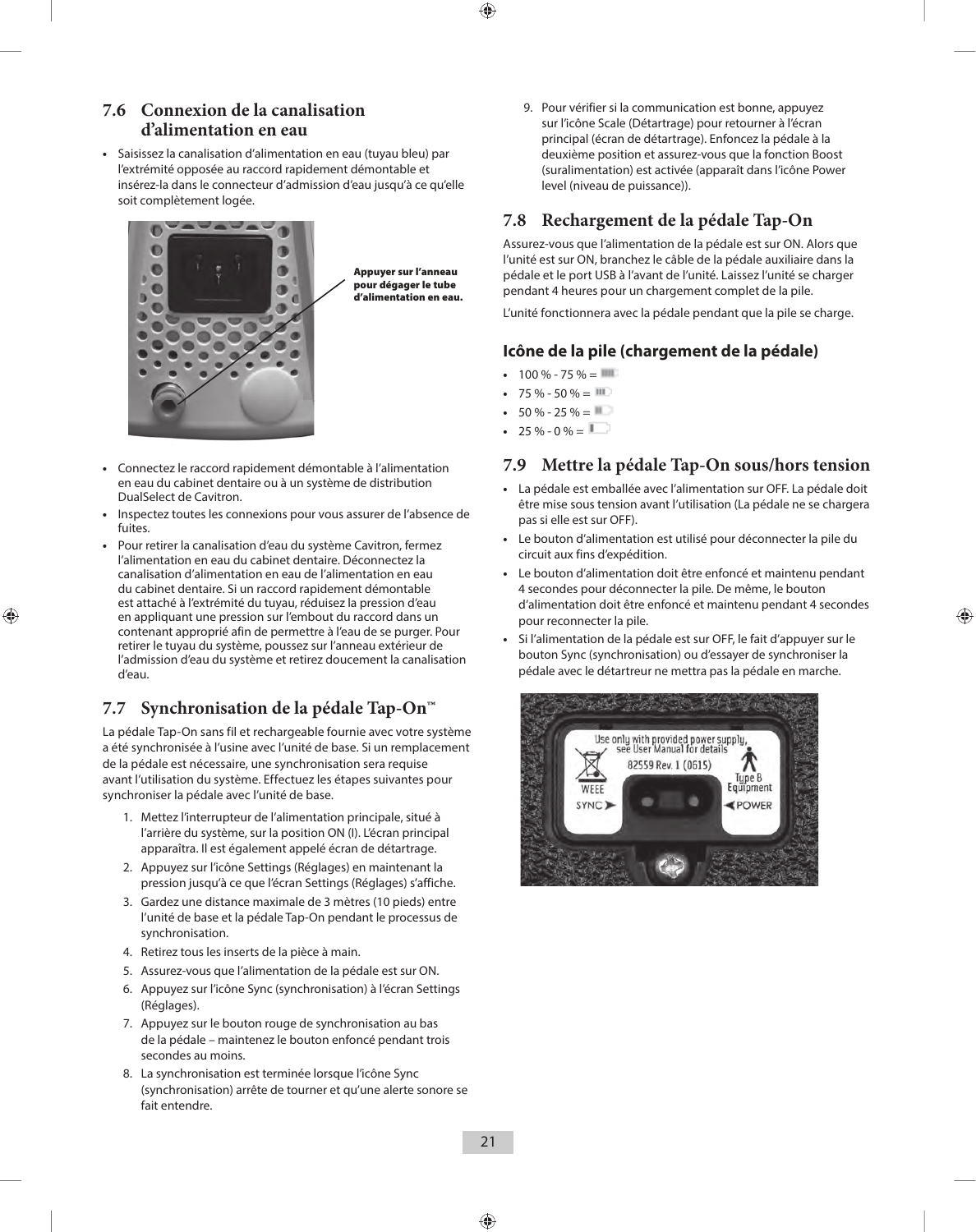### **SECTION 8 : Description du détartreur à ultra-sons Cavitron Touch™**

#### **8.1 Commandes du système**



#### **Pièce à main Steri-Mate**® **360**  Accepte tous les inserts à ultra-sons Cavitron® 30K™. Voir la section 8.3 pour obtenir plus de détails.

**diagnostic** Voir la section 8.2 pour obtenir plus de détails.

**main**

**Support de pièce à** 

Maintenez solidement la pièce à main du système ou le connecteur du câble lorsque la pièce à main n'est pas installée.

**Modes de préréglage de puissance**

**Verrouillage/ déverrouillage** Appuyez en maintenant la pression pour verrouiller ou déverrouiller l'écran. L'écran sera en veille lorsque verrouillé.

**Câble de la pièces à main détachable poids plume** Le câble peut être facilement détaché de l'unité au besoin pour tout remplacement.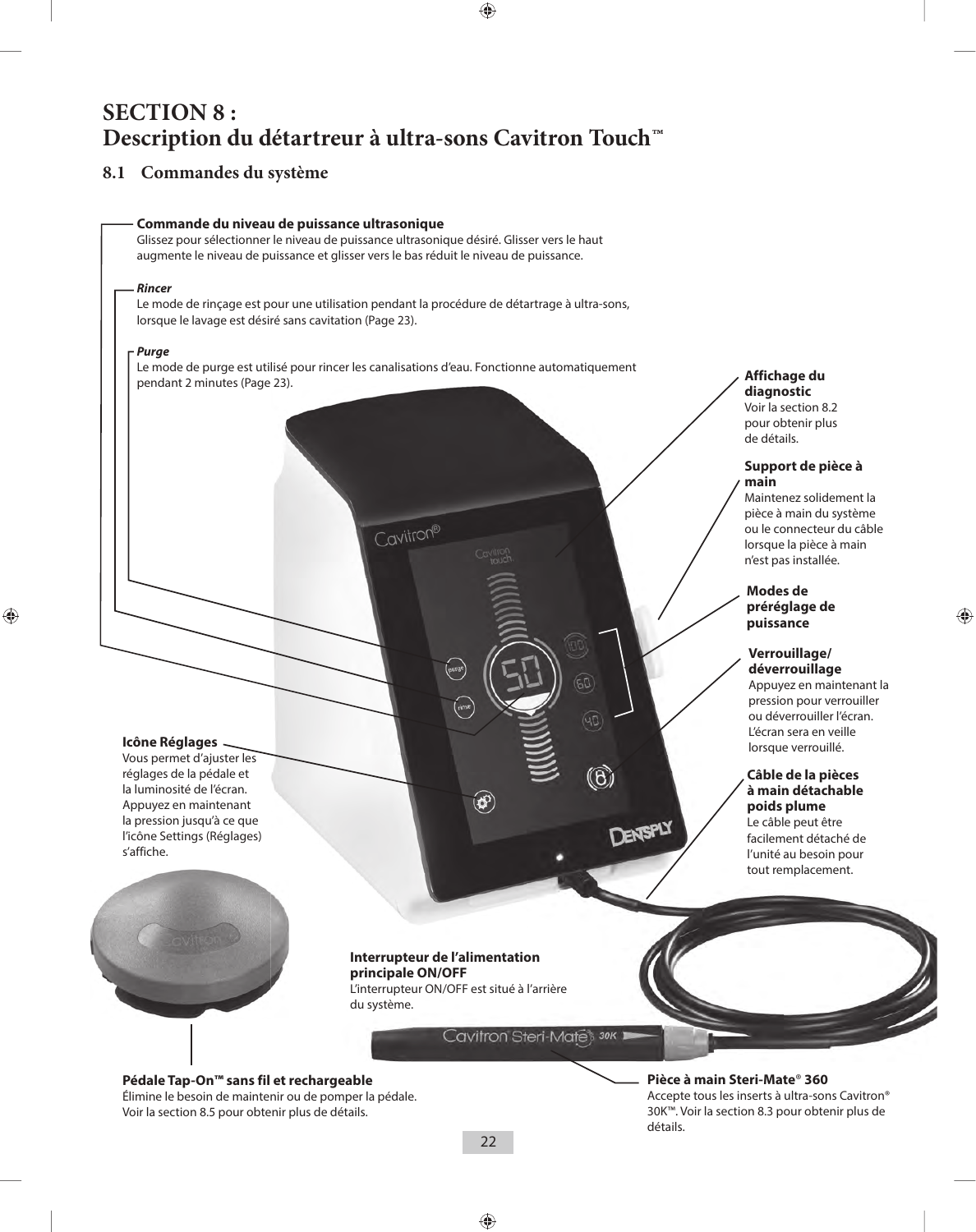#### **8.2 Indicateurs et commandes d'affichage du diagnostic**



#### **Service**

1 – Problème avec le câble ou la pièce à main. 2 – Surchauffe de l'unité. Cessez l'utilisation et contactez Cavitron Care.



L'icône apparaîtra lorsque le filtre d'eau doit être remplacé. Une fois remplacé, appuyez en maintenant la pression sur l'indicateur pour le réinitialiser.



Le mode de purge est utilisé pour rincer les canalisations d'eau. Fonctionne automatiquement pendant 2 minutes.

Cet écran s'affiche quand la purge est activée.



- • Icône Scale (Détartrage) – appuyez pour retourner à l'écran principal
- Enfoncez la pédale pour retourner à l'écran principal
- L'écran principal apparaîtra lorsque le compte à rebours est terminé

rinse Le mode de rinçage est destiné à être utilisé pendant la procédure de détartrage à ultra-sons lorsque le lavage

est désiré sans cavitation.

Cet écran s'affiche lorsque le rinçage est activé. Enfoncez la pédale pour commencer le cycle du mode de rinçage.



(Détartrage) – appuyez pour retourner à l'écran principal



• Icône Scale 



Appuyez et maintenez appuyé jusqu'à ce que l'écran de réglages s'affiche (voir page 24).

## **Écran principal**





**Pile de la pédale** Indique la durée de vie de la pile de la pédale.



(05

#### **Modes de préréglage de puissance – Programmable** Appuyez en maintenant la pression jusqu'à ce qu'un indicateur sonore se fasse



entendre.

#### **Icônes Verrouillage/ Déverrouillage**

Appuyez en maintenant la pression pour verrouiller ou déverrouiller l'écran. L'écran sera en veille lorsque verrouillé.



**Icône Niveau de puissance** Ajustez le niveau de puissance désiré en glissant vers le haut ou le bas.



Les niveaux de puissance réglés entre 05 et 35 se situent dans la plage de la Zone bleue

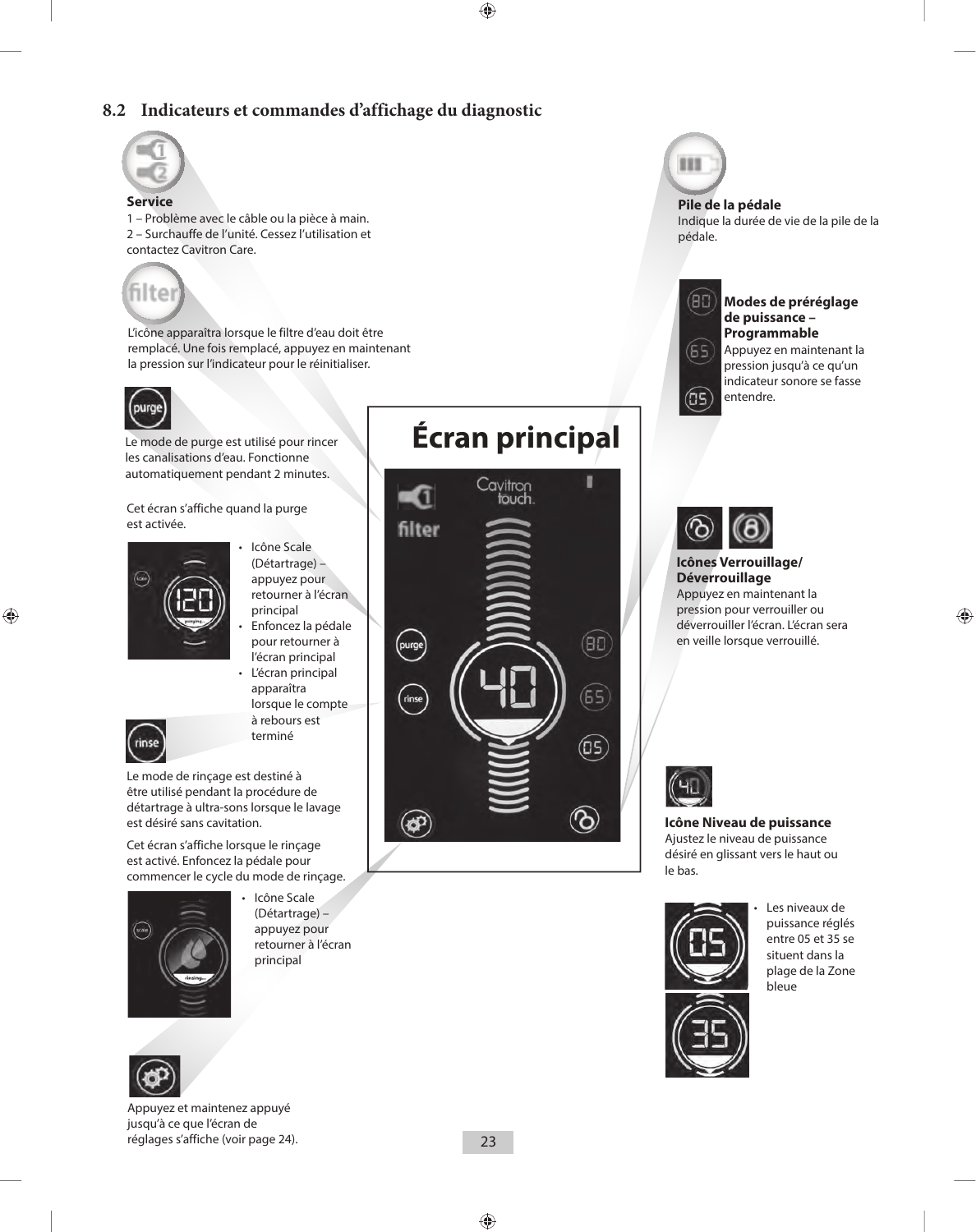

**Détartrage**  Appuyez pour retourner à l'écran principal



**Tap-On** Appuyez dessus pour activer ou désactiver la technologie Tap-On™

*Remarque : La technologie Tap-On est inactivée à l'usine.*



**Sync** Appuyez sur cette icône pour synchroniser la pédale et l'unité

*Remarque : Si la pédale est synchronisée à l'unité, le fait d'appuyer sur l'icône Sync déconnectera la pédale de l'unité.*





**Luminosité** Glisser vers le haut et le bas augmentera ou diminuera le niveau de luminosité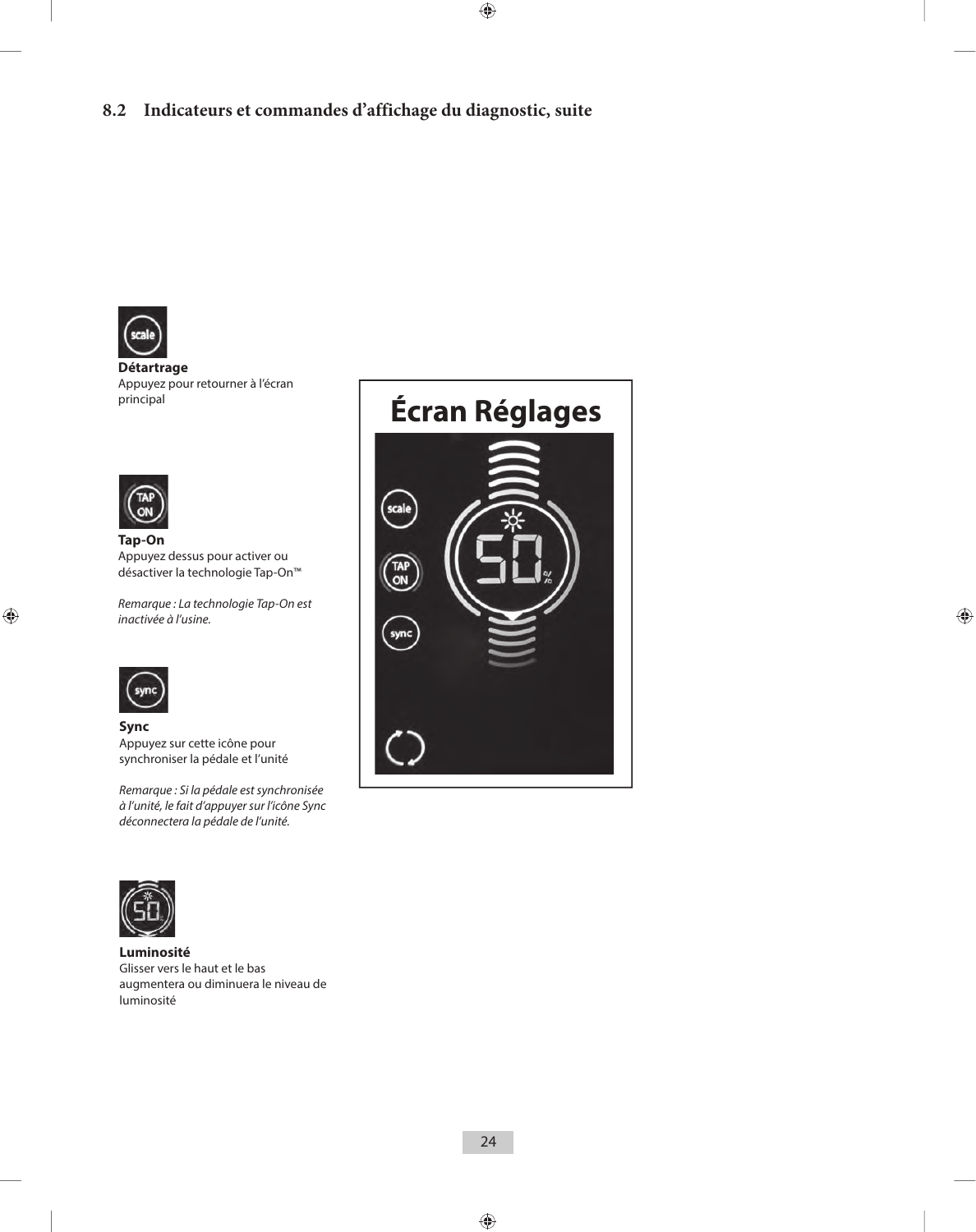#### **8.3 Pièce à main/câble**

#### **Contrôle du lavage**

Tournez la commande de lavage pour sélectionner le débit du flux pendant que le système fonctionne. Le débit du flux est gradué sur une échelle de 1 à 6. Tournez dans le sens horaire en direction du 6 pour augmenter le flux à l'embout de l'insert. Tournez dans le sens antihoraire en direction du 1 pour diminuer le flux. Le débit passant à travers la pièce à main détermine également la température de lavage. Un lavage à flux d'eau plus faible est plus chaud. Un lavage à flux d'eau plus élevé est plus froid.

Cavitron Steri-Mates 30K

#### **Broche de la pièce à main rotative sur 360°**

Pour tourner l'insert, placez les doigts sur la broche de la pièce à main et tournez pour obtenir la position désirée. La maniabilité de la pièce à main permet un positionnement ajustable de la main, un mouvement d'écoulement libre et un accès à la cavité orale antérieure et postérieure. *Remarque : La conception du Steri-Mate 360 fournit une transition* 

*en douceur des inserts Cavitron FitGrip (illustrés).*

#### **Cordon de la pièce à main détachable poids plume**

Le câble léger de la pièce à main se détache facilement de l'unité et de la pièce à main Steri-Mate 360 pour permettre le nettoyage et le remplacement. La fonction de pivotement permet d'éviter que le cordon traîne pendant que la pièce à main tourne au cours des procédures.

#### **8.4 Inserts à ultra-sons Cavitron 30K**

Les différents styles d'inserts à ultra-sons Cavitron 30 K sont facilement interchangeables pour une variété de procédures et d'applications.

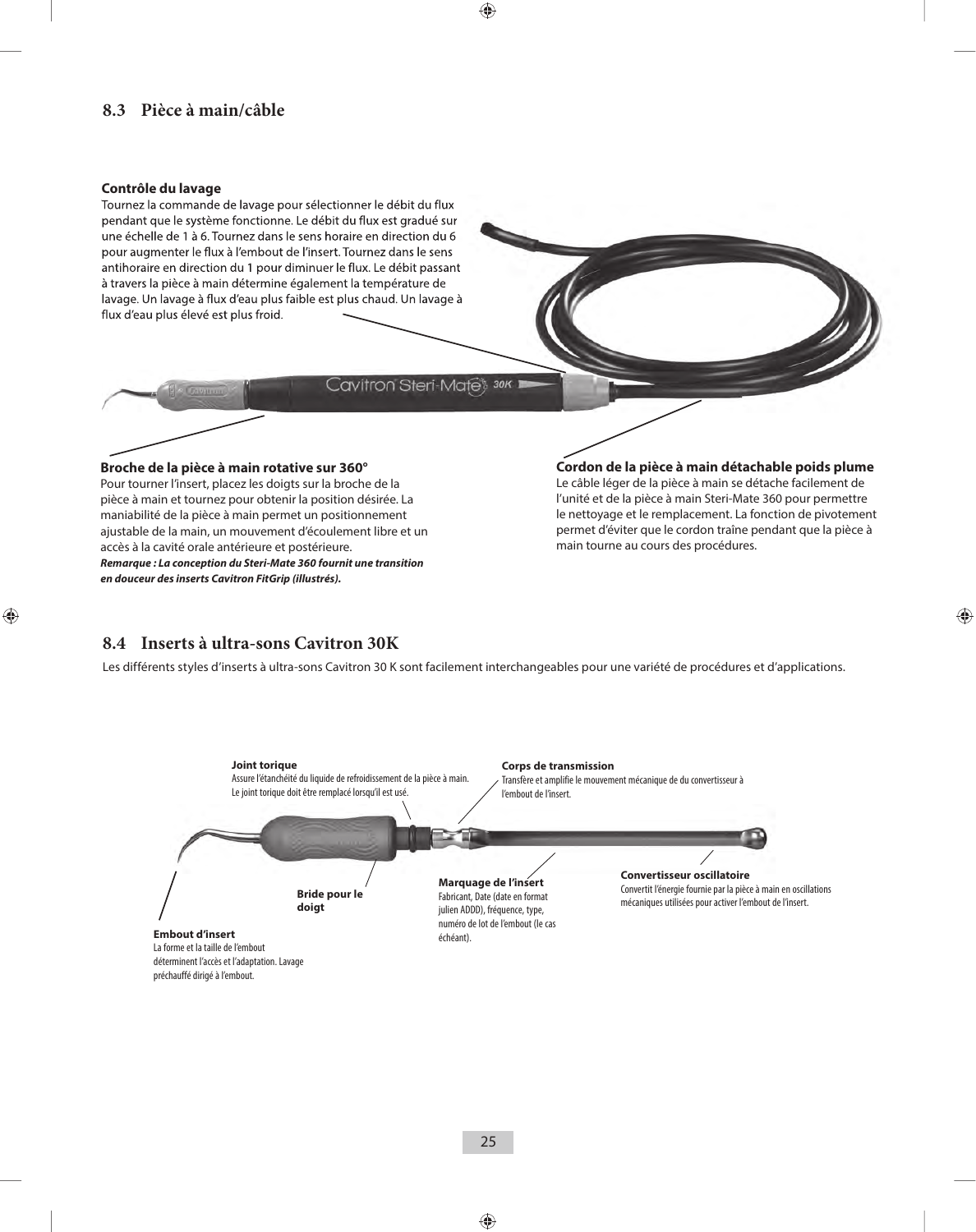#### **8.5 Fonctionnement de la pédale sans fil à technologie Tap-On**

#### **Utilisation de la pédale en mode Tap-On**

*Pour les procédures de détartrage*, la technologie Tap-On élimine le besoin de maintenir la pédale enfoncée. Appuyer une seule fois sur la pédale active l'alimentation ultrasonique pendant 4 minutes environ. Appuyer sur la pédale pendant que l'appareil est en mode Tap-On désactive l'alimentation ultrasonique et le débit d'eau. Une suralimentation est toujours disponible pendant le détartrage en mode Tap-On. Pour utiliser la fonction Boost (Suralimentation), abaissez la pédale à la deuxième position (complètement jusqu'au sol) pour activer la fonction et maintenez-la enfoncée aussi longtemps qu'une suralimentation est désirée. Relâchez la pédale pour retourner en mode Tap-On.



CONSEILS :



*La technologie Tap-On ne fera pas couler de l'eau sauf si un insert se trouve dans la pièce à main*

*Un capteur situé dans le support de la pièce à main empêchera le fonctionnement de la technologie Tap-On lorsque la pièce à main se trouve dans le support.*

*Si la pédale n'est pas effleurée rapidement, elle fonctionnera de manière conventionnelle.*

#### **Comment activer et désactiver la technologie Tap-On**

La fonctionnalité de la technologie Tap-On peut être activée en appuyant sur l'icône Tap-On (Effleurement) à l'écran Settings (Réglages). À partir de l'écran principal, appuyez sur l'icône Settings (Réglages) puis sur l'icône Tap-On (Effleurement). Les lignes entre parenthèses autour de l'icône deviendront blanches lorsque le mode Tap-On est activé et lorsque vous retournerez à l'écran de détartrage (écran principal), TAP ON apparaîtra dans le haut de la bulle Power Level (niveau de puissance).

La fonctionnalité de la technologie Tap-On peut être désactivée en appuyant sur l'icône Tap-On (Effleurement) à l'écran Settings (Réglages). À partir de l'écran Scale (Détartrage) (Écran principal), appuyez sur l'icône Settings (Réglages) puis sur l'icône Tap-On (Effleurement). L'icône deviendra grisée.

#### **Utilisation de la pédale sans mode Tap-On**

Pour effectuer un détartrage, la première position active aussi bien l'énergie que le lavage ultrasonique à l'embout de l'insert. La deuxième position active le mode Boost (Suralimentation). Le mode Boost (pédale complètement enfoncée) augmente le niveau de puissance ultrasonique pour une élimination rapide des dépôts tenaces sans ajustement du bouton de niveau de puissance. Pour désactiver le mode Boost, relâchez la pédale pour qu'elle retourne à la première position.

#### **8.6 Accessoires et pièces de rechange de l'utilisateur**

#### **8.6.1 Accessoires**

- 1. Cordon d'alimentation c.a.
- 2. Pédale sans fil et rechargeable (avec technologie Tap-On)
- 3. Câble d'alimentation auxiliaire de la pédale
- 4. Pièce à main stérilisable Steri-Mate® 360
- 5. Inserts à ultra-sons Cavitron 30K
- 
- 
- 
- 6. Système de distribution DualSelect de Cavitron
- 7. Cordon de la pièce à main détachable poids plume
- 8. Pièce à main stérilisable Steri-Mate de Cavitron

#### **8.6.2 Trousses de pièces de rechange de l'utilisateur**

- 1. Trousses de joints torique de rechange pour les inserts Cavitron, 12/emballage, numéro de pièce 62351 (noir) pour les prises souples, numéro de pièce 62605 (vert) pour les prises en métal
- 2. Joint torique du câble de la pièce à main, numéro de pièce 79357
- 3. Filtre de lavage (eau), 10/emballage, numéro de pièce 90158

Pour obtenir des informations détaillées, communiquez avec votre représentant DENTSPLY local ou votre distributeur DENTSPLY autorisé.

### **SECTION 9 : Configuration du système, fonctionnement et techniques d'utilisation**

#### **9.1 Configuration de la pièce à main**

- **•**  Cette pièce à main est stérilisable. Reportez-vous au livret de procédures de contrôle des infections des systèmes Cavitron pour connaître les directives de stérilisation avant d'utiliser la pièce à main.
- Connectez la pièce à main à l'ensemble de câble en alignant les connexions électriques. Si l'ensemble câble ne se loge pas dans la pièce à main, tournez doucement la pièce à main jusqu'à ce que les contacts s'alignent, puis insérez la pièce à main complètement. REMARQUE : Steri-Mate 360 et Steri-Mate sont compatibles avec ce système.
- **•**  Tenez la pièce à main vide en position semi verticale, au-dessus d'un évier ou d'un drain. Activez la pédale Tap-On jusqu'à ce que l'eau s'évacue et libère toutes les bulles d'air qui pourraient se trouver dans la pièce à main. REMARQUE : la technologie Tap-On fonctionne seulement si un insert se trouve dans la pièce à main.
- **•**  Lubrifiez le joint torique sur l'insert avec de l'eau avant de le placer dans la pièce à main. Insérez complètement l'insert en le poussant et en le tournant délicatement. NE PAS FORCER.
- Tournez la commande de lavage pour sélectionner le débit du flux pendant que le système fonctionne. Le débit du flux est gradué sur une échelle de 1 à 6. Tournez la commande dans le sens horaire en direction du 6 pour augmenter le flux à l'embout de l'insert. Tournez la commande dans le sens antihoraire en direction du 1 pour réduire le flux à l'embout de l'insert. Le débit passant à travers la pièce à main détermine également la température de lavage. Un lavage à flux plus faible est plus chaud. Un lavage à flux plus élevé est plus froid. Si la pièce à main devient chaude, augmentez le débit. Grâce à son expérience, le professionnel dentaire sera capable de déterminer le meilleur réglage de débit du flux pour optimiser l'efficacité opérationnelle et le confort du patient.

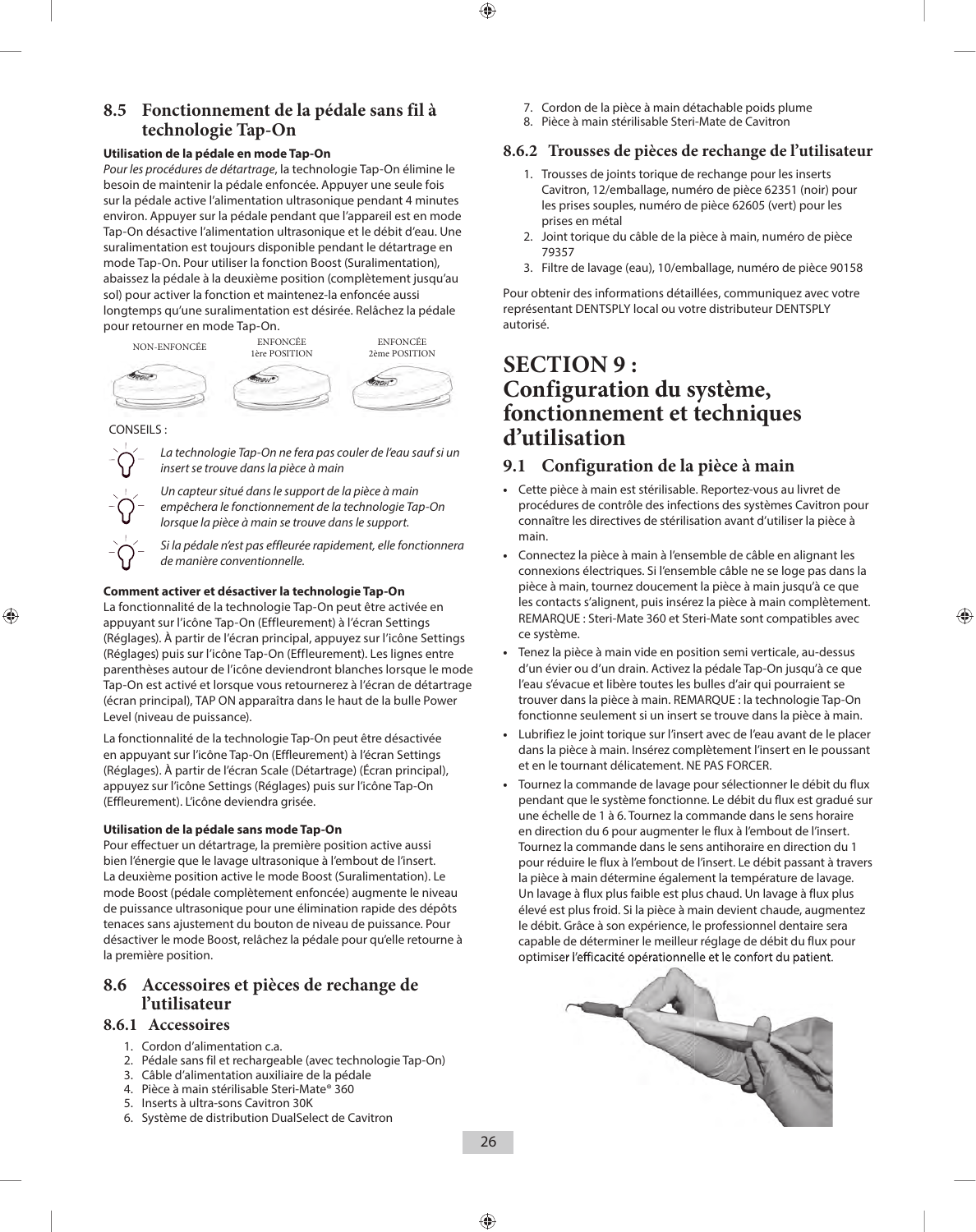#### **9.2 Mode Suralimentation**

La suralimentation assure une augmentation temporaire de la puissance de détartrage à ultra-sons pour une élimination rapide des dépôts tenaces sans avoir à toucher l'unité. La suralimentation est activée en abaissant complètement la pédale Tap-On à la deuxième position (complètement jusqu'au sol). Lorsque la suralimentation est activée, l'icône Boost s'allumera sur la bulle Power Level (Niveau de puissance). La suralimentation reste activée tant que le praticien garde la pédale appuyée jusqu'au fond. Pour désactiver la suralimentation, relâchez la pédale Tap-On pour qu'elle retourne à la première position.

#### **9.3 Positionnement du patient**

Le dossier du fauteuil doit être réglé de façon à assurer un accès optimal aussi bien à la mâchoire supérieure qu'à la mâchoire inférieure. Ceci assure le confort du patient et une bonne visibilité pour le praticien.

Demandez au patient de tourner la tête vers la droite ou vers la gauche. Veillez aussi à lui faire lever ou baisser le menton suivant le quadrant et la surface en cours de traitement. Évacuez l'eau d'irrigation au moyen d'un éjecteur de salive ou d'un HVE (High Volume Evacuator).

#### **9.4 Exécution des procédures de détartrage à ultra-sons**

*Remarque : reportez-vous au livret informatif portant sur le contrôle des infections fourni avec votre système et à la section 10 de ce manuel pour connaître les procédures générales à suivre au début de chaque journée et entre les patients.*

- **•**  Suivez les procédures indiquées aux points Généralités et Ultrasonique de la section 4.2 – Précautions relatives aux procédures.
- **•**  Les bords des inserts à ultra-sons Cavitron sont arrondis intentionnellement afin de minimiser les risques de lacération des tissus grâce à une technique de détartrage ultrasonique appropriée. Repoussez les lèvres, les joues et la langue du patient pour éviter tout contact accidentel (prolongé) avec l'embout de l'insert activé à chaque fois que l'embout de l'insert est introduit dans la bouche du patient.
- **•**  Glissez la commande du niveau de puissance pour sélectionner le niveau de puissance ultrasonique d'utilisation. Glisser la commande vers le haut augmente la puissance du système. Le niveau de puissance augmente sur toute la plage de la commande. Tenez la pièce à main au-dessus d'un évier ou d'un drain. Lorsque le système est en mode effleurement, effleurez simplement la pédale Tap-On pour activer le système (Si le mode Tap-On est désactivé, appuyez sur la pédale Tap-On et maintenez-la enfoncée pour activer le système). Vérifiez la pulvérisation d'eau pour vous assurer que le liquide atteint l'extrémité fonctionnelle de l'embout de l'insert. Ajustez la commande de lavage d'eau jusqu'à ce que l'eau (lavage) s'écoule par gouttes rapides ou par petites vaporisations. L'irrigation obtenue par des réglages de flux d'eau plus élevé est plus froide.
- **•**  Il pourrait s'avérer nécessaire de régler le lavage en ayant le système en mode « Boost » (Suralimentation) (pédale Tap-On complètement enfoncée) afin qu'il y ait suffisamment de liquide pour refroidir l'interface entre l'embout et la dent.
- **•**  En général, on suggère l'utilisation d'un doigté extrêmement léger pour le détartrage à ultra-sons. Le mouvement de l'embout activé et les effets acoustiques du liquide d'irrigation sont dans la

plupart des cas suffisants pour éliminer même les dépôts les plus récalcitrants.

- **•**  Vérifiez régulièrement l'insert ultrasonique Cavitron pour détecter tout signe d'usure à l'aide de l'indicateur d'usure de l'insert Cavitron.
- **•**  L'utilisation d'un éjecteur de salive ou d'un HVE est recommandée pendant toutes les procédures.
- **•**  Réglez la commande d'ajustement du niveau de puissance du système au niveau le plus bas convenant à l'application et à l'insert choisis.
- Gardez la pédale proche de votre pied pouvoir y accéder facilement.

#### **9.5 Considérations relatives au confort du patient**

#### *Causes de sensibilité*

- **•**  Position incorrecte de l'embout. La pointe ne doit jamais être dirigée en direction des surfaces de la racine dentaire.
- L'embout n'est pas maintenu en mouvement sur la dent. Ne laissez pas l'insert en position statique à aucun endroit de la dent. Changez la direction de mouvement de l'insert.
- **•**  Pression trop forte. Saisir la pièce avec une grande délicatesse et appliquer une pression extrêmement légère, avec un point d'appui de tissu mou si possible, surtout lorsque la pièce est utilisée sur du cément à nu.
- **•**  Si la sensibilité persiste, diminuez la puissance réglée et laissez la dent sensible pour passer à une autre avant d'y revenir.

### **SECTION 10 : Entretien du système**

Les procédures d'entretien suivantes sont recommandées.

#### **10.1 Entretien quotidien**

PROCÉDURES DE MISE EN MARCHE EN DÉBUT DE JOURNÉE :

- 1. Allumez la valve de coupure manuelle sur l'alimentation d'eau du cabinet dentaire.
- 2. Installez une pièce à main stérilisée Steri-Mate sur le câble de la pièce à main.
- 3. Réglez la commande de niveau de puissance au minimum et la commande de lavage au maximum.
- 4. Mettez le système en marche (ON).
- 5. Tenez la pièce à main (sans l'insert installé) au-dessus d'un évier ou d'un drain. Activez le mode Purge en appuyant sur l'icône Purge.
	- L'écran Purge apparaîtra, indiquant l'activation appropriée de la fonction de purge. L'icône de temps fera un compte à rebours indiquant la fin du cycle de purge.
	- La fonction Purge peut être interrompue en tout temps pendant le cycle de deux minutes en appuyant sur l'icône Scale (Détartrage) ou en appuyant sur la pédale.
- 6. Une fois le cycle de purge terminé, placez un insert ultrasonique Cavitron 30 kHz dans la pièce à main et réglez la commande du niveau de puissance et la commande de lavage à la position fonctionnelle préférée aux fins de détartrage à ultra-sons.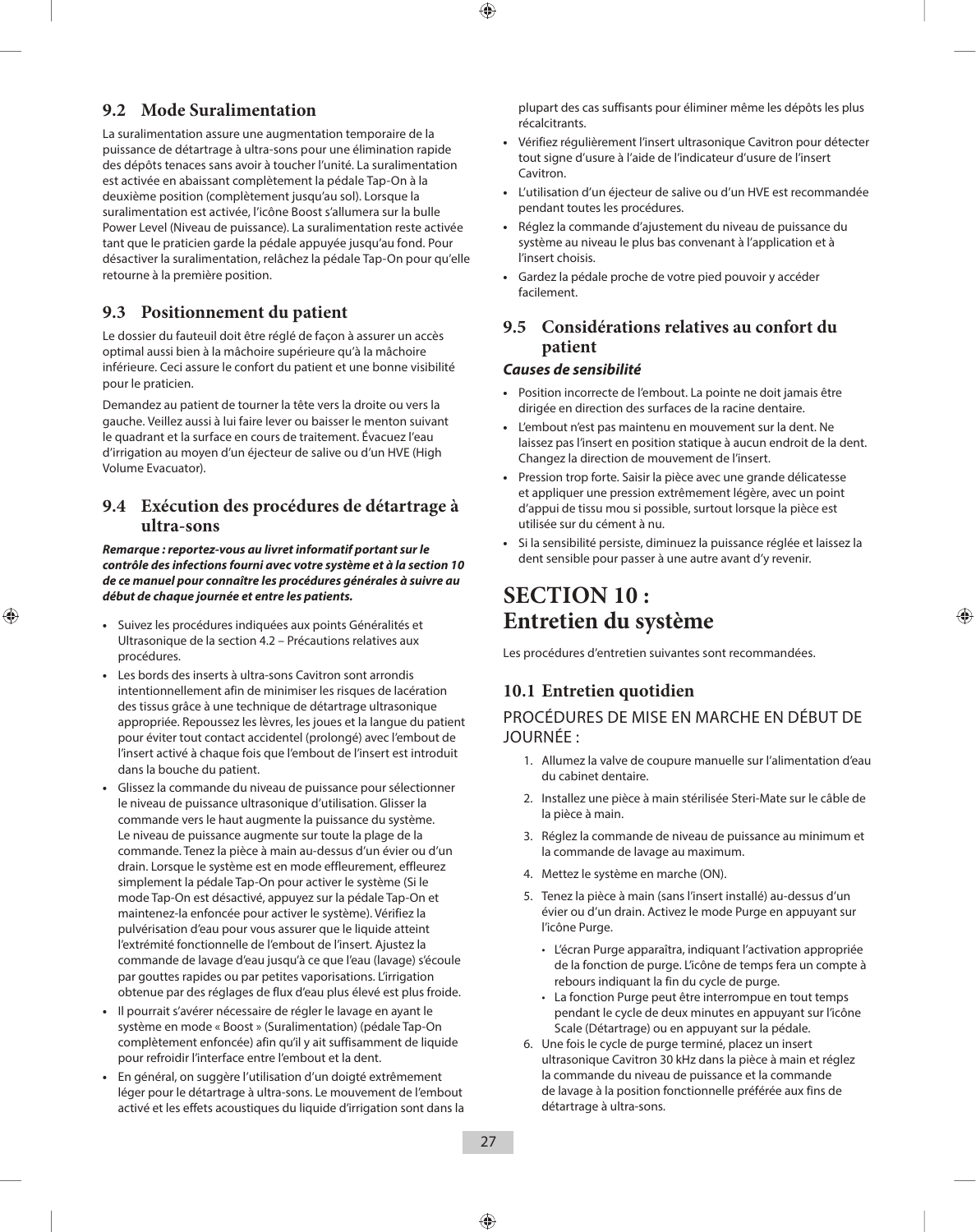#### ENTRE LES CONSULTATIONS :

- 1. Retirez l'insert ultrasonique Cavitron utilisé. Nettoyez et stérilisez en suivant les procédures de contrôle des infections fournies avec votre insert.
- 2. Tenez la pièce à main au-dessus d'un évier ou d'un drain et activez la fonction Purge, décrite à l'étape 5 de la procédure de mise en marche.
- 3. Une fois le cycle de purge terminé, mettez le système à la position OFF (0).
- 4. Retirez la pièce à main Steri-Mate, puis nettoyez et stérilisez-la en suivant les procédures indiquées dans le livret relatif aux procédures de contrôle des infections des systèmes Cavitron fourni avec votre système.
- 5. Avant de désinfecter la surface des boîtiers, verrouillez l'écran tactile en appuyant sur l'icône Lock (Verrouiller). Désinfectez les surfaces du boîtier, le cordon d'alimentation, le câble de la pièce à main, la pédale Tap-On, l'ensemble câble (le cas échéant) et les canalisations d'alimentation en eau, tel qu'indiqué dans le livret relatif aux procédures de contrôle des infections des systèmes Cavitron. NE PAS VAPORISER UNE SOLUTION DÉSINFECTANTE DIRECTEMENT SUR LES SURFACES DU SYSTÈME\*.
- 6. Inspectez le câble de la pièce à main pour tout signe de bris ou de détérioration.
- 7. Si vous utilisez une alimentation en eau fermée ou un système de distribution DualSelect, vérifiez si les volumes de liquide sont adéquats pour le prochain patient.
- 8. Lorsque vous êtes prêt pour l'utilisation, appuyez sur l'icône de déverrouillage, placez une pièce à main stérilisée Steri-Mate dans l'ensemble câble de la pièce à main, insérez un insert à ultra-sons stérilisé dans la pièce à main et réglez les commandes du système selon vos préférences.

#### PROCÉDURES DE MISE HORS FONCTION À LA FIN DE LA JOURNÉE :

Suivez les étapes 1 à 6 des procédures d'entretien « Entre les consultations ». Il est également recommandé d'éteindre la valve de coupure manuelle sur l'alimentation d'eau du cabinet dentaire.

*\*REMARQUE : il est préférable d'utiliser des solutions désinfectantes à base d'eau approuvées pour les hôpitaux, tel que du Lysol IC. Certaines solutions désinfectantes à base d'alcool peuvent être nuisibles et décolorer les matériaux en plastique.*

#### **10.2 Entretien hebdomadaire**

Il est fortement recommandé de désinfecter le système en rinçant aux produits chimiques les canalisations d'eau avec une solution d'hypochlorite de sodium (NaOCI) 1:10 à la fin de chaque semaine. Cela peut être accompli en connectant ce dispositif au système de distribution DualSelect de Cavitron ou un nombre d'autres dispositifs offerts par vos distributeurs locaux. Si ce dispositif est connecté au système de distribution DualSelect de Cavitron, suivez le mode d'emploi des systèmes DualSelect. S'il est connecté à un autre dispositif, suivez le mode d'emploi pertinent, en gardant à l'esprit qu'un rinçage aux produits chimiques doit être effectué à

un flux d'eau maximum pendant 30 secondes au moins. Le système doit fonctionner sans interruption pendant au moins 10 minutes mais sans excéder 30 minutes afin de permettre à la solution d'hypochlorite de sodium de pénétrer dans les canalisations. Nous vous suggérons de placer un signe sur le système indiquant que le SYSTÈME EST EN COURS DE DÉSINFECTION AVEC UN DÉSINFECTANT PUISSANT ET NE DOIT PAS ÊTRE UTILISÉ. Une fois prêt, rincez le système avec de l'eau propre pendant au moins 30 secondes ou jusqu'à ce que l'odeur de l'hypochlorite de sodium disparaisse. TOUS LES PRODUITS CHIMIQUES DOIVENT ÊTRE ÉLIMINÉS DU SYSTÈME AVANT QUE CELUI-CI NE SOIT UTILISÉ SUR LE PATIENT.

#### **10.3 Entretien mensuel**

#### ENTRETIEN DU FILTRE DE LA CANALISATION

#### D'EAU :

Lorsque le filtre de la canalisation d'eau devient décoloré ou que l'icône du filtre s'allume, cela signifie que le filtre doit être remplacé afin de prévenir la diminution du débit d'eau au système Cavitron Touch.

- 1. Assurez-vous que le système est hors fonction (OFF).
- 2. Déconnectez la canalisation d'alimentation en eau du cabinet dentaire. Si un raccord rapidement démontable est attaché à l'extrémité du tuyau, réduisez la pression d'eau en appliquant une pression sur l'embout du raccord dans un contenant approprié et purgez l'eau.
- 3. Saisissez les raccords par l'un des côtés du disque du filtre et tournez dans le sens antihoraire. Retirez la section du filtre de l'un des côtés du tuyau d'eau.
- 4. Installez le filtre de remplacement dans les raccords du tuyau d'eau. Le filtre doit être positionné de sorte à s'ajuster au bon raccord de tuyau.
- 5. Insérez l'un des raccords du tuyau sur le filtre en le serrant à la main dans le sens horaire. Fixer le deuxième tuyau sur le filtre en serrant dans le sens horaire. Reconnectez la canalisation d'alimentation en eau, faites fonctionner l'unité pour expulser l'air et faites un test pour vérifier s'il y a des fuites.
- 6. Mettez l'unité de nouveau en marche (ON) et appuyez sur l'icône du filtre en maintenant la pression jusqu'à ce qu'elle disparaisse pour réinitialiser l'icône d'entretien du filtre.

### **SECTION 11 : Dépannage**

Bien que l'entretien et la réparation du Détartreur à ultra-sons Cavitron Touch doivent être effectués par le personnel de DENTSPLY, les procédures de dépannage de base suivantes vous aideront à éviter d'effectuer inutilement des appels de service. De façon générale, vérifiez toutes les canalisations et connexions vers le et à partir du système. Une prise ou une connexion desserrée créera toujours des problèmes. Vérifiez les réglages sur les commandes du système.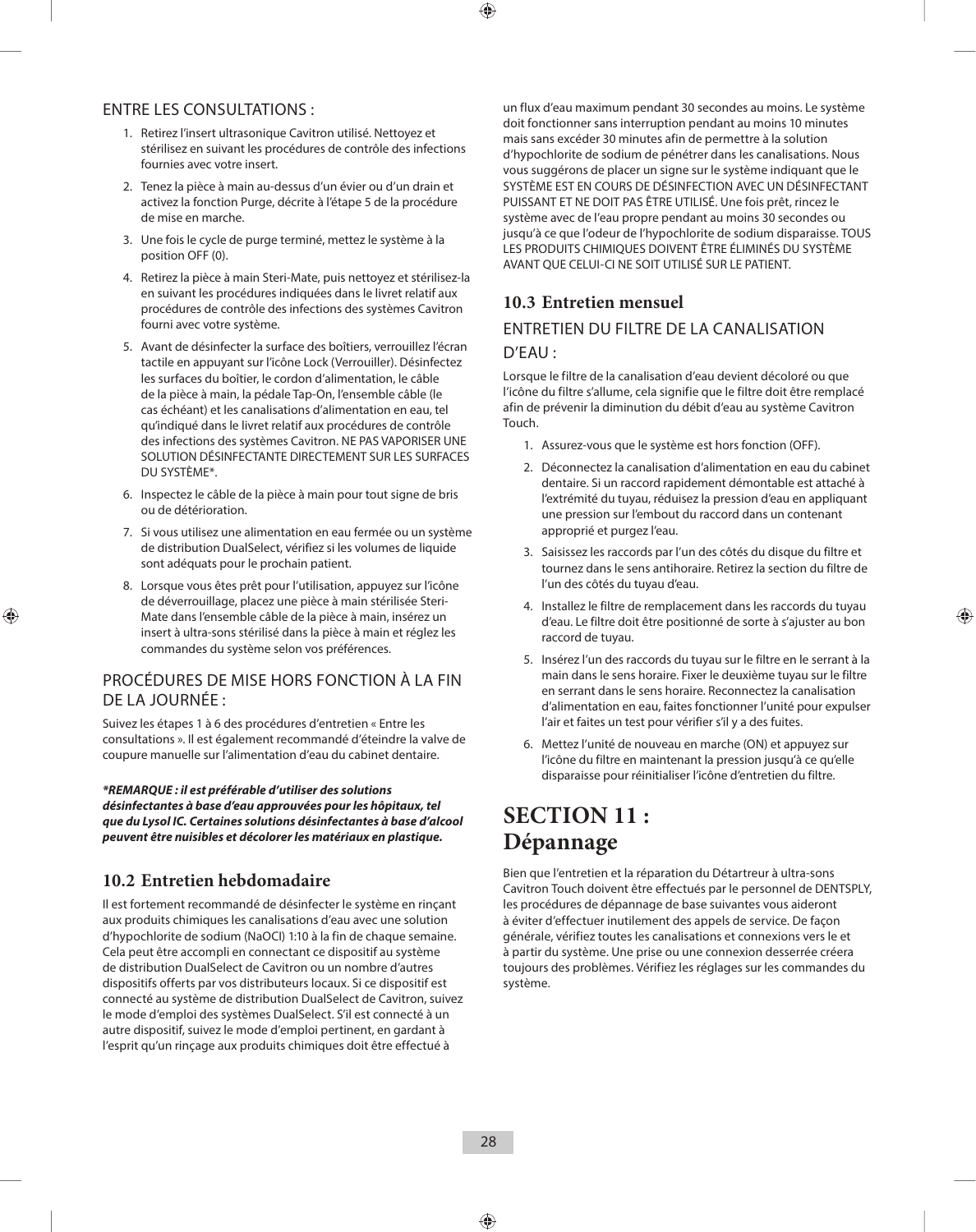#### **11.1 Guide de dépannage**

#### **Symptôme :**

#### **Le système fonctionne : La technologie Tap-On ne fonctionne pas**

- 1. La technologie Tap-On peut être désactivée. Reportez-vous à la section 8.5.
- 2. Vérifiez si la pièce à main est dans le support. La technologie Tap-On est désactivée lorsque la pièce à main se trouve dans le support.
- 3. Vérifiez pour voir si l'insert est bien fixé à l'intérieur de la pièce à main. La technologie Tap-On est désactivée en l'absence d'insert dans la pièce à main.

#### **Symptôme :**

#### **Le système ne fonctionne pas : Aucun indicateur d'alimentation (le voyant vert n'est pas allumé)**

- 1. Assurez-vous que l'interrupteur d'alimentation principale est à la position ON (I), et que le cordon d'alimentation détachable est complètement logé dans la prise à l'arrière du système.
- 2. Assurez-vous que la fiche du cordon d'alimentation du système est complètement logée dans une prise murale c.a. approuvée.
- 3. Assurez-vous que la prise murale est fonctionnelle.

#### **Symptôme :**

#### **Le système ne fonctionne pas : L'indicateur d'alimentation est allumé**

- 1. Si le cabinet dispose de plus d'une pédale Tap-On, vérifiez chacune pour assurer que vous utilisez la bonne pédale Tap-On. Une fois la pièce à main et l'insert installés, abaissez la pédale Tap-On à la première position. Le système devrait distribuer de l'eau. Si aucune pédale Tap-On ne fait fonctionner le système, passez à l'étape suivante.
- 2. Assurez-vous que l'alimentation de la pédale est sur ON. Resynchronisez une pédale Tap-On au système (voir la section 7.7 – Synchronisation de la pédale Tap-On).

#### **Symptôme :**

#### **Le système fonctionne : Aucun débit d'eau à l'embout de l'insert ou la pièce à main surchauffe**

- 1. Assurez-vous que la commande de lavage de la pièce à main est bien ajustée.
- 2. Vérifiez si l'insert est bouché. Remplacez-le le cas échéant.
- 3. Vérifiez que les valves d'alimentation d'eau du cabinet dentaire sont ouvertes.
- 4. Si le système est connecté à un système de distribution DualSelect, vérifiez si le niveau de liquide dans la bouteille sélectionnée est suffisant. Assurez-vous que les valves sont ouvertes lorsque vous utilisez une source d'eau externe.
- 5. Vérifiez si le filtre de la canalisation d'eau est propre. Remplacez le filtre le cas échéant.

#### **Symptôme :**

#### **Le système fonctionne : Pas de cavitation de l'insert**

- 1. Vérifiez si l'insert est endommagé ou s'il est bien installé dans la pièce à main.
- 2. Vérifiez si la pièce à main est bien installée sur l'ensemble câble.
- 3. Vérifiez si la prise de la buse souple est alignée avec le plastique dur de l'orifice de l'insert.
- 4. Mettez l'interrupteur d'alimentation principale du système à la position OFF (0). Attendez 5 secondes et remettez le système en marche (ON).
- 5. Si le problème persiste, connectez le câble auxiliaire de la pédale.

#### **Symptôme :**

#### **Le système fonctionne : Le mode Purge ne fonctionne pas – Icône de service 1**

1. Vérifiez si la pièce à main est bien installée sur l'ensemble câble et que l'écran de purge est visible.

#### **Symptôme :**

#### **Le système fonctionne : Indicateur de service allumé**

- **•**  Icône de service 1 allumée Indique une configuration inappropriée
	- 1. Si un insert se trouve dans la pièce à main, retirez-le. Vérifiez si la pièce à main est bien logée et maintenez la pédale enfoncée pendant 2 secondes. Si l'icône s'éteint, le système est prêt à être utilisé. Si l'icône demeure allumée, passez à l'étape suivante.
	- 2. Attachez une NOUVELLE pièce à main et maintenez la pédale enfoncée pendant 2 secondes. Si l'icône s'éteint, le système est prêt à être utilisé. Jetez l'ancienne pièce à main ou retournez-la si elle est encore couverte par la garantie. Si l'icône demeure allumée, passez à l'étape suivante.
	- 3. Si l'icône demeure allumée, reportez-vous à la section 11.2 Soutien technique et de réparation pour faire réparer cette unité le plutôt possible.

#### **Le système fonctionne : Indicateur de service allumé**

- **•**  Icône de service 2 allumée
	- 1. Assurez-vous que l'unité de base est bien aérée et qu'elle ne se trouve pas à proximité d'une source de chaleur (c'est-à-dire radiateur, lampe à rayons infrarouges, lumière du soleil et autre équipement fonctionnel produisant de la chaleur).
	- 2. Mettez l'interrupteur d'alimentation principale à la position OFF (0). Laissez le système refroidir pendant 10 minutes et mettez le système à la position ON (I). Assurez-vous que l'icône de service 2 n'est pas allumée.
	- 3. Si l'icône est toujours allumée, reportez-vous à la section 11.2 – Soutien technique et de réparation pour faire réparer cette unité le plutôt possible.

#### **11.2 Soutien technique et de réparation**

Pour tout soutien technique ou de réparation, appelez le Service certifié d'usine DENTSPLY de Cavitron au 1-800-989-8826, du lundi au vendredi entre 8h00 et 17h00 (heure de la côte Est). Pour les zones à l'extérieur des États-Unis, communiquez avec votre représentant DENTSPLY local.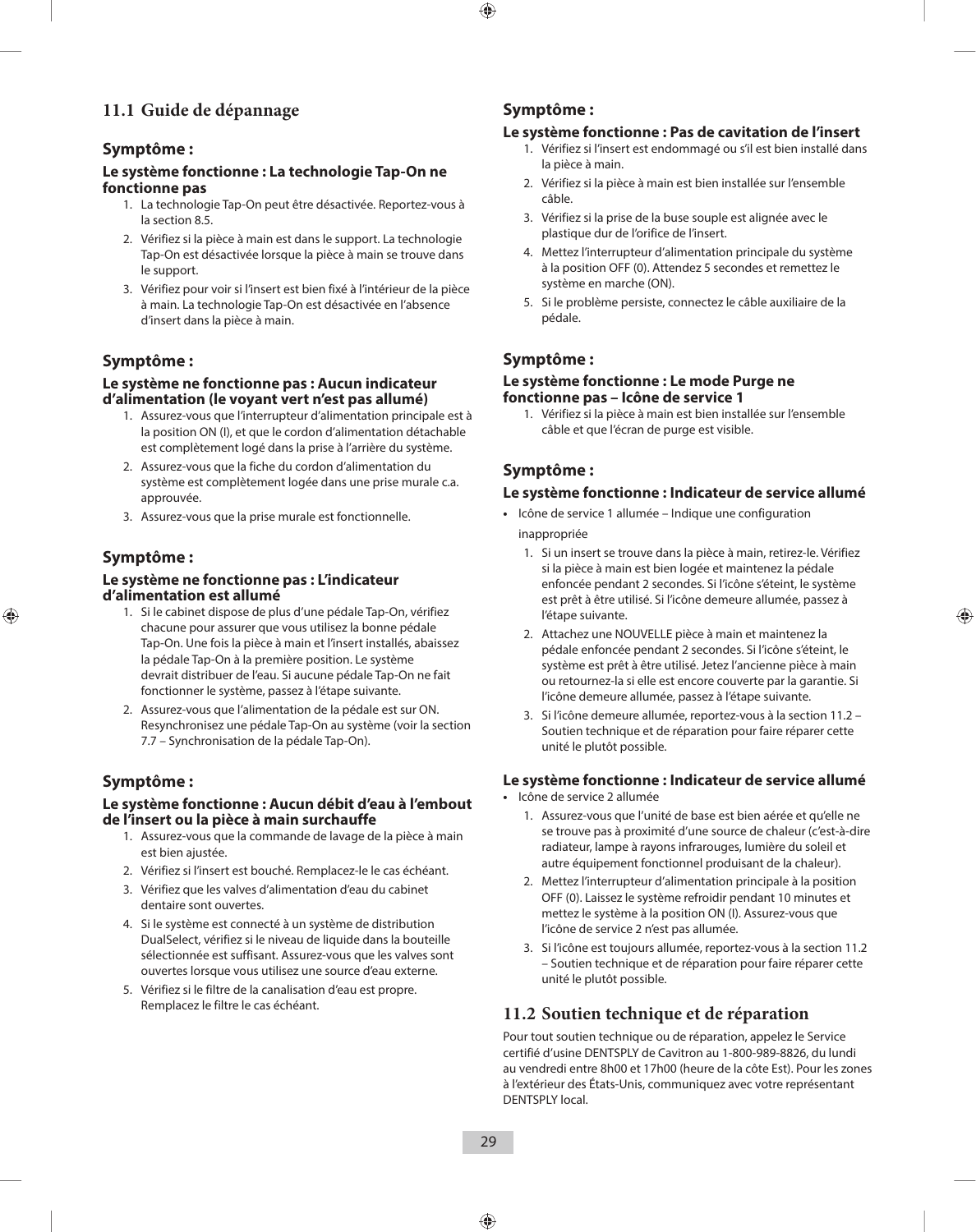### **SECTION 12 : Période de garantie**

Le détartreur à ultra-sons Cavitron Touch est garanti pendant DEUX ANS suivant la date d'achat. La pièce à main Steri-Mate 360 fournie avec votre système est garantie pendant SIX MOIS suivant la date d'achat. Reportez-vous au fascicule de la garantie fourni avec votre système pour connaître les conditions de la garantie.

### **SECTION 13 : Caractéristiques**

| Tension électrique                           | Continue (100 à 240 V c.a.)                                                                                                                                                                                                                                                                                                 |
|----------------------------------------------|-----------------------------------------------------------------------------------------------------------------------------------------------------------------------------------------------------------------------------------------------------------------------------------------------------------------------------|
| Courant                                      | 1,0 A, maximum                                                                                                                                                                                                                                                                                                              |
| Phase                                        | Monophasé                                                                                                                                                                                                                                                                                                                   |
| Fréquence                                    | 50/60 Hertz                                                                                                                                                                                                                                                                                                                 |
| Pression de l'eau                            | 20 à 40 lb/po <sup>2</sup> (138 à 275 kPa)                                                                                                                                                                                                                                                                                  |
| Température de l'eau                         | < 25 °C (77 °F)                                                                                                                                                                                                                                                                                                             |
| Débit du flux d'eau                          | Réglage minimum (CCW) < 15 ml/min<br>Réglage maximum (CW) < 55 ml/min                                                                                                                                                                                                                                                       |
| Poids                                        | 4,4 lb (2 Kg)                                                                                                                                                                                                                                                                                                               |
| Dimensions                                   | Hauteur: 8,875 po (22,542 cm)<br>Largeur: 6,75 po (17,145 cm) avec support<br>Profondeur: 10 po (25,4 cm)<br>Longueur du câble de la pièce à main :<br>6,5 pi (2,0 m)<br>Longueur du câble de l'interrupteur au pied<br>auxiliaire : 6 pi (1,8 m)<br>Longueur de la canalisation de l'alimentation<br>en eau : 8 pi (2,4 m) |
| Interrupteur à pied                          | Classe de protection IPX1.<br>Non destiné aux théâtres opérationnels.                                                                                                                                                                                                                                                       |
| Communications<br>distantes                  | Fréquence : 2,4 GHz<br>Puissance $:$ < 1 mW                                                                                                                                                                                                                                                                                 |
| Environnement<br>d'exploitation              | Température :<br>15 à 40 °C<br>(59 à 104 °F)                                                                                                                                                                                                                                                                                |
|                                              | Humidité relative :<br>30 % à 75 % (sans condensation)                                                                                                                                                                                                                                                                      |
| Conditions de<br>transport et de<br>stockage | Température :<br>40 à 70 °C<br>$-40$ à 158 °F)                                                                                                                                                                                                                                                                              |
|                                              | Humidité relative :<br>10 % à 95 % (sans condensation)                                                                                                                                                                                                                                                                      |
|                                              | Pression atmosphérique : 500 à 1060 hPa                                                                                                                                                                                                                                                                                     |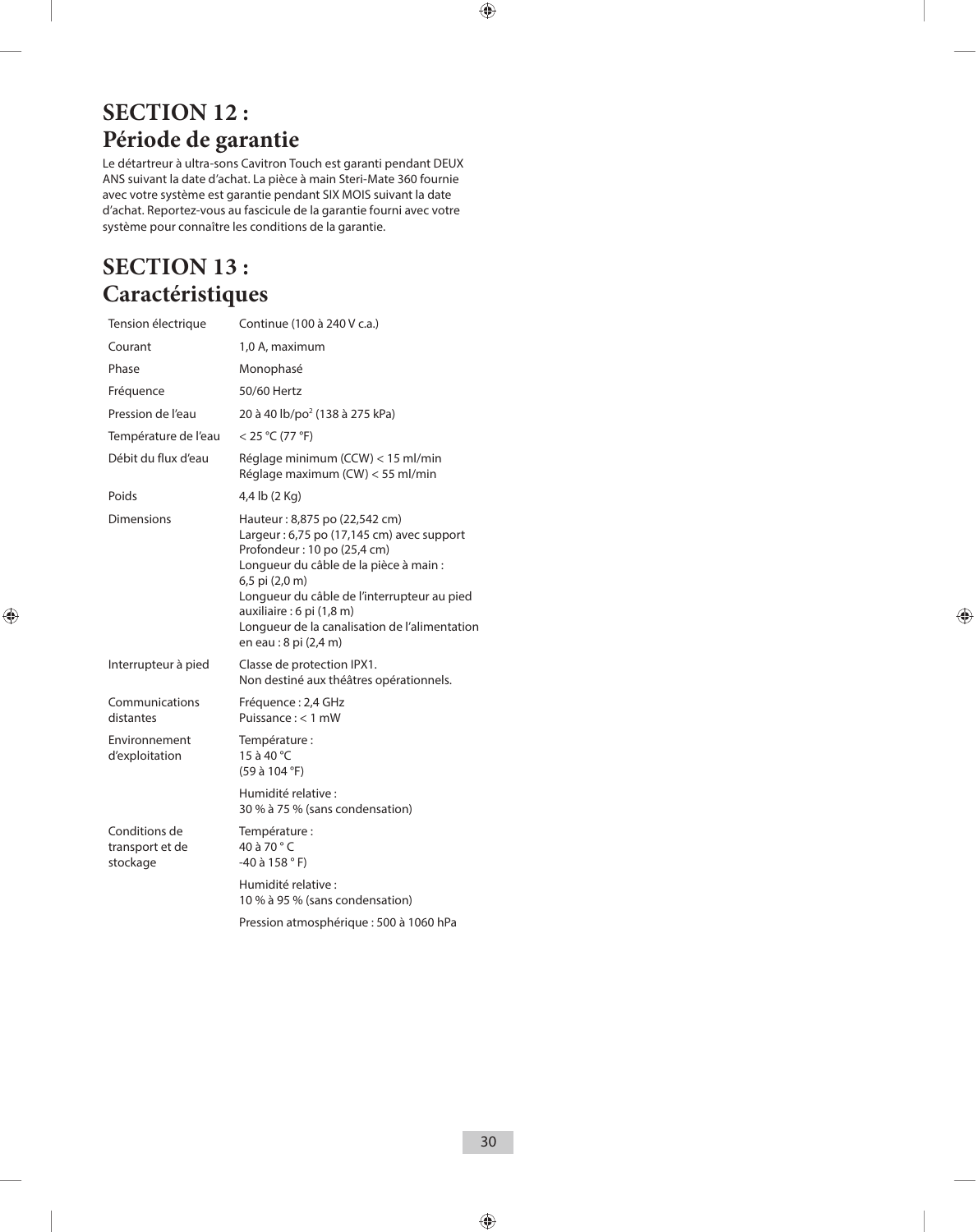### **SECTION 14 : Identification des symboles**

ALIMENTATION C.A.

ÉQUIPEMENT DE TYPE B APPLIQUÉ

BORNE DE PROTECTION (MASSE)

**IPX1** Interrupteur à pied non destiné aux théâtres opérationnels Classe de protection IPX1 Classification IPX1 pour infiltration d'eau

Consulter le mode d'emploi



**O/ I** Interrupteur d'alimentation c.a.  $(0 = \text{Off}, | = \text{On})$ 

Interrupteur à pied

Ce symbole est un marquage obligatoire pour les dispositifs qui pénètrent le marché européen; il s'est à indiquer la conformité avec les exigences essentielles de santé et de sécurité énoncées dans les directives européennes. Le symbole peut être accompagné d'un numéro d'identification à quatre chiffres de l'organisme notifié.



ÉQUIPEMENT MÉDICAL EN CE QUI A TRAIT AUX DANGERS D'ÉLECTROCUTION, D'INCENDIE ET MÉCANIQUES SEULEMENT EN CONFORMITÉ AVEC UL 60601-1CAN/CSA-C22.2 No. 601.1, ANSI/AAMI ES60601-1 (2005, 3**<sup>e</sup>** éd.) CAN/CSA-C22.2 No. 60601-1 (2008), 13VA

Ce dispositif est conforme à l'article 15 des règlements FCC. L'opération est sujette aux deux conditions suivantes :

1) ce dispositif ne causera pas d'interférences nocives, et

2) ce dispositif doit accepter toute interférence reçue, y compris les interférences qui pourraient causer un fonctionnement non désiré.

FCC ID:TFB-BT2 IC: 5969A-BT2



Jetez conformément à la directive d'élimination de l'équipement électrique et électronique 2002/96/ EC du parlement européen et du Conseil de l'Union européenne

Ceci est un dispositif sans fil.

### **SECTION 15 : Classifications**

- **•**  Type de protection contre les électrocutions : Classe 1
- Degré de protection contre les électrocutions : Type B
- Degré de protection contre l'infiltration nocive de l'eau : **Ordinaire**
- **•**  Mode de fonctionnement : Continu
- **•**  Degré de sécurité de l'application en présence d'un mélange anesthésique inflammable et d'air ou d'oxygène ou d'oxyde nitreux :
- **•**  Selon la directive du dispositif médical : IIA (règle 9)

équipement non convenable pour une utilisation en présence d'anesthésique inflammable ou d'oxygène.

### **SECTION 16 : Élimination de l'unité**

États-Unis – Éliminez les composants du système conformément aux lois d'état et locales. Jetez conformément à la directive d'élimination de l'équipement électrique et électronique 2002/96/EC du parlement européen et du Conseil de l'Union européenne.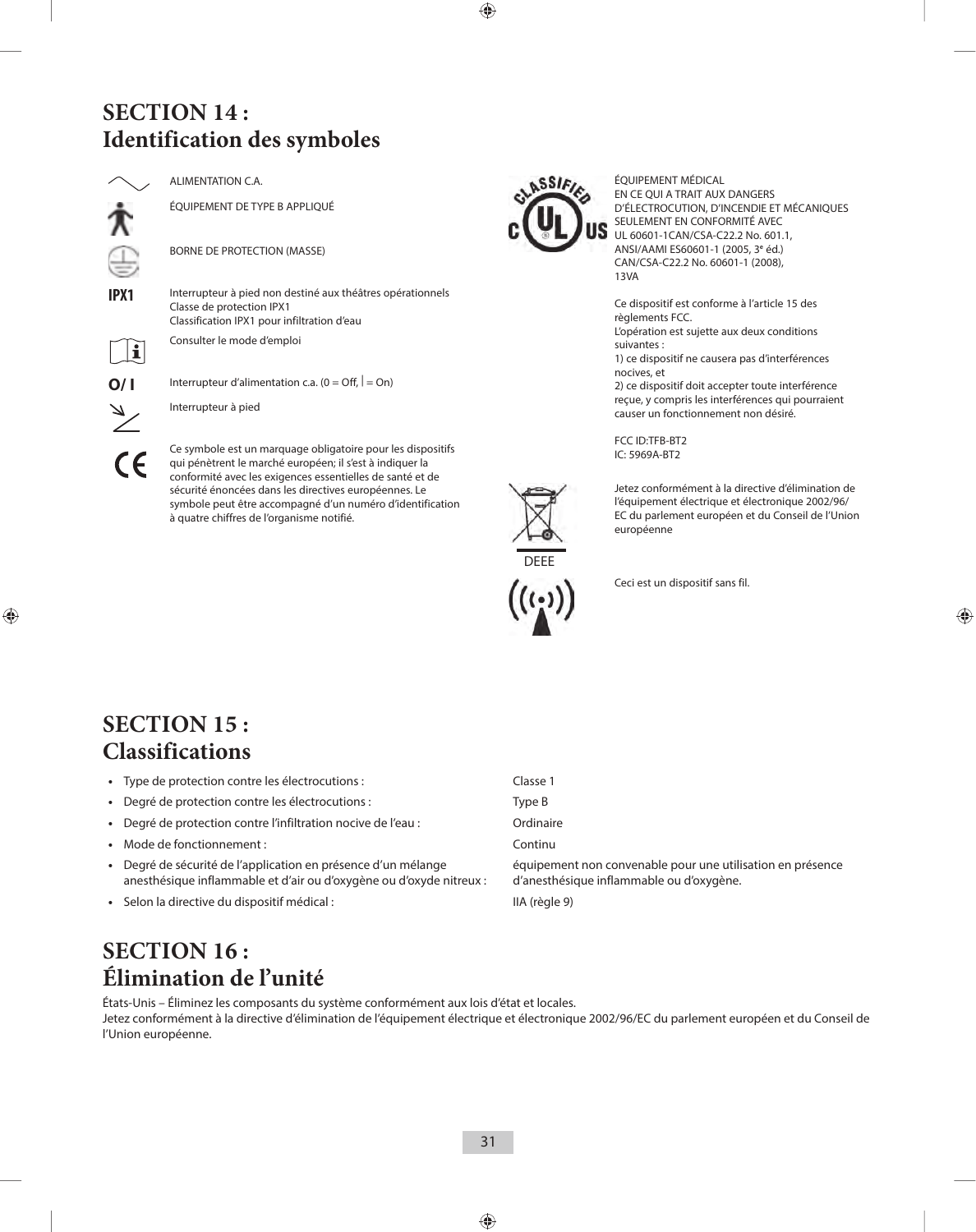# **ÍNDICE Español**

|     | <b>DESCRIPCIÓN GENERAL DEL</b>     |  |
|-----|------------------------------------|--|
|     |                                    |  |
|     | ASISTENCIA TÉCNICA 33              |  |
|     | <b>SUMINISTROS Y PIEZAS DE</b>     |  |
|     |                                    |  |
|     | INDICACIONES DE USO 33             |  |
|     | CONTRAINDICACIONES33               |  |
|     |                                    |  |
|     | <b>PRECAUCIONES</b>                |  |
|     | 4.1 Precauciones con el sistema 34 |  |
| 4.2 | Precauciones durante el            |  |
|     |                                    |  |
|     | <b>REACCIONES ADVERSAS  34</b>     |  |
|     | <b>CONTROL DE INFECCIONES</b>      |  |
| 6.1 | Control de infecciones general 34  |  |
| 6.2 | Recomendaciones para la red de     |  |
|     |                                    |  |
|     | <b>INSTRUCCIONES PARA LA</b>       |  |
|     | INICTAT A CIÓNI                    |  |

### **INSTALACIÓN**

| Requisitos para la tubería de agua 35           |  |
|-------------------------------------------------|--|
|                                                 |  |
| Desembalaje del sistema 35                      |  |
| Instalación del sistema  35                     |  |
| Conexión del cable de alimentación 35           |  |
| Conexión de la tubería de suministro de         |  |
|                                                 |  |
| Sincronización del pedal Tap-On <sup>™</sup> 36 |  |
| Recarga del pedal Tap-On  36                    |  |
| Encendido y apagado del pedal                   |  |
|                                                 |  |
| <b>DESCRIPCIÓN DEL ESCARIFICADOR</b>            |  |
|                                                 |  |

## **ULTRASÓNICO CAVITRON TOUCH™**

| 8.1 |                                        |  |
|-----|----------------------------------------|--|
| 8.2 | Control e indicadores visuales del     |  |
|     |                                        |  |
| 8.2 | Control e indicadores visuales del     |  |
|     |                                        |  |
| 8.3 |                                        |  |
| 8.4 | Boquillas ultrasónicas Cavitron 30K 40 |  |

|     | 8.5 Funcionamiento del pedal inalámbrico |  |
|-----|------------------------------------------|--|
|     |                                          |  |
| 8.6 | Accesorios y piezas de repuesto del      |  |
|     |                                          |  |
|     |                                          |  |
|     | 8.6.2 Kits de piezas de repuesto del     |  |
|     |                                          |  |

### **CONFIGURACIÓN DEL SISTEMA, FUNCIONAMIENTO Y TÉCNICAS DE USO**

|               | 9.1 Configuración de la pieza de mano 41 |  |
|---------------|------------------------------------------|--|
| $9.2^{\circ}$ | Modo Boost (Incremento)  42              |  |
| 9.3           | Colocación del paciente 42               |  |
| 9.4           | Realización de procedimientos de         |  |
|               | escarificación ultrasónica  42           |  |
| 9.5           | Consideraciones acerca de la             |  |
|               | comodidad de los pacientes  42           |  |

### **CUIDADO DEL SISTEMA**

| CUIDADO DEL SISTEMA                         |  |
|---------------------------------------------|--|
|                                             |  |
| Procedimientos de encendido                 |  |
|                                             |  |
|                                             |  |
| Procedimientos de apagado                   |  |
|                                             |  |
| 10.2 Mantenimiento semanal 43               |  |
| 10.3 Mantenimiento mensual  43              |  |
| Mantenimiento del filtro                    |  |
|                                             |  |
| <b>SOLUCIÓN DE PROBLEMAS</b>                |  |
| 11.1 Guía para la solución de problemas  44 |  |
| 11.2 Asistencia técnica y reparaciones 44   |  |
| PERIODO DE GARANTÍA  45                     |  |
|                                             |  |
| <b>IDENTIFICACIÓN DE SÍMBOLOS 46</b>        |  |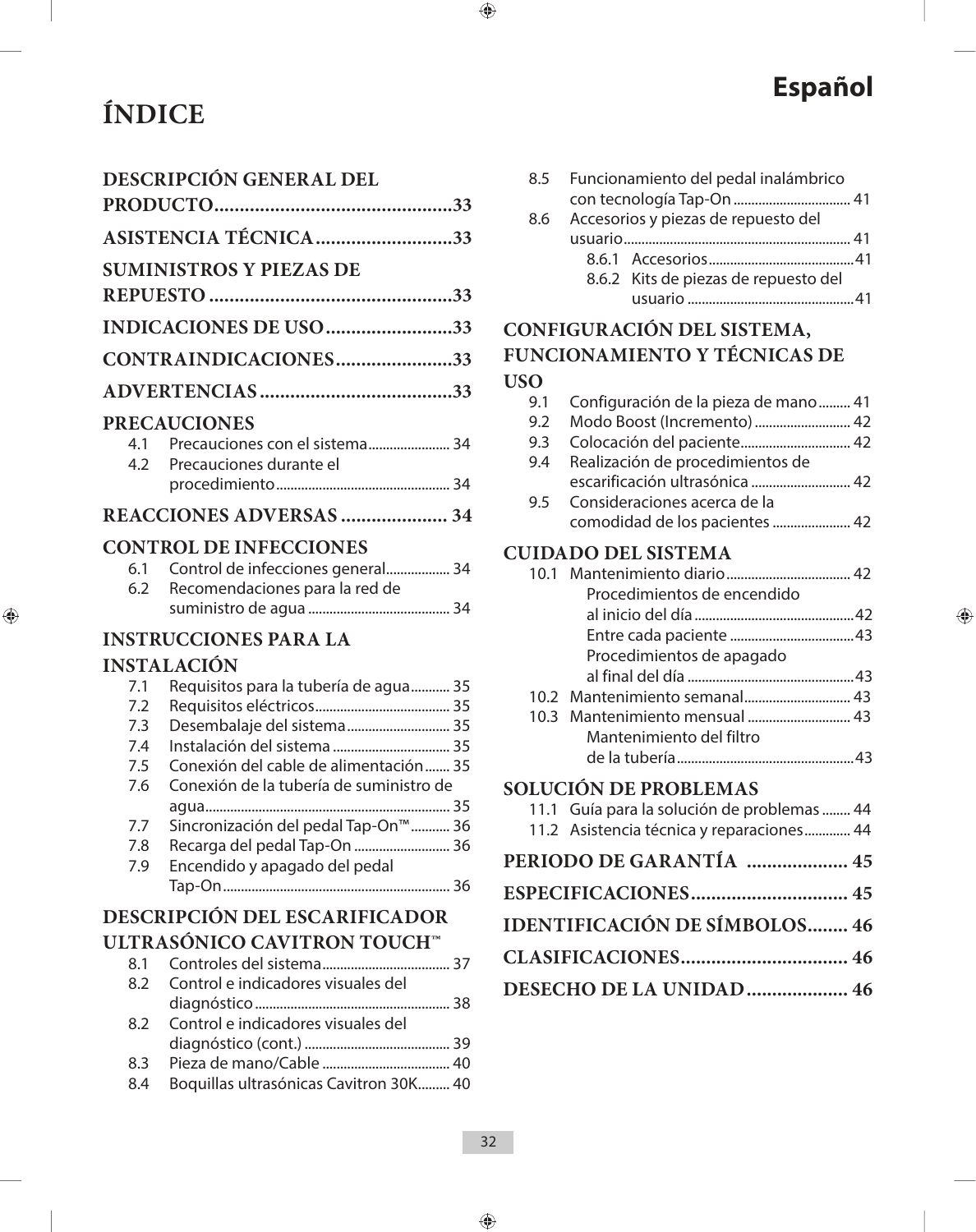**PRECAUCIÓN: La ley federal de Estados Unidos permite la venta de este dispositivo únicamente a los profesionales de servicios odontológicos o mediante una receta de estos.**

**Solo para uso dental.**

### **DESCRIPCIÓN GENERAL DEL PRODUCTO**

El escarificador ultrasónico Cavitron Touch™ pone en sus manos años de experiencia avanzada. La unidad incorpora una moderna interfaz táctil para facilitar el uso, además de una potente capacidad de configuración personalizada y la posibilidad de definir configuraciones previas con el objetivo de ser más eficaz. El sistema también incorpora un cable para la pieza de mano ligero y desmontable para obtener mejoras en la ergonomía.

### **ASISTENCIA TÉCNICA**

Para obtener asistencia técnica y servicio de reparaciones en Estados Unidos, llame al servicio certificado de fábrica DENTSPLY Cavitron Care en el número 1-800-989-8826, de lunes a viernes de 8:00 a. m. a 5:00 p. m. (horario estándar del este). Para otras zonas, póngase en contacto con su representante local de DENTSPLY®.

### **SUMINISTROS Y PIEZAS DE REPUESTO**

Para realizar pedidos de suministros o piezas de repuesto en Estados Unidos, póngase en contacto con su distribuidor local de DENTSPLY o llame al 1-800-989-8826, de lunes a viernes de 8:00 a. m. a 5:00 p. m. (horario estándar del este). Para otras zonas, póngase en contacto con su representante local de DENTSPLY.

### **SECCIÓN 1: Indicaciones de uso UTILIZADO PARA PROCEDIMIENTOS ULTRASÓNICOS:**

- **•**  Todas las aplicaciones de escarificación supragingival y subgingival
- **•**  Desbridamiento periodontal para todo tipo de periodontopatías

### **SECCIÓN 2: Contraindicaciones**

- **•**  Los sistemas ultrasónicos no deben usarse para procedimientos de restauración dental que impliquen la condensación de la amalgama dental.
- **•**  No se debe usar en niños menores de 3 años.

### **SECCIÓN 3: Advertencias**

- **•**  Es muy recomendable el uso de evacuación de saliva de gran volumen para reducir la cantidad de aerosoles liberados durante el tratamiento.
- **•**  Antes de empezar el tratamiento, los pacientes deben enjuagarse con un antibiótico como el gluconato de clorhexidina al 0,12 %. El enjuagado con un antibiótico reduce la posibilidad de infección y

también el número de microorganismos liberados con la fórmula de aerosoles durante el tratamiento.

- **•**  Es responsabilidad del profesional de servicios odontológicos determinar los usos correctos de este producto y comprender:
	- el estado de salud de cada paciente,
	- las intervenciones dentales que se deben llevar a cabo,
	- la recomendaciones de las agencias gubernamentales y del sector aplicables para controlar infecciones en entornos de servicios odontológicos,
	- los requisitos y regulaciones para una práctica segura de la odontología; y
	- estas instrucciones de uso en su conjunto, incluidas las de la sección 4: Precauciones, la sección 6: Control de infecciones y la sección 10: Cuidado del sistema.
- **•**  En los casos en que es preciso una asepsia rigurosa o se determina como apropiada de acuerdo con los conocimientos profesionales más aceptados de los profesionales de servicios odontológicos, no se debe usar este producto, a menos que se haga junto a un kit de lavado estéril (n.º de ref. 81340).
- **•**  Maneje la boquilla Cavitron® con cuidado. Un manejo inadecuado de la boquilla, específicamente de la punta de la boquilla, podría ocasionar lesiones y/o contaminación cruzada.
- No seguir de forma correcta los procesos de esterilización validados o las técnicas asépticas aprobadas para las boquillas o piezas de mano Cavitron podría ser la causa de contaminación cruzada.
- **•**  Las personas que porten marcapasos cardíacos, desfibriladores o cualquier otro dispositivo médico implantado activo deben ser advertidos de que determinados tipos de equipos electrónicos podrían interferir en el funcionamiento normal del dispositivo. Aunque no se ha notificado jamás ningún ejemplo de interferencia a DENTSPLY, recomendamos que la pieza de mano y los cables se mantengan por lo menos a 15-23 cm de cualquier dispositivo y de sus electrodos durante el uso.

 En el mercado existe una amplia variedad de marcapasos y de dispositivos médicos implantados. Los profesionales clínicos deben ponerse en contacto con el fabricante del dispositivo o el médico del paciente para obtener recomendaciones específicas. Esta unidad cumple con los estándares de dispositivos médicos IEC 60601.

- **•**  Un flujo insuficiente de agua podría ocasionar un aumento de la temperatura del agua y de la punta de la boquilla. Cuando se opera a la temperatura de agua de entrada especificada en la sección 7.1: Requisitos para la manguera de agua y con un flujo de agua suficiente, la temperatura del agua y de la punta de la boquilla no deben superar los 50 ºC (122 ºF). El hecho de no seguir las recomendaciones relativas a las condiciones de funcionamiento ambiental, incluida la temperatura del agua a utilizar, podría ocasionar lesiones en los pacientes o usuarios. Si la temperatura es elevada, aumente el flujo de agua. Si la temperatura permanece elevada, interrumpa el uso.
- Este producto no se debe utilizar como un sistema abierto de agua (por ejemplo, conectado a un sistema de agua público) durante períodos en que exista riesgo de contaminación del agua. Un profesional de servicios odontológicos debe desconectar el sistema de la fuente central de agua. El sistema Cavitron DualSelect™ se puede acoplar a esta unidad y hacerlo funcionar como un único sistema hasta que se acabe el riesgo. Cuando pase el riesgo, se deberán purgar todas las entradas de agua procedentes del sistema público (por ejemplo, grifos, tuberías o equipo odontológico) durante un mínimo de 5 minutos de acuerdo con las instrucciones del fabricante.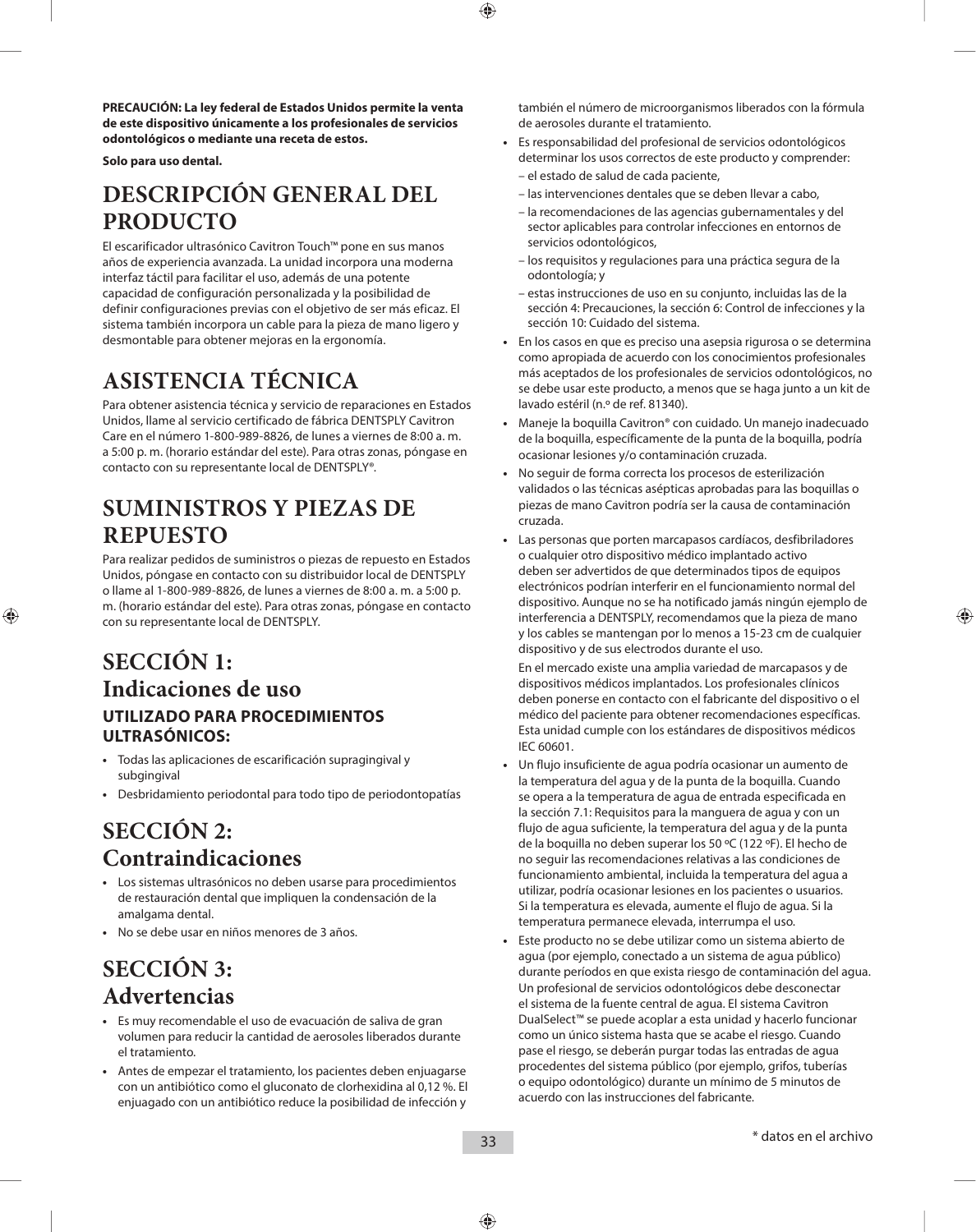- **•**  Según la normativa FCC, parte 15.21, los cambios o modificaciones no aprobados expresamente por la parte responsable del cumplimiento podría derivar en que la autorización del usuario para operar este equipo fuese declarada nula.
- **•**  Este transmisor portátil con antena cumple con los límites de exposición a RF de la FCC/IC para la población general y la exposición no controlada.
- **•**  Este dispositivo cumple con los estándares RSS de exención de licencia de Industry Canada (Departamento de Industria de Canadá). El funcionamiento está sujeto a las siguientes dos condiciones: 1) este dispositivo no puede ocasionar interferencias, y 2) este dispositivo debe aceptar cualquier interferencia, incluidas las que podría ocasionar un funcionamiento no deseado del propio dispositivo.

### **SECCIÓN 4: Precauciones**

#### **4.1 Precauciones con el sistema**

- **•**  Cada noche, antes de salir, cierre la válvula manual de retención de la red de agua de la clínica dental.
- **•**  No coloque el sistema sobre un radiador o cualquier otra fuente de calor (o en una posición cercana). Un calor excesivo podría dañar el sistema electrónico del sistema. Coloque el sistema en un lugar donde haya una buena circulación de aire por todos los lados (también por debajo).
- **•**  El sistema es portátil, pero se debe manipular con cuidado al moverlo.
- **•**  Se recomienda encarecidamente que se purgue el equipo y que se realice el mantenimiento de la red de suministro de agua para uso dental. Consulte la sección 10: Cuidado del sistema.
- **•**  No haga funcionar nunca el equipo si no dispone de flujo de líquido a través de la pieza de mano.
- **•**  Asegúrese siempre de que las conexiones eléctricas en el cable de la pieza de mano y la pieza de mano Steri-Mate® estén limpias y secas antes de montarlas para proceder a su uso.

#### **4.2 Precauciones durante el procedimiento**

#### GENERAL

**•**  Como en todos los procedimientos dentales, utilice precauciones universales (es decir, mascarilla, gafas o careta, guantes y bata protectora).

#### ULTRASONIDOS

- **•**  La escarificación ultrasónica Cavitron Touch funciona con boquillas Cavitron como un sistema, y se ha diseñado y evaluado para ofrecer el máximo rendimiento para todos las boquillas ultrasónicas de la marca Cavitron actualmente disponibles. La responsabilidad exclusiva de probar la eficacia y el rendimiento de sus productos cuando se usan como parte de este sistema corresponde a las compañías que fabrican, reparan y modifican las boquillas. Se advierte a los usuarios de que deben que comprender los límites de funcionamiento de su boquilla antes de usarla en un entorno clínico.
- **•**  Como las cerdas de un cepillo de dientes, las boquillas ultrasónicas se desgastan con el uso. Las boquillas con 2 mm de desgaste pierden aproximadamente un 50 % de su eficacia de escarificación. En general, se recomienda que las boquillas

ultrasónicas se desechen y se reemplacen tras un año de uso para mantener un nivel de eficacia óptimo y evitar que se rompan.

- **•**  Si se observa que el desgaste es excesivo, o que la boquilla se ha doblado, deformado o, incluso, que se ha dañado, deséchela inmediatamente.
- **•**  Las puntas de las boquillas ultrasónicas que se hayan doblado, deformado o que hayan resultado dañadas son susceptibles de romperse con el uso y deben desecharse y reemplazarse de forma inmediata.
- **•**  Retraiga los labios, mejillas y lengua del paciente para evitar el contacto con la punta de la boquilla cuando la coloque en la boca del mismo.

### **SECCIÓN 5: Reacciones adversas**

No se conocen.

### **SECCIÓN 6: Control de infecciones**

#### **6.1 Control de infecciones general**

- **•**  Por la seguridad del operador y del paciente, ponga en práctica con minuciosidad los procedimientos de control de infecciones detallados en el manual Procedimientos de control de infecciones de los sistemas Cavitron que se suministra junto a su sistema. Se pueden obtener más manuales llamando al servicio de atención al cliente en el número 1-800-989-8826, de lunes a viernes, entre las 8:00 a. m. y las 5:00 p. m. (horario estándar del este). Para zonas fuera de Estados Unidos, póngase en contacto con el representante local de DENTSPLY.
- **•**  Del mismo modo que con lo piezas de mano de alta velocidad y otros dispositivos dentales, la combinación de agua y vibración ultrasónica del escarificador ultrasónico Cavitron Touch creará aerosoles. Si sigue las directrices para procedimientos que se consignan en la sección 9 del presente manual, podrá controlar y minimizar de forma eficaz la dispersión de aerosoles.

#### **6.2 Recomendaciones para la red de suministro de agua**

- **•**  Se recomienda encarecidamente que toda la red de suministro de agua para uso dental cumpla con los estándares aplicables de los CDC (Centros para el Control y Prevención de Enfermedades de los Estados Unidos) y de la ADA (Asociación Dental Estadounidense), y que se sigan todas las recomendaciones en cuanto al purgado, el purgado químico y los procedimientos generales de control de infecciones. Consulte las secciones 7.1 y 10.
- **•**  Como cualquier dispositivo médico, este producto se debe instalar de acuerdo con las normas locales, regionales o nacionales correspondientes, incluidas las directrices sobre calidad de agua (p. ej., agua potable). Dado que se trata de un sistema abierto de agua, dichas normas pueden exigir que este dispositivo esté conectado a un dispositivo de control de agua centralizado. Puede instalarse el sistema de dispensación Cavitron DualSelect para permitir que esta unidad funcione como un sistema cerrado de agua.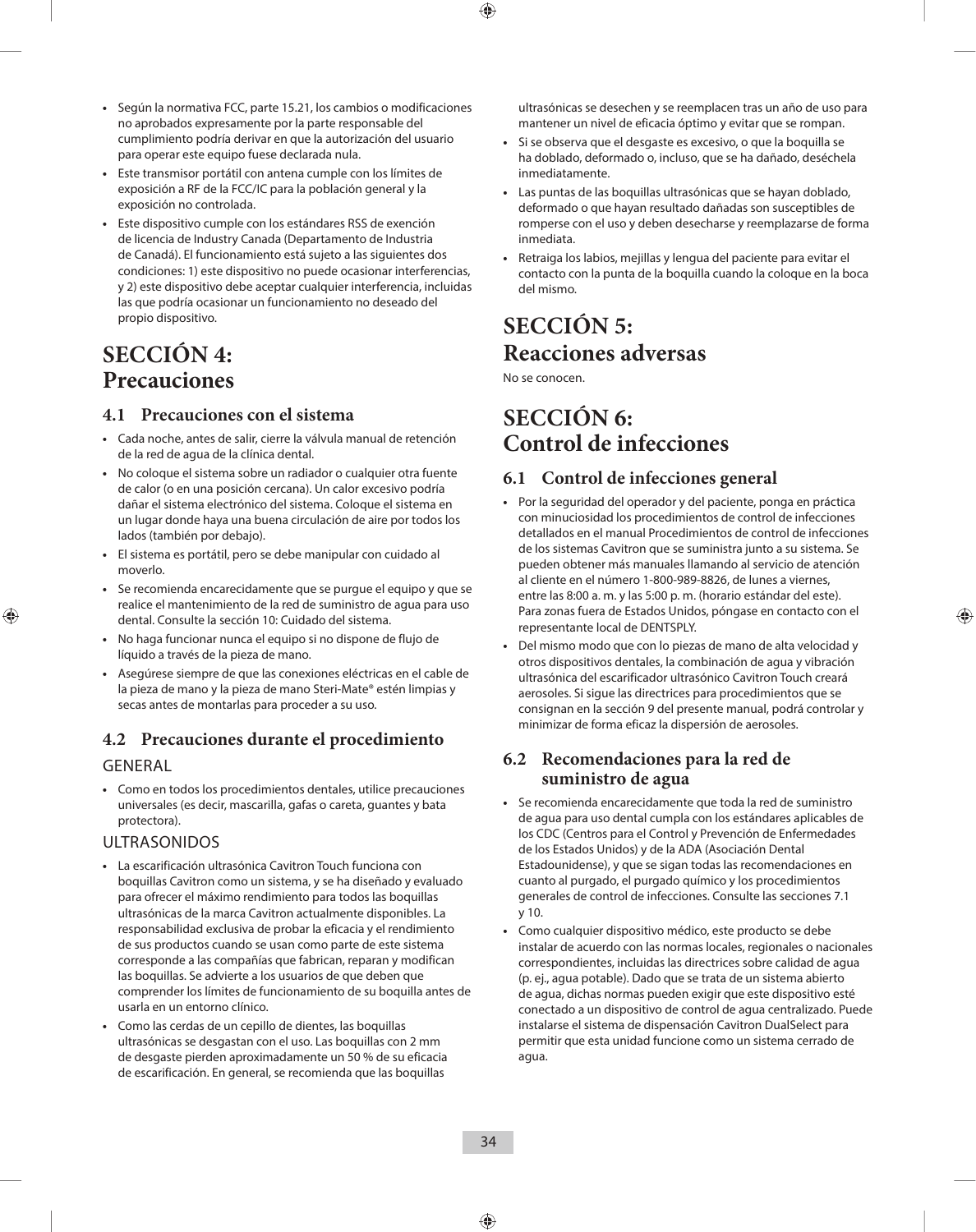### **SECCIÓN 7: Instrucciones para la instalación**

Al instalar el sistema Cavitron Touch se deben observar los requisitos y recomendaciones siguientes.

#### **7.1 Requisitos para la tubería de agua**

- **•**  Se suministrará una tubería para el suministro de agua con filtro reemplazable por el usuario junto con el sistema. Consulte la sección 10, Cuidado del sistema para saber más detalles sobre la sustitución.
- **•**  La presión de la tubería de la red del suministro de agua entrante en el sistema debe situarse entre 20 y 40 psi (138-275 kPa). Si la presión de su tubería de la red del suministro de agua para uso dental supera los 40 psi, instale un regulador de presión del agua en la tubería de la red del suministro de agua para su escarificador ultrasónico Cavitron Touch.
- **•**  Se debe usar una válvula de retención manual en la tubería de la red del suministro de agua para uso dental para que se pueda cerrar completamente el agua cuando no haya nadie en la clínica.
- **•**  Además del filtro para el agua suministrado, se recomienda instalar un filtro en la tubería de la red del suministro de agua para uso dental a fin de que las posibles partículas del suministro de agua queden atrapadas antes de alcanzar el sistema Cavitron.
- **•**  Una vez finalizadas las instalaciones mencionadas más arriba en la red de suministro de agua para uso dental, la tubería de agua de la clínica dental se debe purgar concienzudamente antes de conectarla al sistema Cavitron.
- **•**  La temperatura del agua que entre en el sistema Cavitron no debe superar los 25 ˚C (77 ˚F). En caso necesario, se debe instalar un dispositivo para conservar la temperatura dentro de los parámetros especificados o acoplar un sistema de dispensación Cavitron DualSelect para permitir que el sistema funcione como un sistema cerrado de agua.

#### **7.2 Requisitos eléctricos**

- **•**  La potencia con que debe funcionar el sistema se sitúa entre 100 y 240 CA de V, una fase única de 50/60 Hz capaz de suministrar 1,0 A.
- **•**  La potencia del sistema debe suministrarse a través del cable de alimentación de corriente alterna provisto con el sistema.
- **•**  ADVERTENCIA: Para evitar el riesgo de una descarga eléctrica, este equipo solo debe conectarse a la red eléctrica a través de una toma a tierra de protección.

#### **7.3 Desembalaje del sistema**

Desembale con cuidado su escarificador ultrasónico Cavitron Touch y compruebe que están incluidos todos los componentes y accesorios:

- 1. Sistema Cavitron Touch con el cable ligero y desmontable de la pieza de mano
- 2. Montaje de la tubería para el agua (azul) con filtro y desconexión rápida
- 3. Filtro para la tubería del agua adicional
- 4. Cable de alimentación de corriente alterna desmontable
- 5. Pedal inalámbrico Cavitron® Tap-On™
- 6. Cable auxiliar para el pedal recargable
- 7. Pieza de mano esterilizable desmontable Steri-Mate® 360
- 8. Paquete de documentos

#### **7.4 Instalación del sistema**

- **•**  El sistema Cavitron Touch está diseñado para descansar en una superficie plana. Asegúrese de que la unidad esté estable y repose sobre sus pies.
- **•**  El sistema Cavitron Touch no debe colocarse de modo que el acceso a la entrada de potencia y al cable de potencia de corriente alterna se vea limitado.
- **•**  Si se coloca la unidad en un lugar en el que reciba la luz directa del sol, se podría decolorar la carcasa de plástico.
- **•**  Se ha equipado el sistema con un pedal inalámbrico Tap-On que se ha sincronizado en la fábrica para que funcione con la unidad base del sistema. Si en su clínica hay más de un sistema Cavitron con tecnología Tap-On, es recomendable que marque el pedal Tap-On y la unidad base para que tenga claro con qué unidad base funcionará el pedal Tap-On. En caso de que sea necesaria una nueva sincronización, siga las instrucciones de la sección 7.7.

#### **7.5 Conexión del cable de alimentación**



- **•**  Compruebe que el interruptor ON/OFF de alimentación principal, ubicado en la parte trasera del sistema, está en la posición OFF (O) antes de continuar.
- **•**  Enchufe el cable de alimentación de corriente alterna en la entrada de potencia en la parte trasera del sistema.
- **•**  Inserte el enchufe dual en una toma de corriente de la pared.

#### **7.6 Conexión de la tubería de suministro de agua**

**•**  Sujete la tubería de suministro de agua (manguera azul) por el extremo opuesto a la desconexión rápida e insértelo en el conector de entrada del agua hasta que se acople completamente.



Pulse el anillo para liberar el tubo de suministro de agua.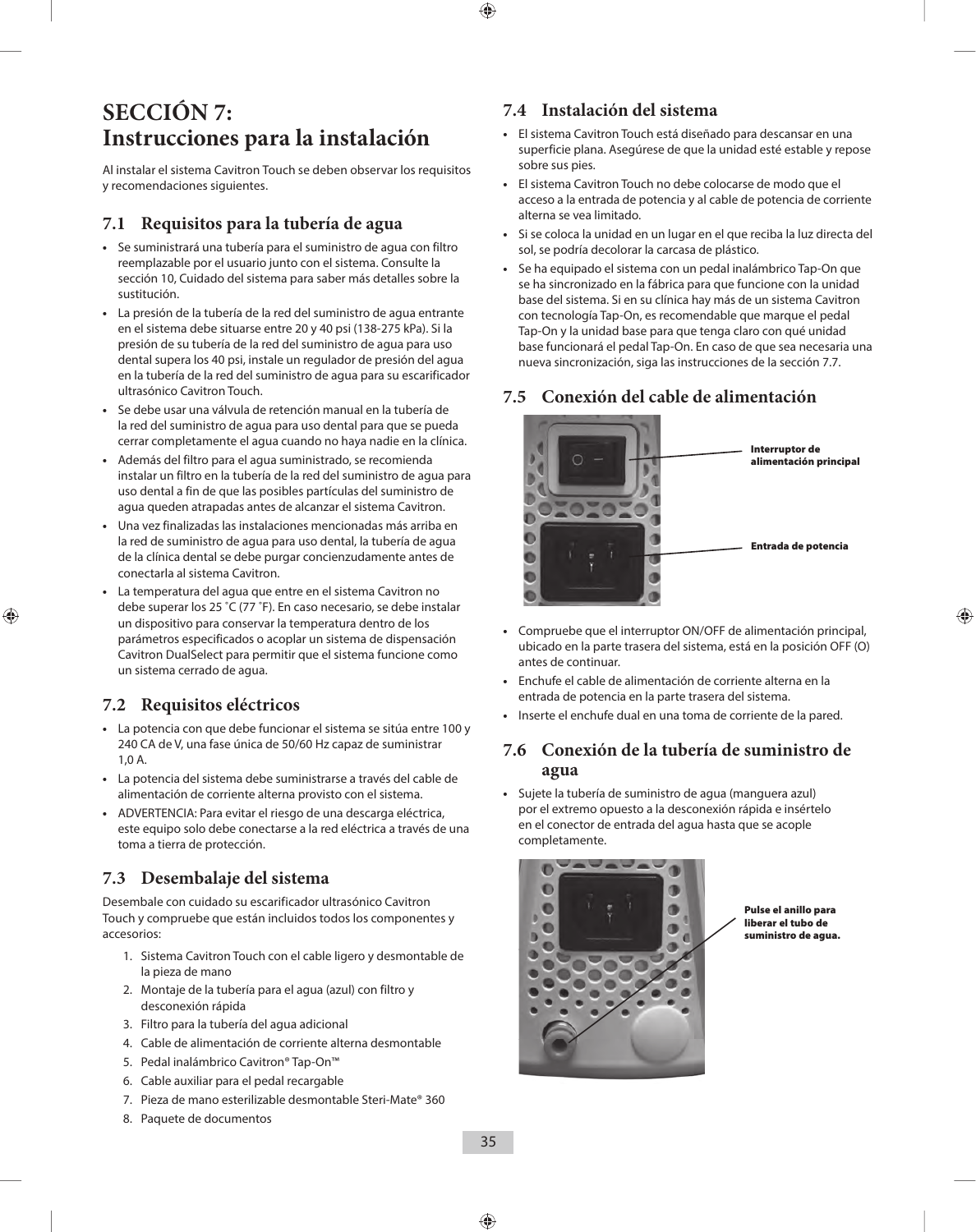- **•**  Conecte la desconexión rápida al suministro de agua para la clínica dental o al sistema de dispensación Cavitron DualSelect.
- **•**  Examine todas las conexiones para asegurarse de que no hay fugas.
- **•**  Para extraer la tubería de agua del sistema Cavitron, apague el suministro de agua de la clínica dental. Desconecte la tubería de suministro de agua de la red de agua de la clínica dental. Si se ha acoplado un conector de desconexión rápida al extremo de la manguera, disminuya la presión del agua dirigiendo la punta del conector hacia un envase apropiado y permita que drene el agua. Para extraer la manguera del sistema, presione el anillo externo de la entrada de agua del sistema y retire con cuidado la tubería del agua.

#### **7.7 Sincronización del pedal Tap-On™**

El pedal recargable inalámbrico Tap-On suministrado con el sistema se ha sincronizado en la fábrica con la unidad base. En caso de ser necesaria una sustitución del pedal, se deberá llevar a cabo una nueva sincronización antes de poner en marcha el sistema. Lleve a cabo la sincronización del pedal con la unidad base de acuerdo con los pasos siguientes.

- 1. Gire el interruptor de alimentación principal, ubicado en la parte trasera del sistema, a la posición de encendido (I). Aparecerá la pantalla principal. También es posible referirse a esta pantalla como la pantalla Scale (Escarificar).
- 2. Pulse y mantenga pulsado el icono Settings (Configuración) hasta que aparezca la pantalla de configuración.
- 3. Guarde una distancia no inferior a 3 metros (10 ft) entre la unidad base y el pedal Tap-On durante el proceso de sincronización.
- 4. Extraiga todas las boquillas de la pieza de mano.
- 5. Asegúrese de que la alimentación del pedal está encendida.
- 6. Pulse el icono Sync (Sincronización) en la pantalla de configuración.
- 7. Pulse el botón de sincronización rojo en la parte inferior del pedal: manténgase así durante al menos tres segundos.
- 8. La sincronización finalizará cuando el icono Sync (Sincronización) deje de girar y se emita una indicación sonora.
- 9. Para comprobar que hay una comunicación adecuada, pulse el icono Scale (Escarificar) para volver a la pantalla principal (pantalla de escarificar). Presione el pedal hasta la segunda posición y asegúrese de que se activa Boost (Incremento), que se puede ver en el icono Power Level (Nivel de potencia).

#### **7.8 Recarga del pedal Tap-On**

Asegúrese de que la alimentación del pedal está encendida. Cuando la unidad está encendida, conecte el cable del pedal auxiliar al pedal y el puerto USB en la parte delantera de la unidad. Deje que se cargue durante un máximo de 4 horas para que se cargue toda la batería.

La unidad funcionará con el pedal mientras se carga la batería.

#### **Icono Battery (Batería) (Carga del pedal)**

- $100 \% 75 \% = 111$
- $75 \% 50 \% = 111$
- $50 \% 25 \% = 11$
- $25 \% 0 \% = \square$

#### **7.9 Encendido y apagado del pedal Tap-On**

- **•**  El pedal se empaqueta con la potencia desconectada. Se debe encender antes de su uso. (No se cargará el pedal si se encuentra desconectado).
- **•**  El botón de alimentación se usa para desconectar la batería del circuito cuando se transporta.
- Se debe pulsar el botón de alimentación y mantenerlo así durante 4 segundos para desconectar la batería. Del mismo modo, para conectar la batería, se debe pulsar el botón de alimentación y mantenerlo así durante 4 segundos.
- **•**  Si el pedal está desconectado, al pulsar el botón Sincronización o al tratar de sincronizar el escarificador no se encenderá el pedal.

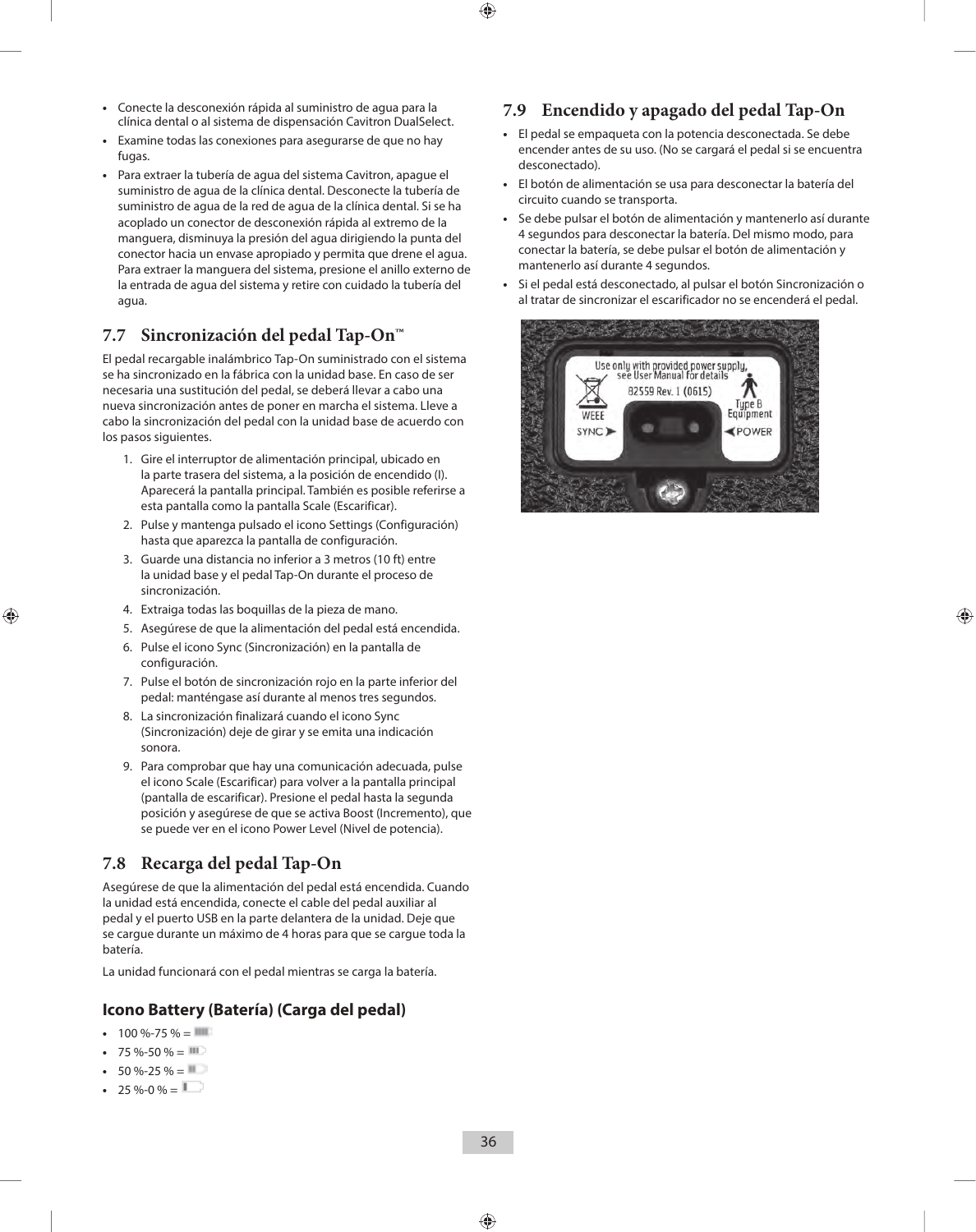## **SECCIÓN 8: Descripción del escarificador ultrasónico Cavitron Touch™**

## **8.1 Controles del sistema**



**Pieza de mano Steri-Mate**® **360**  Es compatible con todas las boquillas ultrasónicas Cavitron® 30K™. Consulte la sección 8.3 para obtener más detalles.

#### **(Diagnóstico)** Consulte la sección 8.2 para obtener más detalles.

#### **Soporte de la pieza de mano**

Sostiene de forma segura la pieza de mano del sistema o el conector del cable cuando la pieza de mano no está instalada.

#### **Definir previamente los modos de potencia**

#### **Lock/Unlock (Bloquear/ Desbloquear)**

Pulse y mantenga presionado para bloquear o desbloquear la pantalla. La pantalla se verá tenue cuando esté bloqueada.

#### **Cable de la pieza de mano ligero y desmontable**

El cable se puede desmontar de una manera sencilla de la unidad en caso de que sea necesario sustituirlo.

Consulte la sección 8.5 para obtener más detalles.

de bombear el pedal.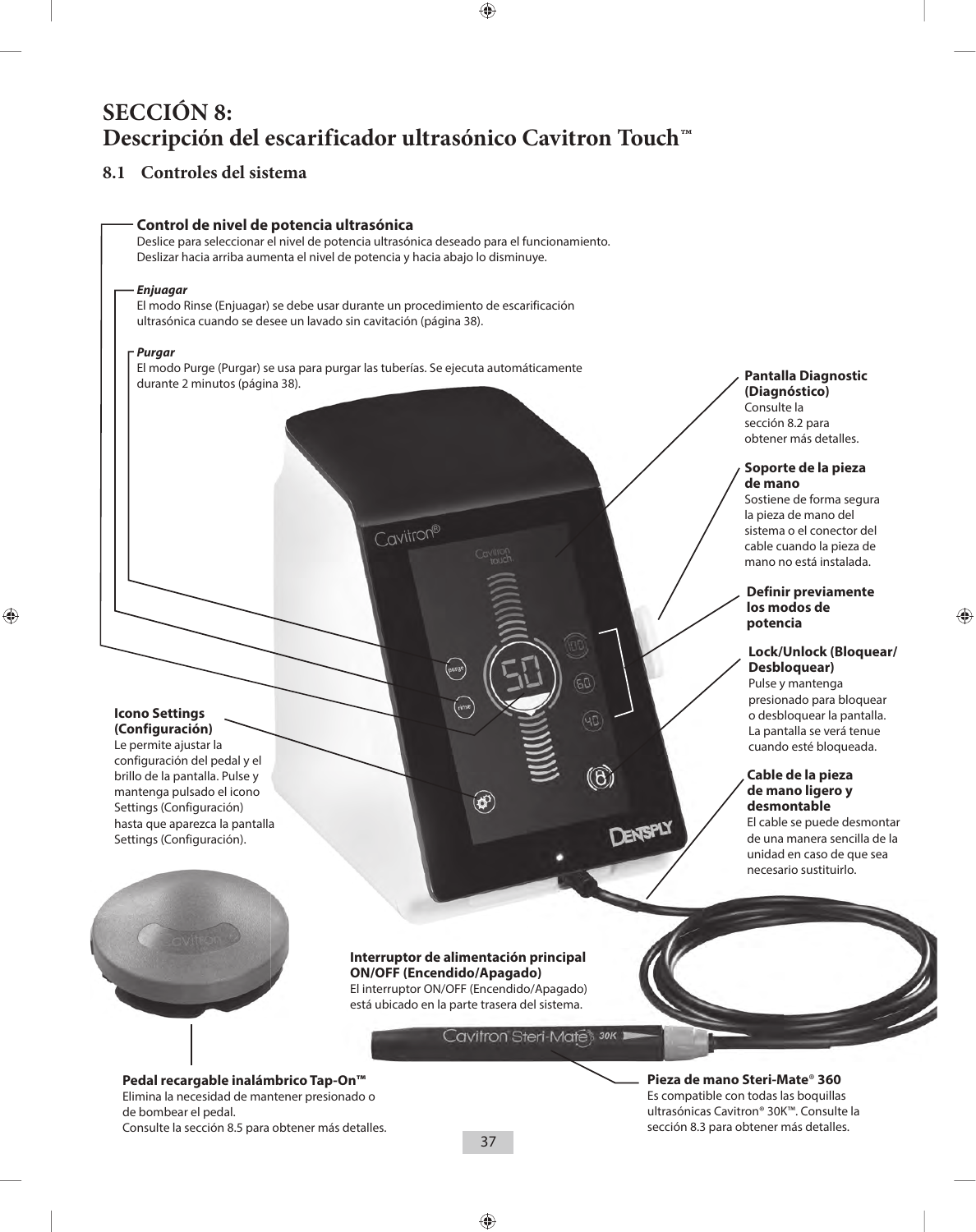## **8.2 Control e indicadores visuales del diagnóstico**



#### **Service (Servicio)**

1 - Problema con el cable o la pieza de mano. 2 - Recalentamiento de la unidad. Interrumpa el uso y póngase en contacto con Cavitron Care.



Aparecerá el icono cuando el filtro de agua deba reemplazarse. Una vez reemplazado, púlselo y manténgalo así para reiniciar el indicador.



El modo Purge (Purgar) se usa para purgar las tuberías. Se ejecuta automáticamente durante 2 minutos.

Se muestra esta pantalla cuando se activa la purga.



- Icono Scale (Escarificar): pulsar para volver a la pantalla principal
- Soltar el pedal para volver a la pantalla principal
- Aparecerá la pantalla principal cuando finalice la cuenta atrás



El modo Rinse (Enjuagar) se debe usar durante un procedimiento de escarificación ultrasónica cuando se desee un lavado sin cavitación.

Esta pantalla se mostrará cuando esté activado el enjuagado. Presione el pedal para empezar el ciclo del modo Rinse



• Icono Scale (Escarificar): pulsar para volver a la pantalla principal





# **Pantalla principal**



111

**Batería del pedal** Indica la vida de la batería del pedal.



**Definir previamente los modos de potencia (programable)** Púlselo y manténgalo así hasta que oiga la indicación sonora.



**Iconos Lock/Unlock (Bloquear/Desbloquear)** Púlselos y manténgalos presionados para bloquear o desbloquear la pantalla. La pantalla se verá tenue cuando esté bloqueada.



### **Icono Power Level (Nivel de potencia)**

Ajuste el número al nivel de potencia deseado pasando el dedo en un movimiento ascendente o descendente.



Los niveles de potencia establecidos entre 05 y 35 se encuentran dentro del intervalo de la zona azul



Pulse y mantenga así hasta que aparezca la pantalla Settings (Configuración) (consulte la página 39).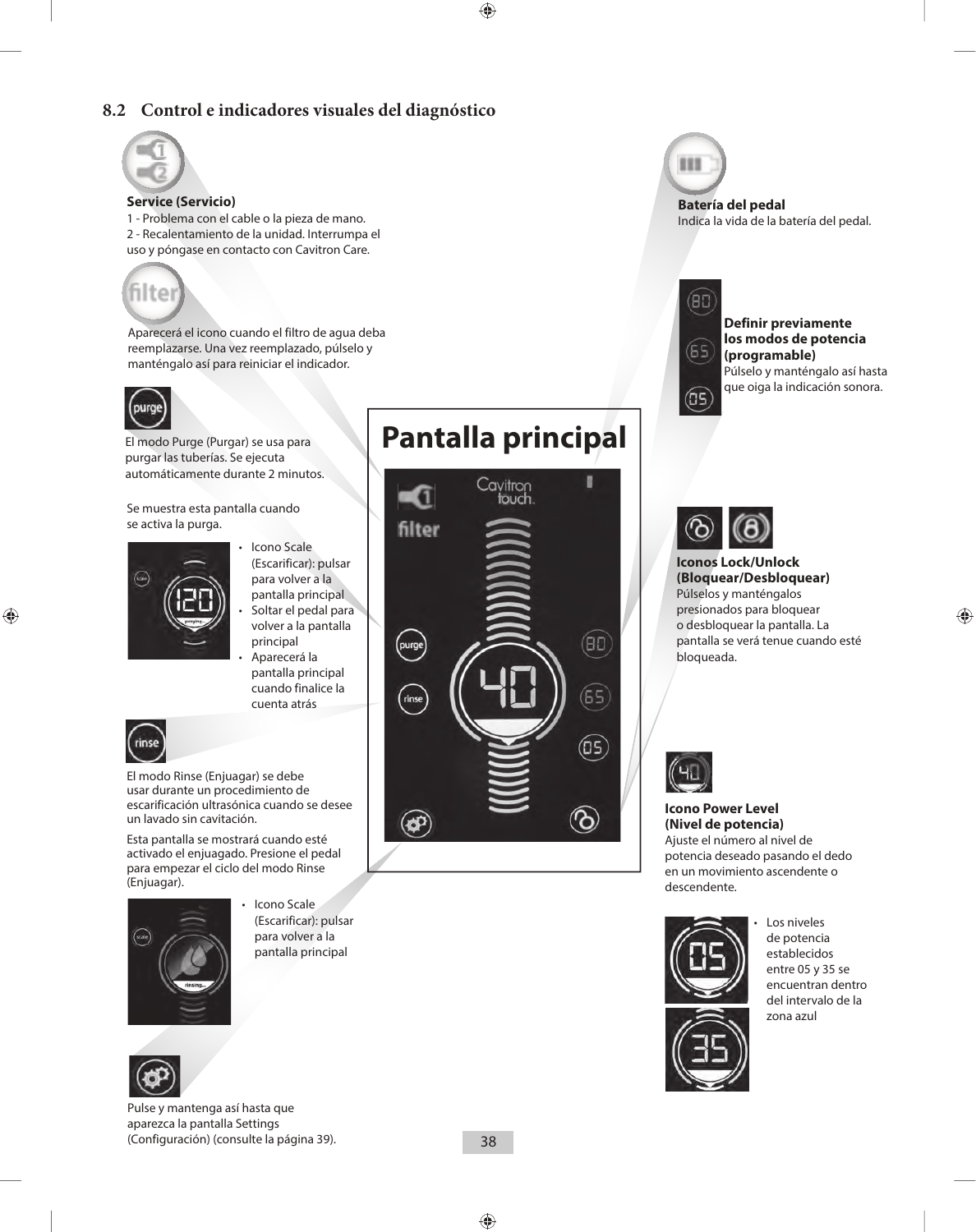

#### **Scale (Escarificar)**  Pulsar para volver a la pantalla principal



**Tap-On** Pulsar para activar o desactivar la tecnología Tap-On™

*Nota: Tap-On viene desactivada de fábrica.*



**Sync (Sincronización)** Pulsar para sincronizar la unidad y el pedal

*Nota: si el pedal se ha sincronizado con la unidad, si se pulsa el icono Sync (Sincronizar) se desvinculará el pedal de la unidad.*



#### **Brightness (Brillo)**

Deslizar hacia arriba o hacia abajo aumentará o disminuirá el nivel de brillo

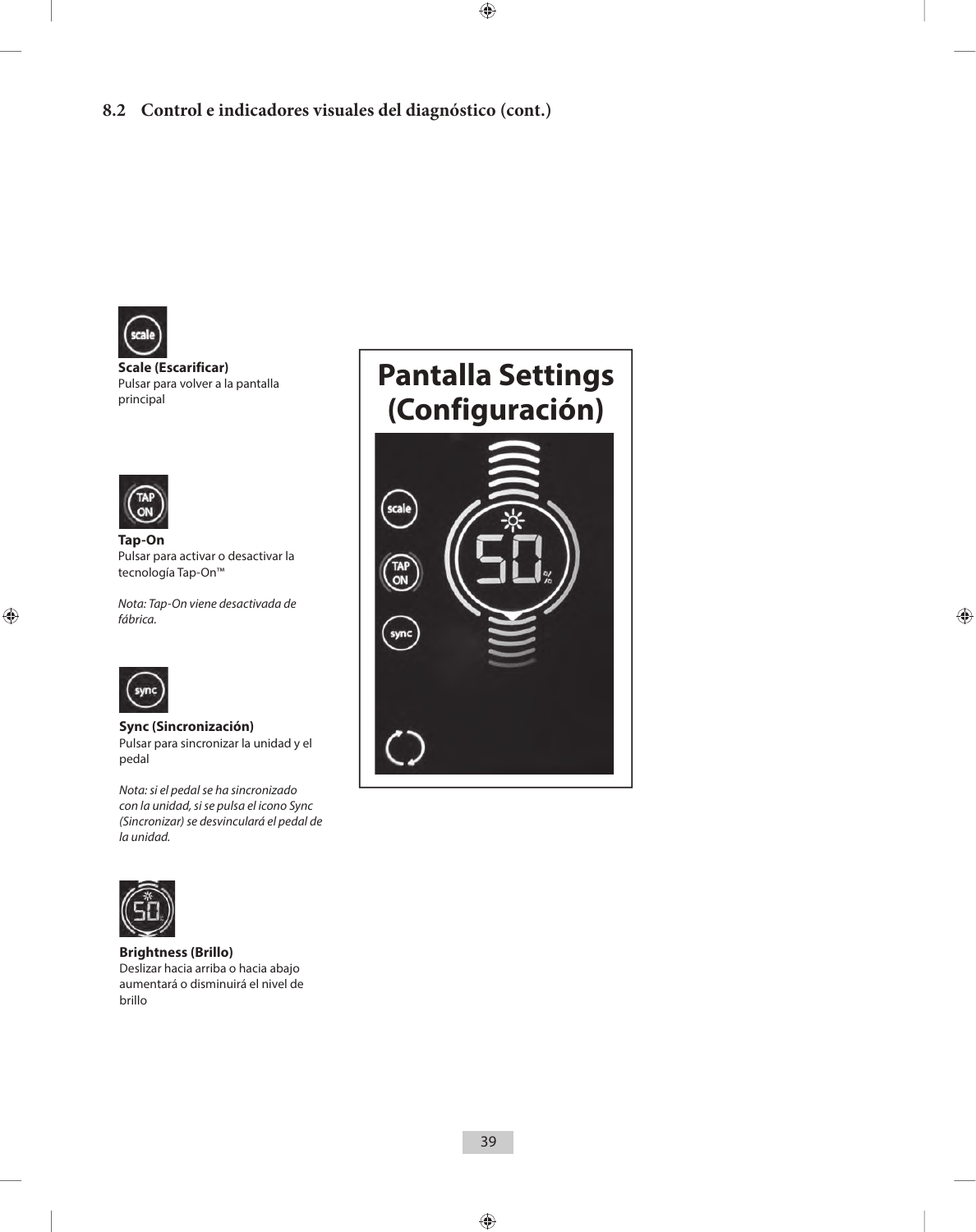## **8.3 Pieza de mano/Cable**

#### **Control de lavado**

Gire el control de lavado para seleccionar la velocidad del flujo durante el funcionamiento del sistema. La velocidad del flujo se basa en una escala del 1 al 6. Gírelo en el sentido de las agujas del reloj hacia el 6 para aumentar el flujo en la boquilla. Gírelo en el sentido contrario de las agujas del reloj hacia el 1 para disminuir el flujo. La velocidad del flujo en la pieza de mano también determina la temperatura del lavado. Una velocidad de flujo menor comporta un lavado más caliente. Una velocidad de flujo mayor produce un lavado más frío.

#### Cavitron Steri-Mate 30K

#### **Punta giratoria de la pieza de mano de 360º** Para girar la boquilla, coloque los dedos en la punta de la pieza de mano y gírela hasta alcanzar la posición deseada. La maniobrabilidad de la pieza de mano permite ajustar la colocación de la mano, un movimiento de flujo libre y el acceso anterior y posterior de la cavidad oral. *Nota: el diseño de Steri-Mate 360 ofrece una transición suave a las*

*boquillas Cavitron FitGrip (como se muestra).*

#### **Cable ligero y desmontable de la pieza de mano**

El cable ligero de la pieza de mano se desmonta con facilidad de la unidad; también se desacopla de la pieza de mano Steri-Mate 360 si es necesario limpiarlo o sustituirlo. La función giratoria reduce la necesidad de arrastrar el cable, ya que la pieza de mano gira durante los procedimientos.

## **8.4 Boquillas ultrasónicas Cavitron 30K**

La amplia gama de boquillas ultrasónicas Cavitron 30K se puede intercambiar con facilidad para diversos procedimientos y aplicaciones.

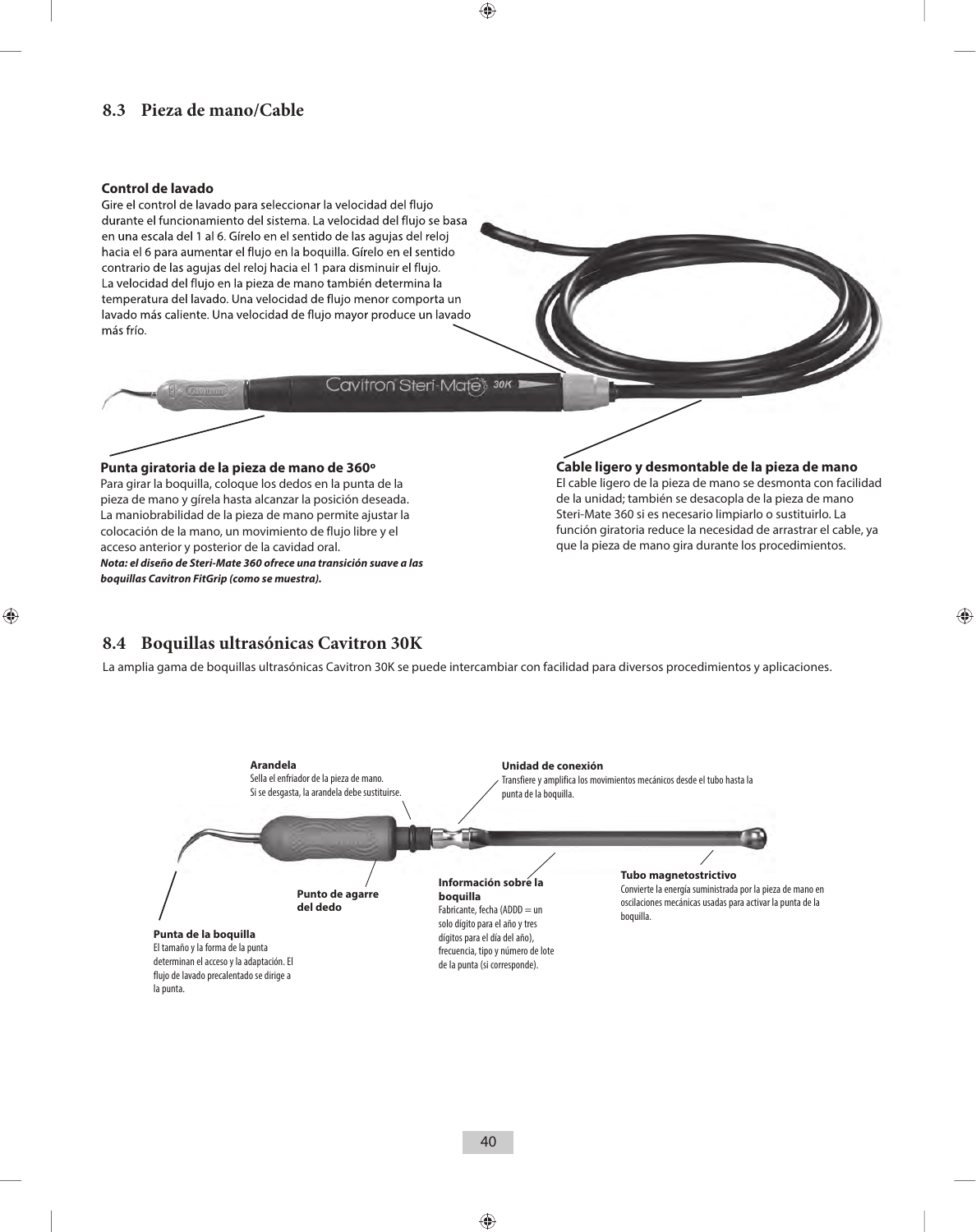### **8.5 Funcionamiento del pedal inalámbrico con tecnología Tap-On**

#### **Uso del pedal en modo Tap-On**

*En procedimientos de escarificación*, la tecnología Tap-On elimina la necesidad de mantener el pedal presionado. Si se toca el pedal una vez, se activa la energía ultrasónica durante aproximadamente 4 minutos. Si se toca el pedal mientras se encuentra activado el modo Tap-On, se desactiva la energía ultrasónica y el flujo de agua. La potencia está disponible aunque se esté procediendo a la escarificación en el modo Tap-On. Para usar Boost (Incremento), simplemente presione el pedal hasta la segunda posición (hasta el nivel del suelo) para activar y mantener tanto como se desee Boost (Incremento). Suelte el pedal para volver al modo Tap-On.



#### CONSEJOS:



*La tecnología Tap-On no dejará pasar agua a menos que haya una boquilla en la pieza de mano.*

*Mediante un sensor en el soporte de la pieza de mano, se evitará que la tecnología Tap-On funcione cuando la pieza de mano esté depositada en el soporte.*

*Si no se toca con rapidez el pedal, funcionará de manera convencional.*

#### **Cómo habilitar y deshabilitar la tecnología Tap-On**

La función de la tecnología Tap-On se puede habilitar pulsando el icono Tap-On en la pantalla de configuración. En la pantalla principal, pulse el icono Settings (Configuración) y, a continuación, pulse el icono Tap-On. Las líneas de paréntesis alrededor del icono aparecerán de color blanco cuando se active Tap-On y cuando vuelva a Scale (Escarificar, pantalla principal), TAP ON aparecerá en la parte superior de la burbuja de nivel de potencia.

La función de la tecnología Tap-On se puede deshabilitar pulsando el icono Tap-On en configuración. En Scale (Escarificar, pantalla principal), pulse el icono Settings (Configuración) y, a continuación, pulse el icono Tap-On. El icono aparecerá difuminado en gris.

#### **Uso del pedal sin el modo Tap-On**

Para la operación de escarificación, la primera posición activa tanto la energía ultrasónica como el lavado en la punta de la punta de la boquilla. La segunda posición activa el modo Boost (Incremento). El modo Boost (Incremento), con el pedal completamente presionado, aumenta el nivel de potencia ultrasónica para una extracción rápida de los depósitos más difíciles sin ajustar la perilla de nivel de potencia. Para desactivar el modo Boost (Incremento), suelte el pedal hasta la primera posición.

### **8.6 Accesorios y piezas de repuesto del usuario**

#### **8.6.1 Accesorios**

- 1. Cable de alimentación de corriente alterna
- 2. Pedal recargable e inalámbrico (con tecnología Tap-On)
- 3. Cable de alimentación auxiliar del pedal
- 4. Pieza de mano Cavitron Steri- Mate® 360 esterilizable
- 5. Boquillas ultrasónicas Cavitron 30K
- 6. Sistema de dispensación Cavitron DualSelect
- 7. Cable de la pieza de mano ligera y desmontable
- 8. Pieza de mano esterilizable Cavitron Steri-Mate

### **8.6.2 Kits de piezas de repuesto del usuario**

- 1. Kits de arandelas de repuesto de boquillas Cavitron, 12/ paquete, n.º ref. 62351 (negro) para empuñaduras de plástico y blandas; n. ref. 62605 (verde) para empuñaduras metálicas
- 2. Arandela del cable de la pieza de mano, n.º ref. 79357
- 3. Filtro de lavado (agua), 10/paquete, n. ref. 90158

Para obtener más información, póngase en contacto con su representante local de DENTSPLY o con el distribuidor autorizado de DENTSPLY.

## **SECCIÓN 9: Configuración del sistema, funcionamiento y técnicas de uso**

### **9.1 Configuración de la pieza de mano**

- **•**  Esta pieza de mano es esterilizable. Consulte el manual de procedimiento de control de infecciones de los sistemas Cavitron para leer las instrucciones sobre esterilización antes de usar la pieza de mano.
- **•**  Conecte la pieza de mano a la conexión del cable alineando las conexiones eléctricas. Si el montaje del cable no se acopla bien a la pieza de mano, gire con suavidad la pieza de mano hasta que se alineen los contactos; a continuación, inserte la pieza de mano completamente. NOTA: Steri-Mate 360 y Steri-Mate son compatibles con este sistema.
- **•**  Sostenga la pieza de mano vacía en una posición semirrecta sobre el fregadero o un desagüe. Active el pedal Tap-On hasta que salga el agua para evitar que se formen burbujas de aire que podrían quedar atrapadas dentro de la pieza de mano. NOTA: La tecnología Tap-On únicamente funciona si hay una boquilla en la pieza de mano.
- Lubrique con agua la arandela de la boquilla antes de colocarla en la pieza de mano. Acople completamente la boquilla con un movimiento giratorio con presión suave. NO FUERCE.
- **•**  Gire el control de lavado para seleccionar la velocidad del flujo durante el funcionamiento del sistema. La velocidad del flujo se establece en una escala del 1 al 6. Gire el control en el sentido de las agujas del reloj hacia el 6 para aumentar el flujo en la punta de la boquilla. Gire el control en el sentido contrario de las agujas del reloj hacia el 1 para disminuir el flujo. La velocidad del flujo en la pieza de mano también determina la temperatura del lavado. Una velocidad de flujo menor comporta un lavado más caliente. Las velocidades de flujo mayores producen un lavado más frío. Si se calienta la pieza de mano, aumente la velocidad de flujo. Gracias a su experiencia, los profesionales de servicios odontológicos sabrán determinar la configuración de velocidad del flujo más oportuna para conseguir la mejor eficacia durante el funcionamiento y la comodidad del paciente.

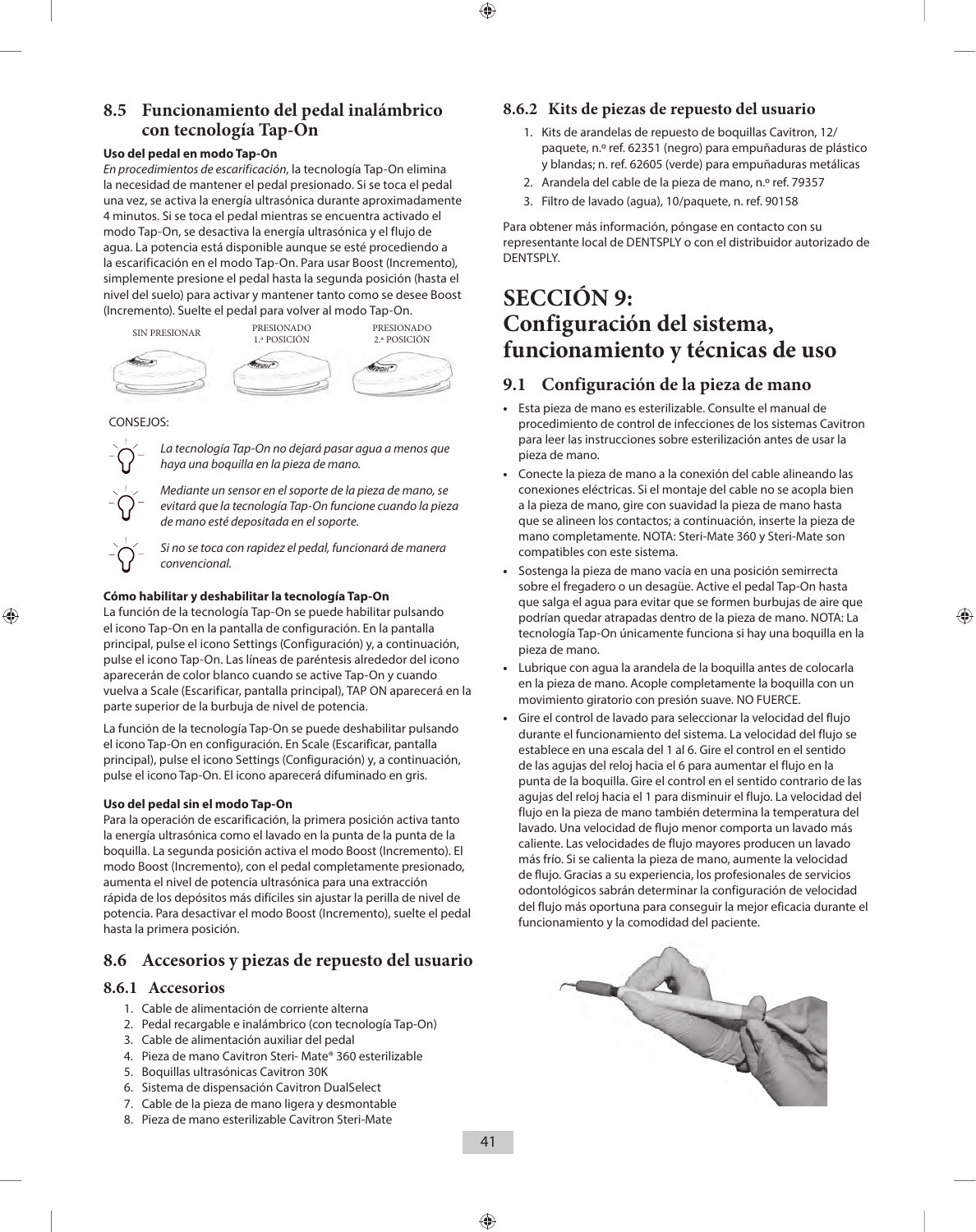## **9.2 Modo Boost (Incremento)**

Boost (Incremento) ofrece un aumento temporal de la potencia de escarificación ultrasónica para extracciones rápidas de los cálculos más difíciles sin tocar la unidad. Boost (Incremento) se activa presionando completamente el pedal Tap-On a la segunda posición (hasta el nivel del suelo). Cuando se activa Boost (Incremento), el icono Boost (Incremento) iluminará la burbuja de Power Level (Nivel de potencia). Boost (Incremento) permanecerá activo todo el tiempo que el profesional médico tenga presionado el pedal a fondo. Para desactivar Boost (Incremento), suelte el pedal del pie Tap-On hasta la primera posición.

## **9.3 Colocación del paciente**

Para un acceso óptimo tanto a los arcos superiores como a los inferiores, el respaldo de la silla debe ajustarse del mismo modo que en otras intervenciones dentales. De esta manera, se asegura la comodidad del paciente y la visibilidad del profesional clínico.

Haga que el paciente gire la cabeza hacia la derecha o la izquierda. Coloque también la barbilla hacia arriba o hacia abajo en función del cuadrante y la superficie que se vaya a tratar. Evacue el agua de irrigación con un succionador de saliva o bien con el evacuador de gran volumen (HVE).

### **9.4 Realización de procedimientos de escarificación ultrasónica**

*Nota: consulte el manual Información sobre el control de infecciones suministrado junto con el sistema y la sección 10 de este manual para conocer más detalles acerca de los procedimientos que se deben seguir al iniciar la jornada y entre los pacientes.*

- **•**  Tenga en cuenta las precauciones que se enumeran en las secciones General y Ultrasonido del punto 4.2: Precauciones durante el procedimiento.
- **•**  Los bordes de las boquillas ultrasónicas Cavitron se han diseñado intencionadamente con forma redondeada para que el peligro de desgarro tisular sea mínimo si se utiliza una técnica de escarificación ultrasónica adecuada. Siempre que se coloque la punta de la boquilla en la boca del paciente, los labios, mejillas y lengua debe retraerse para evitar el contacto (prolongado) con la punta activada.
- **•**  Deslice el control de nivel de potencia para seleccionar el nivel adecuado para el funcionamiento. Hacia arriba se aumenta la potencia del sistema. El nivel de potencia aumentará a lo largo de todo el intervalo del control. Sostenga la pieza de mano sobre un fregadero o desagüe. Cuando se encuentre en modo Tap-On, toque simplemente el pedal Tap-On para activar el sistema. (Si el modo Tap-On está desactivado, apriete el pedal y manténgalo así para activar el sistema). Compruebe la aspersión de agua para verificar que el fluido llega al extremo operativo de la boquilla. Ajuste el control de lavado con agua hasta que el agua (lavado) fluya con un goteo rápido o una pequeña aspersión. Un flujo de agua más elevado proporciona una irrigación más fría.
- **•**  Puede que sea necesario ajustar el lavado con el sistema en modo Boost (Incremento), pedal Tap-On completamente presionado, de modo que haya un flujo apropiado para enfriar el punto de contacto entre la punta y los dientes.
- **•**  En general, se sugiere que se use una aproximación "de toque ligero" para la escarificación ultrasónica. El movimiento de la punta activada y los efectos acústicos del líquido irrigado, en la mayor parte de los casos, para extraer incluso los cálculos más difíciles.
- **•**  De forma periódica, compruebe si se ha desgastado la boquilla ultrasónica Cavitron con el indicador de eficacia de boquillas **Cavitron**
- **•**  Se recomienda utilizar el succionador de saliva o el evacuador de alto volumen (HVE) durante todos los procedimientos.
- **•**  Establezca el control de nivel de potencia del sistema en la configuración de potencia eficaz más baja para la aplicación y la boquilla seleccionada.
- **•**  Mantenga el pie cerca del pedal para poder utilizarlo cuando crea conveniente.

### **9.5 Consideraciones acerca de la comodidad de los pacientes**

#### *Motivos por los que se puede experimentar sensibilidad*

- **•**  Colocación incorrecta de la boquilla. La punta no debe dirigirse nunca hacia las superficies de la raíz del diente.
- **•**  No mantener la boquilla en movimiento en el diente. No permita que la boquilla permanezca en una posición estática en ninguna zona del diente. Cambie la ruta de movimiento de la boquilla.
- **•**  Aplicar una presión excesiva. Utilice una presión y un agarre muy ligero, con un punto de apoyo en tejido suave siempre que sea posible, especialmente en cemento expuesto.
- **•**  Si la sensibilidad continúa, disminuya la configuración de potencia o cambie momentáneamente el diente sensible por otro y vuelva posteriormente.

## **SECCIÓN 10: Cuidado del sistema**

Es recomendable que lleve a cabo los siguientes procedimientos de mantenimiento.

## **10.1 Mantenimiento diario**

### PROCEDIMIENTOS DE ENCENDIDO AL INICIO DEL DÍA:

- 1. Abra la válvula de retención manual del sistema de red de suministro de agua para uso dental de la clínica.
- 2. Instale un pieza de mano Steri-Mate esterilizada en el cable de la pieza de mano.
- 3. Establezca el control del nivel de potencia al mínimo y el control de lavado al máximo.
- 4. Encienda el sistema.
- 5. Sostenga la pieza de mano esterilizada (sin instalar la boquilla) sobre un fregadero o desagüe. Active del modo de purga pulsando el icono Purge (Purgar).
	- La pantalla Purge (Purgar) aparecerá y se indicará si se ha activado correctamente la función purgar. El icono Time (Tiempo) se activará y empezará la cuenta atrás que indicará la finalización del ciclo de purga.
	- La función Purge (Purgar) se puede interrumpir en cualquier momento durante el ciclo de dos minutos pulsando el icono Scale (Escarificar) o presionando el pedal.
- 6. Una vez finalizado el ciclo de purga, coloque una boquilla ultrasónica Cavitron esterilizada de 30 kHz en la pieza de mano y establezca el control de nivel de potencia y el control de lavado en su posición operativa preferida para la escarificación ultrasónica.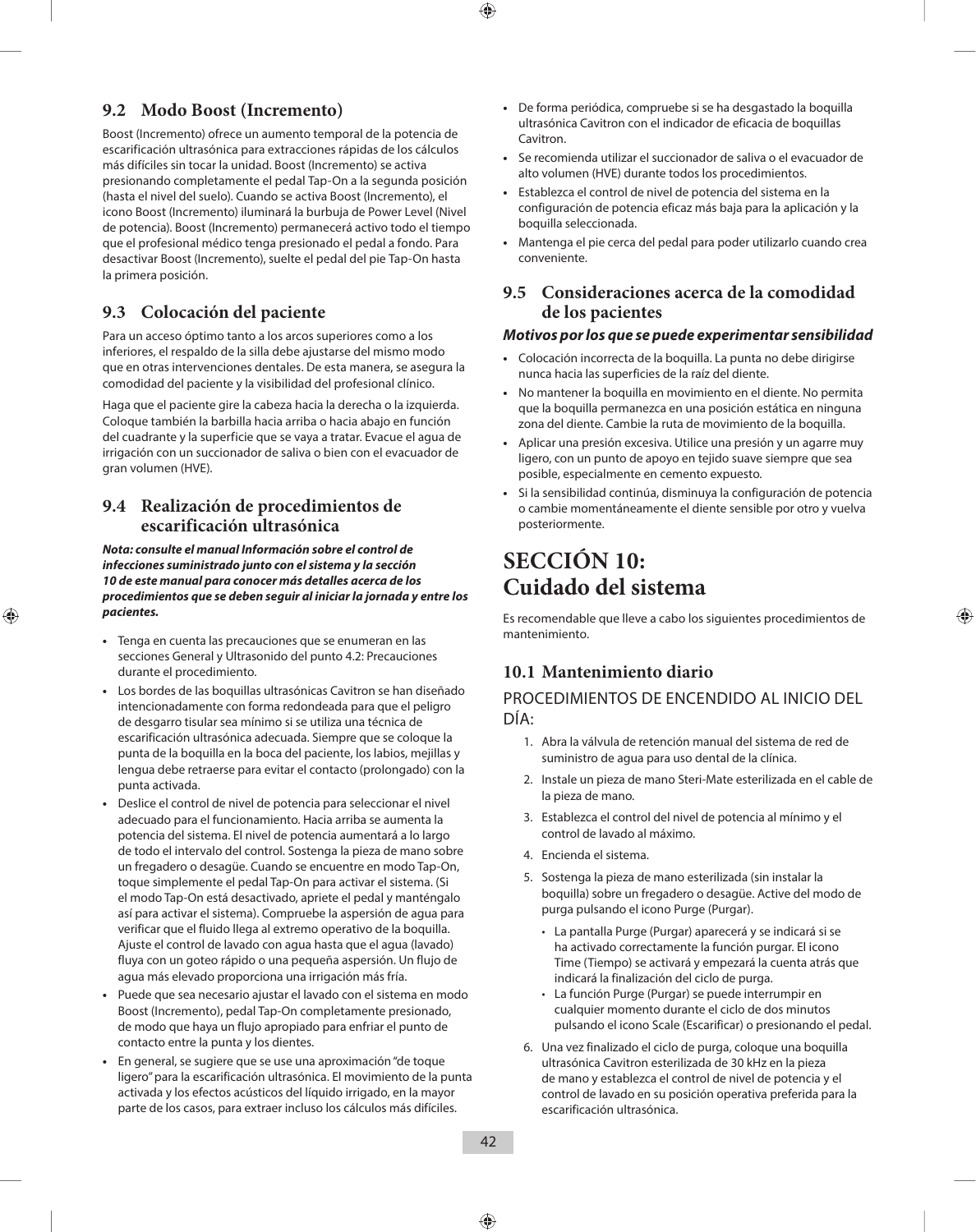### ENTRE CADA PACIENTE:

- 1. Extraiga la boquilla ultrasónica Cavitron usada. Limpie y esterilice según los procedimientos de control de infecciones que se incluían con su boquilla.
- 2. Sostenga la pieza de mano sobre un fregadero o desagüe y active la función Purge (Purgar), tal y como se describe en el paso 5 del procedimiento de encendido.
- 3. Una vez finalizado el ciclo de purga, apague el sistema en la posición OFF (0).
- 4. Extraiga la pieza de mano Steri-Mate, limpie y esterilice según los procedimientos subrayados en el manual Procedimientos de control de infecciones de los sistemas Cavitron que se incluía con el sistema.
- 5. Antes de desinfectar la superficie de los armarios, bloquee la pantalla táctil pulsando el icono Lock (Bloquear). Desinfecte la superficie del armario, cable de alimentación, cable de la pieza de mano, pedal Tap-On y cable de conexión (si corresponde), tuberías de suministro de agua, como se indica en el manual Procedimientos de control de infecciones de los sistemas Cavitron. NO ROCÍE DIRECTAMENTE LAS SUPERFICIES DEL SISTEMA CON SOLUCIONES DESINFECTANTES.
- 6. Examine si el cable de la pieza de mano está roto o presenta alguna parte rasgada.
- 7. Si usa un suministro de agua cerrado o el sistema de dispensación DualSelect, compruebe que se han seleccionado los volúmenes de líquido adecuados para el paciente siguiente.
- 8. Cuando esté preparado, pulse el icono Unlock (Desbloquear), coloque una pieza de mano Steri-Mate esterilizada en el cable de conexión de la pieza de mano e inserte una boquilla ultrasónica esterilizada en la pieza de mano. A continuación, ajuste los controles del sistema según sus preferencias.

## PROCEDIMIENTOS DE APAGADO AL FINAL DEL DÍA:

Siga los procedimientos de mantenimiento de "Entre cada paciente" (pasos 1-6). Además, es recomendable cerrar la válvula de retención manual de la red de suministro de agua para uso dental.

*\*NOTA: se recomiendan desinfectantes de amplio espectro a base de agua para uso hospitalario, como Lysol IC. Algunas soluciones desinfectantes con base alcohólica podrían ser perjudiciales y podrían decolorar los materiales plásticos.*

## **10.2 Mantenimiento semanal**

Se recomienda encarecidamente que se desinfecte el sistema mediante purgas químicas de las tuberías con una solución de hipoclorito de sodio (NaOCl) de 1:10 al concluir la semana. Esto se puede llevar a cabo conectando el dispositivo al sistema de dispensación Cavitron DualSelect o una serie de otros dispositivos disponibles a través de sus distribuidores locales. Si se conecta este dispositivo al sistema de dispensación Cavitron DualSelect, siga las instrucciones de uso que contiene el manual del sistema DualSelect. Si lo conecta a otro dispositivo, siga las instrucciones de uso correspondientes, y tenga siempre en cuenta que se debe efectuar una purga con sustancias químicas con el flujo máximo de agua durante al menos 30 segundos. Se debe dejar descansar el sistema durante 10 minutos, pero no más de 30, para permitir que la solución de hipoclorito de sodio empape las tuberías. Se suele recomendar colocar una señal en el sistema que indique que el SISTEMA SE

HA DESINFECTADO CON UN DESINFECTANTE POTENTE Y QUE NO DEBE USARSE. Cuando esté listo, purgue el sistema con agua limpia durante al menos 30 segundos o hasta que desaparezca el olor de hipoclorito de sodio. TODAS LAS SUSTANCIAS QUÍMICAS DEBEN PURGARSE DEL SISTEMA ANTES DE DEJARLO PREPARADO PARA EL USO CON PACIENTES.

## **10.3 Mantenimiento mensual**

## MANTENIMIENTO DEL FILTRO DE LA TUBERÍA:

Cuando el filtro de la tubería se decolore o se ilumine el icono Filter (Filtro), se debe sustituir el filtro para evitar que disminuya el flujo de agua en el sistema Cavitron Touch.

- 1. Compruebe que el sistema esté apagado.
- 2. Desconecte la manguera de suministro de agua de la red de agua de la clínica dental. Si se ha acoplado un conector de desconexión rápida al extremo de la manguera, disminuya la presión del agua dirigiendo la punta del conector a un envase apropiado y drene el agua.
- 3. Agarre las piezas de acoplamiento de cualquier lado del disco del filtro y gírelas en el sentido contrario de las agujas del reloj. Extraiga la sección del filtro de cualquiera de los lados de la manguera de agua.
- 4. Instale el filtro de repuesto en las piezas de acoplamiento de la manguera de agua. Se debe colocar el filtro de manera que encaje con las piezas de acoplamiento de la manguera correctas.
- 5. Coja con la mano de manera firme una pieza de acoplamiento de la manguera hacia el filtro en la dirección de las agujas del reloj. Ajuste la segunda manguera en el filtro en la dirección de las agujas del reloj. Vuelva a conectar la tubería de suministro de agua, opere la unidad para expulsar el aire y comprobar si hay fugas.
- 6. Encienda la unidad, pulse el icono Filter (Filtro) y manténgalo presionado hasta que desaparezca para restablecer el icono Filter Maintenance (Mantenimiento del filtro).

## **SECCIÓN 11: Solución de problemas**

Aunque el servicio y reparación del escarificador ultrasónico Cavitron Touch se lo debe llevar a cabo personal de DENTSPLY, a continuación, se detallan algunos procedimientos para solucionar problemas básicos que le ayudarán a la hora de decidir si merece la pena o no llamar al servicio de atención de DENTSPLY. En general, compruebe todas las tuberías y conexiones que entran y salen del sistema. A menudo, un enchufe o una conexión floja podrían crear problemas. Compruebe la configuración de los controles del sistema.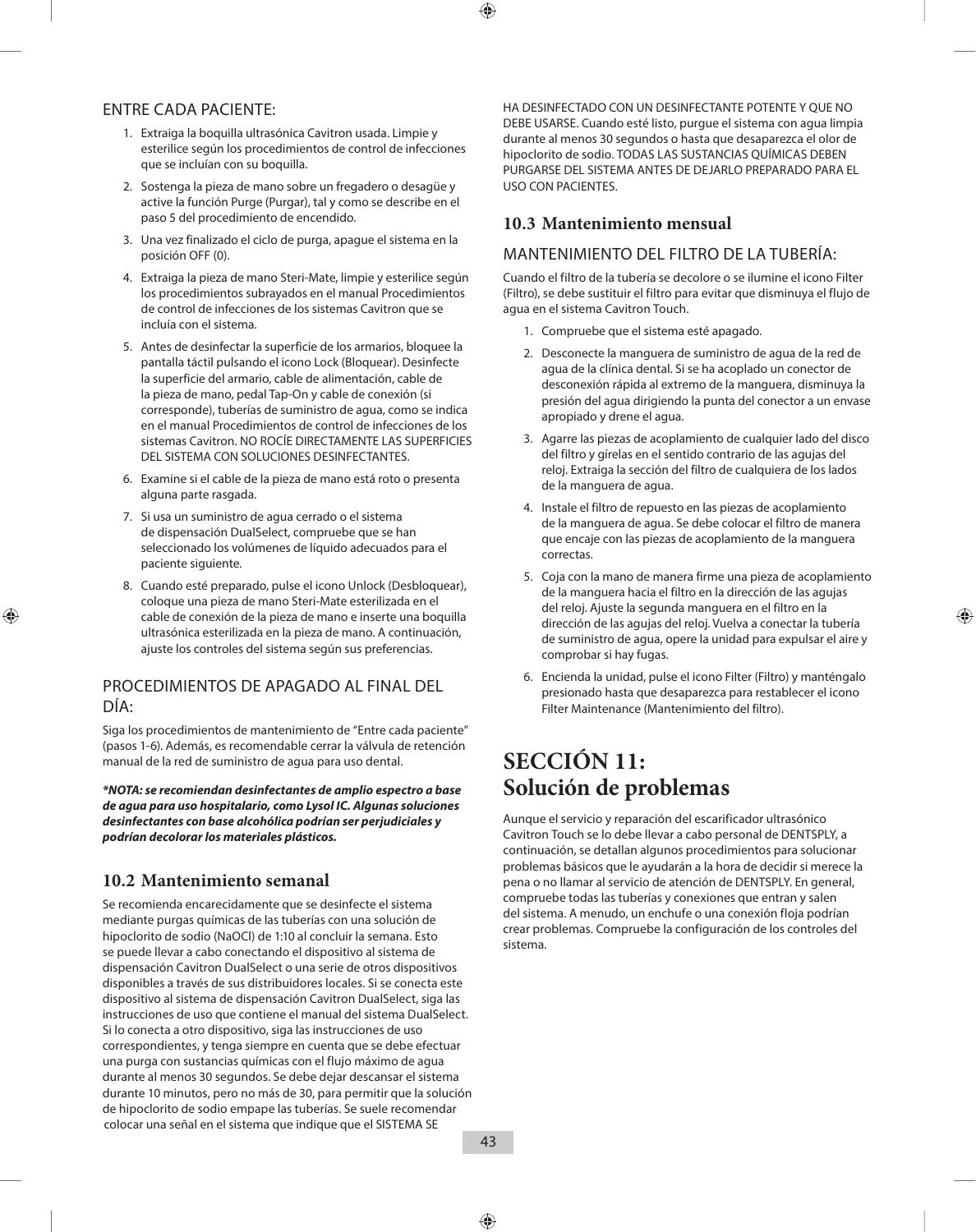## **11.1 Guía para la solución de problemas**

### **Síntoma:**

#### **El sistema funciona: La tecnología Tap-On no funciona**

- 1. Puede que esté deshabilitada la tecnología Tap-On. Consulte la sección 8.5.
- 2. Compruebe si la pieza de mano se encuentra en el soporte. La tecnología Tap-On no está habilitada cuando la pieza de mano se encuentra en el soporte.
- 3. Compruebe si se ha fijado la boquilla dentro de la pieza de mano. La tecnología Tap-On no está habilitada cuando no hay una boquilla en la pieza de mano.

### **Síntoma:**

#### **El sistema no funciona: No hay señal en el indicador de encendido (la luz verde no está encendida)**

- 1. Compruebe que el interruptor de alimentación principal está en la posición de encendido (l) y que el cable de alimentación desmontable está perfectamente acoplado en el conector de la parte trasera del sistema.
- 2. Compruebe que el enchufe del cable de alimentación del sistema está perfectamente acoplado en una toma de corriente de la pared.
- 3. Compruebe que funciona la toma de corriente de la pared.

#### **Síntoma:**

#### **El sistema no funciona: El indicador de encendido está iluminado**

- 1. Si en la clínica hay más de un pedal con tecnología Tap-On, pruebe cada uno de ellos para asegurarse que está usando el pedal Tap-On apropiado. Con una pieza de mano con boquilla instalada, presione el pedal Tap-On a la primera posición. El sistema debe dispensar agua. Si ninguno de los pedales Tap-On consigue poner en funcionamiento el sistema, proceda con el paso siguiente.
- 2. Asegúrese de que la alimentación del pedal está encendida. Vuelva a sincronizar el pedal Tap-On al sistema (consulte la sección 7.7: Sincronización del pedal Tap-On).

### **Síntoma:**

#### **El sistema funciona: No hay flujo de agua en la boquilla o la pieza de mano se recalienta**

- 1. Asegúrese de que el control de lavado de la pieza de mano está ajustado correctamente.
- 2. Compruebe que no está obstruida la boquilla. Reemplácela si es necesario.
- 3. Compruebe que las válvulas del suministro de agua de la clínica están abiertas.
- 4. Si el sistema está conectado al sistema de dispensación DualSelect, compruebe que el nivel del líquido en el frasco seleccionado sea suficiente. Asegúrese de que las válvulas estén abiertas al usar una fuente externa de agua.
- 5. Compruebe que el filtro de la tubería esté limpio. Reemplácelo si es necesario.

#### **Síntoma:**

#### **El sistema funciona: Sin cavitación de la boquilla**

- 1. Compruebe si la boquilla presenta algún daño y que se ha instalado adecuadamente en la pieza de mano.
- 2. Compruebe que la pieza de mano se ha instalado de forma correcta a la conexión del cable.
- 3. Compruebe que el agarre suave de la boquilla se purga con el plástico duro del puerto de la boquilla.
- 4. Gire el interruptor de alimentación principal del sistema a la posición de apagado (O). Espere 5 segundos y vuelva a encender el sistema.
- 5. Si el problema persiste, conecte el cable auxiliar del pedal.

### **Síntoma:**

#### **El sistema funciona: El modo Purge (Purgar) no funciona: icono Service (Servicio) 1**

1. Compruebe que la pieza de mano se ha instalado correctamente en la conexión del cable y la pantalla Purge (Purga) es visible.

### **Síntoma:**

#### **El sistema funciona: Indicador de servicio iluminado**

- **•**  Icono Service (Servicio) 1 iluminado: indica que la configuración no es correcta
	- 1. Si la boquilla se encuentra en la pieza de mano, extráigala. Compruebe que la pieza de mano está bien colocada y mantenga presionado el pedal durante 2 segundos. Si el icono se desactiva, el sistema está listo para usarse. Si permanece iluminado, realice el paso siguiente.
	- 2. Acople una pieza de mano NUEVA y mantenga presionado el pedal durante 2 segundos. Si el icono se desactiva, el sistema está listo para usarse. Deseche la pieza de mano antigua o devuélvala si todavía está en garantía. Si permanece iluminado, realice el paso siguiente.
	- 3. Si el icono sigue iluminado, consulte la sección 11.2: Asistencia técnica y reparaciones para que se preste el servicio lo antes posible.

#### **El sistema funciona: Indicador de servicio iluminado**

- **•**  Icono Service (Servicio) 2 iluminado
	- 1. Asegúrese de que la unidad base está bien ventilada y no se encuentra cerca de una fuente de calor (p. ej., un radiador, lámpara de calor, luz del sol u otro equipo operatorio que emita calor).
	- 2. Gire el interruptor de alimentación principal a la posición de apagado (O). Deje que el sistema se enfríe durante 10 minutos y gire el interruptor a la posición de encendido (I). Verifique si sigue iluminado el icono Service (Servicio) 2.
	- 3. Si el icono sigue iluminado, consulte la sección 11.2: Asistencia técnica y reparaciones para que se preste el servicio lo antes posible.

### 11.2 Asistencia técnica y reparaciones

Para obtener asistencia técnica y servicio de reparaciones, llame al servicio certificado de fábrica DENTSPLY Cavitron Care en el número 1-800-989-8826, de lunes a viernes de 8:00 a. m. a 5:00 p. m. (horario estándar del este). Para zonas fuera de Estados Unidos, póngase en contacto con el representante local de DENTSPLY.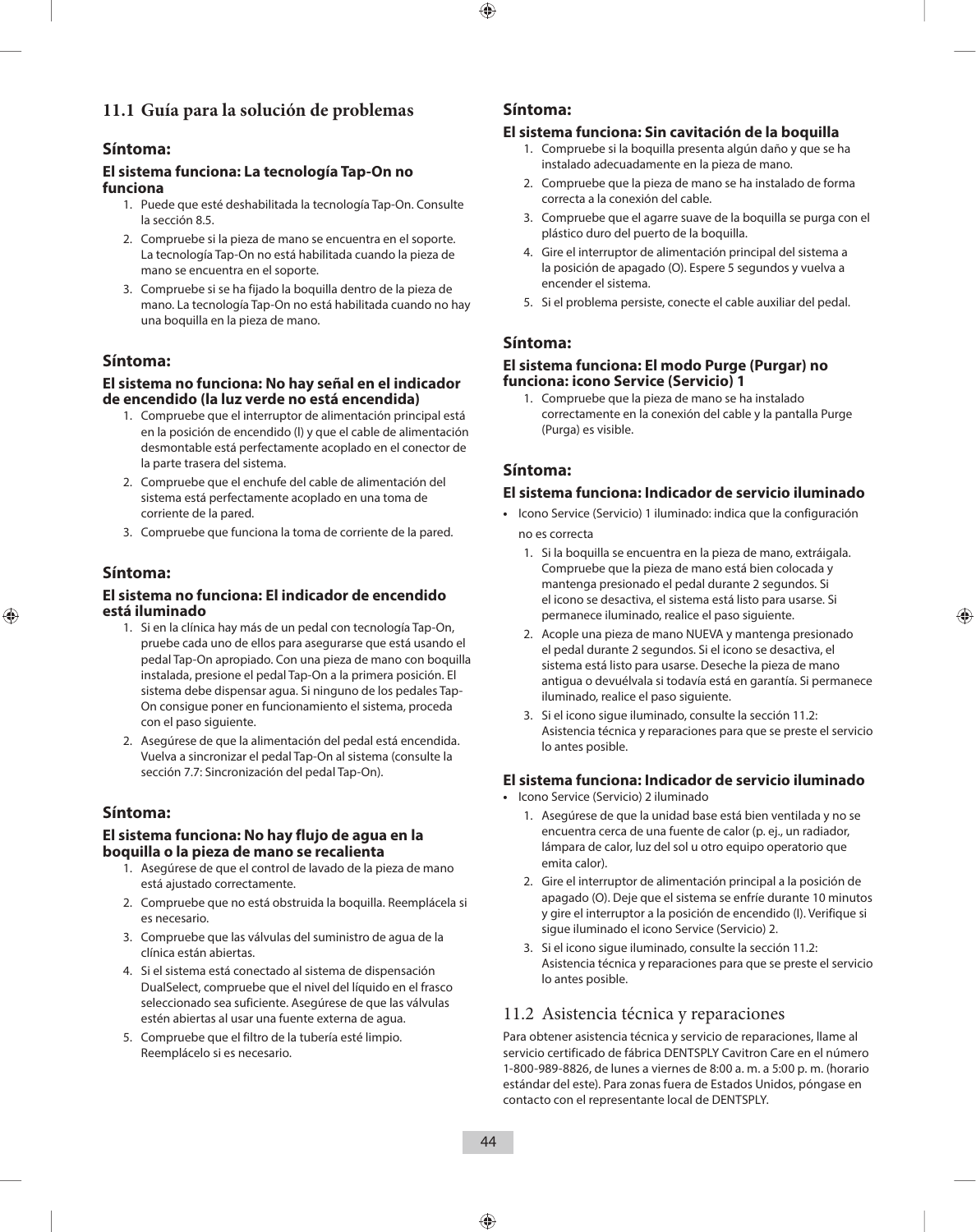## **SECCIÓN 12: Periodo de garantía**

El escarificador ultrasónico Cavitron Touch tiene una garantía de DOS AÑOS a partir de la fecha de adquisición. La pieza de mano Steri-Mate 360 incluida en el sistema tiene una garantía de SEIS MESES a partir de la fecha de adquisición. Consulte la hoja de certificado de la garantía que acompaña al sistema para consultar los términos y el certificado de garantía.

## **SECCIÓN 13: Especificaciones**

| Tensión eléctrica                                | Continua (100-240 CA de V)                                                                                                                                                                                                                                                                                               |
|--------------------------------------------------|--------------------------------------------------------------------------------------------------------------------------------------------------------------------------------------------------------------------------------------------------------------------------------------------------------------------------|
| Corriente                                        | 1,0 amperio, máximo                                                                                                                                                                                                                                                                                                      |
| Fase                                             | Única                                                                                                                                                                                                                                                                                                                    |
| Frecuencia                                       | 50/60 Hercios                                                                                                                                                                                                                                                                                                            |
| Presión del agua                                 | De 20 a 40 psig (138-275 kPa)                                                                                                                                                                                                                                                                                            |
| Temperatura del agua                             | $<$ 25 °C (77 °F)                                                                                                                                                                                                                                                                                                        |
| Velocidad del flujo<br>del agua                  | Configuración mínima (CCW) < 15 ml/min<br>Configuración máxima (CW) > 55 ml/min                                                                                                                                                                                                                                          |
| Peso                                             | 2 kg (4,4 lbs)                                                                                                                                                                                                                                                                                                           |
| <b>Dimensiones</b>                               | Altura: 22,542 cm (8,875 in)<br>Anchura: 17,145 cm (6,75 in) con soporte<br>Profundidad: 25,4 cm (10 in)<br>Longitud del cable de la pieza de mano:<br>2,0 m (6,5 ft)<br>Longitud del cable auxiliar del interruptor<br>del pedal: 1,8 m (6 ft)<br>Longitud de la tubería de la red de agua:<br>$2,4$ m $(8 \text{ ft})$ |
| Conmutador de pie                                | Clase de protección IPX1.<br>No apto para quirófanos.                                                                                                                                                                                                                                                                    |
| Comunicación remota                              | Frecuencia: 2,4 GHz<br>Potencia: <1 mW                                                                                                                                                                                                                                                                                   |
| Entorno de<br>funcionamiento                     | Temperatura:<br>De 15 a 40 °C<br>(de 59 a 104 °F)                                                                                                                                                                                                                                                                        |
|                                                  | Humedad relativa:<br>Entre 30 y 75 % (sin condensación)                                                                                                                                                                                                                                                                  |
| Condiciones<br>de transporte y<br>almacenamiento | Temperatura:<br>De 40 a 70 °C<br>(de -40 a 158 °F)                                                                                                                                                                                                                                                                       |
|                                                  | Humedad relativa:<br>Entre 10 y 95 % (sin condensación)                                                                                                                                                                                                                                                                  |
|                                                  | Presión atmosférica:<br>Entre 500 y 1060 hPa                                                                                                                                                                                                                                                                             |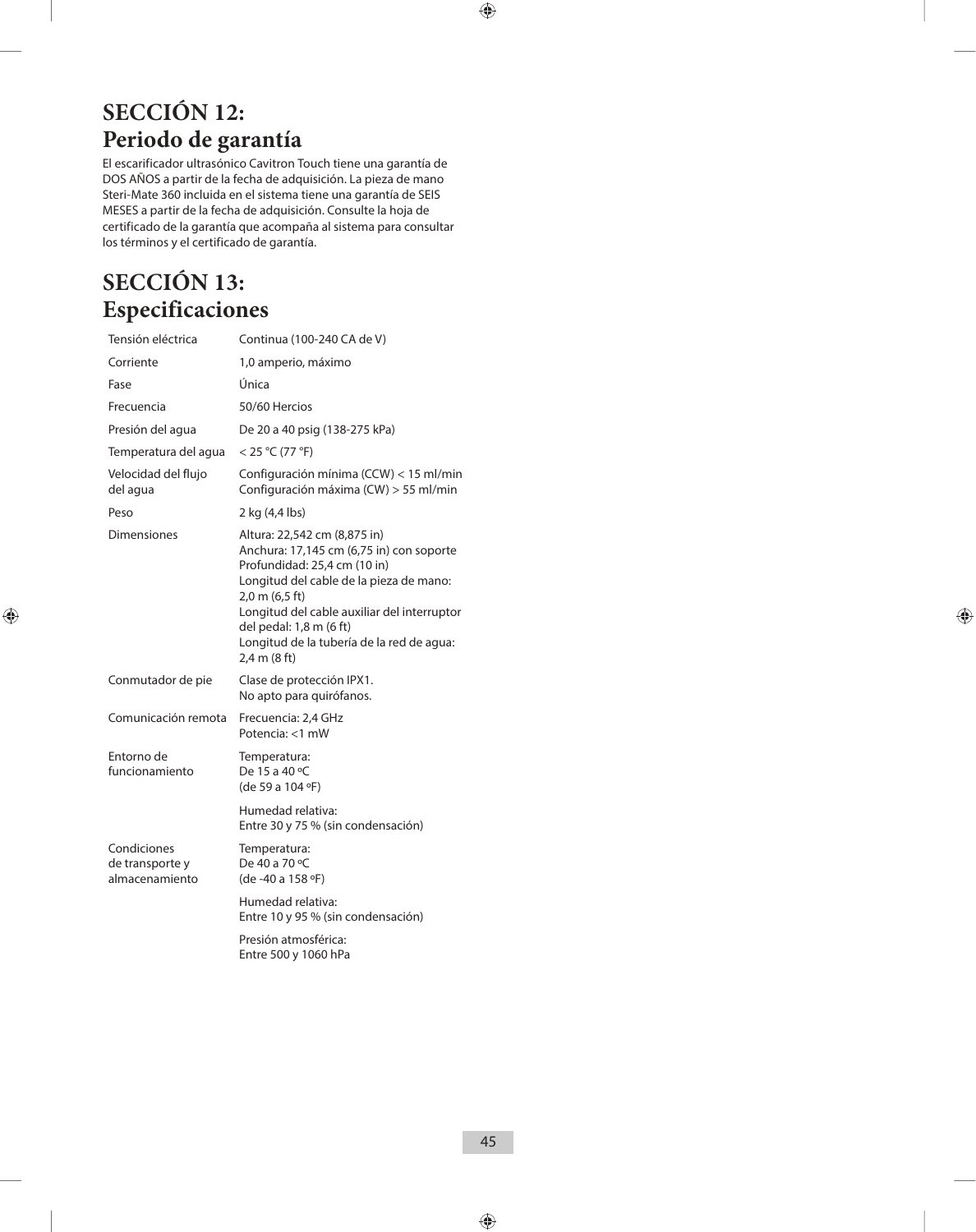## **SECCIÓN 14: Identificación de símbolos**



POTENCIA DE CORRIENTE ALTERNA

EQUIPO Y PIEZAS APLICADAS DE TIPO B

TOMA A TIERRA DE PROTECCIÓN

**IPX1** Conmutador de pie no apto para quirófanos Clase de protección IPX1 Clasificación IPX1 de penetración de agua

Consultar instrucciones de uso

 $\mathbf i$ 

**O/ I** Interruptor de alimentación (0 = apagado,  $|$  = encendido)

Conmutador de pie

Este símbolo es una marca obligatoria para dispositivos que entren en mercado europeo que indica conformidad con los requisitos de salud y seguridad esenciales definidos en las directivas europeas. El símbolo puede ir acompañado por un número de identificación de cuatro dígitos del organismo notificado.



EQUIPO MÉDICO CON RESPECTO A DESCARGAS ELÉCTRICAS, INCENDIOS Y OTROS RIESGOS MECÁNICOS SOLO EN CONFORMIDAD CON UL 60601-1CAN/CSA-C22.2 N.º 601.1, ANSI/AAMI ES60601-1 (2005, 3.ª ed.) CAN/CSA-C22.2 No. 60601-1 (2008), 13VA

Este dispositivo cumple con la sección 15 de las normas FCC.

El funcionamiento está sujeto a las siguientes dos condiciones:

1) este dispositivo no puede ocasionar interferencias dañinas, y

2) este dispositivo debe aceptar cualquier interferencia recibida, incluidas interferencias que puedan ocasionar un funcionamiento no deseado.

FCC ID:TFB-BT2 IC: 5969A-BT2



Se debe desechar de acuerdo con la Directiva de Residuos de Aparatos Eléctricos y Electrónicos 2002/96/CE del Parlamento europeo y el Consejo de la Unión Europea.



Este es un dispositivo inalámbrico.

## **SECCIÓN 15: Clasificaciones**

- **•**  Tipo de protección contra descargas eléctricas: Clase 1
- Grado de protección contra descargas eléctricas: Tipo B
- **•** Grado de protección contra penetración perjudicial de agua: Regular
- **•** Modo de funcionamiento: Continuo
- **•**  Grado de seguridad de aplicación en presencia de una mezcla anestésica inflamable con aire, con oxígeno o óxido nitroso:
- De acuerdo con la directiva de dispositivos médicos: IIA (regla 9)

Equipo no adecuado para el uso en presencia de anestésico inflamable u oxígeno.

## **SECCIÓN 16: Desecho de la unidad**

EE. UU.: deseche los componentes del sistema de acuerdo con las leyes estatales y locales. UE: deseche de acuerdo con la Directiva de Residuos de Aparatos Eléctricos y Electrónicos 2002/96/CE del Parlamento europeo y el Consejo de la Unión Europea.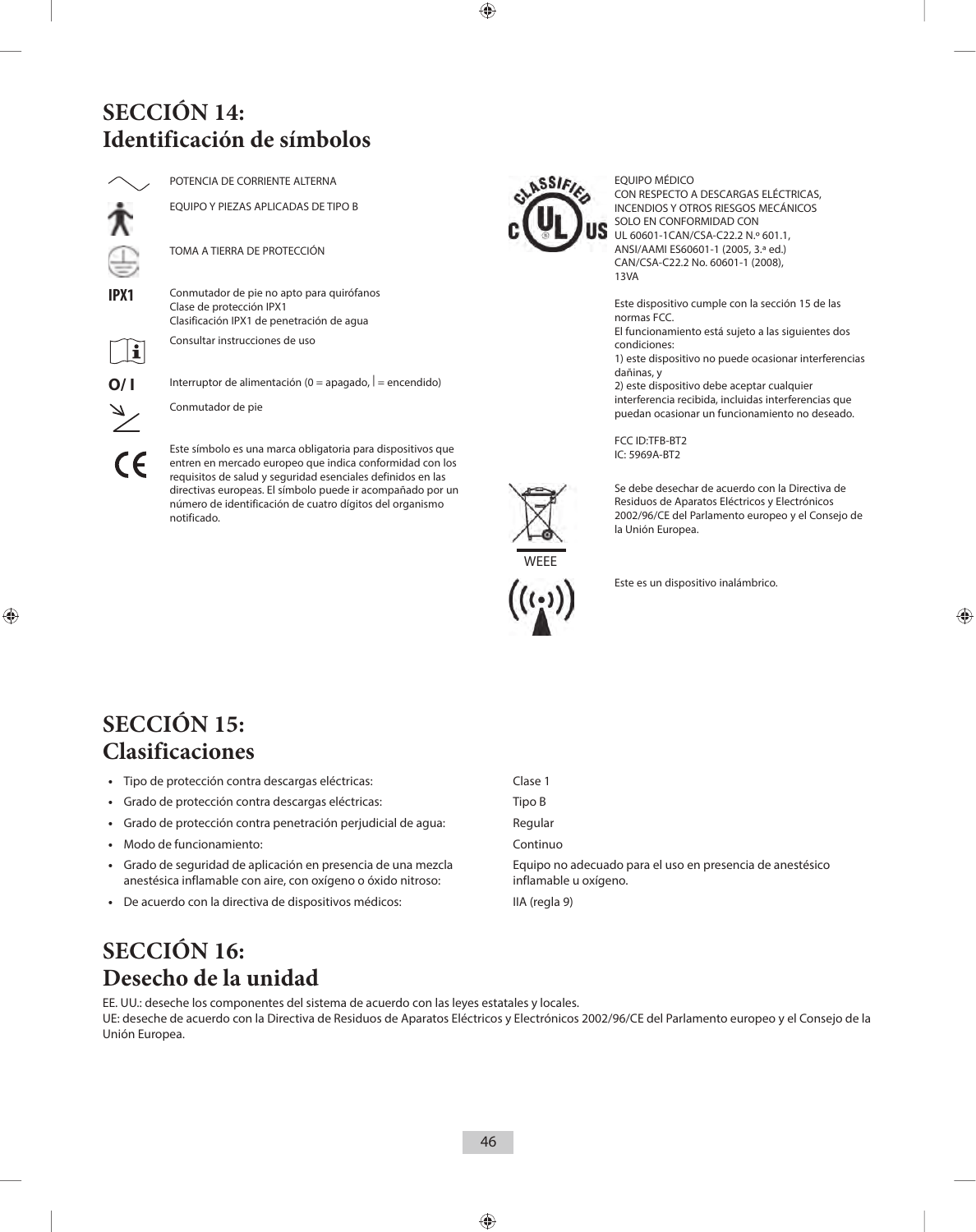## **INHALTSANGABE**

| PRODUKTÜBERSICHT 48          |                                                               |  |
|------------------------------|---------------------------------------------------------------|--|
| TECHNISCHE UNTERSTÜTZUNG  48 |                                                               |  |
|                              | <b>ZUBEHÖR UND ERSATZTEILE  48</b>                            |  |
|                              |                                                               |  |
|                              | KONTRAINDIKATIONEN 48                                         |  |
|                              |                                                               |  |
|                              | <b>VORSICHTSMASSNAHMEN</b>                                    |  |
| 4.1<br>4.2                   | Vorsichtsmaßnahmen zum Gerät 49<br>Vorsichtsmaßnahmen bei der |  |
|                              | NEBENWIRKUNGEN 49                                             |  |
|                              | <b>INFEKTIONSKONTROLLE</b>                                    |  |
| 6.1                          | Allgemeine Infektionskontrolle 49                             |  |
| 6.2                          | Empfehlungen zur<br>Frischwasserversorgung 49                 |  |
|                              | <b>INSTALLATIONSANWEISUNGEN</b>                               |  |
| 7.1                          | Empfehlungen zur Wasserversorgung  50                         |  |
| 7.2                          | Elektrische Anforderungen 50                                  |  |
| 7.3                          |                                                               |  |
| 7.4<br>7.5                   | Anschließen des Stromkabels 50                                |  |
| 7.6                          | Anschließen der                                               |  |
|                              | Wasserversorgungsleitung 51                                   |  |
| 7.7                          | Synchronisieren des Tap-On <sup>™</sup> -                     |  |
|                              |                                                               |  |
| 7.8                          | Wiederaufladen des Tap-On-                                    |  |
| 7.9                          | Ein- und Ausschalten des Tap-On-                              |  |
|                              |                                                               |  |
|                              | <b>BESCHREIBUNG DES CAVITRON</b>                              |  |
|                              | TOUCH <sup>™</sup> ULTRASCHALL-                               |  |
|                              | ZAHNSTEINENTFERNUNGSGERÄTS                                    |  |
| 8.1                          |                                                               |  |
| 8.2                          | Anzeigen auf dem Diagnose-Display                             |  |
| 8.2                          | Anzeigen auf dem Diagnose-Display                             |  |
|                              | und Regler (Fortsetzung) 54                                   |  |
| 8.3                          |                                                               |  |
| 8.4                          | Cavitron 30K-Ultraschall-Einsatzstücke 55                     |  |

# **Deutsch**

| 8.5 | Bedienung des kabellosen Fußschalters |  |
|-----|---------------------------------------|--|
|     | mit Tap-On-Technologie  56            |  |
| 8.6 | Zubehör und vom Anwender              |  |
|     |                                       |  |
|     |                                       |  |
|     | 8.6.2 Vom Anwender austauschbare      |  |
|     |                                       |  |
|     |                                       |  |

## **GERÄTEEINRICHTUNG, BETRIEB UND**

## **VERWENDUNGSTECHNIKEN**

| 9.1 | Konfiguration des Handstücks  56                                                                                                                                                                                                                                                                                  |  |
|-----|-------------------------------------------------------------------------------------------------------------------------------------------------------------------------------------------------------------------------------------------------------------------------------------------------------------------|--|
| 9.2 |                                                                                                                                                                                                                                                                                                                   |  |
| 9.3 | Lagestellung des Patienten  57                                                                                                                                                                                                                                                                                    |  |
| 9.4 | Durchführen von Ultraschallverfahren                                                                                                                                                                                                                                                                              |  |
|     |                                                                                                                                                                                                                                                                                                                   |  |
|     | $\mathcal{L}$ and $\mathcal{L}$ and $\mathcal{L}$ and $\mathcal{L}$ and $\mathcal{L}$ and $\mathcal{L}$ and $\mathcal{L}$ and $\mathcal{L}$ and $\mathcal{L}$ and $\mathcal{L}$ and $\mathcal{L}$ and $\mathcal{L}$ and $\mathcal{L}$ and $\mathcal{L}$ and $\mathcal{L}$ and $\mathcal{L}$ and $\mathcal{L}$ and |  |

9.5 Komfort des Patienten .................................. 57

## **GERÄTEPFLEGE**

| Einschaltverfahren zu Beginn        |  |
|-------------------------------------|--|
|                                     |  |
|                                     |  |
| Abschaltverfahren am Ende           |  |
|                                     |  |
| 10.2 Wöchentliche Wartung 58        |  |
|                                     |  |
| Wartung der Wasserleitungsfilter 58 |  |

## **FEHLERBEHEBUNG**

| 11.1 Fehlerbehebungsverfahren 59<br>11.2 Technische Unterstützung und |  |
|-----------------------------------------------------------------------|--|
|                                                                       |  |
|                                                                       |  |
|                                                                       |  |
|                                                                       |  |
|                                                                       |  |
|                                                                       |  |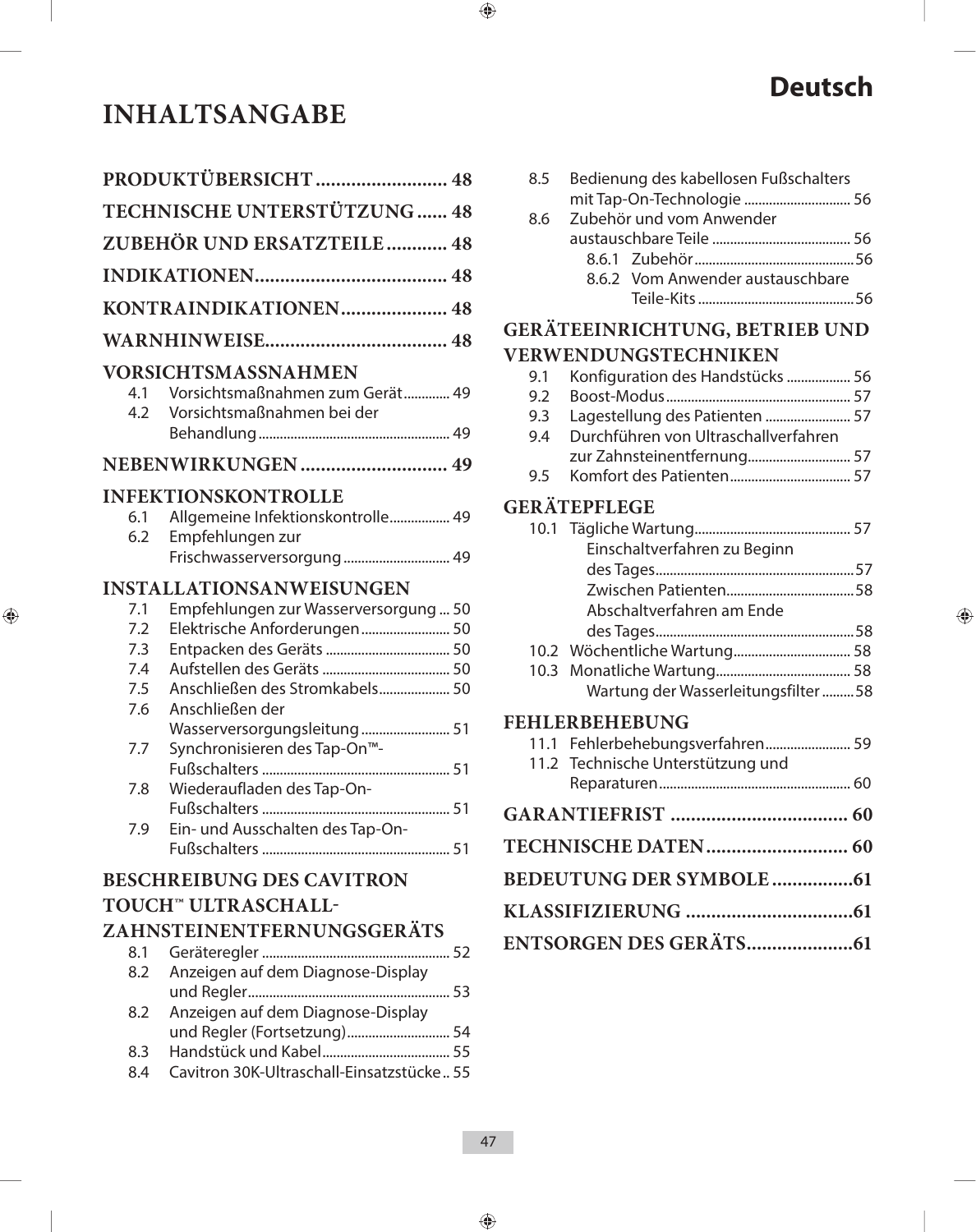**ACHTUNG: Dieses Produkt darf nur an zugelassene Zahnärzte verkauft werden.**

**Nur für zahnärztliche Anwendung.**

## **PRODUKTÜBERSICHT**

Mit dem Ultraschall-Zahnsteinentfernungsgerät von Cavitron Touch™ halten Sie fortschrittlichste Technik in den Händen. Es umfasst eine moderne Touchscreen-Oberfläche, sodass zusätzliche Speichervoreinstellungen und anpassbare Leistungseinstellungen für ein effizienteres Arbeiten genutzt werden können. Darüber hinaus ist das Gerät zur Unterstützung einer besseren Ergonomie mit einem leichten, abnehmbaren Handstückkabel ausgestattet.

## **TECHNISCHE UNTERSTÜTZUNG**

Für technische Unterstützung und Reparaturhilfe in den USA wenden Sie sich bitte telefonisch an den DENTSPLY Cavitron Care Factory Certified Service: 1-800-989-8826 (Montag bis Freitag 8:00 bis 17:00 Uhr EST). Außerhalb der USA wenden Sie sich bitte an den zuständigen DENTSPLY®-Vertreter.

## **ZUBEHÖR UND ERSATZTEILE**

Zur Bestellung von Zubehör oder Ersatzteilen in den USA wenden Sie sich bitte an den zuständigen DENTSPLY-Vertriebsbeauftragten oder telefonisch an DENTSPLY: 1-800-989-8826 (Montag bis Freitag, 8:00 bis 17:00 Uhr EST). Außerhalb der USA wenden Sie sich bitte an den zuständigen DENTSPLY-Vertreter.

## **KAPITEL 1: Indikationen FÜR ULTRASCHALLVERFAHREN:**

- **•**  Alle allgemeinen Anwendungen der supra- und subgingivalen Zahnsteinentfernung
- **•**  Periodontales Débridement bei allen Arten periodontaler Erkrankungen

## **KAPITEL 2: Kontraindikationen**

- **•**  Ultraschallgeräte dürfen nicht bei restaurativen zahnmedizinischen Verfahren verwendet werden, bei denen es zur Kondensierung von Amalgam kommt.
- **•**  Nicht zur Anwendung bei Kindern unter 3 Jahren geeignet.

## **KAPITEL 3: Warnhinweise**

- **•**  Es wird die Verwendung eines leistungsstarken Speichelsaugers empfohlen, um die Menge der während der Behandlung freigesetzten Aerosole auf ein Minimum zu reduzieren.
- **•**  Patienten sollten vor Behandlungsbeginn eine Mundspülung mit einer handelsüblichen antimikrobiell wirkenden Lösung wie Chlorhexidin Glukonat 0,12 % vornehmen. Eine Mundspülung mit einer antimikrobiell wirkenden Lösung verringert das Infektionsrisiko und gewährleistet, dass der Patient während der Behandlung eine geringere Anzahl an Mikroorganismen in Form von Aerosolen freisetzt.
- **•**  Es obliegt der Verantwortung von Zahnärzten und Zahnarzthelfern, Entscheidungen über den adäquaten Einsatz dieses Produkts zu treffen sowie Folgendes zu kennen:
	- den Gesundheitszustand des Patienten
	- das durchzuführende zahnmedizinische Verfahren
	- alle Empfehlungen von Industrie- und Regierungsbehörden hinsichtlich der Infektionskontrolle bei zahnärztlichem Einsatz
	- die Forderungen und Vorschriften für sichere zahnmedizinische Praxis
	- die gesamte Gebrauchsanweisung, einschließlich Kapitel 4 "Vorsichtsmaßnahmen", Kapitel 6 "Infektionskontrolle" und Kapitel 10 "Gerätepflege"
- **•**  Ist Aseptik erforderlich oder gemäß dem fachkundigen Ermessen des Zahnarztes oder Zahnarzthelfers angemessen, sollte dieses Produkt nicht zum Einsatz kommen, sofern das System nicht in Kombination mit einem sterilen Lavage-Kit (PN 81340) verwendet wird.
- **•**  Behandeln Sie den Cavitron®-Einsatz vorsichtig. Unsachgemäße Handhabung des Einsatzes, insbesondere der Einsatzspitze, kann zu Verletzungen und/oder Kreuzkontamination führen.
- Die Nichtbeachtung der ordnungsgemäßen Sterilisationsverfahren und zugelassenen aseptischen Techniken für Cavitron-Einsätze oder -Handstücke kann zur Kreuzkontamination führen.
- **•**  Personen mit Herzschrittmachern, Defibrillatoren und anderen aktiven Medizinimplantaten wurden darauf hingewiesen, dass bestimmte Arten elektronischer Ausrüstungen den Betrieb dieser Geräte stören können. Obwohl DENTSPLY noch nie ein Fall von elektrischer Interferenz mitgeteilt wurde, empfehlen wir, das Handstück und die Kabel während der Verwendung mindestens 15 bis 23 cm von derartigen Apparaten und deren Anschlüssen entfernt zu halten.

 Auf dem Markt ist eine Vielzahl an verschiedenen Herzschrittmachern und anderen Medizinimplantaten erhältlich. Der Zahnarzt sollte sich mit dem Hersteller des jeweiligen Apparats oder mit dem Hausarzt des Patienten in Verbindung setzen und detaillierte Informationen zum jeweiligen Apparat einholen. Diese Einheit entspricht der Norm für medizinische Produkte IEC 60601.

- **•**  Bei unzureichender Wasserfließgeschwindigkeit kann die Temperatur des Wassers und der Spitze erhöht sein. Wenn das Gerät bei einer Einlaufwassertemperatur gemäß Kapitel 7.1 "Anforderungen an die Wasserversorgung" und mit ausreichender Wasserfließgeschwindigkeit betrieben wird, sollte die Temperatur des Wassers und der Spitze nicht mehr als 50 °C (122° F) betragen. Die Nichtbeachtung der Empfehlungen für externe Betriebsbedingungen, einschließlich Einlaufwassertemperatur, kann zu Verletzungen bei Patienten oder Anwendern führen. Wenn die Temperatur steigt, muss die Wasserfließgeschwindigkeit erhöht werden. Wenn die Temperatur weiterhin konstant hoch bleibt, darf das Gerät nicht weiter verwendet werden.
- Im Falle behördlicher Warnungen, Frischwasser vor dem Gebrauch abzukochen, sollte dieses Gerät nicht als offenes Wassersystem (z. B. an ein öffentliches Wasserversorgungsnetz angeschlossen) eingesetzt werden. Zahnärzte und Zahnarzthelfer sollten das Gerät in diesem Fall vom zentralen Wasserversorgungsanschluss trennen. Bis die behördliche Warnung aufgehoben wird, kann das Cavitron DualSelect™-System an dieses Gerät angeschlossen und als geschlossenes System betrieben werden. Nach der Entwarnung sollten alle Zufuhrleitungen von der öffentlichen Wasserversorgung zur Zahnarztpraxis (z. B. Wasserhähne, Wasserleitungen und zahnärztliche Apparate) gemäß den Herstelleranweisungen mindestens 5 Minuten lang durchgespült werden.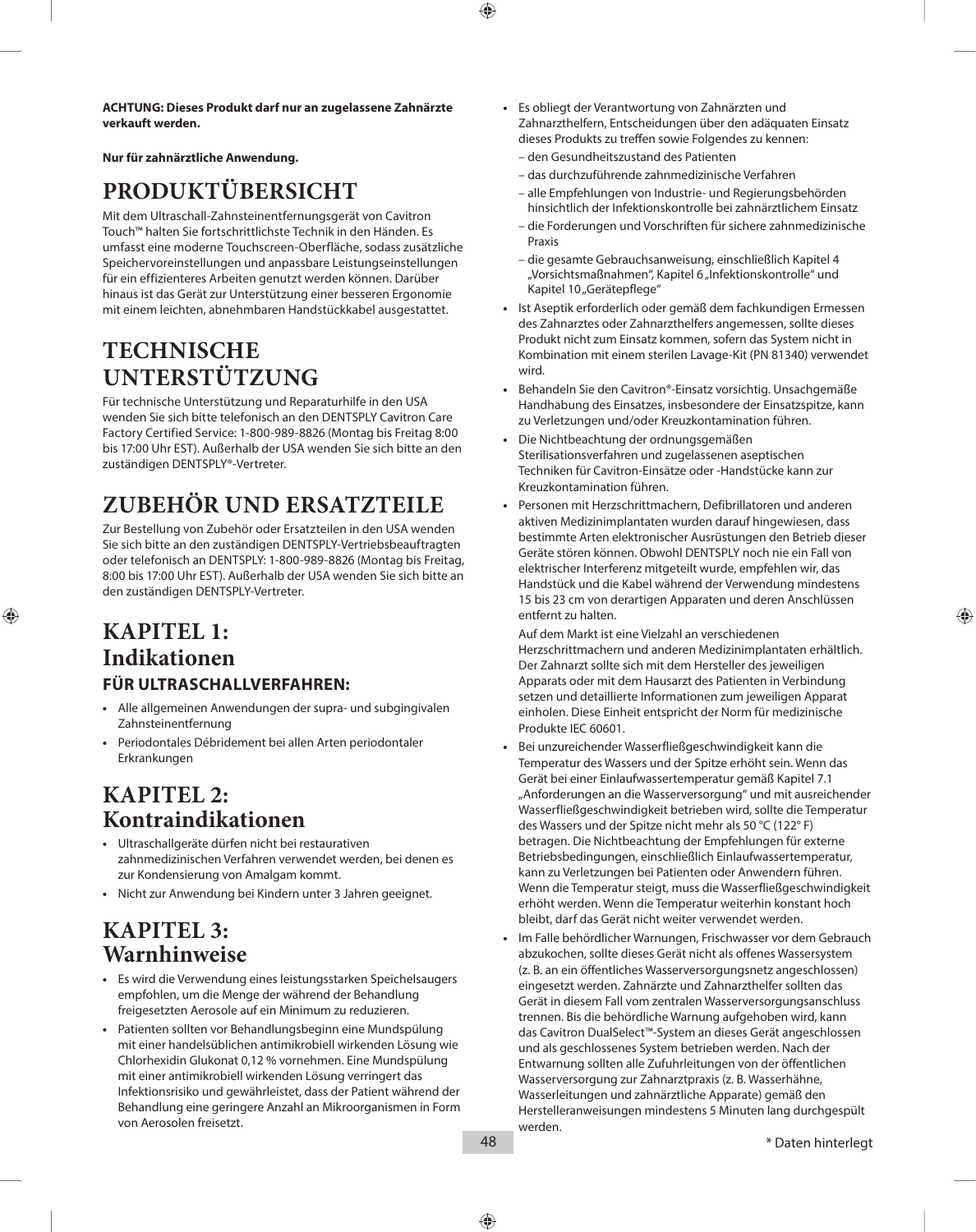- **•**  Gemäß FCC-Richtlinie Teil 15.21 kann durch Änderungen oder Modifizierungen, die nicht ausdrücklich von der für die Richtlinieneinhaltung verantwortlichen Stelle genehmigt wurden, die Berechtigung des Anwenders zur Nutzung des Geräts nichtig werden.
- **•**  Der tragbare Sender und seine Antenne entsprechen den FCC/IC-Hochfrequenz-Expositionsgrenzwerten für die Gesamtbevölkerung/unkontrollierte Exposition.
- **•**  Das Gerät entspricht den lizenzfreien Funkstandardspezifikationen der Industry Canada (Industriekammer Kanadas). Die Inbetriebnahme unterliegt den folgenden zwei Bedingungen: 1) Das Gerät darf keine Störungen verursachen, und 2) das Gerät muss alle Störungen aufnehmen können, auch wenn sie einen unerwünschten Betrieb zur Folge haben.

## **KAPITEL 4: Vorsichtsmaßnahmen**

## **4.1 Vorsichtsmaßnahmen zum Gerät**

- **•**  Schließen Sie abends vor Verlassen der Praxis den manuellen Absperrhahn am Wasserversorgungssystem der Praxis.
- **•**  Platzieren Sie das Gerät nicht auf oder in der Nähe eines Heizkörpers oder einer anderen Wärmequelle. Durch übermäßige Wärme können die elektronischen Komponenten des Geräts beschädigt werden. Stellen Sie das Gerät so auf, dass die Luft ungehindert um das Gerät und unter dem Gerät zirkulieren kann.
- **•**  Gehen Sie äußerst vorsichtig vor, wenn Sie dieses tragbare Gerät bewegen.
- **•**  Es wird dringend empfohlen, das Gerät gründlich durchzuspülen und das Wasserversorgungssystem des zahnmedizinischen Geräts zu warten. Siehe Kapitel 10 "Gerätepflege".
- **•**  Benutzen Sie das Gerät keinesfalls, wenn kein Durchfluss durch das Handstück gewährleistet ist.
- **•**  Stellen Sie vor dem Anstecken des Handstücks sicher, dass alle Elektroanschlüsse am Handstückkabel sowie am Steri-Mate®- Handstück sauber und trocken sind.

## **4.2 Vorsichtsmaßnahmen bei der Behandlung**

### ALLGEMEIN

**•**  Tragen Sie bei allen zahnmedizinischen Behandlungen eine standardgemäße Schutzausrüstung (d. h. Gesichtsmaske, Augenschutz oder Gesichtsabdeckung, Gummihandschuhe und Schutzkleidung).

## ULTRASCHALLVERFAHREN

- **•**  Das Ultraschall-Zahnsteinentfernungsgerät von Cavitron Touch wird zusammen mit Cavitron-Einsätzen als ein System verwendet und wurde entsprechend entwickelt und getestet, um mit allen aktuell erhältlichen Ultraschall-Einsätzen der Marke Cavitron optimale Leistung zu liefern. Es liegt in der alleinigen Verantwortung der Unternehmen, die Einsätze herstellen, reparieren oder modifizieren, die Wirksamkeit und Leistung dieser Produkte im Zusammenhang mit diesem System nachzuweisen. Anwender müssen sich über die Betriebseinschränkungen ihrer Einsätze informieren, bevor sie diese in klinischen Umgebungen verwenden.
- **•**  Ähnlich wie die Borsten einer Zahnbürste verschleißen auch die Ultraschall-Einsätze im Laufe des Gebrauchs. Einsätze mit nur 2 mm Abnutzung verlieren etwa 50 % ihrer Wirksamkeit bei der Zahnsteinentfernung. Im Allgemeinen wird empfohlen,

Ultraschall-Einsatzstücke nach einem Jahr zu entsorgen und zu erneuern, um den optimalen Wirkungsgrad aufrechterhalten zu können und Materialbruch zu vermeiden.

- **•**  Wenn Sie Verschleißerscheinungen feststellen oder der Einsatz verbogen, verformt oder anderweitig beschädigt ist, entsorgen Sie den Einsatz sofort.
- Spitzen von Ultraschall-Einsätzen, die verbogen, beschädigt oder verformt worden sind, können während der Verwendung brechen und müssen daher sofort entsorgt und ersetzt werden.
- **•**  Wird das Einsatzstück in den Mund des Patienten gebracht, müssen Lippen, Wangen und Zunge zurückgezogen werden, um eine etwaige Berührung mit dem Einsatzstück zu vermeiden.

## **KAPITEL 5: Nebenwirkungen**

Es sind keine Nebenwirkungen bekannt.

## **KAPITEL 6: Infektionskontrolle**

## **6.1 Allgemeine Infektionskontrolle**

- **•**  Zur Sicherheit von Anwender und Patienten sind die Verfahren zur Infektionskontrolle genau zu befolgen. Diese sind der beiliegenden Informationsbroschüre zu den Verfahren zur Infektionskontrolle bei Cavitron-Systemen zu entnehmen. Weitere Handbücher können beim Kundendienst telefonisch unter 1-800-989-8826 (Montag bis Freitag, 8:00 bis 17:00 Uhr EST) bestellt werden. Außerhalb der USA wenden Sie sich bitte an den zuständigen DENTSPLY-Vertreter.
- **•**  Wie bei allen Hochgeschwindigkeitshandstücken und anderen zahnmedizinischen Geräten führt die Kombination von Wasser und Ultraschallvibrationen des Cavitron Touch-Zahnsteinentfernungsgeräts zur Bildung von Aerosolen. Durch Befolgen der Verfahren aus Kapitel 9 dieser Anweisung kann die Bildung von Aerosolen effizient kontrolliert und minimiert werden.

## **6.2 Empfehlungen zur Frischwasserversorgung**

- **•**  Es wird nachdrücklich empfohlen, ausschließlich Wasserversorgungssysteme zu verwenden, die den Richtlinien der zuständigen Gesundheitsbehörden und Zahnärzteverbände entsprechen, sowie die Empfehlungen bezüglich des Spülverfahrens, chemischen Spülverfahrens und der Verfahren zur allgemeinen Infektionskontrolle zu befolgen. Siehe Kapitel 7.1 und 10.
- **•**  In seiner Eigenschaft als medizintechnisches Gerät muss dieses Produkt in Übereinstimmung mit den örtlichen und landesspezifischen Standards einschließlich der Richtlinien zur Wasserqualität (z. B. Trinkwasser) installiert werden. Da es sich um ein offenes Wassersystem handelt, besteht die Möglichkeit, dass derartige Bestimmungen einen Anschluss des Geräts an eine zentrale Wasserkontrollstation erforderlich machen. Durch Installation des Cavitron DualSelect-Spendersystems kann das Gerät als geschlossenes Wassersystem betrieben werden.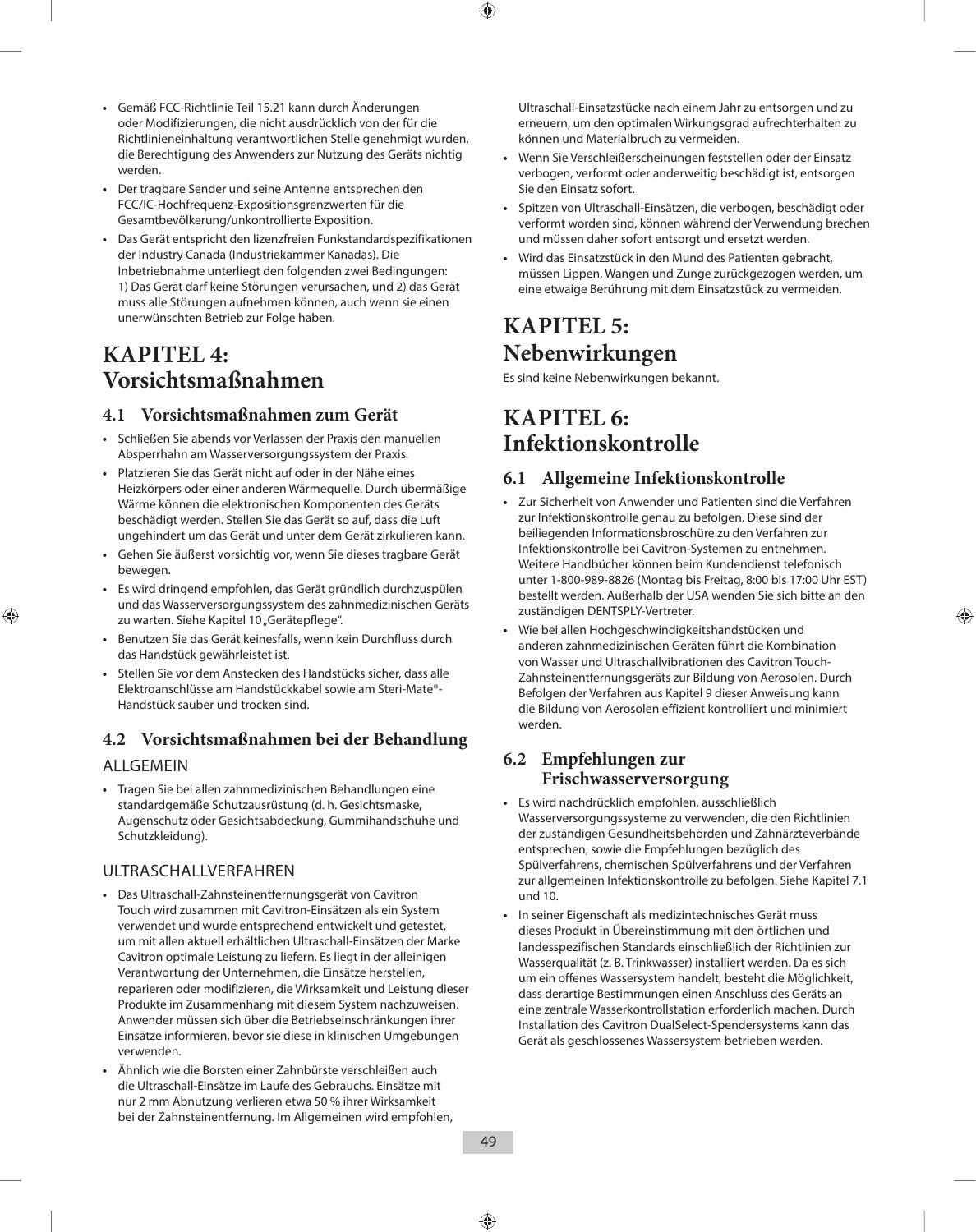## **KAPITEL 7: Installationsanweisungen**

Bei der Installation eines Cavitron Touch-Systems müssen die folgenden Anforderungen und Empfehlungen beachtet werden.

### 7.1 Empfehlungen zur Wasserversorgung

- **•**  Im Lieferumfang des Systems ist eine Wasserzuleitung mit vom Anwender austauschbaren Filtern enthalten. Siehe Kapitel 10 "Gerätepflege", um Anweisungen zum Austausch von Teilen zu erhalten.
- **•**  Das Wasser muss mit einem Druck zwischen 20 PSI (138 kPa) und 40 PSI (275 kPa) in das System gelangen. Wenn der Druck in der Zuleitung Ihres Wasserversorgungssystems mehr als 40 PSI beträgt, müssen Sie in die Wasserversorgungsleitung zu Ihrem Cavitron Touch-Ultraschall-Zahnsteinentfernungsgerät einen Wasserdruckregler einbauen.
- **•**  Die Wasserzufuhr sollte beim Verlassen der Praxis mithilfe eines manuellen Absperrhahns am Wasserversorgungssystem der Praxis geschlossen werden.
- **•**  Zusätzlich zu dem im Lieferumfang enthaltenen Wasserfilter sollte ein weiterer Filter in die Wasserversorgungsleitung der Praxis eingebaut werden, damit etwaige im Wasser vorhandene Partikel aufgefangen werden, bevor diese in das Cavitron-System gelangen.
- **•**  Nachdem die oben beschriebenen Installationsschritte am Wasserversorgungssystem der Praxis abgeschlossen sind, muss die Wasserleitung der Praxis gründlich durchgespült werden, bevor das Cavitron-System angeschlossen wird.
- **•**  Die Temperatur des in das Cavitron-System einlaufenden Wassers darf nicht mehr als 25 ˚C (77 ˚F) betragen. Bei Bedarf muss ein Gerät installiert werden, um eine Temperatur beizubehalten, die dieser Anweisung entspricht. Alternativ können Sie auch ein Cavitron DualSelect-Spendersystem anschließen, damit dieses Gerät als geschlossenes Wassersystem betrieben werden kann.

## **7.2 Elektrische Anforderungen**

- **•**  Die Eingangsspannung am Gerät muss zwischen 100 Volt Wechselstrom und 240 Volt Wechselstrom betragen, einphasig 50/60 Hz, geeignet für 1,0 Ampere.
- **•**  Die Stromversorgung des Geräts muss über das Wechselstromkabel erfolgen, das im Lieferumfang enthalten ist.
- **•**  WARNUNG: Um das Risiko eines Stromschlags zu vermeiden, darf dieses Gerät nur an ein geerdetes Stromversorgungsnetz angeschlossen werden.

### **7.3 Entpacken des Geräts**

Entpacken Sie das Cavitron Touch-Ultraschall-Zahnsteinentfernungsgerät vorsichtig und prüfen Sie, ob alle folgenden Komponenten sowie Zubehörteile enthalten sind:

- 1. Cavitron Touch-Gerät mit abnehmbarem, ultraleichtem Handstückkabel
- 2. Wasserleitungsanschluss (blau) mit Filter und Steckverbinder
- 3. Zusätzlicher Wasserleitungsfilter
- 4. Abnehmbares Wechselstromkabel
- 5. Kabelloser Fußschalter mit Cavitron® Tap-On™-Technologie
- 6. Zusatzkabel zum Aufladen des Fußschalters
- 7. Abnehmbares, sterilisierbares Steri-Mate® 360-Handstück
- 8. Produktdokumentation

## 7.4 Aufstellen des Geräts

- **•**  Das Cavitron Touch-Gerät muss auf einer glatten, ebenen Oberfläche aufgestellt werden. Stellen Sie sicher, dass das Gerät stabil auf vier Füßchen steht.
- Das Cavitron Touch-Gerät muss so aufgestellt werden, dass der Zugang zur Stromversorgung und zum Wechselstromkabel nicht behindert ist.
- **•**  Wenn das Gerät direktem Sonnenlicht ausgesetzt ist, kann sich das Kunststoffgehäuse verfärben.
- **•**  Das Gerät verfügt über einen kabellosen Tap-On-Fußschalter, der vom Hersteller für die Verwendung mit der Basiseinheit des Geräts synchronisiert wurde. Wenn Sie in Ihrer Praxis mehrere Cavitron-Geräte mit Tap-On-Technologie verwenden, sollten Sie den Tap-On-Fußschalter und die jeweils zugehörige Basiseinheit entsprechend markieren, damit Sie leichter erkennen können, welche Basiseinheit über welchen Tap-On-Fußschalter gesteuert wird. Falls eine Neusynchronisation erforderlich ist, befolgen Sie bitte die Anweisungen in Kapitel 7.7.

### 7.5 Anschließen des Stromkabels



- **•**  Stellen Sie sicher, dass der Hauptschalter (EIN/AUS) an der Rückseite des Geräts auf die AUS-Position (O) gestellt ist, bevor Sie das Stromkabel anschließen.
- Stecken Sie das Wechselstromkabel in den Stromanschluss an der Rückseite des Geräts ein.
- Stecken Sie dann den Stecker in eine Wandsteckdose.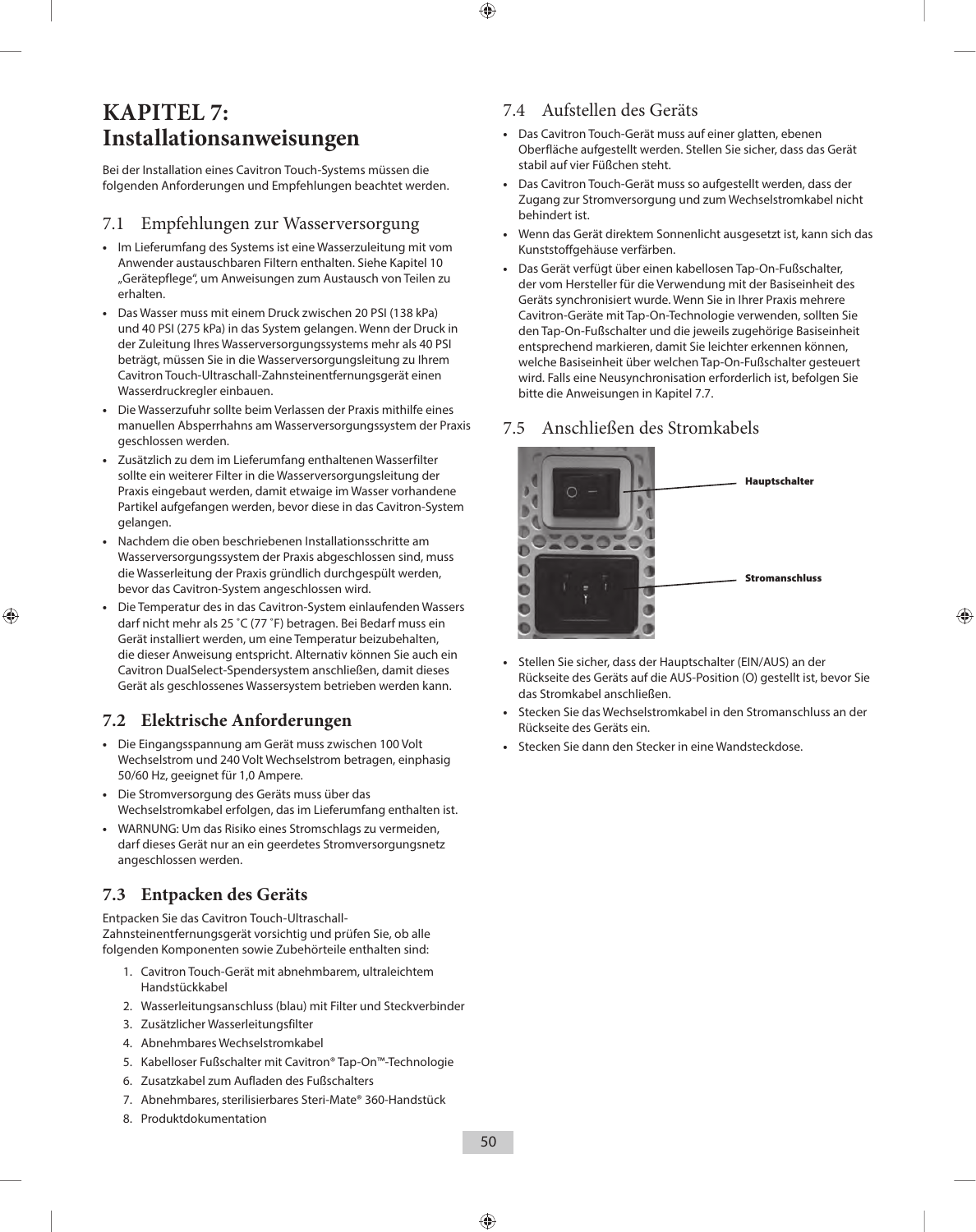## 7.6 Anschließen der Wasserversorgungsleitung

**•**  Halten Sie die Wasserversorgungsleitung (blauer Schlauch) am Ende gegenüber der Steckverbindung fest und stecken Sie diese vollständig in den Wasseranschluss.



Drücken Sie den Ring, um die Wasserversorgungsleitung freizugeben.

- **•**  Schließen Sie die Steckverbindung an das Wasserversorgungssystem der Praxis oder an ein Cavitron DualSelect-Spendersystem an.
- **•**  Überprüfen Sie alle Anschlüsse und stellen Sie sicher, dass sie keine Leckstellen aufweisen.
- **•**  Drehen Sie zum Abziehen der Wasserleitung vom Cavitron-Gerät zuerst die Wasserversorgung der Praxis ab. Trennen Sie dann die Wasserleitung vom Wasserversorgungssystem der Praxis. Wenn eine Steckverbindung am Ende des Schlauchs angebracht ist, lassen Sie den Wasserdruck ab, indem Sie das vordere Ende des Anschlusses in ein geeignetes Gefäß drücken und das Wasser ablaufen lassen. Drücken Sie zum Entfernen des Schlauchs vom Gerät auf den äußeren Ring des Wasseranschlusses am Gerät und ziehen Sie die Wasserleitung vorsichtig heraus.

### **7.7 Synchronisieren des Tap-On™- Fußschalters**

Der im Lieferumfang Ihres Geräts enthaltene kabellose und wiederaufladbare Tap-On-Fußschalter wurde vom Hersteller mit der Basiseinheit synchronisiert. Falls der Fußschalter ausgetauscht werden muss, ist vor der Nutzung des Geräts eine Synchronisierung erforderlich. Führen Sie die folgenden Schritte aus, um den Fußschalter mit der Basiseinheit zu synchronisieren.

- 1. Schalten Sie den Hauptschalter an der Rückseite des Geräts in die Position ON (I). Der Hauptbildschirm wird angezeigt. Dieser Bildschirm wird auch als Scale-Bildschirm bezeichnet.
- 2. Halten Sie das Einstellungen-Symbol so lange gedrückt, bis der Einstellungen-Bildschirm angezeigt wird.
- 3. Achten Sie während der Synchronisierung darauf, dass zwischen der Basiseinheit und dem Tap-On-Fußschalter 3 Meter Abstand sind.
- 4. Nehmen Sie alle Einsätze vom Handstück ab.
- 5. Stellen Sie sicher, dass der Fußschalter eingeschaltet (ON) ist.
- 6. Drücken Sie auf dem Einstellungen-Bildschirm auf das Symbol "Sync".
- 7. Drücken Sie die rote Synchronisierungstaste unten am Fußschalter und halten Sie sie mindestens 3 Sekunden gedrückt.
- 8. Die Synchronisierung ist abgeschlossen, wenn sich das Symbol "Sync" nicht mehr dreht und ein akustisches Signal ertönt.

9. Um die ordnungsgemäße Kommunikation zu prüfen, drücken Sie das Symbol "Scale", um zum Hauptbildschirm (Scale-Bildschirm) zurückzukehren. Drücken Sie den Fußschalter nach unten in die zweite Position und stellen Sie sicher, dass der Boost-Modus aktiviert ist (über das Leistungsstufen-Symbol erkennbar).

## 7.8 Wiederaufladen des Tap-On-Fußschalters

Stellen Sie sicher, dass der Fußschalter eingeschaltet (ON) ist. Stecken Sie bei eingeschaltetem Gerät das Zusatzkabel zum Aufladen des Fußschalters in den Fußschalter und den USB-Anschluss an der Vorderseite des Geräts ein. Nach 4 Stunden ist der Akku vollständig aufgeladen.

Das Gerät kann auch während des Ladevorgangs mit dem Fußschalter verwendet werden.

## **Akku-Symbol (Aufladung des Fußschalters)**

- $100 \%$  bis 75 % =  $\blacksquare$
- 75 % bis 50 %  $=$  IIII
- $50 \%$  bis 25 % =  $\blacksquare$
- 25 % bis 0 % =  $\blacksquare$

## **7.9 Ein- und Ausschalten des Tap-On-Fußschalters**

- **•**  Der Fußschalter wird im ausgeschalteten Zustand (OFF) ausgeliefert. Daher müssen Sie den Fußschalter einschalten, bevor Sie ihn benutzen. (Im ausgeschalteten Zustand (OFF) kann der Fußschalter nicht aufgeladen werden.)
- **•**  Für den Versand wird der Akku über den Ein-/Aus-Schalter vom Stromkreis getrennt.
- **•**  Um den Akku zu trennen, muss der Ein-/Aus-Schalter 4 Sekunden gedrückt werden. Gleichermaßen muss der Ein-/Aus-Schalter 4 Sekunden gedrückt werden, um den Akku zu verbinden.
- Wenn der Fußschalter ausgeschaltet (OFF) ist, wird er auch durch Drücken des Symbols "Sync" oder durch den Versuch einer Synchronisierung mit dem Zahnsteinentfernungsgerät nicht eingeschaltet.

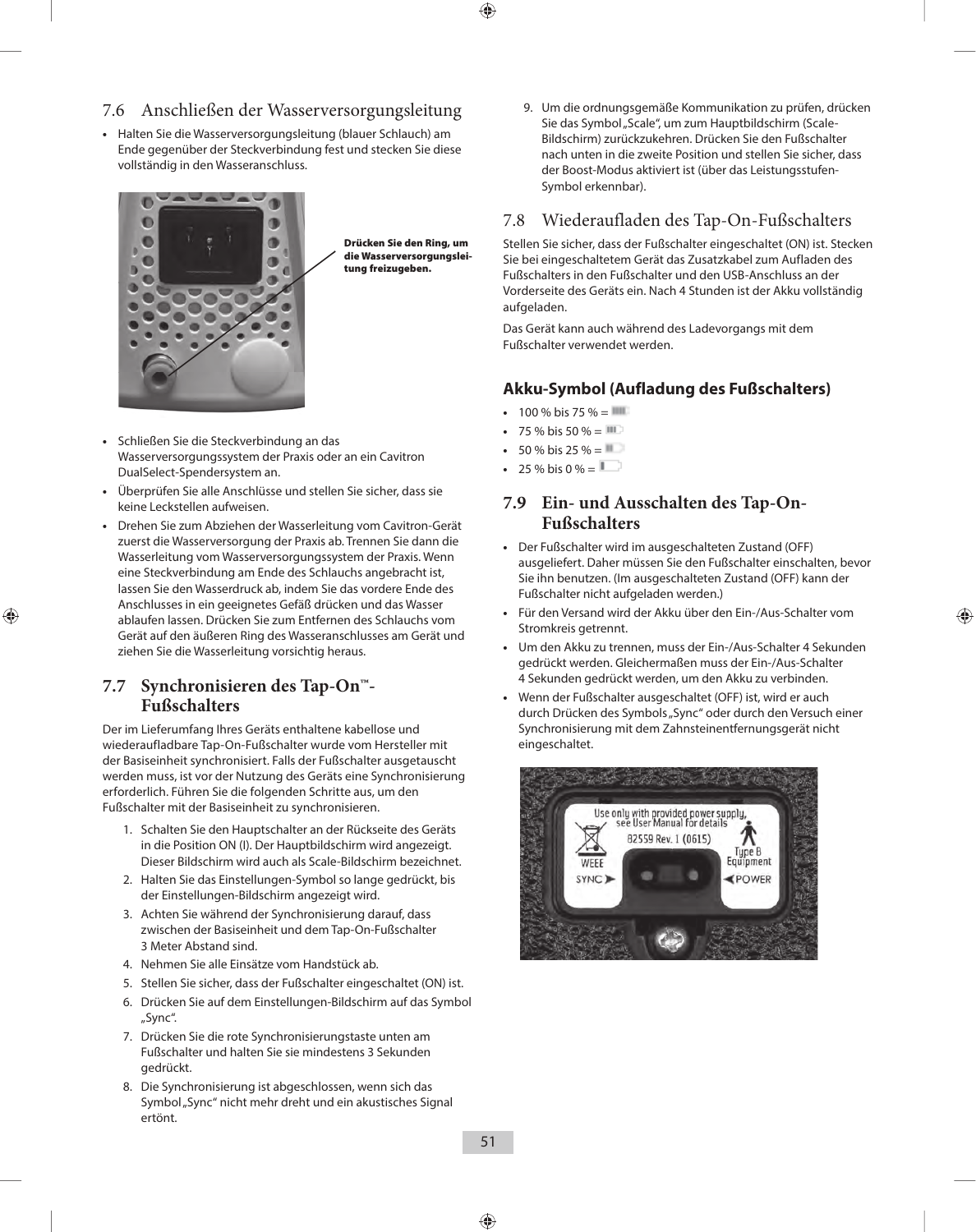## **KAPITEL 8: Beschreibung des Cavitron Touch™ Ultraschall-Zahnsteinentfernungsgeräts**

## **8.1 Geräteregler**

#### **Ultraschall-Leistungsregler**

Verschieben Sie den Regler, um die gewünschte Ultraschall-Leistungsstufe für die Behandlung auszuwählen. Wenn Sie den Regler nach oben schieben, wird die Leistungsstufe erhöht. Durch Herunterschieben wird die Leistungsstufe reduziert.

#### *Rinse*

Der Spülmodus (Rinse) wird während einer Ultraschall-Zahnsteinentfernung verwendet, wenn eine Spülung ohne Kavitation gewünscht wird (Seite 53).

#### *Purge*

Mit dem Reinigungsmodus (Purge) werden die Wasserleitungen durchgespült. Dieser Modus läuft automatisch 2 Minuten lang (Seite 53).<br>automatisch 2 Minuten lang (Seite 53).

Cavitron®

### **Einstellungen-Symbol**

Über dieses Symbol können Sie die Einstellungen für den Fußschalter und die Bildschirmhelligkeit anpassen. Halten Sie das Einstellungen-Symbol so lange gedrückt, bis der Einstellungen-Bildschirm angezeigt wird.



**Hauptschalter (EIN/AUS)** Der Hauptschalter (EIN/AUS) befindet sich an der Rückseite des Geräts.

 $\circledast$ 

Cavitron Steri-Mates 30K 1

**DENTSPLY** 

## Weitere Informationen finden Sie in Kapitel 8.2.

#### **Handstückhalterung**

In dieser Halterung wird das Handstück des Geräts oder der Kabelanschluss (falls kein Handstück angeschlossen ist) sicher in Position gehalten.

**Voreingestellte Leistungsstufen**

#### **Sperren bzw. Entsperren**

Halten Sie dieses Symbol gedrückt, um den Bildschirm zu sperren bzw. zu entsperren. Wenn der Bildschirm gesperrt ist, erscheint er abgedunkelt.

#### **Abnehmbares, ultraleichtes Handstückkabel**

Das Kabel kann bei Bedarf (z. B. zum Auswechseln) problemlos von der Einheit getrennt werden.

#### **Kabelloser, wiederaufladbarer Tap-On™-Fußschalter** Dank dieser Technologie muss der Fußschalter

nicht konstant gedrückt oder "gepumpt" werden. Weitere Informationen finden Sie in Kapitel 8.5.

**Steri-Mate® 360-Handstück**  Ist für alle Cavitron® 30K™-Ultraschall-Einsatzstücke geeignet. Weitere Informationen finden Sie in Kapitel 8.3.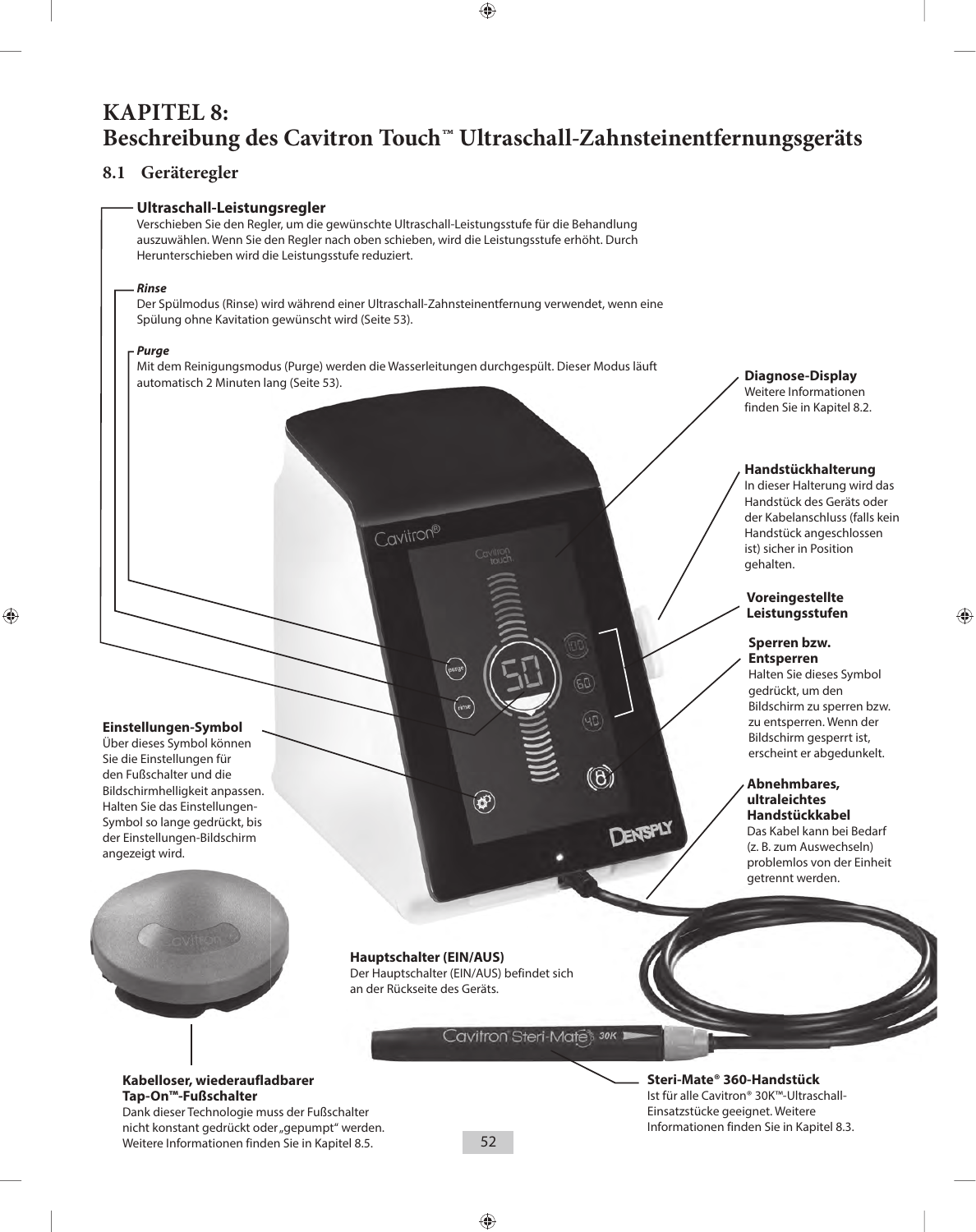## **8.2 Anzeigen auf dem Diagnose-Display und Regler**



#### **Service**

1 – Problem bei Kabel oder Handstück. 2 – Überhitzung des Geräts. Verwenden Sie das Gerät nicht weiter und wenden an den Cavitron-Kundendienst.



Dieses Symbol wird angezeigt, wenn der Wasserfilter erneuert werden muss. Halten Sie nach dem Filterwechsel das Symbol gedrückt, um die Anzeige zurückzusetzen.



Mit dem Reinigungsmodus (Purge) werden die Wasserleitungen durchgespült. Dieser Modus läuft automatisch 2 Minuten lang.

Dieser Bildschirm wird während des Reinigungsvorgangs angezeigt.



- $\cdot$  Symbol "Scale" Drücken Sie dieses Symbol, um zum Hauptbildschirm zurückzukehren.
- Drücken Sie den Fußschalter, um zum Hauptbildschirm zurückzukehren. • Wenn der



Countdown abgelaufen ist, wird der Hauptbildschirm angezeigt.

Der Spülmodus wird während einer Ultraschall-Zahnsteinentfernung verwendet, wenn eine Spülung ohne Kavitation gewünscht wird.

Dieser Bildschirm wird während der Spülung angezeigt. Drücken Sie den Fußschalter, um den Spülmodus zu starten.



Symbol "Scale" – Drücken Sie dieses Symbol, um zum Hauptbildschirm zurückzukehren.



rinse

Halten Sie dieses Symbol gedrückt, bis der Einstellungen-Bildschirm angezeigt wird (siehe Seite 54).

# **Hauptbildschirm**





**Akku des Fußschalters**

Zeigt den Akkuladezustand des Fußschalters an.



**Voreingestellte Leistungsstufen – Programmierbar** Halten Sie dieses Symbol gedrückt, bis ein akustisches Signal ertönt.



#### **Symbole für Sperren bzw. Entsperren**

Halten Sie dieses Symbol gedrückt, um den Bildschirm zu sperren bzw. zu entsperren. Wenn der Bildschirm gesperrt ist, erscheint er abgedunkelt.



**Leistungsstufen-Symbol**

Stellen Sie den Wert auf die gewünschte Leistungsstufe ein, indem Sie den Regler nach oben oder unten bewegen.



**Leistungsstufen** zwischen 05 und 35 liegen im Blue Zone-Bereich (d. h. im reduzierten Leistungsbereich).

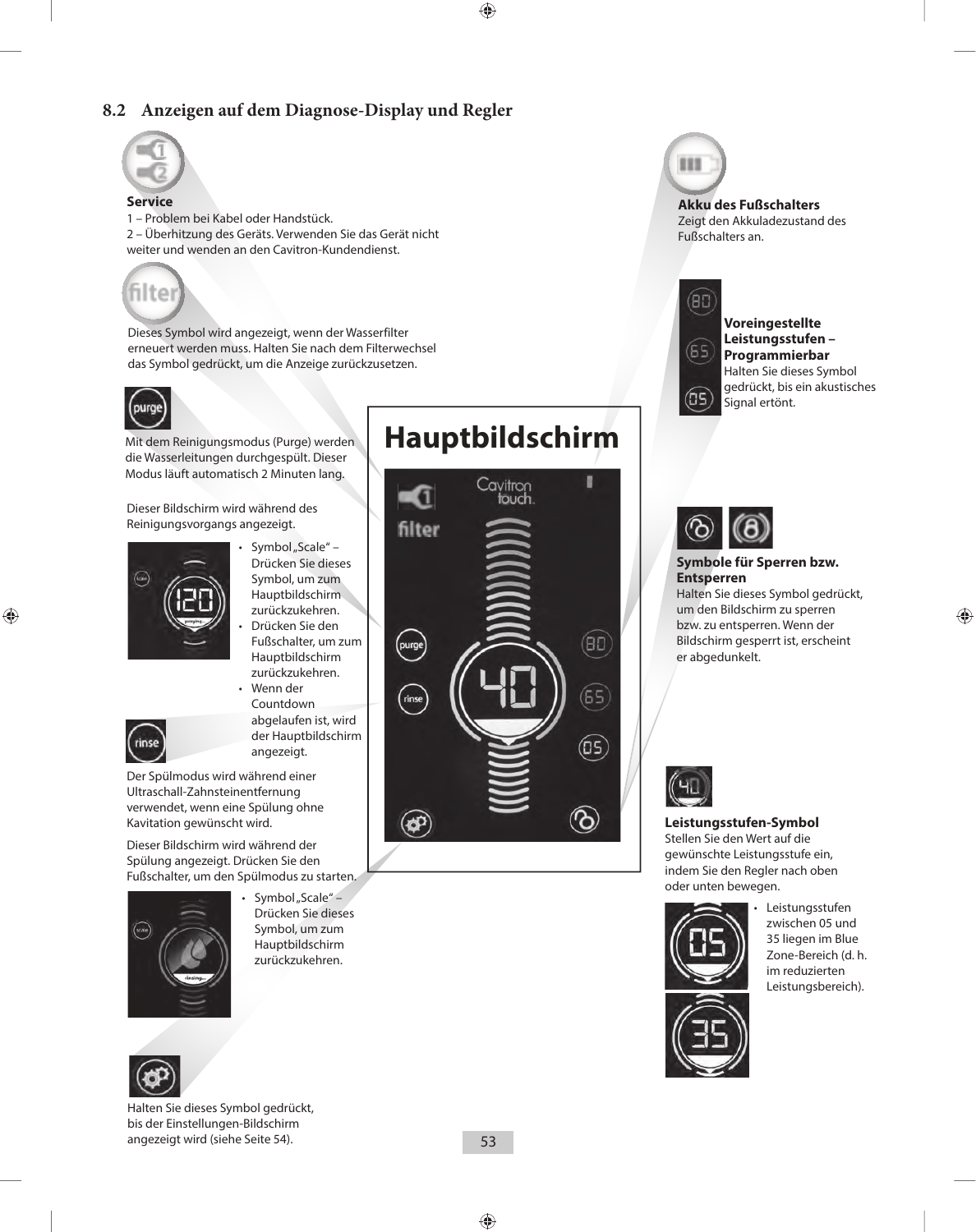## **8.2 Anzeigen auf dem Diagnose-Display und Regler (Fortsetzung)**



**Scale**  Drücken Sie dieses Symbol, um zum Hauptbildschirm zurückzukehren.



**Tap-On** Drücken Sie dieses Symbol, um die Tap-On™-Technologie zu aktivieren bzw. zu deaktivieren.

*Hinweis: Die Tap-On-Technologie ist werkseitig deaktiviert.*



#### **Sync**

Drücken Sie dieses Symbol, um den Fußschalter und die Basiseinheit zu synchronisieren.

*Hinweis: Wenn Fußschalter und Basiseinheit bereits synchronisiert sind, wird diese Verbindung durch Drücken des Symbols "Sync" aufgehoben.*



**Helligkeit** Durch Verschieben des Reglers nach oben bzw. unten wird die Helligkeitsstufe erhöht bzw. reduziert.

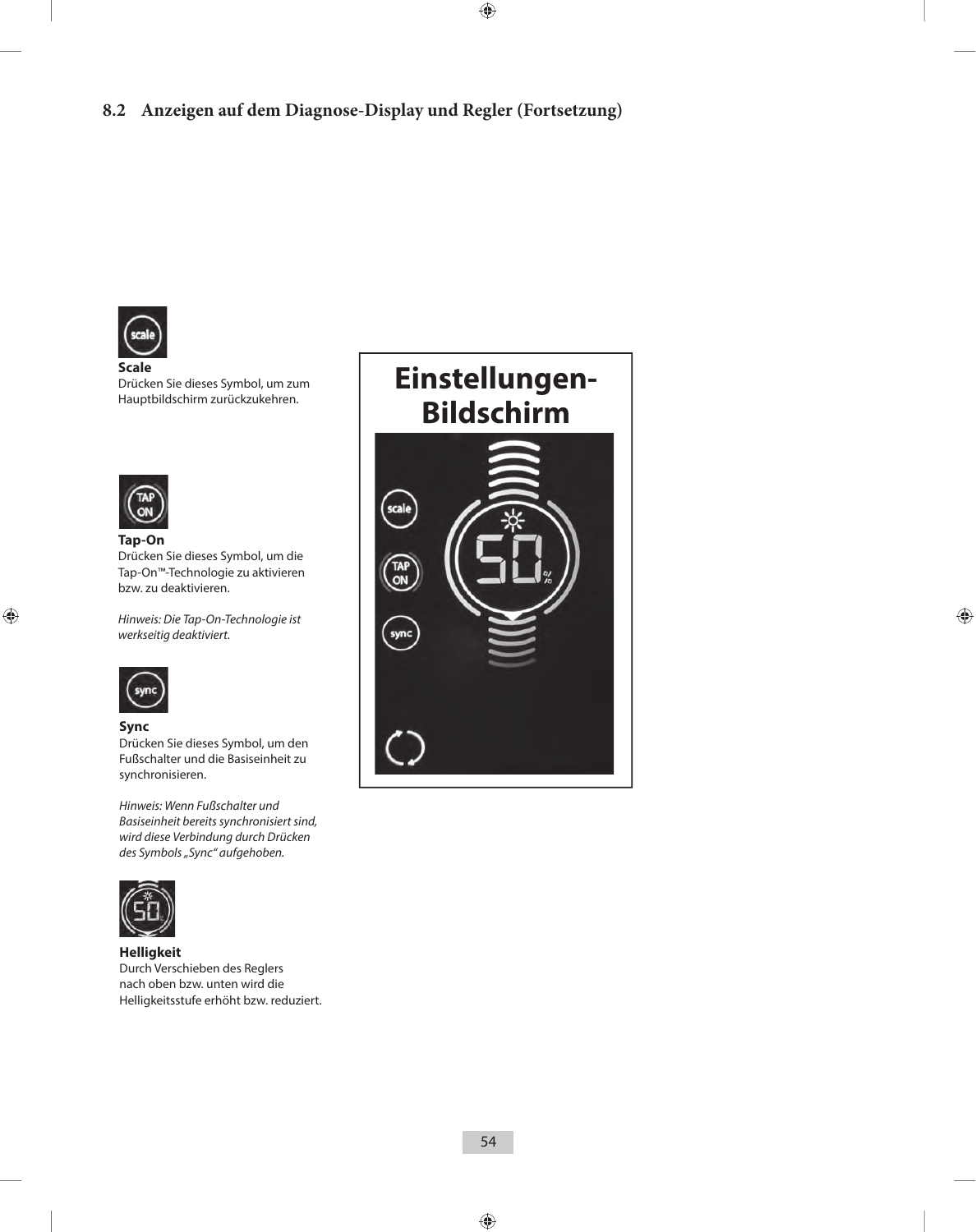## 8.3 Handstück und Kabel

#### **Spüleinstellknopf**

Drehen Sie den Spüleinstellknopf, um die Durchflussmenge während der Behandlung auszuwählen. Die Durchflussmenge kann auf einer Skala von 1 bis 6 eingestellt werden. Indem Sie den Knopf im Uhrzeigersinn in Richtung des Skalenwerts 6 drehen, wird die Flussmenge zur Einsatzspitze erhöht. Durch Drehen entgegen dem Uhrzeigersinn in Richtung des Skalenwerts 1 wird die Flussrate reduziert. Die Durchflussmenge im Handstück bestimmt die Temperatur des Spülwassers. Bei niedrigen Flussraten ist das Spülwasser wärmer, bei höheren Flussraten ist es kühler.

Cavitron Steri Mate 30K

#### **360° drehbare Handstückspitze**

Um den Einsatz zu drehen, fassen Sie die Spitze des Handstücks und drehen den Einsatz in die gewünschte Position. Durch die Beweglichkeit des Handstücks kann die Handposition angepasst werden, was fließende Bewegungen und freien Zugang in der vorderen und hinteren Mundhöhle ermöglicht.

*Hinweis: Das Design des Steri-Mate® 360-Handstück ermöglicht einen weichen Übergang zu Cavitron FitGrip-Einsätzen (siehe Abbildung).*

#### **Ultraleichtes, abnehmbares Handstückkabel**

Das ultraleichte Handstückkabel kann problemlos vom Gerät sowie vom Steri-Mate 360-Handstück abgenommen werden, wenn eine Reinigung oder ein Austausch erforderlich sind. Dank der Drehfunktion wird der Zug auf das Kabel reduziert, da sich das Handstück während der Behandlungen dreht.

### **8.4 Cavitron 30K-Ultraschall-Einsatzstücke**

Die verschiedenen Arten der Cavitron 30K-Ultraschall-Einsatzstücke sind für die verschiedenen Behandlungen und Anwendungen problemlos austauschbar.

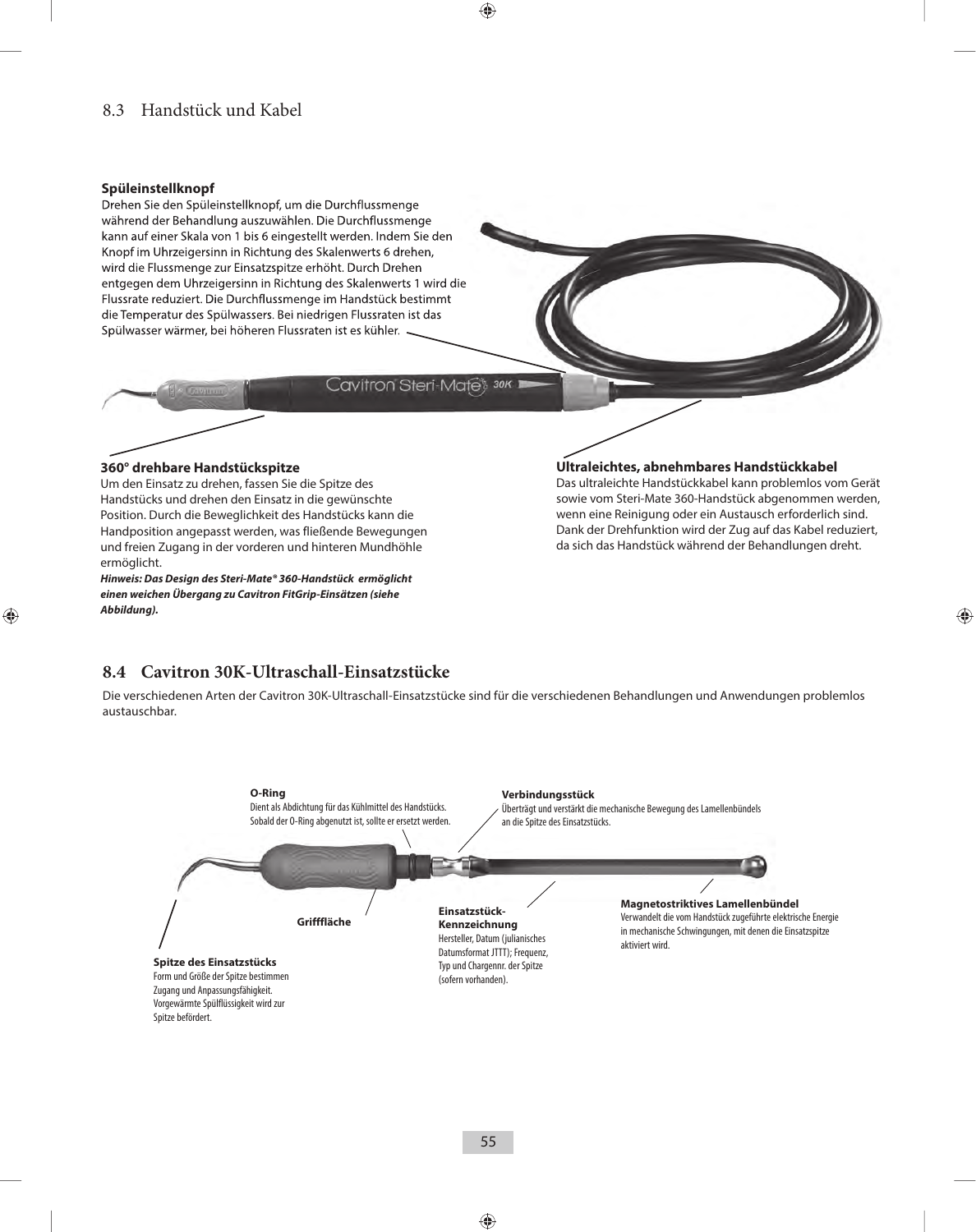## **8.5 Bedienung des kabellosen Fußschalters mit Tap-On-Technologie**

#### **Verwenden des Fußschalters im Tap-On-Modus**

*Bei Verfahren zur Zahnsteinentfernung* sorgt die Tap-On-Technologie dafür, dass der Fußschalter nicht konstant gedrückt werden muss. Durch einmaliges Antippen des Fußschalters wird die Ultraschallleistung für ca. 4 Minuten aktiviert. Wenn Sie den Fußschalter im Tap-On-Modus antippen, werden Ultraschallleistung und Wasserfluss deaktiviert. Der Boost-Modus ist auch während der Zahnsteinentfernung im Tap-On-Modus verfügbar. Drücken Sie für den Boost-Modus einfach den Fußschalter in die zweite Position (bis zum Boden durchdrücken), um den Modus zu aktivieren, und halten Sie den Schalter so lange gedrückt, wie Sie den Boost-Modus benötigen. Nehmen Sie den Druck vom Fußschalter, um in den Tap-On-Modus zurückzukehren.



#### TIPPS:



*Bei der Tap-On-Technologie wird nur Wasser zugeführt, wenn ein Einsatzstück in das Handstück eingesetzt ist.*

*Ein Sensor in der Handstückhalterung verhindert, dass die Tap-On-Technologie funktioniert, wenn sich das Handstück in der Halterung befindet.*

*Wenn der Fußschalter nicht schnell angetippt wird, funktioniert er auf herkömmliche Weise.*

#### **Aktivieren und Deaktivieren der Tap-On-Technologie**

Zum Aktivieren der Tap-On-Technologie müssen Sie das Symbol "Tap-On" auf dem Einstellungen-Bildschirm drücken. Drücken Sie auf dem Hauptbildschirm das Einstellungen-Symbol und auf dem daraufhin angezeigten Bildschirm das Symbol "Tap-On". Bei aktivierter Tap-On-Funktion werden die Klammern um das Symbol weiß dargestellt. Wenn Sie zum Scale-(Haupt-)Bildschirm zurückkehren, wird "TAP ON" oben im Leistungsstufen-Kreis angezeigt.

Zum Deaktivieren der Tap-On-Technologie drücken Sie das Symbol "Tap-On" in den Einstellungen. Drücken Sie auf dem Scale-(Haupt-) Bildschirm das Einstellungen-Symbol und dann das Symbol "Tap-On". Das Symbol wird ausgegraut dargestellt.

#### **Verwenden des Fußschalters ohne Tap-On-Modus**

Für die Zahnsteinentfernung aktiviert die erste Position sowohl die Ultraschallenergie als auch die Spülung an der Spitze des Einsatzstücks. Die zweite Position aktiviert den Boost-Modus. Im Boost-Modus (Fußschalter vollständig durchgedrückt) wird die Ultraschall-Leistungsstufe erhöht, um selbst hartnäckige Ablagerung schnell und ohne Anpassung der Leistungsstufe entfernen zu können. Zum Deaktivieren des Boost-Modus schalten Sie den Fußschalter in die erste Position.

### **8.6 Zubehör und vom Anwender austauschbare Teile**

#### **8.6.1 Zubehör**

- 1. Wechselstromkabel
- 2. Kabelloser, wiederaufladbarer Fußschalter (mit Tap-On-Technologie)
- 3. Zusatzkabel zum Aufladen des Fußschalters
- 4. Sterilisierbares Cavitron Steri-Mate® 360-Handstück
- 5. Cavitron 30K-Ultraschall-Einsatzstücke
- 6. Cavitron DualSelect-Spendersystem
- 7. Abnehmbares, ultraleichtes Handstückkabel
- 8. Sterilisierbares Cavitron Steri-Mate-Handstück

#### **8.6.2 Vom Anwender austauschbare Teile-Kits**

- 1. O-Ring-Austauschkits für Cavitron-Einsatzstücke, 12/Packung Teilenr. 62351 (schwarz) für Kunststoff- und weiche Griffe Teilenr. 62605 (grün) für Metallgriffe
- 2. O-Ring für Handstückkabel, Teilenr. 79357
- 3. Lavage-(Wasser-)Filter, 10/Packung, Teilenr. 90158

Ausführliche Informationen erhalten Sie von Ihrem zuständigen DENTSPLY-Vertreter oder autorisiertem DENTSPLY-Vertriebsbeauftragten.

## **KAPITEL 9: Geräteeinrichtung, Betrieb und Verwendungstechniken**

### **9.1 Konfiguration des Handstücks**

- **•**  Dieses Handstück kann sterilisiert werden. Lesen Sie die Sterilisationsanweisungen in der Informationsbroschüre zu den Verfahren zur Infektionskontrolle bei Cavitron-Systemen, bevor Sie das Handstück verwenden.
- Verbinden Sie das Handstück mit dem Verbindungskabel, indem Sie die elektrischen Anschlüsse aufeinander ausrichten. Wenn das Verbindungskabel nicht richtig in das Handstück passt, drehen Sie das Handstück vorsichtig, bis die Kontakte vollständig ausgerichtet sind. Setzen Sie dann das Handstück vollständig ein. HINWEIS: Mit diesem Gerät sind Handstücke des Typs Steri-Mate 360 und Steri-Mate kompatibel.
- **•**  Halten Sie das leere Handstück halb aufrecht über ein Waschbecken oder einen Abfluss. Aktivieren Sie den Tap-On-Fußschalter, bis Wasser austritt, um eventuelle Luftbläschen zu entfernen, die sich im Handstück angesammelt haben könnten. HINWEIS: Die Tap-On-Technologie funktioniert nur, wenn ein Einsatzstück in das Handstück eingesetzt ist.
- **•**  Befeuchten Sie den O-Ring am Einsatzstück mit Wasser, bevor Sie es auf das Handstück setzen. Setzen Sie den Einsatz vollständig mit einer leichten Druck- und Drehbewegung ein. OHNE KRAFTAUFWAND.
- **•**  Drehen Sie den Spüleinstellknopf, um die Durchflussmenge während der Behandlung auszuwählen. Die Durchflussmenge kann auf einer Skala von 1 bis 6 eingestellt werden. Indem Sie den Einstellknopf im Uhrzeigersinn in Richtung des Skalenwerts 6 drehen, wird die Flussmenge zur Einsatzspitze erhöht. Durch Drehen entgegen dem Uhrzeigersinn in Richtung des Skalenwerts 1 wird die Flussrate reduziert. Die Durchflussmenge im Handstück bestimmt die Temperatur des Spülwassers. Bei niedrigen Flussraten ist das Spülwasser wärmer, bei höheren Flussraten ist es kühler. Wenn das Handstück wärmer wird, müssen Sie die Flussrate erhöhen. Erfahrene Zahnärzte und Zahnarzthelfer sind in der Lage, die beste Flussraten-Einstellung für optimale Leistung und Patientenkomfort zu bestimmen.

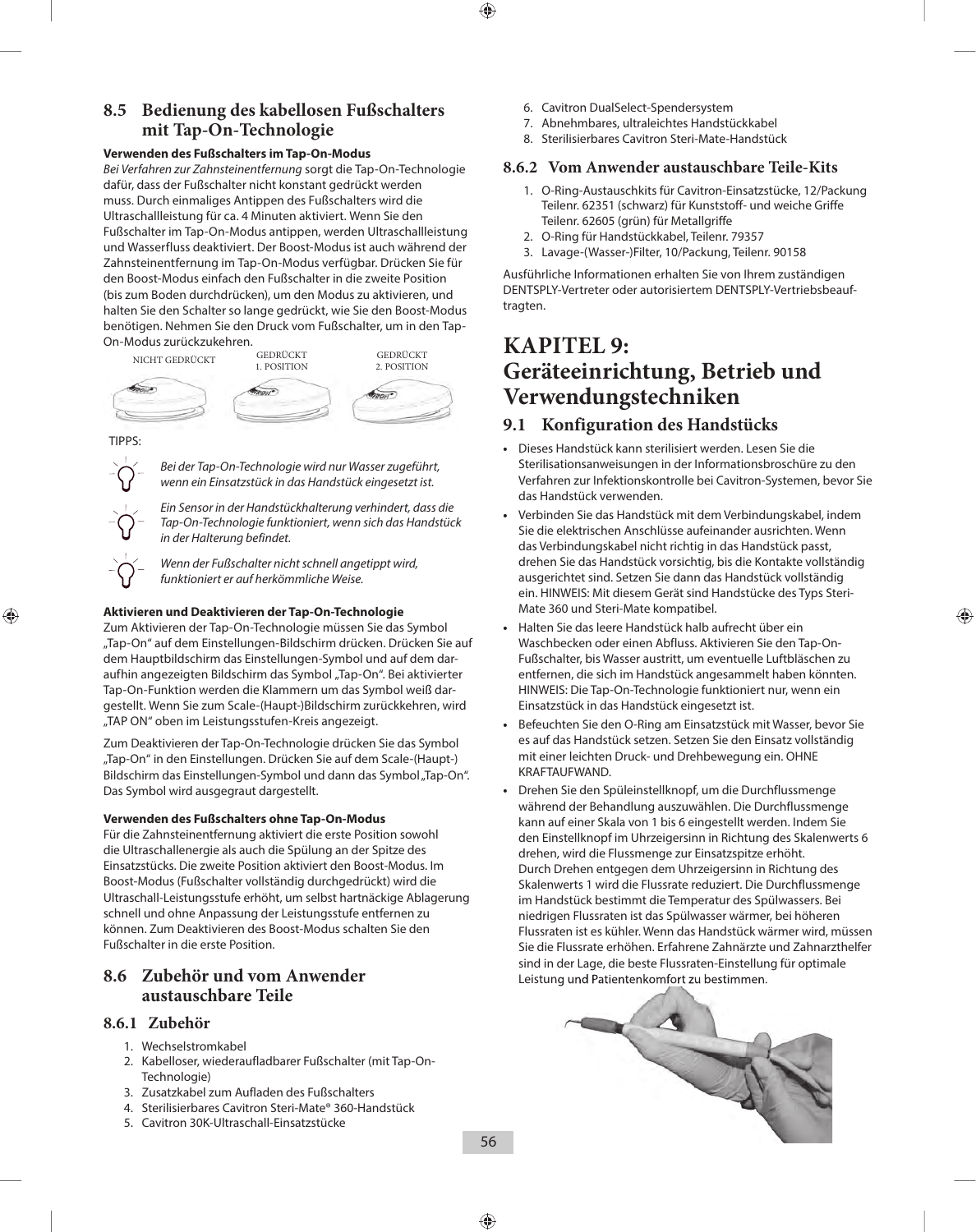## **9.2 Boost-Modus**

Im Boost-Modus wird die Leistung des Ultraschall-Zahnsteinentfernungsgeräts vorübergehend erhöht, um hartnäckigen Zahnstein auch ohne Berühren des Geräts schnell zu entfernen. Sie können die Boost-Funktion aktivieren, indem Sie den Tap-On-Fußschalter vollständig bis zur zweiten Position (bis zum Boden) durchdrücken. Wenn die Boost-Funktion aktiviert ist, wird das Boost-Symbol im Leistungsstufen-Kreis angezeigt. Der Boost-Modus bleibt so lange eingeschaltet, wie Zahnärzte oder Zahnarzthelfer den Fußschalter bis zum Boden durchdrücken. Zum Deaktivieren des Boost-Modus schalten Sie den Tap-On-Fußschalter in die erste Position.

## **9.3 Lagestellung des Patienten**

Für einen optimalen Zugang zu den Unter- und Oberkieferbögen müssen Sie die Rückenlehne des zahnärztlichen Untersuchungsstuhls genau wie für andere zahnärztliche Behandlungen entsprechend einstellen. Dies garantiert Komfort für den Patienten und einen optimalen Zugriff für den Zahnarzt.

Bitten Sie den Patienten, den Kopf nach rechts oder links zu drehen. In Abhängigkeit von dem jeweils zu behandelnden Quadranten oder der Oberfläche müssen Sie auch das Kinn des Patienten entweder nach oben oder nach unten bewegen. Saugen Sie die Spülflüssigkeit entweder mit einem Speichelsauger oder mit einem HVE (High Volume Evacuator) ab.

## **9.4 Durchführen von Ultraschallverfahren zur Zahnsteinentfernung**

*Hinweis: Informieren Sie sich in der im Lieferumfang enthaltenen Informationsbroschüre zur Infektionskontrolle sowie in Kapitel 10 dieser Anweisung über allgemeine Verfahren, die am Anfang jeden Behandlungstags und zwischen den einzelnen Patienten durchgeführt werden müssen.*

- Befolgen Sie die Vorsichtsmaßnahmen unter "Allgemein" und "Ultraschallverfahren" im Kapitel "4.2 Vorsichtsmaßnahmen bei der Behandlung".
- **•**  Die Kanten der Cavitron-Ultraschall-Einsatzstücke sind absichtlich abgerundet, sodass das Risiko von Gewebeverletzungen bei korrekter Technik der Ultraschall-Zahnsteinentfernung gering ist. Wenn Sie das Einsatzstück in den Mund einbringen, müssen Lippen, Wangen und Zunge zurückgezogen werden, um einen unbeabsichtigten (längeren) Kontakt mit der aktivierten Spitze zu vermeiden.
- **•**  Wählen Sie die Ultraschall-Leistungsstufe für die Behandlung aus, indem Sie den Leistungsregler verschieben. Durch Verschieben des Reglers nach oben wird die Leistung des Geräts erhöht. Die Leistungsstufe wird über den gesamten Reglerbereich erhöht. Halten Sie das Handstück über ein Waschbecken oder einen Abfluss. Tippen Sie im Tap-On-Modus einfach den Tap-On-Fußschalter an, um das Gerät zu aktivieren. (Wenn der Tap-On-Modus deaktiviert ist, halten Sie den Tap-On-Fußschalter gedrückt, um das Gerät zu aktivieren.) Prüfen Sie den Wassersprühstrahl, um zu bestätigen, dass Wasser zum Behandlungsbereich der Einsatzspitze gelangt. Passen Sie den Spüleinstellknopf an, bis das Wasser (die Spülung) mit einem schnellen Tröpfeln oder einem schwachen Sprühstrahl fließt. Bei höheren Flussraten ist die Spülung kühler.
- **•**  Möglicherweise muss das Spülwasser beim Gerät im Boost-Modus (Tap-On-Fußschalter vollständig durchgedrückt) angepasst werden, damit ein adäquater Wasserfluss zur Kühlung der Zahnoberfläche gewährleistet ist.
- **•**  Im Allgemeinen sollte bei der Zahnsteinentfernung nur äußerst wenig Druck ausgeübt werden. Die Bewegung der aktivierten Spitze in Verbindung mit den akustischen Effekten der Spülflüssigkeit reicht in den meisten Fällen aus, selbst hartnäckigste Zahnsteinablagerungen zu entfernen.
- **•**  Prüfen Sie das Cavitron-Ultraschall-Einsatzstück mithilfe des Cavitron-Einsatzstück-Verschleißindikators auf Verschleiß.
- Bei allen Behandlungen wird die Verwendung eines Speichelsaugers oder eines HVE (High Volume Evacuator) empfohlen.
- Stellen Sie den Leistungsregler des Geräts auf die niedrigste wirksame Leistungsstufe für die jeweilige Anwendung und das gewählte Einsatzstück ein.
- **•**  Platzieren Sie den Fußschalter in Fußnähe, damit er leicht zugänglich ist.

### **9.5 Komfort des Patienten**

#### *Gründe für Empfindlichkeit*

- **•**  Inkorrekte Platzierung der Spitze. Richten Sie die Spitze nicht auf die Wurzeloberflächen.
- **•**  Fehlende Bewegung der Spitze auf dem Zahn. Das Einsatzstück darf nicht statisch auf einem Zahnbereich verbleiben. Ändern Sie den Bewegungsweg des Einsatzstücks.
- **•**  Druckanwendung. Reduzieren Sie den Fingerdruck auf das Handstück und wenden Sie einen äußerst geringen Druck an, besonders bei Weichgewebe und freiliegendem Wurzelzement.
- Bei bestehender Empfindlichkeit müssen Sie die Leistungsstufe reduzieren und/oder vom empfindlichen Zahn auf einen anderen Zahn übergehen und anschließend wieder zum empfindlichen Zahn zurückkehren.

## **KAPITEL 10: Gerätepflege**

Wir empfehlen Ihnen, die folgenden Wartungsmaßnahmen durchzuführen.

## **10.1 Tägliche Wartung**

### EINSCHALTVERFAHREN ZU BEGINN DES TAGES:

- 1. Öffnen Sie den manuellen Absperrhahn am Wasserversorgungssystem der Praxis.
- 2. Schließen Sie ein sterilisiertes Steri-Mate-Handstück an das Handstück-Verbindungskabel an.
- 3. Stellen Sie den Leistungsregler auf die kleinste Stufe und den Spüleinstellknopf auf die höchste Stufe.
- 4. Schalten Sie das Gerät ein (ON).
- 5. Halten Sie das sterilisierte Handstück (ohne eingesetztes Einsatzstück) über ein Waschbecken oder einen Abfluss. Aktivieren Sie den Reinigungsmodus (Purge), indem Sie das Symbol "Purge" drücken.
	- Auf dem angezeigten Reinigungsbildschirm wird die richtige Aktivierung der Reinigungsfunktion angezeigt. Das Zeitsymbol zählt nach unten und gibt das Ende des Reinigungszyklus an.
	- Sie können die Reinigungsfunktion während des zweiminütigen Zyklus jederzeit unterbrechen, indem Sie das Symbol "Scale" oder den Fußschalter drücken.
- 6. Setzen Sie nach Abschluss des Reinigungszyklus ein sterilisiertes 30 kHz-Cavitron-Ultraschall-Einsatzstück in das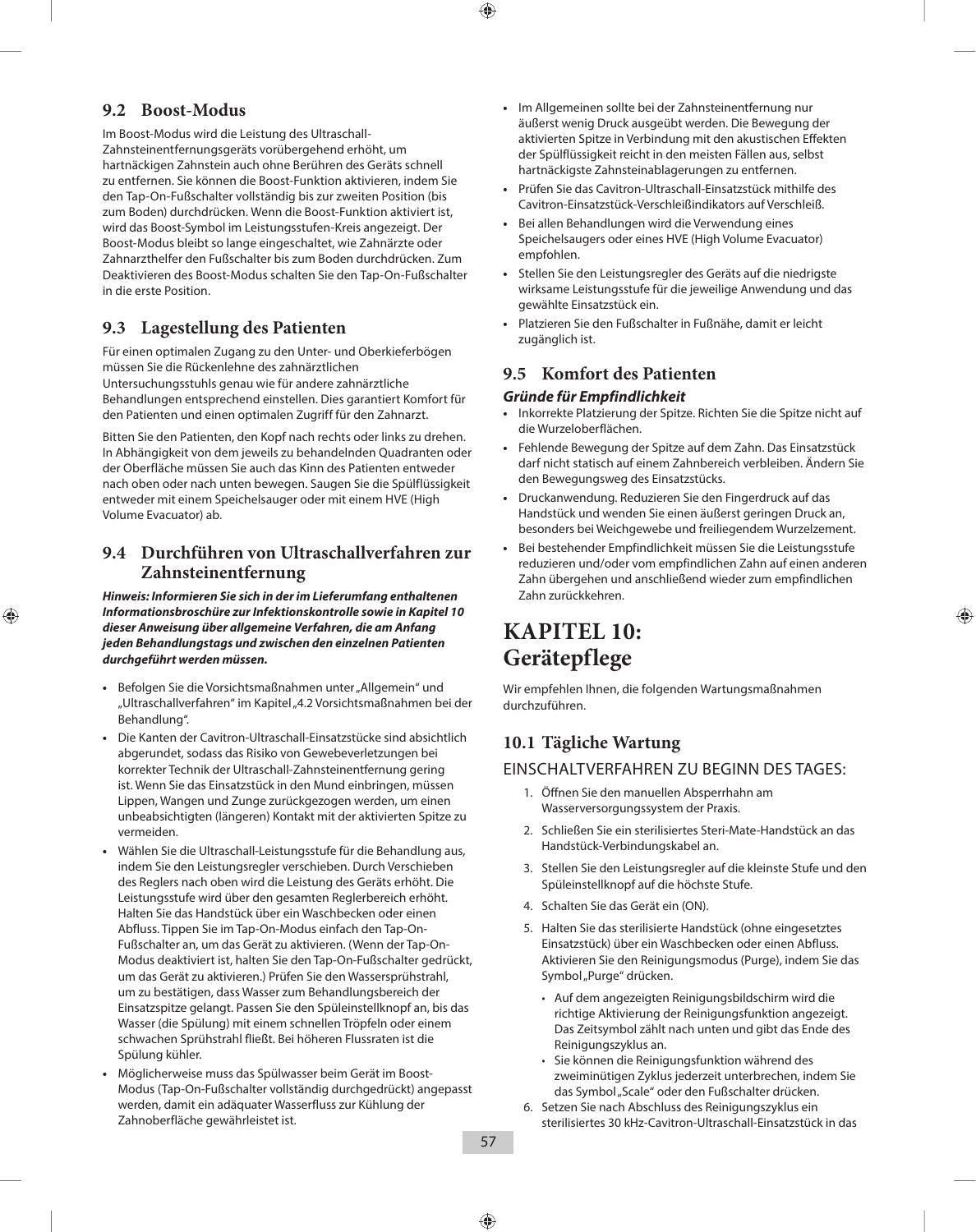Handstück ein und stellen Sie den Leistungsregler sowie den Spüleinstellknopf auf die gewünschte Position für die Ultraschall-Zahnsteinentfernung.

#### ZWISCHEN PATIENTEN:

- 1. Entfernen Sie das verwendete Cavitron-Ultraschall-Einsatzstück. Säubern und sterilisieren Sie es anschließend gemäß den Verfahren zur Infektionskontrolle, die im Lieferumfang des Einsatzstücks enthalten waren.
- 2. Halten Sie das Handstück über ein Waschbecken oder einen Abfluss und aktivieren Sie die Reinigungsfunktion, wie in Schritt 5 des Einschaltverfahrens beschrieben.
- 3. Schalten Sie das Gerät nach Abschluss des Reinigungszyklus aus (AUS-Position, 0).
- 4. Entfernen Sie das Steri-Mate-Handstück und reinigen sowie sterilisieren Sie es gemäß den Verfahren in der beiliegenden Informationsbroschüre zu den Verfahren zur Infektionskontrolle bei Cavitron-Systemen.
- 5. Sperren Sie vor der Desinfektion der Geräteoberflächen den Touchscreen, indem Sie das Symbol zum Sperren drücken. Desinfizieren Sie die Oberflächen des Gehäuses, das Stromkabel, das Handstückkabel, den Tap-On-Fußschalter und das Verbindungskabel (sofern vorhanden) sowie die Wasserversorgungsleitungen gemäß den Verfahren in der beiliegenden Informationsbroschüre zu den Verfahren zur Infektionskontrolle bei Cavitron-Systemen. SPRÜHEN SIE DESINFEKTIONSMITTEL NIE DIREKT AUF DIE OBERFLÄCHEN DES GERÄTS\*.
- 6. Prüfen Sie, ob das Handstückkabel Brüche oder Risse aufweist.
- 7. Wenn Sie ein geschlossenes Wasserversorgungssystem oder ein DualSelect-Spendersystem verwenden, überprüfen Sie, ob für den nächsten Patienten ausreichend Spülwasser vorhanden ist.
- 8. Wenn das Gerät wieder einsatzbereit ist, drücken Sie das Symbol zum Entsperren des Touchscreens, verbinden ein sterilisiertes Handstück mit dem Handstück-Verbindungskabel, setzen ein sterilisiertes Ultraschall-Einsatzstück in das Handstück ein und passen die Geräteregler wie gewünscht an.

### ABSCHALTVERFAHREN AM ENDE DES TAGES:

Befolgen Sie die Wartungsmaßnahmen in Schritt 1 bis 6 unter "Zwischen Patienten". Zusätzlich empfehlen wir, dass Sie den manuellen Absperrhahn am Wasserversorgungssystem der Praxis schließen.

*\*HINWEIS: Verwenden Sie vorzugsweise wasserbasierte Breitband-Desinfektionslösungen für den klinischen Gebrauch, z. B. Lysol IC. Einige Desinfektionslösungen auf Alkoholbasis können schädlich sein und zu Verfärbungen der Kunststoffteile führen.*

### **10.2 Wöchentliche Wartung**

Wir empfehlen dringend, das Gerät am Ende jeder Woche durchzuspülen und zu desinfizieren, indem Sie die Wasserleitungen mit einer Natriumhypochloritlösung (NaOCl) im Verhältnis 1:10 chemisch reinigen. Dazu können Sie dieses Gerät an ein Cavitron DualSelect-Spendersystem oder zahlreiche andere Systeme anschließen, die bei Ihrem zuständigen Vertriebsbeauftragten erhältlich sind. Wenn dieses Gerät an das Cavitron DualSelect-Spendersystem angeschlossen ist, befolgen Sie bitte die Informationen in der Gebrauchsanweisungen des DualSelect-

Systems. Wenn es an ein anderes System angeschlossen ist, befolgen Sie bitte die jeweiligen Gebrauchsanweisungen. Beachten Sie dabei bitte, dass Sie das Gerät bei maximalem Wasserdurchfluss mindestens 30 Sekunden mit einer chemischen Reinigungslösung durchspülen müssen. Lassen Sie das Gerät 10 Minuten, aber nicht länger als 30 Minuten ruhen, damit die Natriumhypochloritlösung in den Leitungen einwirken kann. Wir empfehlen Ihnen, mit einem Schild am Gerät darauf hinzuweisen, dass das SYSTEM MIT EINEM STARKEN DESINFEKTIONSMITTEL DESINFIZIERT WURDE UND NICHT VERWENDET WERDEN SOLLTE. Spülen Sie das Gerät anschließend mindestens 30 Sekunden oder so lange mit sauberem Wasser durch, bis kein Hypochlorit-Geruch vorhanden ist. ALLE CHEMIKALIEN MÜSSEN AUS DEM GERÄT GESPÜLT WERDEN, BEVOR ES WIEDER FÜR PATIENTEN EINGESETZT WERDEN KANN.

### **10.3 Monatliche Wartung**

#### WARTUNG DER WASSERLEITUNGSFILTER:

Wenn sich der Wasserleitungsfilter verfärbt oder das Filter-Symbol aufleuchtet, müssen Sie den Filter austauschen, um einen eingeschränkten Wasserdurchfluss zum Cavitron Touch-Gerät zu verhindern.

- 1. Prüfen Sie, dass das Gerät ausgeschaltet (OFF) ist.
- 2. Trennen Sie dann die Wasserleitung vom Wasserversorgungssystem der Praxis. Wenn eine Steckverbindung am Ende des Schlauchs angebracht ist, lassen Sie den Wasserdruck ab, indem Sie das vordere Ende des Anschlusses in ein geeignetes Gefäß drücken und das Wasser ablaufen lassen.
- 3. Halten Sie die Schlauchtüllen an beiden Seiten der Filterscheibe und drehen Sie sie entgegen dem Uhrzeigersinn. Entfernen Sie den Filterbereich aus beiden Seiten des Wasserschlauchs.
- 4. Setzen Sie den Ersatzfilter in die Tüllen des Wasserschlauchs. Der Filter sollte so eingesetzt werden, dass er mit der richtigen Schlauchtülle übereinstimmt.
- 5. Drehen Sie eine Schlauchtülle mit der Hand und im Uhrzeigersinn auf den Filter. Drehen Sie dann den zweiten Schlauch im Uhrzeigersinn auf den Filter. Schließen Sie die Wasserversorgungsleitung wieder an und starten Sie das Gerät, um verbliebene Luft zu entfernen und das Gerät auf Leckstellen zu testen.
- 6. Schalten Sie das Gerät wieder ein (ON) und halten Sie das Filter-Symbol so lange gedrückt, bis es erlischt, um das Symbol für die Filterwartung zurückzusetzen.

## **KAPITEL 11: Fehlerbehebung**

Obwohl Wartungs- und Reparaturarbeiten am Cavitron Touch Ultraschall-Zahnsteinentfernungsgerät von DENTSPLY-Mitarbeitern durchgeführt werden sollten, werden nachfolgend eine Reihe grundlegender Fehlerbehebungsverfahren erläutert. Dadurch können unnötige Anrufe beim Kundendienst vermieden werden. Prüfen Sie grundsätzlich alle Leitungen und Verbindungen zum und vom Gerät. Ein loser Stecker oder eine schlechte Verbindung verursachen oft Probleme. Prüfen Sie darüber hinaus die Einstellungen in den Gerätereglern.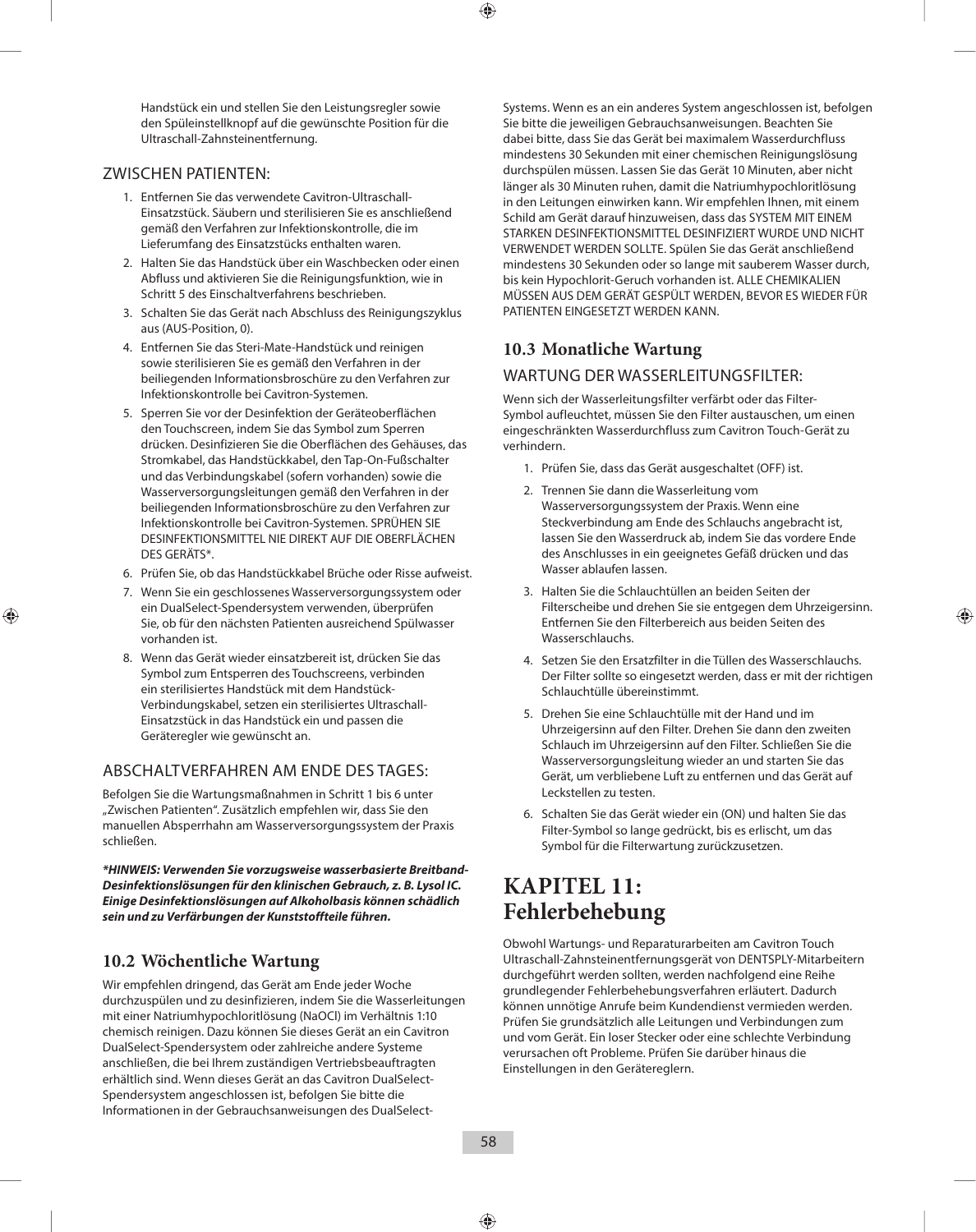## **11.1 Fehlerbehebungsverfahren**

### **Problem:**

#### **Das Gerät funktioniert: Die Tap-On-Technologie funktioniert nicht**

- 1. Möglicherweise ist die Tap-On-Technologie deaktiviert. Siehe Kapitel 8.5.
- 2. Prüfen Sie, ob sich das Handstück in der Halterung befindet. In diesem Fall ist die Tap-On-Technologie deaktiviert.
- 3. Prüfen Sie, ob das Einsatzstück fest in das Handstück eingesetzt ist. Die Tap-On-Technologie ist deaktiviert, wenn kein Einsatzstück in das Handstück eingesetzt ist.

### **Problem:**

#### **Das Gerät funktioniert nicht: Keine Betriebsanzeige (grünes Licht leuchtet nicht)**

- 1. Prüfen Sie, ob der Hauptschalter auf der Position EIN (l) steht und ob das abnehmbare Stromkabel fest in die Buchse an der Rückseite des Geräts eingesteckt ist.
- 2. Prüfen Sie, ob das Stromkabel des Geräts fest in eine zugelassene Wandsteckdose eingesteckt ist.
- 3. Prüfen Sie, ob die Wandsteckdose funktioniert.

### **Problem:**

#### **Das Gerät funktioniert nicht: Die Betriebsanzeige leuchtet**

- 1. Wenn Sie in Ihrer Praxis mehrere Tap-On-Fußschalter verwenden, testen Sie jeden einzelnen Schalter, um sicherzustellen, dass der richtige Tap-On-Fußschalter verwendet wird. Drücken Sie bei zusammengesetztem Handstück und Einsatzstück den Tap-On-Fußschalter in die erste Position. Das Gerät sollte Wasser ausgeben. Wenn das Gerät über keinen der Tap-On-Fußschalter bedient wird, fahren Sie mit dem nächsten Schritt fort.
- 2. Stellen Sie sicher, dass der Fußschalter eingeschaltet (ON) ist. Synchronisieren Sie den Tap-On-Fußschalter neu mit dem Gerät (siehe Kapitel 7.7 "Synchronisieren des Tap-On-Fußschalters").

### **Problem:**

#### **Das Gerät funktioniert: Kein Wasserdurchfluss zur Einsatzspitze oder Handstück wird zu heiß**

- 1. Stellen Sie sicher, dass der Spüleinstellknopf am Handstück richtig eingestellt ist.
- 2. Prüfen Sie, ob das Einsatzstück verstopft ist. Tauschen Sie das Einsatzstück bei Bedarf aus.
- 3. Prüfen Sie, ob die Ventile am Wasserversorgungssystem der Praxis geöffnet sind.
- 4. Wenn das Gerät an ein DualSelect-Spendersystem angeschlossen ist, müssen Sie prüfen, ob in der ausgewählten Flasche ausreichend Spülwasser vorhanden ist. Stellen Sie sicher, dass die Ventile geöffnet sind, wenn Sie eine externe Wasserversorgung verwenden.
- 5. Prüfen Sie, ob der Wasserleitungsfilter sauber ist. Tauschen Sie den Filter bei Bedarf aus.

### **Problem:**

#### **Das Gerät funktioniert: Keine Kavitation durch Einsatzstück**

- 1. Prüfen Sie, ob das Einsatzstück beschädigt und richtig in das Handstück eingesetzt ist.
- 2. Prüfen Sie, ob das Handstück richtig mit dem Verbindungskabel verbunden ist.
- 3. Stellen Sie sicher, dass der weiche Düsengriff glatt am Hartplastik der Einsatzbuchse anliegt.
- 4. Schalten Sie den Hauptschalter des Geräts in die AUS-Position (0). Warten Sie 5 Sekunden und schalten Sie das Gerät wieder EIN.
- 5. Wenn das Problem weiterhin besteht, schließen Sie das Zusatzkabel zum Aufladen des Fußschalters an.

## **Problem:**

#### **Das Gerät funktioniert: Der Reinigungsmodus funktioniert nicht. – Service-Symbol 1**

1. Prüfen Sie, ob das Handstück richtig mit dem Verbindungskabel verbunden ist und ob der Reinigungsbildschirm angezeigt wird.

### **Problem:**

### **Das Gerät funktioniert: Die Service-Anzeige leuchtet**

- **•**  Das Service-Symbol 1 leuchtet und zeigt damit eine falsche Konfiguration an.
	- 1. Falls ein Einsatzstück in das Handstück eingesetzt ist, entfernen Sie dieses. Stellen Sie sicher, dass das Handstück richtig eingesetzt ist und halten Sie den Fußschalter 2 Sekunden gedrückt. Wenn das Symbol erlischt, ist das Gerät einsatzbereit. Wenn das Symbol weiterhin leuchtet, fahren Sie mit dem nächsten Schritt fort.
	- 2. Setzen Sie ein NEUES Handstück ein und halten Sie den Fußschalter 2 Sekunden gedrückt. Wenn das Symbol erlischt, ist das Gerät einsatzbereit. Entsorgen Sie das alte Handstück oder senden Sie es ein, wenn ein Garantiefall vorliegt. Wenn das Symbol weiterhin leuchtet, fahren Sie mit dem nächsten Schritt fort.
	- 3. Wenn das Symbol weiterhin leuchtet, lesen Sie bitte das Kapitel 11.2 "Technische Unterstützung und Reparaturen", um das Gerät so schnell wie möglich warten zu lassen.

### **Das Gerät funktioniert: Die Service-Anzeige leuchtet**

- **•**  Das Service-Symbol 2 leuchtet.
	- 1. Stellen Sie sicher, dass das Basisgerät ausreichend belüftet ist und sich nicht in der Nähe einer Wärmequelle (z. B. Heizung, Wärmelampe, Sonnenlicht oder anderes wärmeproduzierendes Gerät) befindet.
	- 2. Schalten Sie den Hauptschalter in die AUS-Position (O). Lassen Sie das Gerät für 10 Minuten abkühlen, und schalten Sie es dann erneut in die EIN-Position (I). Prüfen Sie, ob das Service-Symbol 2 nicht leuchtet.
	- 3. Wenn das Symbol weiterhin leuchtet, lesen Sie bitte das Kapitel 11.2 "Technische Unterstützung und Reparaturen", um das Gerät so schnell wie möglich warten zu lassen.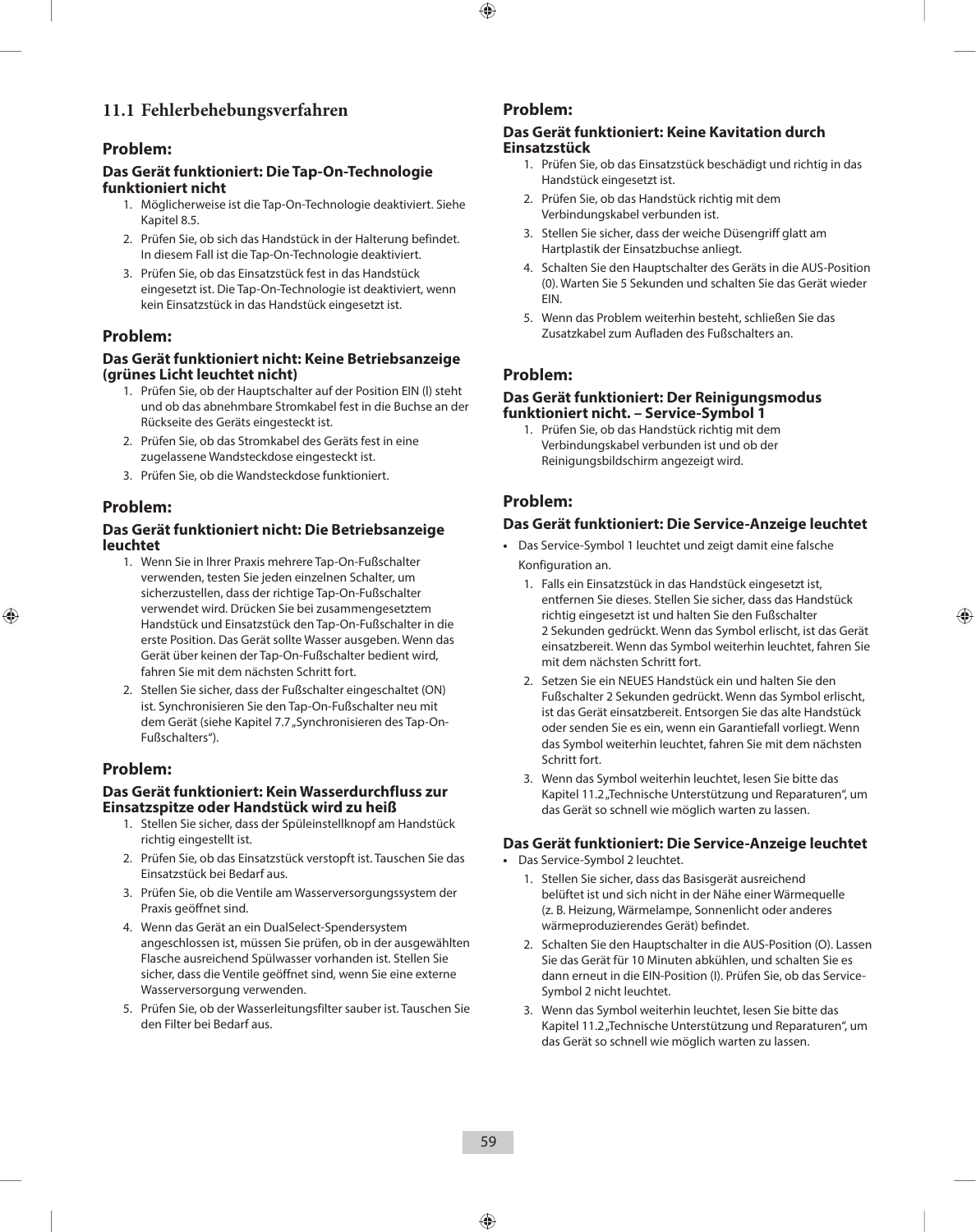## **11.2 Technische Unterstützung und Reparaturen**

Für technische Unterstützung und Reparaturhilfe wenden Sie sich bitte telefonisch an den DENTSPLY Cavitron Care Factory Certified Service: 1-800-989-8826 (Montag bis Freitag 8:00 bis 17:00 Uhr EST). Außerhalb der USA wenden Sie sich bitte an den zuständigen DENTSPLY-Vertreter.

## **KAPITEL 12: Garantiefrist**

Für das Cavitron Touch-Ultraschall-Zahnsteinentfernungsgerät gilt eine Garantiezeit von ZWEI JAHREN ab Kaufdatum. Für das dem Gerät beiliegende Steri-Mate 360-Handstück gilt eine Garantiezeit von SECHS MONATEN ab Kaufdatum. Die genauen Garantiebedingungen können Sie der mitgelieferten ausführlichen Garantieerklärung entnehmen.

## **KAPITEL 13: Technische Daten**

| Spannung                                        | Kontinuierliche Wechselspannung<br>(100 bis 240 V)                                                                                                                                                                                                                            |
|-------------------------------------------------|-------------------------------------------------------------------------------------------------------------------------------------------------------------------------------------------------------------------------------------------------------------------------------|
| Stromstärke                                     | 1,0 Ampere, Maximum                                                                                                                                                                                                                                                           |
| Phase                                           | Einphasig                                                                                                                                                                                                                                                                     |
| Frequenz                                        | 50/60 Hz                                                                                                                                                                                                                                                                      |
| Wasserdruck                                     | 138 bis 275 kPa (20 bis 40 psig)                                                                                                                                                                                                                                              |
| Wassertemperatur                                | $<$ 25 °C (77 °F)                                                                                                                                                                                                                                                             |
| Wasserfließgeschwin-<br>digkeit                 | Minimaleinstellung (entgegen dem<br>Uhrzeigersinn) < 15 ml/min<br>Maximaleinstellung (im Uhrzeigersinn)<br>$> 55$ ml/min                                                                                                                                                      |
| Gewicht                                         | 2 kg (4,4 lbs)                                                                                                                                                                                                                                                                |
| Abmessungen                                     | Höhe: 22,542 cm (8,875 in)<br>Breite: 17,145 cm (6,75 in) mit Halterung<br>Tiefe: 25,4 cm (10 in)<br>Kabellänge des Handstücks: 2,0 m (6,5 ft)<br>Länge des Zusatzkabel zum Aufladen des<br>Fußschalters: 1,8 m (6 ft)<br>Länge der Wasserversorgungsleitung:<br>2,4 m (8 ft) |
| Fußschalter                                     | Sicherheitsklasse IPX1.<br>Nicht für Operationssäle.                                                                                                                                                                                                                          |
| Fernbedienung                                   | Frequenz: 2,4 GHz<br>Leistung: $<$ 1 mW                                                                                                                                                                                                                                       |
| Betriebsumgebung                                | Temperatur:<br>15 bis 40 °C<br>(59 bis 104 °F)                                                                                                                                                                                                                                |
|                                                 | Relative Luftfeuchtigkeit:<br>30 % bis 75 % (nicht kondensierend)                                                                                                                                                                                                             |
| Transport- und<br>Aufbewahrungs-<br>bedingungen | Temperatur:<br>40 bis 70 °C<br>(-40 bis 158 °F)                                                                                                                                                                                                                               |
|                                                 | Relative Luftfeuchtigkeit:<br>10 % bis 95 % (nicht kondensierend)                                                                                                                                                                                                             |
|                                                 | Atmosphärischer Druck: 500 bis 1060 hPa                                                                                                                                                                                                                                       |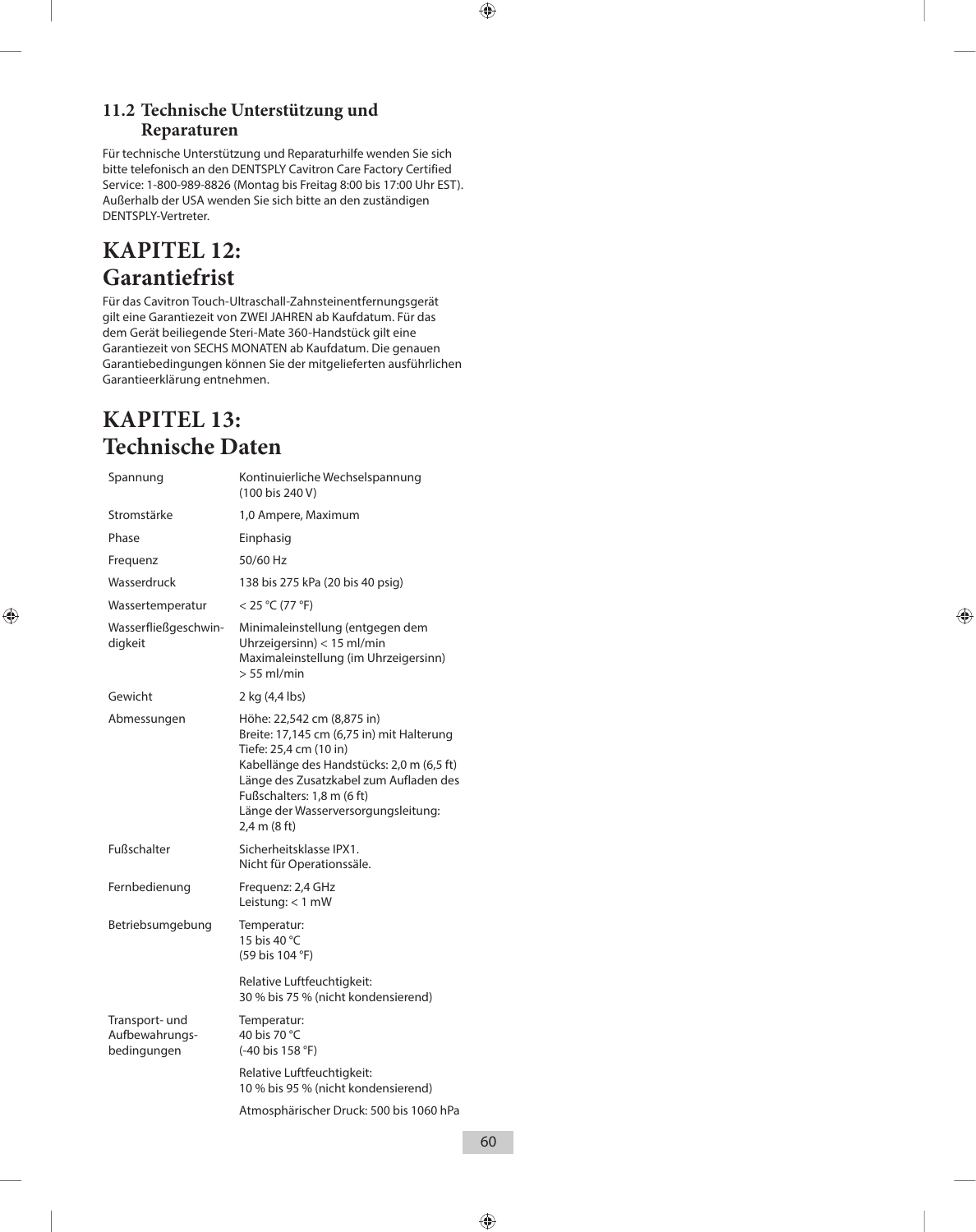## **KAPITEL 14: Bedeutung der Symbole**



 $\mathbf i$ 

WECHSELSTROM

ANWENDUNGSGERÄT VOM TYP B

SCHUTZERDE (MASSE)

**IPX1** Fußschalter nicht für Operationssäle. Sicherheitsklasse IPX1. IPX1-Klassifizierung für das Eindringen von Wasser

Siehe Gebrauchsanweisung

 $O/I$  Netzschalter (0 = Aus,  $| = \text{Ein}$ )

Fußschalter

Dieses Symbol ist eine vorgeschriebene Kennzeichnung für Geräte, die auf dem europäischen Markt in den Verkehr gebracht werden, und gibt die Konformität dieser Geräte mit den in europäischen Richtlinien festgeschriebenen grundlegenden Gesundheits- und Sicherheitsanforderungen an. Das Symbol enthält möglicherweise eine vierstellige Identifikationsnummer der benannten Stelle.



MEDIZINISCHES GERÄT IN HINBLICK AUF STROMSCHLAG, BRAND- UND MECHANISCHE GEFAHR NUR IN ÜBEREINSTIMMUNG MIT VORSCHRIFT UL 60601-1CAN/CSA-C22.2 Nr. 601.1, ANSI/AAMI ES60601-1 (2005, 3. Edition)

CAN/CSA-C22.2 Nr. 60601-1 (2008), 13VA

Dieses Gerät ist mit Teil 15 der FCC-Regeln konform. Die Inbetriebnahme unterliegt den folgenden zwei Bedingungen:

1) Dieses Gerät darf keine schädlichen Interferenzen erzeugen.

2) Dieses Gerät muss empfangene Interferenzen annehmen, einschließlich Interferenzen, die einen unerwünschten Betrieb verursachen könnten.

FCC ID: TFB-B IC: 5969A-BT2



Entsprechend der Richtlinie 2002/96/EG bzgl. Elektro- und Elektronik-Altgeräten des Europäischen Parlaments und des Rates der Europäischen Union entsorgen.



Dieses Gerät ist WLAN-fähig.

## **KAPITEL 15: Klassifizierung**

- Art des Schutzes bei Elektroschock:
- Schutzstufe bei Elektroschock:
- Schutzstufe bei schädlichem Wassereintritt:
- Betriebsweise:
- **•**  Sicherheitsstufe während Betrieb in Gegenwart entflammbarer anästhetischer Mischungen in Verbindung mit Luft, Sauerstoff oder Stickstoffoxid:
- **•**  Klassifizierung nach der Richtlinie für medizinische Geräte: IIA (Regel 9)

| Klasse 1     |
|--------------|
| Typ B        |
| Normal       |
| Dauerbetrieb |
|              |

Das Gerät sollte nicht in Gegenwart entflammbarer Anästhetika oder Sauerstoff benutzt werden.

## **KAPITEL 16: Entsorgen des Geräts**

USA: Entsorgen Sie das Gerät entsprechend den lokalen und nationalen Vorschriften. EU: Entsorgen Sie das Gerät entsprechend der Richtlinie 2002/96/EG bzgl. Elektro- und Elektronik-Altgeräten des Europäischen Parlaments und des Rates der Europäischen Union.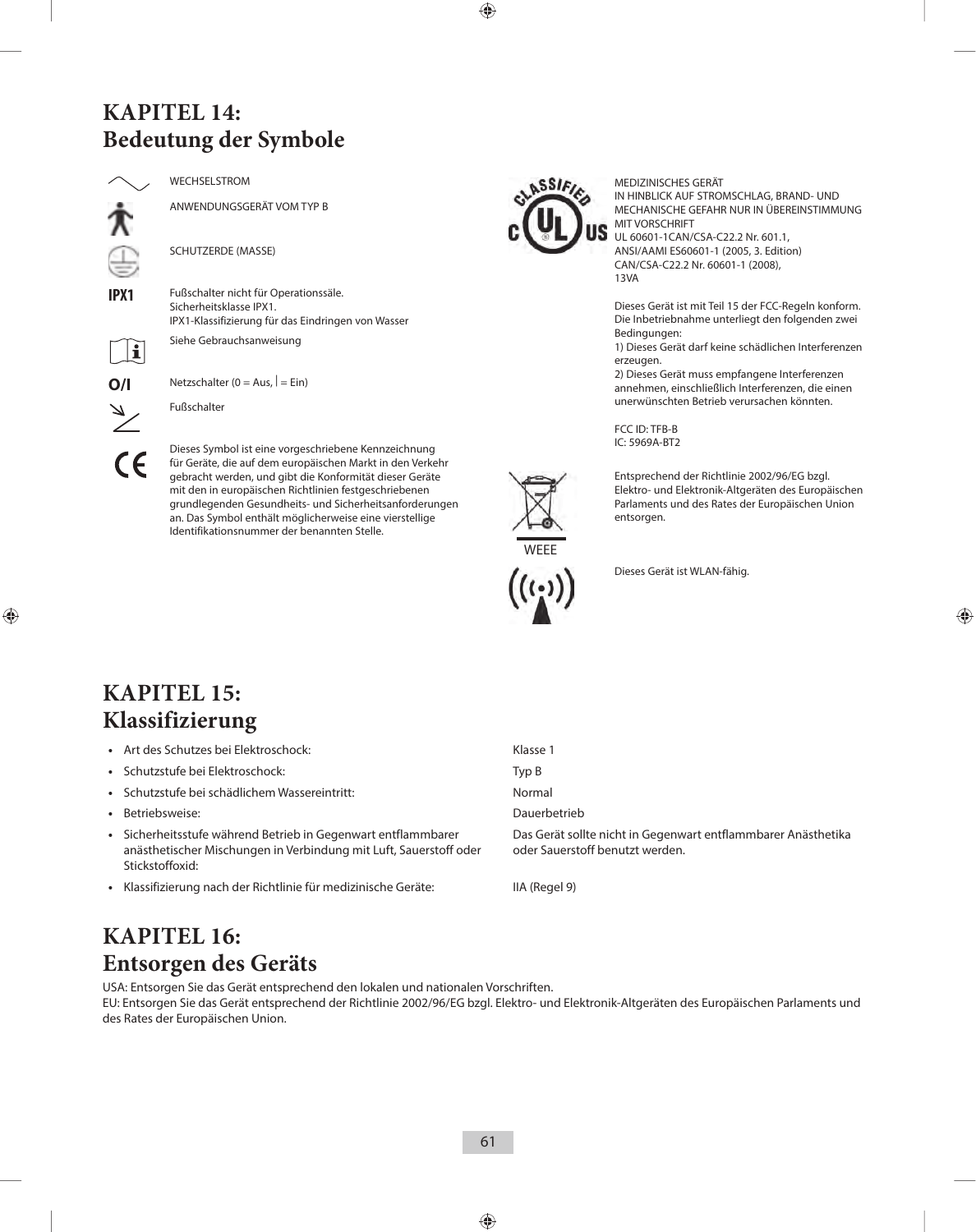## **SOMMARIO**

| PANORAMICA DEL PRODOTTO  63   |                                                                           |  |
|-------------------------------|---------------------------------------------------------------------------|--|
| <b>ASSISTENZA TECNICA  63</b> |                                                                           |  |
|                               | <b>ACQUISTO E SOSTITUZIONE DI</b>                                         |  |
|                               |                                                                           |  |
|                               | <b>INDICAZIONI PER L'USO 63</b>                                           |  |
|                               |                                                                           |  |
|                               |                                                                           |  |
|                               | <b>PRECAUZIONI</b>                                                        |  |
| 4.2                           | 4.1 Precauzioni riguardanti il sistema  64<br>Precauzioni procedurali  64 |  |
|                               |                                                                           |  |
|                               | <b>CONTROLLO DELLE INFEZIONI</b>                                          |  |
| 6.1                           | Controllo generale delle infezioni 64                                     |  |
| 6.2                           | Raccomandazioni per il rifornimento                                       |  |
|                               |                                                                           |  |
|                               | <b>ISTRUZIONI PER L'INSTALLAZIONE</b>                                     |  |
| 7.1                           |                                                                           |  |
| 7.2                           |                                                                           |  |
| 7.3                           | Disimballaggio del sistema 65                                             |  |
| 7.4                           | Installazione del sistema 65                                              |  |
| 7.5                           | Connessione del cavo di                                                   |  |
| 7.6                           | Connessione della linea di                                                |  |
|                               |                                                                           |  |
| 7.7                           | Sincronizzazione del comando a                                            |  |
|                               |                                                                           |  |
| 7.8                           | Ricarica del comando a pedale Tap-On 66                                   |  |
| 7.9                           | Attivazione/spegnimento del                                               |  |
|                               | comando a pedale Tap-On 66                                                |  |
|                               | <b>DESCRIZIONE DELLO SCALER</b>                                           |  |
|                               | <b>ULTRASONICO CAVITRON TOUCH™</b>                                        |  |
| 8.1                           |                                                                           |  |
| 8.2                           | Indicatori del display diagnostico e                                      |  |
|                               |                                                                           |  |
| 8.3                           |                                                                           |  |

|  | 8.4 Inserti a ultrasuoni Cavitron 30K 70 |  |  |
|--|------------------------------------------|--|--|
|  |                                          |  |  |

8.5 Funzionamento del comando a pedale wireless con tecnologia Tap-On ................ 71

**Italiano**

|  | 8.6 Accessori e altri componenti sostituibili |
|--|-----------------------------------------------|
|  |                                               |
|  |                                               |
|  | 8.6.2 Kit di componenti sostituibili          |
|  |                                               |

# **CONFIGURAZIONE DEL SISTEMA,**

## **FUNZIONAMENTO E TECNICHE D'USO**

| 9.2 |                                   |  |
|-----|-----------------------------------|--|
| 9.3 | Posizionamento del paziente 72    |  |
|     | 9.4 Esecuzione delle procedure di |  |
|     |                                   |  |
|     | 9.5 Considerazioni riguardanti il |  |
|     |                                   |  |

## **MANUTENZIONE DEL SISTEMA**

| Procedure di messa in funzione |  |
|--------------------------------|--|
|                                |  |
|                                |  |
| Procedure di spegnimento       |  |
|                                |  |
|                                |  |
|                                |  |
| Manutenzione del filtro della  |  |
|                                |  |

## **RISOLUZIONE DEI PROBLEMI**

|  | 11.1 Guida alla risoluzione dei problemi74<br>11.2 Assistenza tecnica e riparazioni 74 |  |
|--|----------------------------------------------------------------------------------------|--|
|  |                                                                                        |  |
|  |                                                                                        |  |
|  | <b>IDENTIFICAZIONE DEI SIMBOLI 76</b>                                                  |  |
|  |                                                                                        |  |
|  | SMALTIMENTO DELL'UNITÀ 76                                                              |  |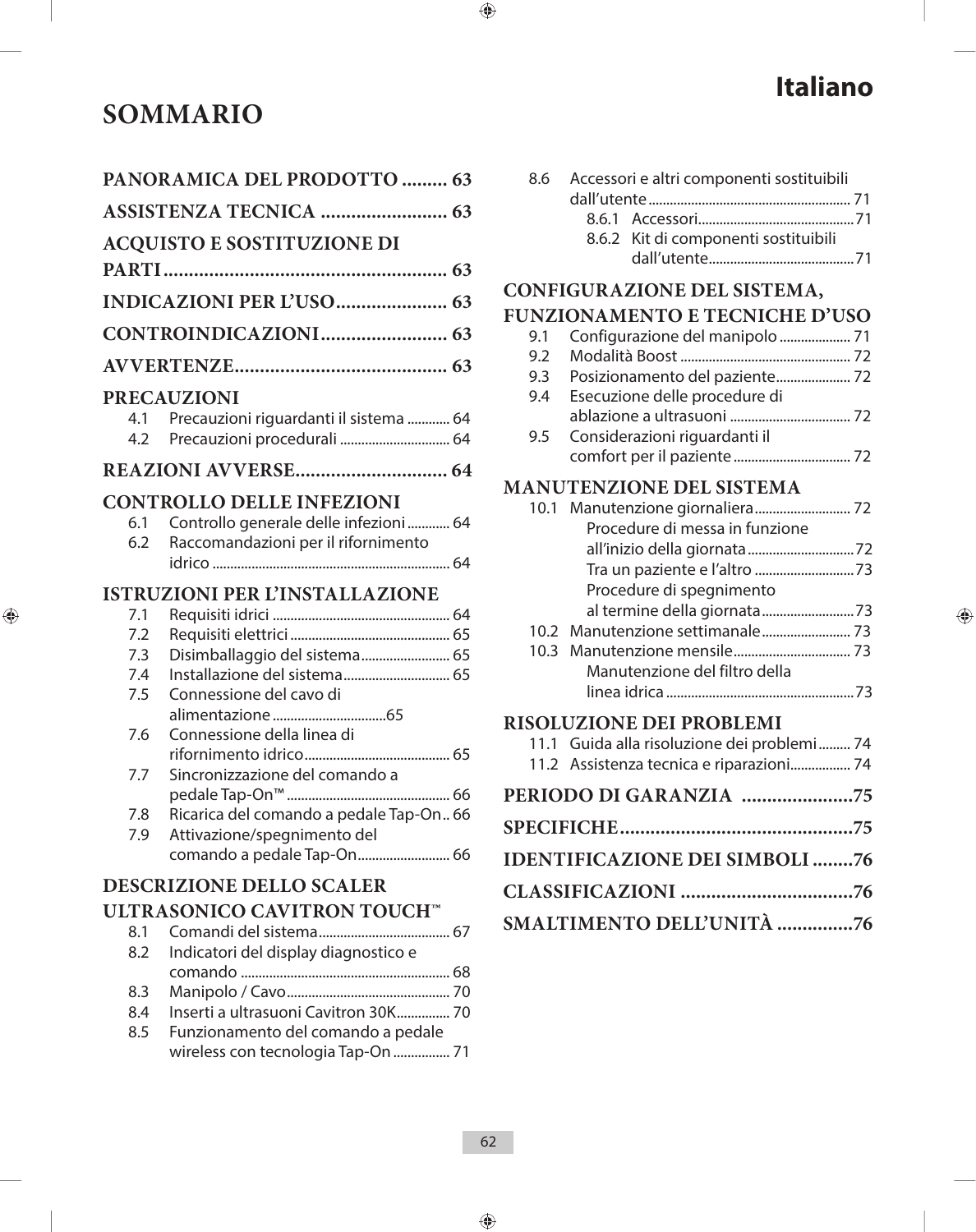**CAUTELA: le leggi federali degli Stati Uniti limitano la vendita di questo dispositivo esclusivamente a un medico dentista o su prescrizione dello stesso.**

**Solo per uso odontoiatrico.**

## **PANORAMICA DEL PRODOTTO**

Lo scaler ultrasonico Cavitron Touch™ offre un'esperienza avanzata a portata di mano. L'unità presenta un'interfaccia moderna con schermo tattile per semplificare l'uso, con preimpostazioni aggiuntive in memoria e impostazioni di potenza personalizzabili per una migliore efficienza. Il sistema presenta anche un cavo del manipolo leggero e removibile per migliorare l'ergonomia.

## **ASSISTENZA TECNICA**

Per assistenza tecnica ed eventuali riparazioni negli Stati Uniti, rivolgersi al DENTSPLY Cavitron Care Factory Certified Service al numero 1-800-989-8826, dal lunedì al venerdì dalle 8:00 alle 17:00 (orario della costa orientale degli Stati Uniti). Per altre zone, contattare il rappresentante locale DENTSPLY®.

## **ACQUISTO E SOSTITUZIONE DI PARTI**

Per l'acquisto e la sostituzione di parti negli Stati Uniti, rivolgersi al distributore locale DENTSPLY o chiamare il numero 1-800-989-8826, dal lunedì al venerdì, dalle 8:00 alle 17:00 (orario della costa orientale degli Stati Uniti). Per altre zone, rivolgersi al rappresentante di zona DENTSPLY.

## **SEZIONE 1: Indicazioni per l'uso UTILIZZATO PER PROCEDURE ULTRASONICHE:**

- **•**  Tutti i trattamenti di asportazione del tartaro sopragengivale e sottogengivale
- **•**  Detersione parodontale rivolta a ogni tipo di problema parodontale

## **SEZIONE 2: Controindicazioni**

- **•**  I sistemi ad ultrasuoni non devono essere usati nelle procedure odontoiatriche di ricostruzione che comprendono la condensazione dell'amalgama.
- **•**  Non usare su bambini sotto i 3 anni di età.

## **SEZIONE 3: Avvertenze**

- **•**  L'uso dell'Evacuazione saliva ad alto volume per ridurre la quantità di aerosol rilasciata durante il trattamento è altamente raccomandato.
- **•**  Prima di iniziare il trattamento, i pazienti devono effettuare un risciacquo con un antimicrobico come clorexidina gluconato al 0,12%. Il risciacquo con un antimicrobico riduce la probabilità di infezione e il numero di microrganismi liberati sotto forma di aerosol durante il trattamento.
- **•**  È responsabilità del professionista dentale determinare gli usi appropriati di questo prodotto ed essere a conoscenza di quanto segue:
	- dello stato di salute di ogni paziente;
	- delle procedure dentali in corso;
	- delle raccomandazioni applicabili del settore e delle agenzie governative nei confronti del controllo delle infezioni in ambito odontoiatrico;
	- dei requisiti e delle norme per la pratica sicura dell'odontoiatria;
	- delle presenti istruzioni per l'uso nella loro interezza, incluse la Sezione 4: Precauzioni, la Sezione 6: Controllo delle Infezioni e la Sezione 10: Manutenzione del sistema.
- **•**  Qualora sia opportuna o necessaria l'asepsi, secondo il parere del professionista dentale, questo prodotto non deve essere usato, a meno che il sistema sia utilizzato in combinazione con un kit di lavaggio sterile (P/N 81340).
- **•**  Maneggiare con cura l'inserto Cavitron®. Se l'inserto, e in particolare la punta, viene maneggiato in modo inadeguato, possono verificarsi lesioni e/o contaminazione incrociata.
- La mancata osservanza delle procedure di sterilizzazione convalidate e di tecniche asettiche approvate per gli inserti o i manipoli Cavitron può causare contaminazione incrociata.
- **•**  Le persone portatrici di pacemaker cardiaci, defibrillatori o altri apparecchi medici impiantati devono essere informate del fatto che alcuni tipi di strumenti elettronici possono interferire con il funzionamento di detti apparecchi. Sebbene DENTSPLY® non sia a conoscenza di alcun caso di interferenza, consigliamo di tenere il manipolo e i cavi a una distanza minima di 15 - 23 cm da qualsiasi apparecchio impiantato e dagli elettrodi di stimolazione durante il trattamento.

 È disponibile sul mercato una grande varietà di pacemaker e di altri apparecchi medici impiantati. Si consiglia al medico di contattare il produttore dell'apparecchio impiantato o il medico del paziente per raccomandazioni in proposito. Quest'unità è conforme alle norme sui dispositivi medici IEC 60601.

- Un flusso idrico insufficiente potrebbe comportare una temperatura elevata dell'acqua e della punta. Utilizzando l'apparecchio alla temperatura idrica in ingresso specificata nella Sezione 7.1 Requisiti idrici e in presenza di un flusso idrico sufficiente, la temperatura dell'acqua e della punta non deve superare 50 °C. Il mancato rispetto delle raccomandazioni per le condizioni operative ambientali, inclusa la temperatura idrica in ingresso, può comportare danni ai pazienti o agli utenti. Se la temperatura è elevata, aumentare il flusso idrico. Se la temperatura rimane elevata, interrompere l'uso.
- **•**  Qualora le autorità impongano per ordinanza di bollire l'acqua prima del consumo, il prodotto non deve essere usato con un impianto idrico aperto (p. es. collegato a un impianto idrico pubblico). I professionisti dentali devono interrompere l'uso del sistema e rivolgersi all'ente erogatore dell'acqua locale. È possibile collegare il sistema Cavitron DualSelect™ a questa unità e azionarlo come sistema chiuso fino all'annullamento dell'ordinanza. Una volta ritirata l'ordinanza, tutte le tubature di mandata dell'acqua della rete pubblica (per esempio, rubinetti, tubature ed attrezzature dentali) devono essere spurgate in conformità alle istruzioni del produttore per un minimo di 5 minuti.
- **•**  In base alla Sezione 15.21 delle norme FCC, le modifiche o le alterazioni non espressamente approvate dalla parte responsabile della conformità potrebbero annullare l'autorità dell'utente di azionare questo apparecchio.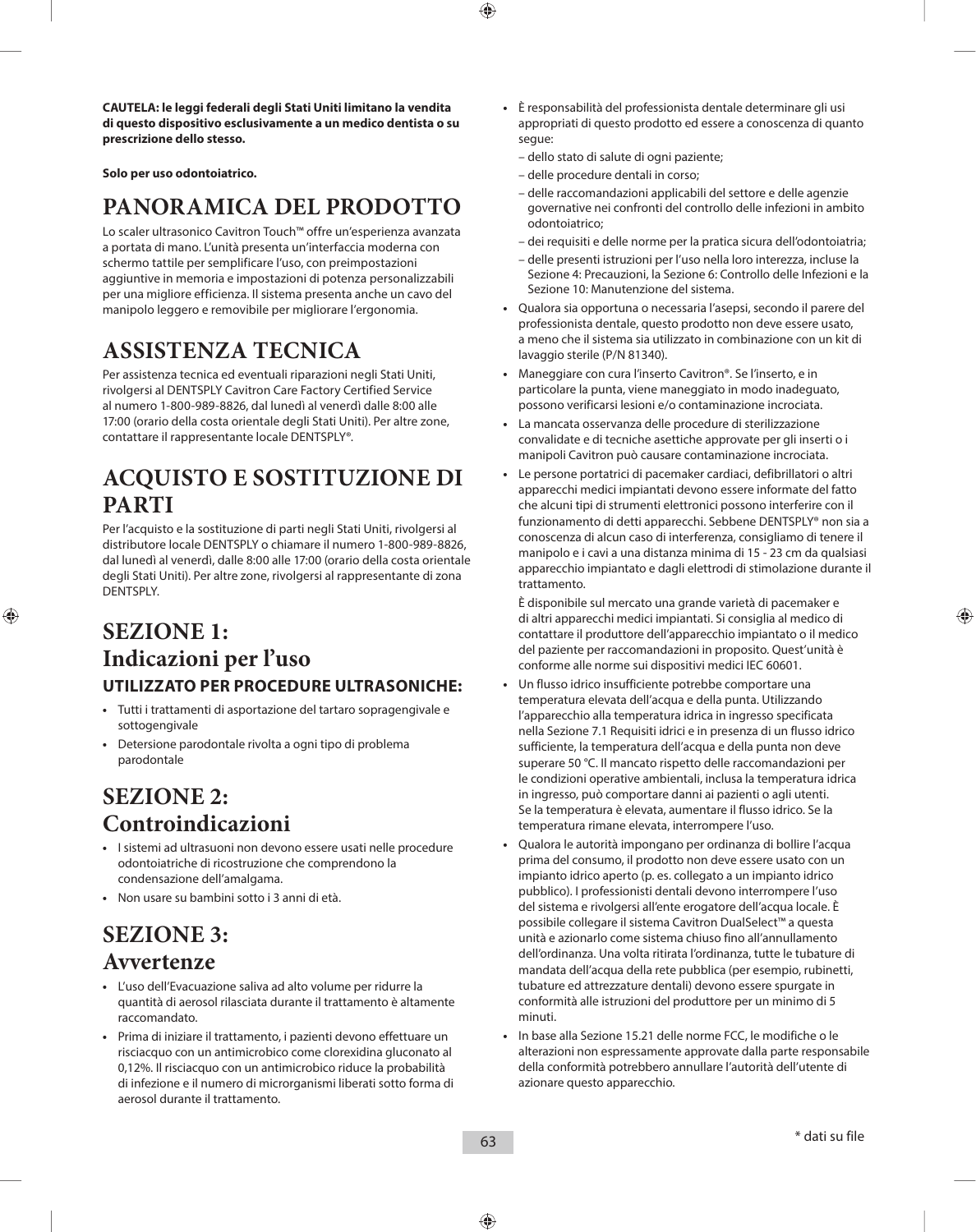- **•**  Questo trasmettitore portatile dotato di antenna è conforme ai limiti di esposizione ai campi elettromagnetici a radiofrequenza stabiliti dalla norma FCC/IC per la popolazione generale/ esposizione incontrollata.
- **•**  Il presente Dispositivo è conforme agli standard RSS esenti da licenza di Industry Canada. Il funzionamento è soggetto alle due condizioni seguenti: 1) il presente dispositivo non può causare interferenze e 2) il presente dispositivo deve accettare interferenze di ogni tipo, incluse quelle che possono causare un funzionamento indesiderato del dispositivo.

## **SEZIONE 4: Precauzioni**

### **4.1 Precauzioni riguardanti il sistema**

- **•**  Chiudere la valvola di arresto manuale dell'acqua dell'ambulatorio odontoiatrico ogni sera prima di lasciare la struttura.
- **•**  Non riporre il sistema sopra o accanto a un radiatore o altre fonti di calore. Il calore eccessivo può danneggiare l'elettronica del sistema. Collocare il sistema in un luogo in cui sia possibile far circolare l'aria liberamente su tutti i lati e al di sotto dello stesso.
- **•**  Il sistema è portatile ma deve essere maneggiato con cura quando viene spostato.
- **•**  Si raccomanda di spurgare il sistema e di curare la manutenzione dell'impianto di rifornimento dell'acqua all'apparecchio. Consultare la Sezione 10: Manutenzione del sistema.
- **•**  Non usare mai il sistema senza che scorra acqua nel manipolo.
- **•**  Accertarsi sempre che i collegamenti elettrici sul cavo del manipolo e sul manipolo Steri-Mate® siano puliti ed asciutti prima del montaggio per l'uso.

## **4.2 Precauzioni procedurali**

### GENERALI

**•**  Come in ogni trattamento odontoiatrico, si consiglia l'uso di precauzioni universali (mascherina, occhiali o altra protezione per il viso, guanti e camice).

### ULTRASUONI

- **•**  Lo scaler ultrasonico Cavitron Touch™ opera con gli inserti Cavitron come un unico sistema ed è stato progettato e testato per fornire prestazioni di massimo livello per tutti gli inserti a ultrasuoni a marchio Cavitron attualmente disponibili. Le aziende che producono, riparano o modificano gli inserti si assumono unicamente la responsabilità di provvedere all'efficacia e alle prestazioni dei propri prodotti laddove utilizzati all'interno di questo sistema. Gli utenti vengono avvisati della necessità di comprendere i limiti operativi del proprio inserto prima di utilizzarlo in un ambiente clinico.
- **•**  Gli inserti a ultrasuoni si consumano allo stesso modo di qualsiasi spazzolino da denti. Gli inserti con appena 2 mm di usura perdono circa il 50% del loro potere di ablazione. In generale, si consiglia di sostituire gli inserti a ultrasuoni ogni anno, con uso normale, per mantenere un'efficienza ottimale ed evitare rotture.
- **•**  Sostituire subito un inserto se risulta eccessivamente usurato, piegato, deformato o danneggiato.
- **•**  Le punte degli inserti a ultrasuoni piegate, danneggiate o deformate rischiano di rompersi durante l'utilizzo e devono perciò essere eliminate e sostituite immediatamente.
- **•**  Tirare indietro le labbra, le guance e la lingua per impedire il contatto con la punta dell'inserto, quando questo viene introdotto nella bocca.

## **SEZIONE 5: Reazioni avverse**

Sconosciute.

## **SEZIONE 6: Controllo delle infezioni**

## **6.1 Controllo generale delle infezioni**

- **•**  Per la sicurezza del paziente e dell'operatore, seguire attentamente le raccomandazioni sul controllo delle infezioni contenute nell'opuscolo informativo di controllo delle infezioni fornito insieme al sistema. Telefonando al servizio clienti al numero 1-800-989-8826 (orario della costa orientale degli Stati Uniti), dal lunedì al venerdì dalle 8:00 alle 17:00, è possibile ordinare opuscoli aggiuntivi. Per le zone fuori dagli Stati Uniti rivolgersi al rappresentante locale DENTSPLY.
- **•**  Come nel caso dei manipoli ad alta velocità e di altri strumenti odontoiatrici, la combinazione di acqua e di vibrazioni a ultrasuoni dello scaler ultrasonico Cavitron produce aerosol. Seguendo le istruzioni sulle modalità d'impiego della Sezione 9 di questo manuale è possibile controllare e ridurre al minimo la dispersione degli aerosol.

### **6.2 Raccomandazioni per il rifornimento idrico**

- **•**  È necessario che tutti i dispositivi di rifornimento idrico per uso odontoiatrico siano conformi alle normative CDC (U.S. Centers for Disease Control and Prevention, centri per il controllo delle malattie e la prevenzione degli Stati Uniti) e ADA (American Dental Association, associazione dentale americana) e che vengano seguite tutte le raccomandazioni riguardanti lo spurgo, lo spurgo chimico e le procedure generali per il controllo delle infezioni. Consultare le Sezioni 7.1 e 10.
- In quanto dispositivi medici, i prodotti Cavitron<sup>®</sup> devono essere installati in conformità alle normative locali, regionali o nazionali, compresa la guida di riferimento per la qualità dell'acqua (p. es., dell'acqua potabile). Trattandosi di un impianto idrico aperto, tale regolazione può richiedere il collegamento del dispositivo a un dispositivo di controllo centralizzato dell'acqua. Installare il sistema di erogazione Cavitron DualSelect per consentire a questa unità di funzionare come sistema idrico chiuso.

## **SEZIONE 7: Istruzioni per l'installazione**

Chiunque installi un sistema Cavitron Touch deve osservare i seguenti requisiti e raccomandazioni.

## **7.1 Requisiti idrici**

- **•**  Insieme al sistema viene fornita una linea di rifornimento idrico con filtro sostituibile dall'utente. Consultare la Sezione 10 Manutenzione del sistema per le istruzioni di sostituzione.
- **•**  La pressione nella linea di rifornimento idrico in entrata nel sistema deve essere compresa tra un minimo di 138 kPa e un massimo di 275 kPa. Se la pressione della linea di rifornimento nel sistema dentale è superiore a 275 kPa, installare un regolatore di pressione idrica sulla linea di rifornimento idrico collegata allo scaler ultrasonico Cavitron Touch.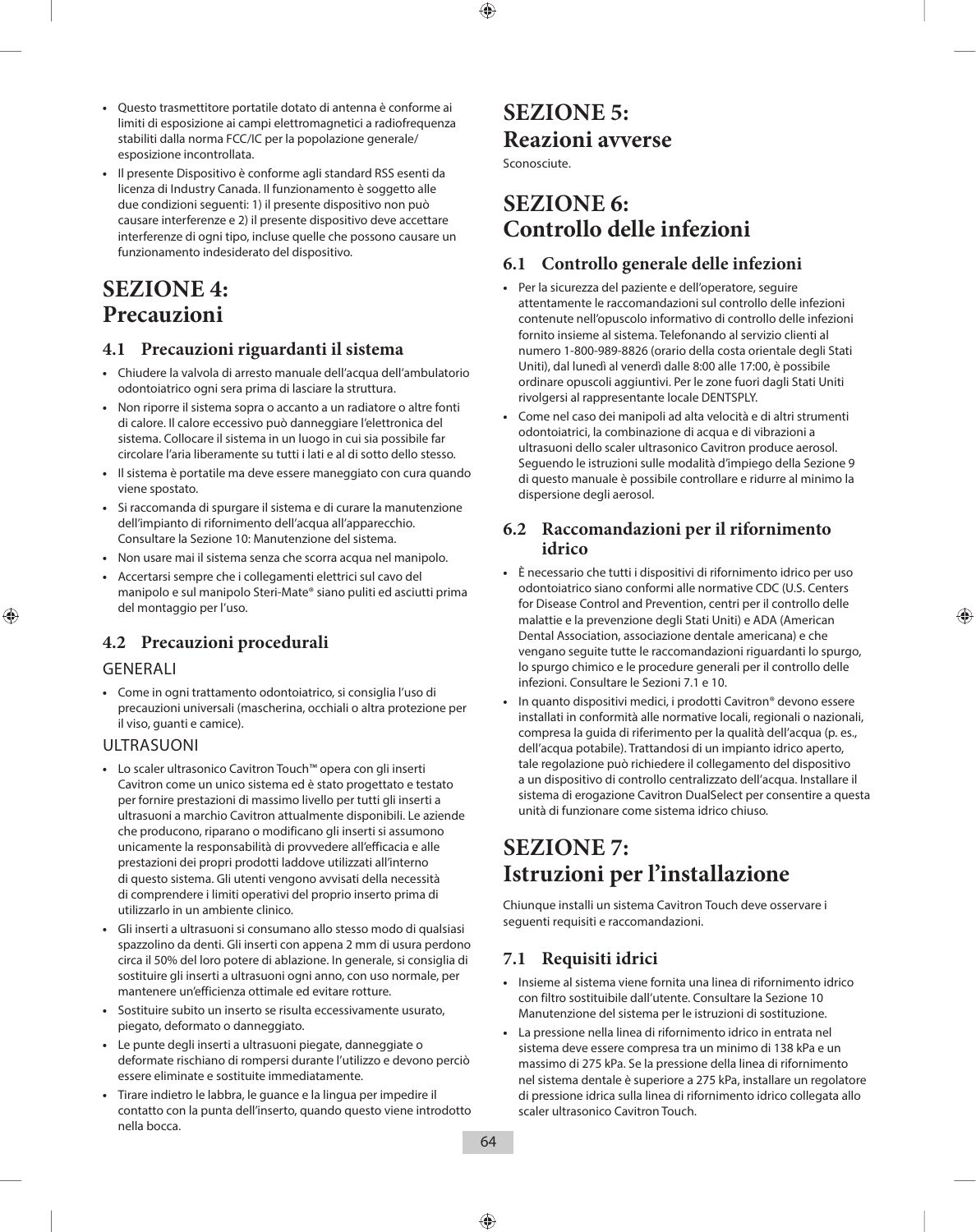- **•**  Installare una valvola di arresto manuale sulla linea di rifornimento idrico del sistema, in modo da poter chiudere completamente l'acqua prima di lasciare l'ambulatorio odontoiatrico.
- **•**  Oltre al filtro idrico fornito, si raccomanda di installare un filtro sulla linea di rifornimento idrico del sistema, in modo che le particelle presenti nel rifornimento idrico vengano bloccate prima di raggiungere il sistema Cavitron.
- **•**  Dopo aver svolto queste operazioni sull'impianto di rifornimento idrico e prima di collegare il sistema Cavitron, spurgare completamente tutte le linee idriche dell'ambulatorio odontoiatrico.
- **•**  La temperatura dell'acqua in entrata al sistema Cavitron non deve superare i 25 °C. Se necessario, installare un dispositivo per mantenere una temperatura conforme a questa specifica, oppure collegare un sistema di erogazione Cavitron DualSelect, per consentire a questo sistema di essere utilizzato in un sistema idrico chiuso.

## **7.2 Requisiti elettrici**

- **•**  L'alimentazione elettrica in entrata al sistema deve essere compresa tra 100 e 240 volt CA, deve essere monofase a 50/60 Hz e in grado di erogare 1,0 ampere.
- **•**  L'alimentazione elettrica al sistema deve essere erogata attraverso il cavo di alimentazione CA fornito con il sistema.
- **•**  AVVERTENZA: per evitare il rischio di shock elettrici, l'apparecchio deve essere connesso solo a una presa di alimentazione dotata di messa a terra di sicurezza.

## **7.3 Disimballaggio del sistema**

Disimballare attentamente lo scaler ultrasonico Cavitron Touch e verificare che tutti i componenti e gli accessori siano inclusi:

- 1. Sistema Cavitron Touch con cavo del manipolo rimovibile Featherweight
- 2. Assieme della linea idrica (blu) con filtro e sistema di scollegamento rapido
- 3. Filtro aggiuntivo della linea idrica
- 4. Cavo di alimentazione CA rimovibile
- 5. Comando a pedale wireless Cavitron® Tap-On™
- 6. Cavo ausiliare per il comando a pedale ricaricabile
- 7. Manipolo sterilizzabile rimovibile Steri-Mate® 360
- 8. Pacchetto documentazione

## **7.4 Installazione del sistema**

- **•**  Il sistema Cavitron Touch è progettato per essere collocato su una superficie piana. Assicurarsi che l'unità sia stabile e che sia adagiata sui quattro piedi.
- **•**  Il sistema Cavitron Touch non deve essere posizionato in modo da limitare l'accesso al cavo di alimentazione CA e di ingresso di alimentazione.
- **•**  Collocare l'unità sotto la luce solare diretta può causare la decolorazione dell'alloggiamento in plastica.
- **•**  Il sistema è stato dotato di un comando a pedale wireless Tap-On sincronizzato in fabbrica per operare con l'unità di base del sistema. Se il proprio ambulatorio è dotato di più sistemi Cavitron con tecnologia Tap-On, si raccomanda di contrassegnare il comando a pedale Tap-On e l'unità di base per consentire un riferimento rapido e identificare quale comando a pedale Tap-On utilizzare con quale unità di base. Qualora si renda necessaria una risincronizzazione, seguire le istruzioni riportate nella Sezione 7.7.

### **7.5 Connessione del cavo di alimentazione**



- **•**  Prima di procedere, verificare che l'interruttore di alimentazione principale ON/OFF, situato sul retro del sistema, sia in posizione OFF (O).
- **•**  Inserire il cavo di alimentazione CA nell'ingresso di alimentazione posto sul retro del sistema.
- **•**  Inserire la spina in una presa a muro CA.

### **7.6 Connessione della linea di rifornimento idrico**

**•**  Afferrare la linea di rifornimento idrico (manicotto blu) dall'estremità opposta a quella di scollegamento rapido, quindi inserirla nel connettore di ingresso idrico fino al completo alloggiamento.



Premere l'anello per rilasciare il tubo di rifornimento idrico.

- Connettere l'estremità di scollegamento rapido alla rete idrica dell'ambulatorio odontoiatrico o a un sistema di erogazione Cavitron DualSelect.
- **•**  Ispezionare tutti i collegamenti per verificare l'assenza di perdite.
- Per rimuovere la linea idrica dal sistema Cavitron, disattivare l'erogazione idrica nell'ambulatorio odontoiatrico. Scollegare la linea di rifornimento idrico dalla rete idrica dell'ambulatorio odontoiatrico. Se un connettore di scollegamento rapido risulta collegato all'estremità del manicotto, rilasciare la pressione idrica spingendo la punta del connettore in un contenitore appropriato e consentendo all'acqua di fuoriuscire. Per rimuovere il manicotto dal sistema, spingere sull'anello esterno dell'ingresso idrico del sistema ed estrarre delicatamente la linea idrica.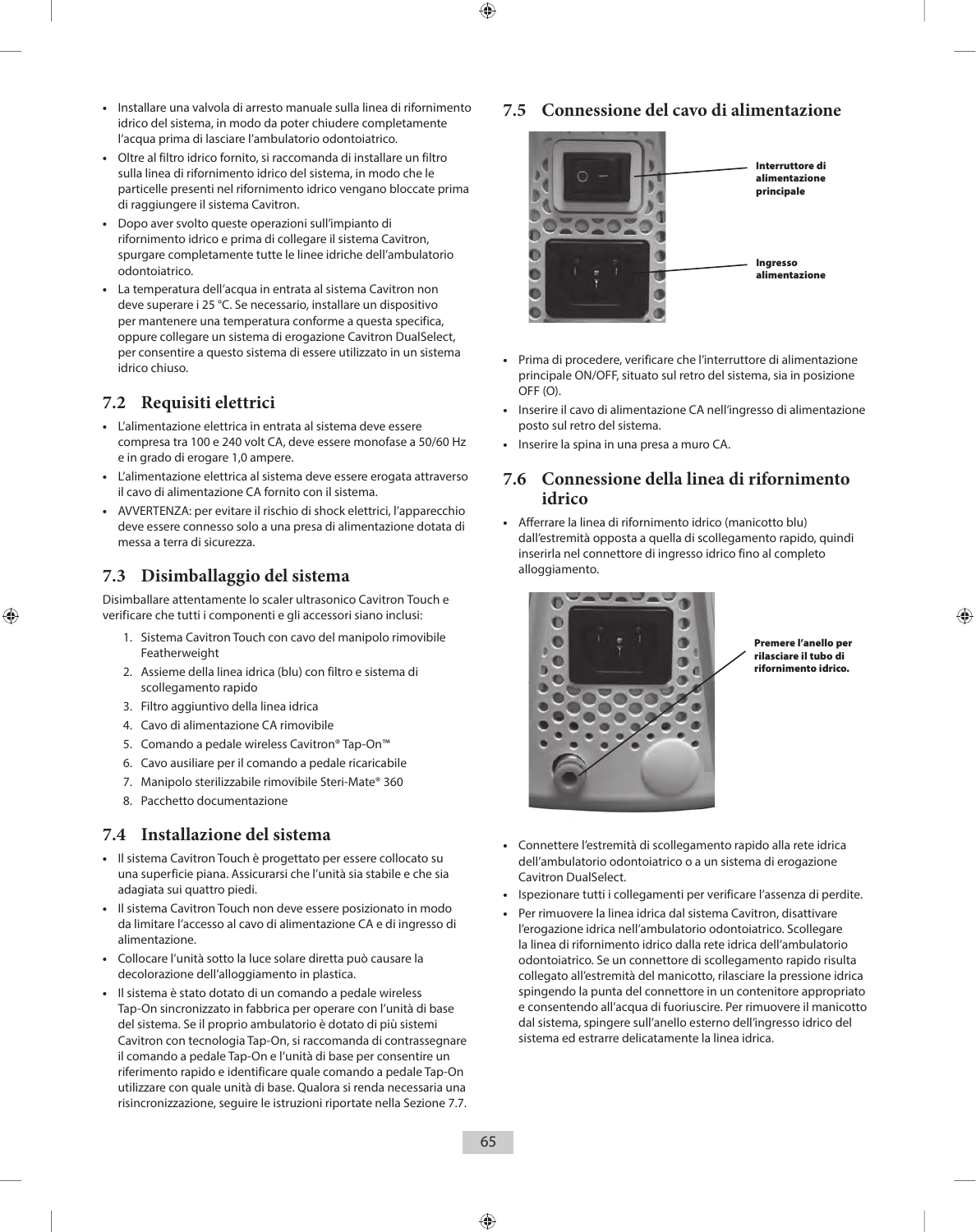## **7.7 Sincronizzazione del comando a pedale Tap-On™**

Il comando a pedale ricaricabile wireless Tap-On fornito con il sistema è stato sincronizzato in fabbrica con l'unità di base. Nel caso in cui risulti necessario sostituire il comando a pedale, la sincronizzazione sarà richiesta prima dell'utilizzo del sistema. Rispettare i passaggi seguenti per sincronizzare il comando a pedale con l'unità di base.

- 1. Ruotare l'interruttore di alimentazione principale situato sul retro del sistema in posizione ON (I). Apparirà la schermata principale. Tale schermata viene inoltre indicata come schermata Scale.
- 2. Tenere premuta l'icona Impostazioni fino alla comparsa della schermata Impostazioni.
- 3. Mantenere una distanza non superiore a 3 metri tra l'unità di base e il comando a pedale Tap-On durante il processo di sincronizzazione.
- 4. Rimuovere qualsiasi inserto dal manipolo.
- 5. Assicurarsi che l'alimentazione del comando a pedale sia attiva (ON).
- 6. Premere l'icona Sync sulla schermata Impostazioni.
- 7. Tenere premuto il pulsante di sincronizzazione rosso sulla parte inferiore del comando a pedale per almeno tre secondi.
- 8. La sincronizzazione risulta completa quando l'icona Sync interrompe la rotazione e si attiva un segnale acustico.
- 9. Per verificare la presenza di comunicazioni corrette, premere l'icona Scale per tornare alla schermata principale (schermata Scale). Premere il comando a pedale nella seconda posizione e verificare che sia attivato Boost (vedere l'icona Livello potenza).

## **7.8 Ricarica del comando a pedale Tap-On**

Assicurarsi che l'alimentazione del comando a pedale sia attiva (ON). Con l'unità attiva (ON), inserire il cavo ausiliario del comando a pedale nel comando a pedale e nella porta USB sulla parte anteriore dell'unità. Attendere almeno 4 ore per una ricarica completa della batteria.

L'unità resterà in funzione con il comando a pedale durante la ricarica della batteria.

### **Icona Batteria (carica del comando a pedale)**

- $100\% 75\% =$
- $75\% 50\% = 11$
- $50\% 25\% = 11$
- $25\% 0\% =$

## **7.9 Attivazione/spegnimento del comando a pedale Tap-On**

- **•**  Il comando a pedale viene imballato con l'alimentazione spenta (OFF). Il comando a pedale deve essere acceso prima dell'uso. (Il comando a pedale non si caricherà in stato OFF.)
- **•**  Il pulsante Power viene utilizzato per scollegare la batteria dal circuito per finalità di spedizione.
- **•**  Il pulsante Power deve essere mantenuto premuto per 4 secondi al fine di scollegare la batteria. Allo stesso modo, il pulsante Power deve essere mantenuto premuto per 4 secondi al fine di ricollegare la batteria.
- **•**  Se l'alimentazione del comando a pedale è OFF, la pressione del pulsante Sync o il tentativo di sincronizzazione con lo scaler non attiveranno il comando a pedale.

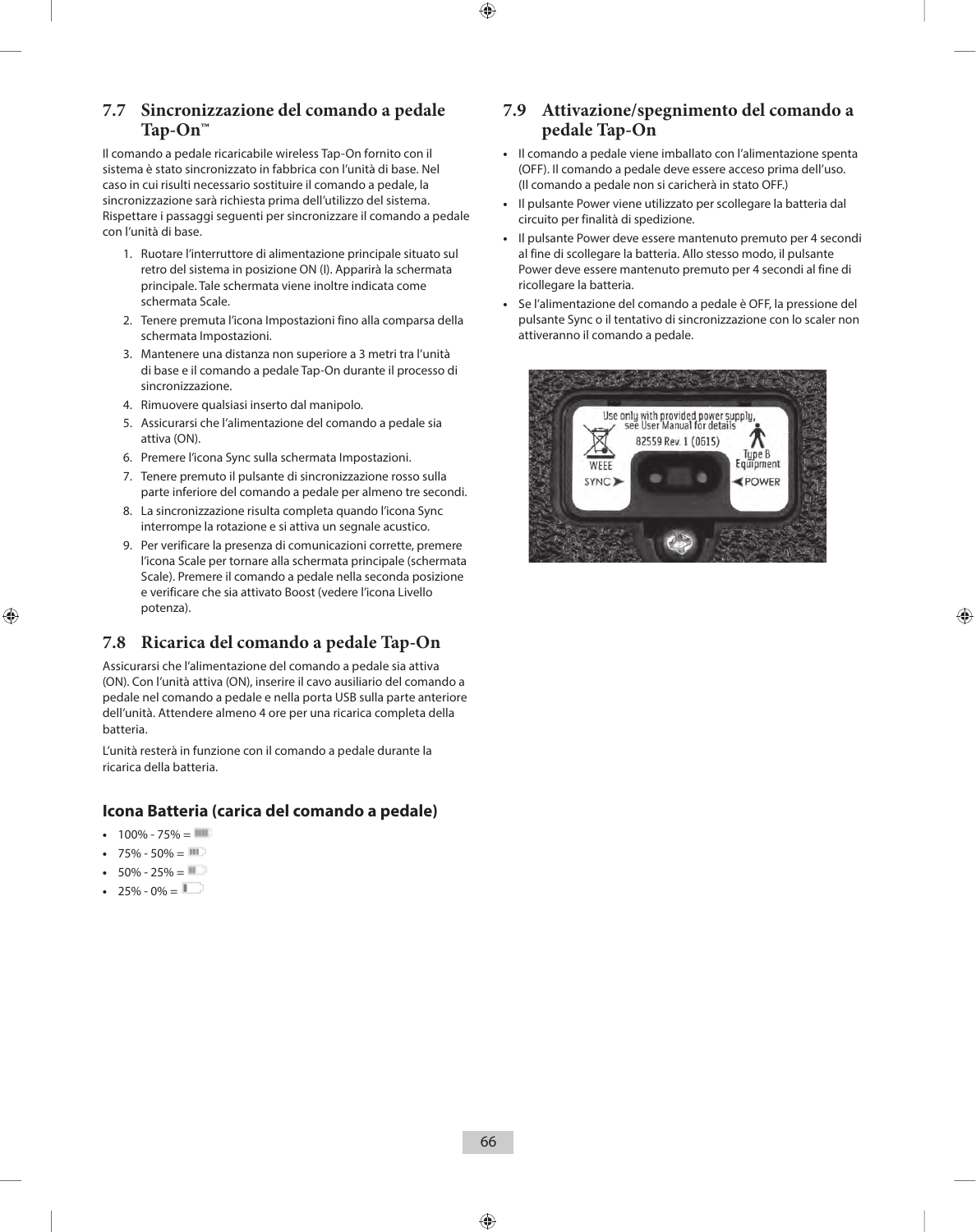## **SEZIONE 8: Descrizione dello scaler ultrasonico Cavitron Touch™**

## **8.1 Comandi del sistema**

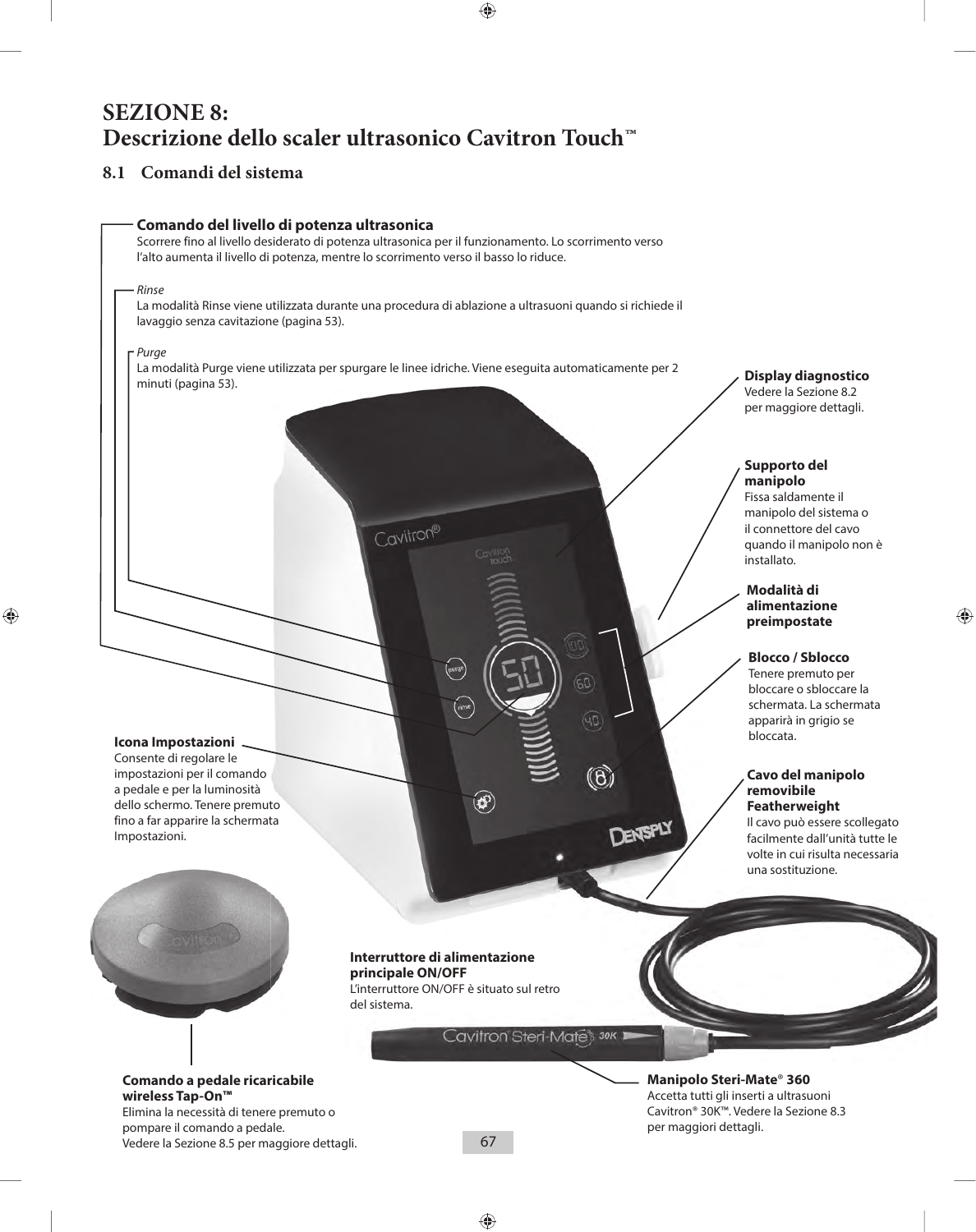## **8.2 Indicatori del display diagnostico e comando**



**Assistenza**  1 - Problema al cavo o al manipolo. 2 - Surriscaldamento dell'unità. Interrompere l'uso e contattare l'assistenza Cavitron.



Apparirà un'icona quando risulta necessario sostituire il filtro dell'acqua. Una volta sostituito, tenere premuto per ripristinare il segnale.



La modalità Purge viene utilizzata per spurgare le linee idriche. Viene eseguita automaticamente per 2 minuti.

Questa schermata mostra quando risulta attivata la modalità Purge.



- Icona Scale: premere per tornare alla schermata principale
- Premere il comando a pedale per tornare alla schermata principale
- La schermata principale apparirà al termine del conto alla rovescia



La modalità Rinse viene utilizzata durante una procedura di ablazione a ultrasuoni quando è richiesto il lavaggio senza cavitazione.

Questa schermata mostra quando risulta attivato il risciacquo. Premere il comando a pedale per avviare il ciclo della modalità Rinse.



lcona Scale: premere per tornare alla schermata principale



Tenere premuto fino a che non verrà visualizzata la schermata Impostazioni (vedere pag. 54).

# **Schermata principale**



111

**Batteria del comando a pedale** Indica la durata della batteria del comando a pedale.



(OS

**Modalità di alimentazione preimpostate - Programmabili** Tenere premuto fino a udire un segnale acustico.



**Icone Blocco / Sblocco** Tenere premuto per bloccare o sbloccare la schermata. La schermata appare in grigio se bloccata.



#### **Icona Livello potenza**

Regolare il numero al livello di potenza desiderato scorrendo verso l'alto o verso il basso.



I livelli di potenza impostati tra 05 e 35 si trovano all'interno dell'intervallo Zone blu

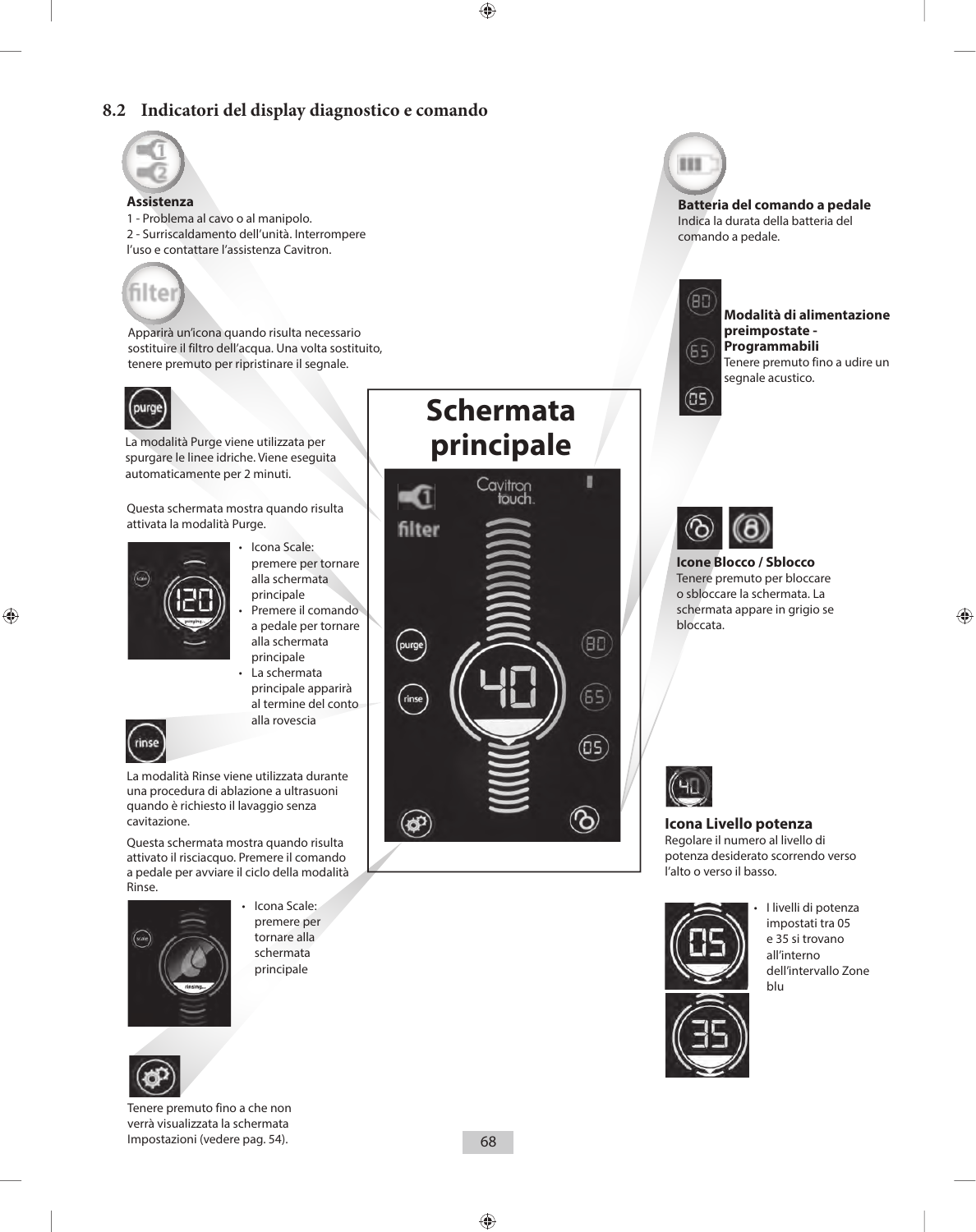

**Scale**  Premere per tornare alla schermata principale



**Tap-On** Premere per attivare o disattivare la tecnologia Tap-On™

*Nota: la tecnologia Tap-On viene disattivata presso lo stabilimento di produzione.*



#### **Sync**

Premere per sincronizzare il comando a pedale e l'unità

*Nota: se il comando a pedale risulta sincronizzato con l'unità, la pressione dell'icona Sync rimuoverà il collegamento del comando a pedale con l'unità.*



**Luminosità**

Scorrere verso l'alto o verso il basso per aumentare o ridurre il livello di luminosità

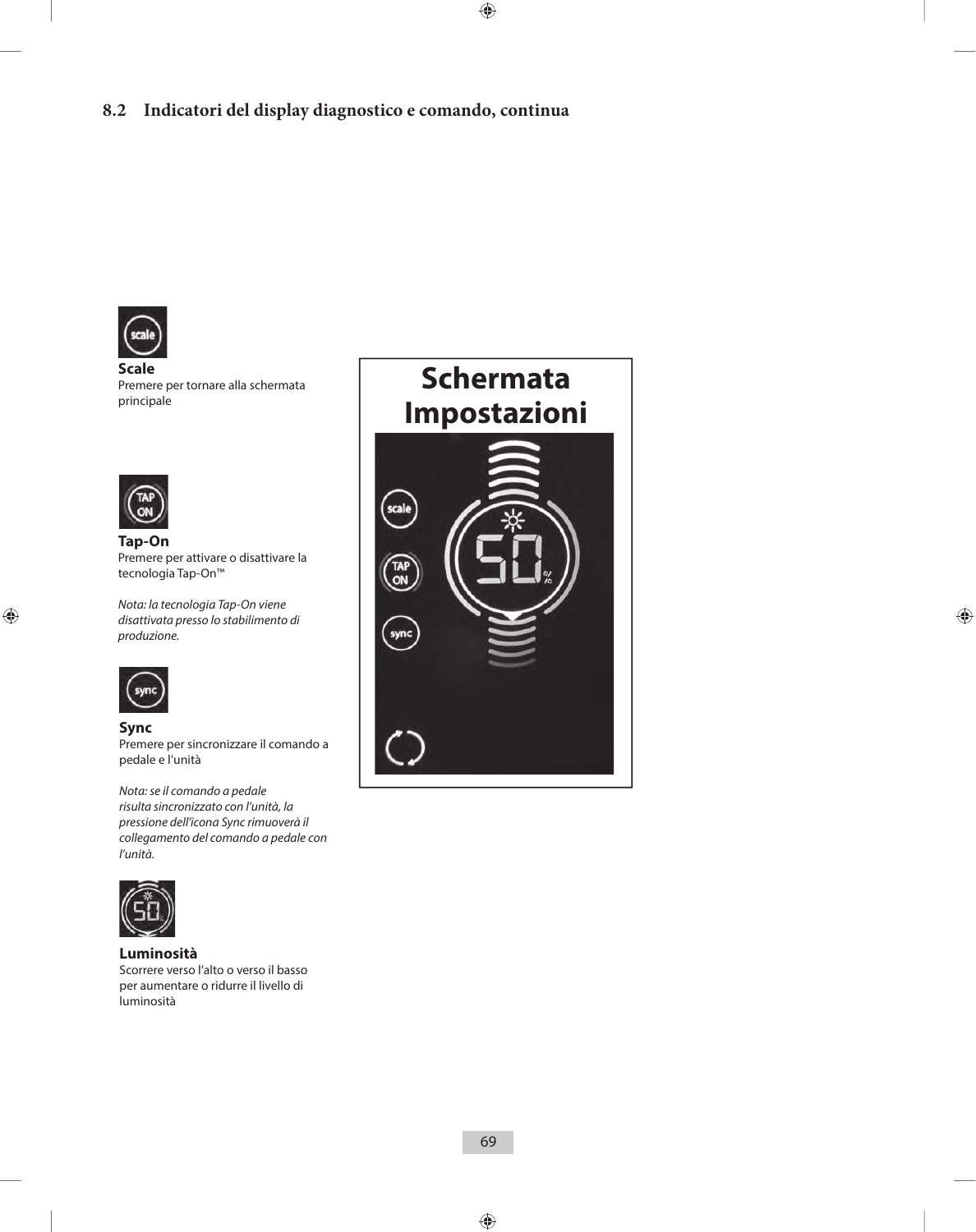## **8.3 Manipolo / Cavo**

#### **Comando lavaggio**

Ruotare il comando lavaggio per selezionare la portata da utilizzare durante il funzionamento del sistema. La portata è basata su una scala da 1 a 6. Ruotare in senso orario verso il 6 per aumentare il flusso sulla punta dell'inserto. Ruotare in senso antiorario verso l'1 per ridurre il flusso. La portata attraverso il manipolo determina anche la temperatura di lavaggio. Le portate ridotte producono un lavaggio più caldo. Le portate elevate producono un lavaggio più freddo.

Cavitron Steri-Mates 30K

#### **Punta del manipolo con rotazione a 360°**

Per ruotare l'inserto, posizionare le dita sulla punta del manipolo e ruotare nella posizione desiderata. La manovrabilità del manipolo consente di regolare il posizionamento della mano, di liberare il movimento di flusso e di accedere alla parte anteriore e posteriore del cavo orale. *Nota: il design dello Steri-Mate 360 fornisce una semplice transizione agli inserti Cavitron FitGrip (mostrati).*

#### **Cavo del manipolo removibile Featherweight**

Il cavo leggero del manipolo si scollega facilmente dall'unità, così come dal manipolo Steri-Mate 360, per rispondere a ogni esigenza di pulizia e sostituzione. La funzione girevole riduce il trascinamento del cavo, dato che il manipolo ruota durante le procedure.

### **8.4 Inserti a ultrasuoni Cavitron 30K**

Gli svariati stili degli inserti a ultrasuoni Cavitron 30K sono facilmente interscambiabili per le varie procedure e applicazioni.

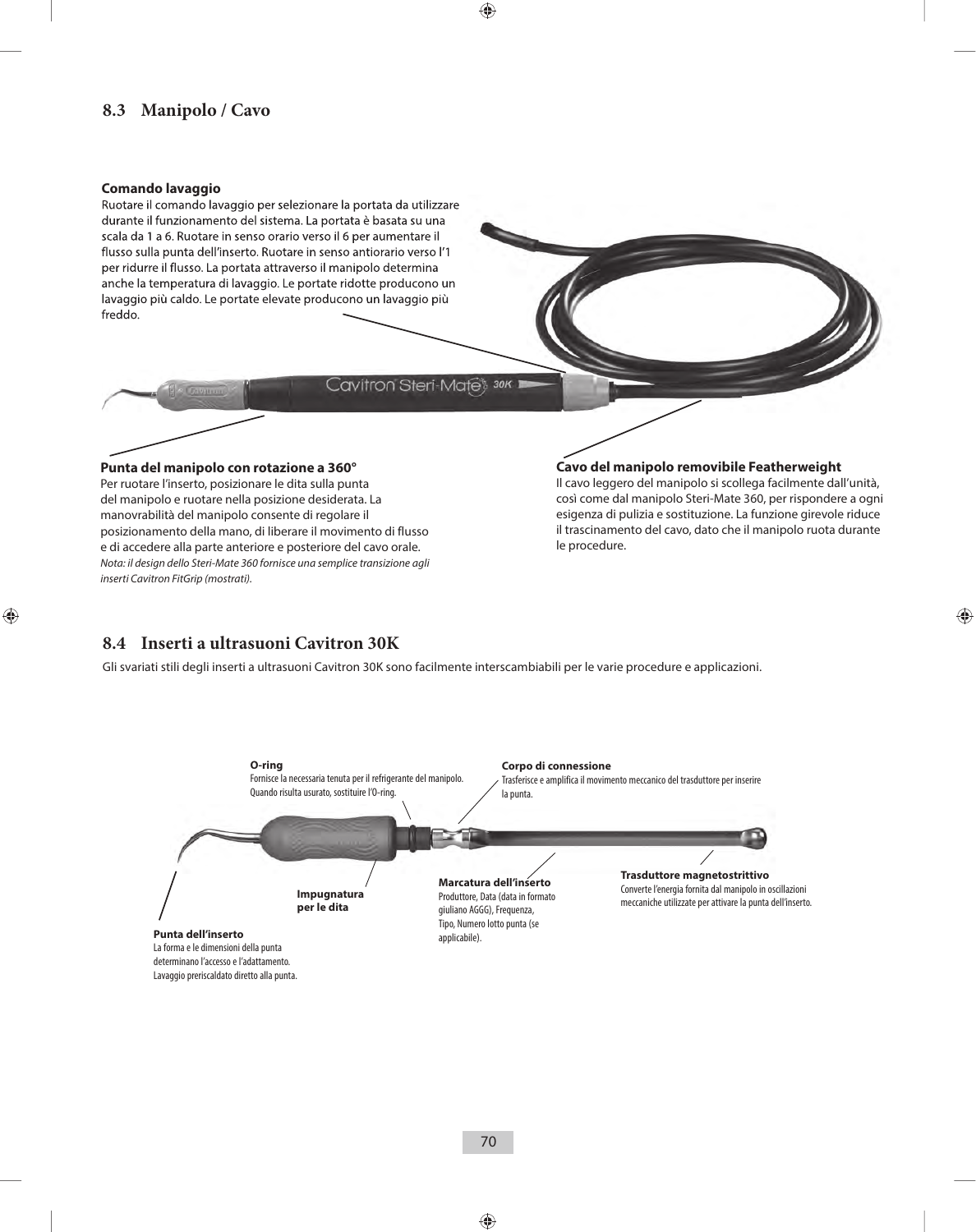## **8.5 Funzionamento del comando a pedale wireless con tecnologia Tap-On**

#### **Utilizzo del comando a pedale in modalità Tap-On**

*Per le procedure di ablazione*, la tecnologia Tap-On elimina la necessità di tenere premuto il pedale. Toccare una volta il comando a pedale attiva la potenza ultrasonica per circa 4 minuti. Toccare il comando a pedale all'interno della modalità Tap-On disattiva la potenza ultrasonica e il flusso idrico. Il Boost resta comunque disponibile durante l'ablazione in modalità Tap-On. Per utilizzare il Boost, premere il comando a pedale nella seconda posizione (mantenere la pressione fino a fine corsa) per attivarlo, quindi mantenere premuto per tutto il tempo in cui si intende utilizzarlo. Rilasciare il comando a pedale per tornare in modalità Tap-On.



CONSIGLI:



*La tecnologia Tap-On non azionerà l'acqua in assenza di inserti nel manipolo.*

*Un sensore nel supporto del manipolo impedirà l'azionamento della tecnologia Tap-On quando il manipolo si trova nel supporto.*

*Se il comando a pedale non viene premuto in fretta, funzionerà normalmente.*

#### **Come attivare e disattivare la tecnologia Tap-On**

La tecnologia Tap-On può essere attivata premendo l'icona Tap-On nella schermata Impostazioni. Dalla schermata principale, premere l'icona Impostazioni, quindi premere l'icona Tap-On. Le linee tra parentesi intorno all'icona verranno mostrate in bianco quando viene attivato Tap-On, mentre quando si ritorna a Scale (schermata principale), l'indicazione TAP ON apparirà nella parte superiore del cerchietto Livello potenza.

La tecnologia Tap-On può essere disattivata premendo l'icona Tap-On nelle impostazioni. Da Scale (schermata principale), premere l'icona Impostazioni, quindi premere l'icona Tap-On. L'icona verrà mostrata in grigio.

#### **Utilizzo del comando a pedale non in modalità Tap-On**

Per le operazioni di ablazione, la prima posizione attiva l'energia a ultrasuoni e il lavaggio nella punta dell'inserto. La seconda posizione attiva la modalità Boost. La modalità Boost (comando a pedale completamente premuto), aumenta il livello di potenza ultrasonica, per una rapida rimozione dei depositi più ostinati senza regolare la manopola del livello di potenza. Per disattivare la modalità Boost, rilasciare il comando a pedale nella prima posizione.

### **8.6 Accessori e altri componenti sostituibili dall'utente**

### **8.6.1 Accessori**

- 1. Cavo di alimentazione CA
- 2. Comando a pedale ricaricabile wireless (con tecnologia Tap-On)
- 3. Cavo di alimentazione ausiliario del comando a pedale
- 4. Manipolo sterilizzabile rimovibile Cavitron Steri-Mate® 360
- 5. Inserti a ultrasuoni Cavitron 30K
- 6. Sistema di erogazione Cavitron DualSelect
- 7. Cavo del manipolo removibile Featherweight
- 8. Manipolo sterilizzabile Cavitron Steri-Mate

### **8.6.2 Kit di componenti sostituibili dall'utente**

- 1. Kit di o-ring sostitutivi per inserti Cavitron, 12/confezione P/N 62351 (nero) per impugnature in plastica e morbide P/N 62605 (verde) per impugnature in metallo
- 2. O-ring per cavi di manipoli, P/N 79357
- 3. Filtro di lavaggio (acqua), 10/confezione, P/N 90158

Per informazioni dettagliate, rivolgersi al rappresentante locale DENTSPLY o al distributore autorizzato DENTSPLY.

## **SEZIONE 9: Configurazione del sistema, funzionamento e tecniche d'uso**

## **9.1 Configurazione del manipolo**

- **•**  Il manipolo può essere sterilizzato. Fare riferimento all'opuscolo Procedure per il controllo delle infezioni nei sistemi Cavitron per le istruzioni di sterilizzazione da seguire prima di utilizzare il manipolo.
- **•**  Collegare il manipolo all'assieme dei cavi allineando le connessioni elettriche. Se l'assieme dei cavi non può essere alloggiato nel manipolo, ruotare delicatamente il manipolo fino ad allineare i contatti, quindi inserire completamente il manipolo. NOTA: i prodotti Steri-Mate 360 e Steri-Mate sono compatibili con questo sistema.
- **•**  Mantenere il manipolo vuoto in posizione semi-diritta sopra un lavandino o uno scarico. Attivare il comando a pedale Tap-On fino a far fuoriuscire acqua, in modo da rilasciare ogni eventuale bolla d'aria eventualmente intrappolata all'interno del manipolo. NOTA: la tecnologia Tap-On è utilizzabile solo in presenza di un inserto nel manipolo.
- **•**  Lubrificare l'o-ring sull'inserto con acqua prima di collocarlo nel manipolo. Alloggiare completamente l'inserto con un movimento delicato di spinta e torsione. NON FORZARE.
- **•**  Ruotare il comando lavaggio per selezionare la portata da utilizzare durante il funzionamento del sistema. La portata può essere impostata su una scala da 1 a 6. Ruotare il comando in senso orario verso il 6 per aumentare il flusso sulla punta dell'inserto. Ruotare il comando in senso antiorario verso l'1 per ridurre il flusso. La portata attraverso il manipolo determina anche la temperatura di lavaggio. Le portate idriche ridotte producono un lavaggio più caldo. Le portate idriche elevate producono un lavaggio più freddo. Se il manipolo diventa caldo, aumentare la portata. Acquisendo esperienza, il professionista dentale sarà in grado di determinare la migliore impostazione per la portata, con cui ottenere un'efficienza operativa e un comfort dei pazienti di livello ottimale.

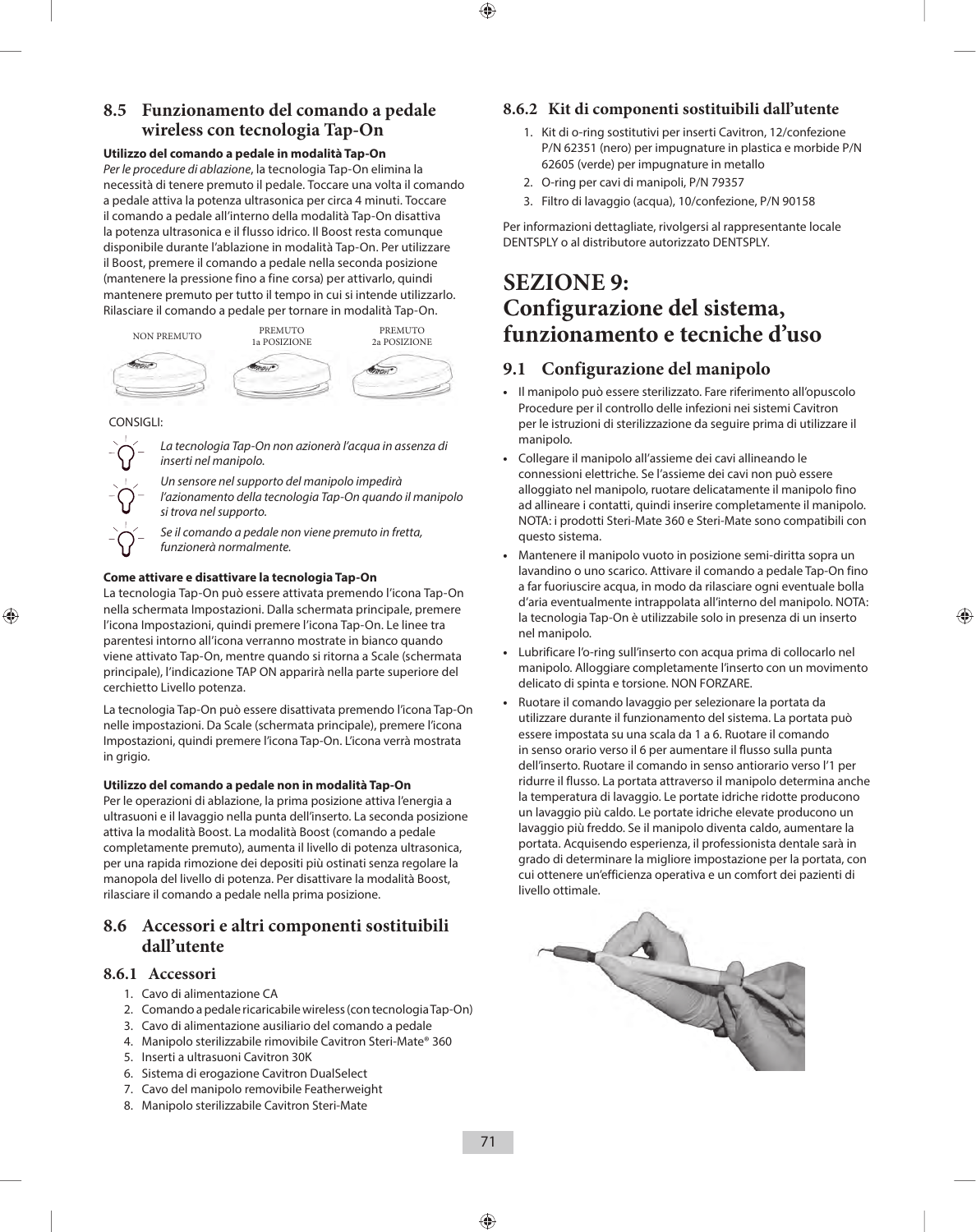## **9.2 Modalità Boost**

Il boost fornisce un aumento temporaneo nella potenza di ablazione a ultrasuoni, utile per una rimozione rapida del tartaro ostinato senza toccare l'unità. Il boost si attiva premendo a fondo il comando a pedale Tap-On nella seconda posizione (mantenendo la pressione fino a fine corsa). Una volta attivato, l'icona Boost si illuminerà nel cerchietto Livello potenza. Il boost resterà attivo per tutto il tempo in cui il medico manterrà premuto a fondo il comando a pedale. Al fine di disattivare il boost, rilasciare il comando a pedale Tap-On nella prima posizione.

## **9.3 Posizionamento del paziente**

Lo schienale della poltrona deve essere regolato in modo da facilitare l'accesso alle arcate superiori e inferiori del paziente, così come per le altre procedure odontoiatriche. Questa posizione assicura il comfort necessario al paziente e la visibilità per l'operatore.

La testa del paziente deve essere girata verso destra o sinistra. Inoltre, il mento del paziente deve essere alzato o abbassato, a seconda del settore e della superficie in cui si deve operare. Evacuare il liquido d'irrigazione usando un aspirasaliva o un evacuatore ad alto volume (HVE).

## **9.4 Esecuzione delle procedure di ablazione a ultrasuoni**

*Nota: fare riferimento all'opuscolo Informazioni sul controllo delle infezioni fornito con il sistema e alla Sezione 10 del presente manuale per le procedure generiche da seguire all'inizio di ogni giornata di lavoro e tra un paziente e l'altro.*

- **•**  Seguire le precauzioni elencate nelle Sezione Informazioni generiche e Ultrasuoni del paragrafo 4.2 Precauzioni procedurali.
- **•**  I bordi degli inserti a ultrasuoni Cavitron® sono intenzionalmente arrotondati per limitare il pericolo di lacerazioni alla gengiva utilizzando una tecnica di ablazione a ultrasuoni appropriata. Quando si posiziona la punta dell'inserto all'interno della bocca del paziente, occorre spostare il labbro, la guancia e la lingua in modo da evitare il contatto (prolungato) con la punta dell'inserto attivato.
- **•**  Scorrere il comando del livello di potenza per selezionare il livello di potenza ultrasonica adeguato per l'intervento. Lo spostamento del comando verso l'alto aumenta la potenza del sistema. Il livello di potenza verrà aumentato all'interno dell'intervallo del comando. Mantenere il manipolo sopra un lavandino o uno scarico. In modalità Tap-On, toccare il comando a pedale Tap-On per attivare il sistema. (Se la modalità Tap-On è spenta, tenere premuto il comando a pedale Tap-On per attivare il sistema.) Controllare lo spruzzo d'acqua per verificare che il liquido raggiunga l'estremità operativa della punta dell'inserto. Regolare il comando di lavaggio idrico fino a ottenere un flusso idrico (di lavaggio) con un gocciolamento rapido o uno spruzzo ridotto. Le impostazioni relative a un flusso idrico superiore forniscono un'irrigazione più fredda.
- **•**  Potrebbe essere necessario regolare il lavaggio con il sistema in modalità "Boost" (comando a pedale Tap-On completamente premuto), in modo da mettere a disposizione una quantità di liquido adeguata per raffreddare l'interfaccia dalla punta al dente.
- **•**  In generale, si consiglia di utilizzare un "tocco leggero come una piuma" per l'ablazione a ultrasuoni. Il movimento della punta attivata e gli effetti acustici del liquido di irrigazione sono in genere adeguati per rimuovere anche il tartaro più ostinato.
- **•**  Controllare periodicamente l'inserto a ultrasuoni Cavitron per rilevare l'usura mediante l'indicatore di usura nell'inserto Cavitron.
- **•**  L'utilizzo di un aspirasaliva o di un evacuatore ad alto volume (HVE) è raccomandato per ogni procedura.
- **•**  Impostare il comando del livello di potenza di sistema nell'impostazione di potenza efficace più bassa possibile per l'applicazione e l'inserto selezionato.
- **•**  Mantenere il comando a pedale vicino al piede per semplificarne l'accesso.

## **9.5 Considerazioni riguardanti il comfort per il paziente**

### *Cause di sensibilità*

- Posizionamento errato della punta. La punta non deve mai essere rivolta verso la superficie delle radici.
- **•**  La punta dell'inserto non è tenuta in movimento sopra il dente. Non lasciare l'inserto in posizione statica su alcuna zona del dente. Variare la direzione di movimento dell'inserto.
- **•**  Applicazione di una pressione eccessiva. Utilizzare laddove possibile una presa e una pressione molto leggere sui tessuti molli, specialmente in presenza di cemento esposto.
- **•**  Se la sensibilità persiste, diminuire la potenza impostata e/o operare alternativamente tra un dente sensibile e un altro.

## **SEZIONE 10: Manutenzione del sistema**

Si raccomanda di rispettare le seguenti procedure di manutenzione.

## **10.1 Manutenzione giornaliera**

## PROCEDURE DI MESSA IN FUNZIONE ALL'INIZIO DELLA GIORNATA:

- 1. Aprire la valvola di arresto manuale sull'impianto di rifornimento idrico dell'ambulatorio odontoiatrico.
- 2. Installare un manipolo sterilizzato Steri-Mate sul cavo del manipolo.
- 3. Impostare il comando del livello di potenza al minimo e il comando di lavaggio al massimo.
- 4. Attivare il sistema.
- 5. Mantenere il manipolo sterilizzato (senza inserto) sopra un lavandino o uno scarico. Attivare la modalità di spurgo premendo l'icona Purge.
	- Verrà visualizzata la schermata Purge, a indicare la corretta attivazione della funzione di spurgo. L'icona Time mostrerà un conto alla rovescia, corrispondente al termine del ciclo di spurgo.
	- La funzione Purge può essere interrotta in qualsiasi momento durante il ciclo di due minuti premendo l'icona Scale o il Comando a pedale.
- 6. Dopo aver completato il ciclo di spurgo, collocare un inserto a ultrasuoni Cavitron a 30 kHz nel manipolo, quindi impostare il Comando del livello di potenza e il Comando di lavaggio alla propria posizione operativa preferita per l'ablazione a ultrasuoni.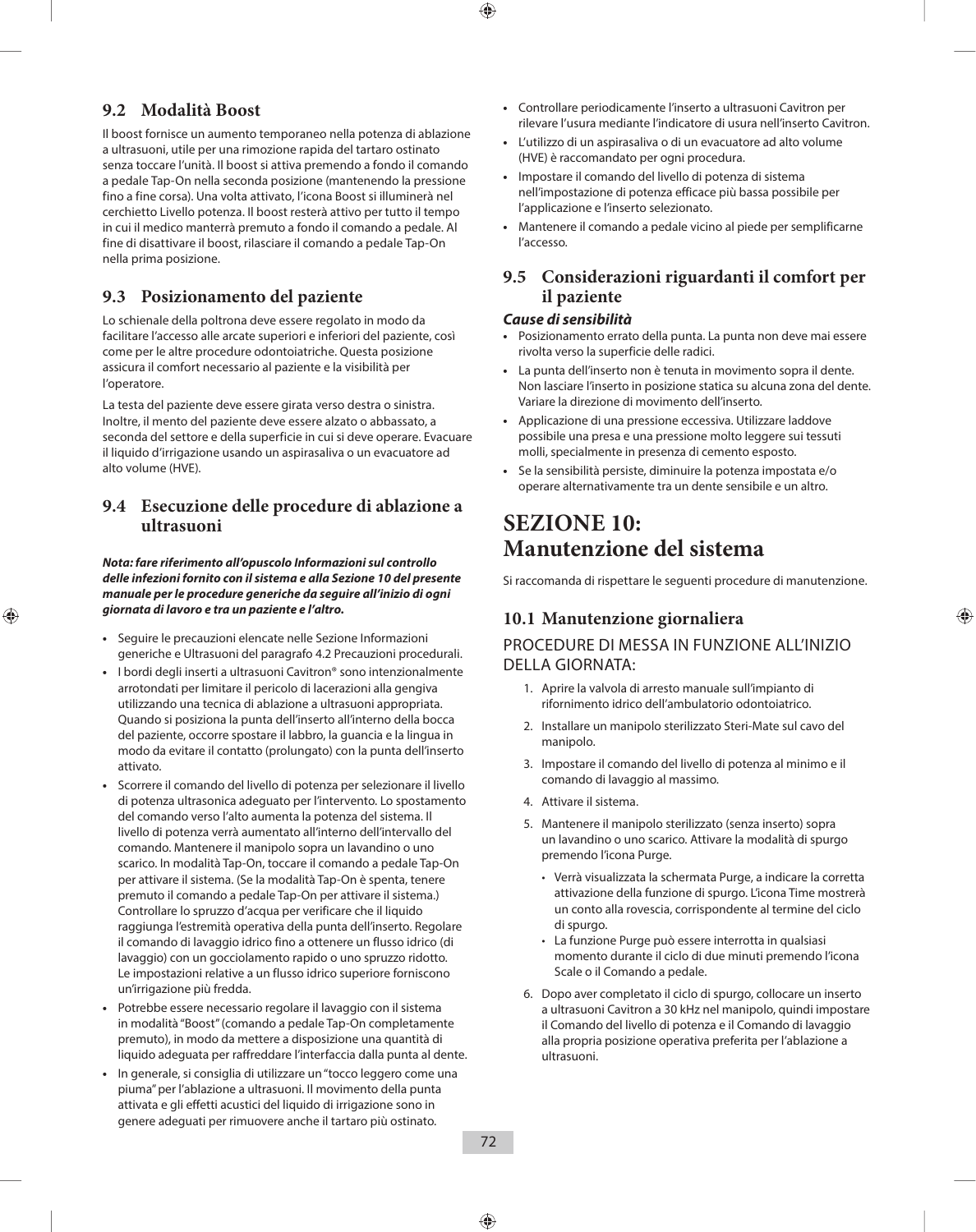#### TRA UN PAZIENTE E L'ALTRO:

- 1. Rimuovere l'inserto a ultrasuoni Cavitron utilizzato. Pulire e sterilizzare in base alle procedure di controllo delle infezioni fornite con l'inserto.
- 2. Mantenere il manipolo sopra un lavello o uno scarico, quindi attivare la funzione Purge come descritto nel Punto 5 della procedura di messa in funzione.
- 3. Al termine del ciclo di scarico, disattivare il sistema collocandolo in posizione OFF (O).
- 4. Rimuovere il manipolo Steri-Mate, pulire e sterilizzare seguendo le procedure descritte nell'opuscolo Procedure di controllo delle infezioni nei sistemi Cavitron fornito con il sistema.
- 5. Prima di disinfettare la superficie degli armadi, bloccare la schermata touch premendo l'icona Blocco. Disinfettare le superfici dell'armadio, del cavo di alimentazione, del cavo del manipolo, del comando a pedale Tap-On e dell'assieme di cavi (se applicabile) e delle linee di rifornimento idrico in base alle istruzioni contenute nell'opuscolo Procedure di controllo delle infezioni nei sistemi Cavitron. NON SPRUZZARE SOLUZIONI DISINFETTANTI DIRETTAMENTE SULLE SUPERFICI DEL SISTEMA\*.
- 6. Ispezionare il cavo del manipolo per rilevare eventuali segni di rottura o usura.
- 7. In caso di utilizzo di un'erogazione idrica chiusa o di un sistema di erogazione DualSelect, controllare che vi siano volumi di liquido adeguati per il paziente successivo.
- 8. Una volta pronto all'uso, premere l'icona Sblocco, collocare un manipolo Steri-Mate sterilizzato sull'assieme del cavo del manipolo e inserire un inserto a ultrasuoni sterilizzato sul manipolo, quindi regolare i comandi del sistema come desiderato.

#### PROCEDURE DI SPEGNIMENTO AL TERMINE DELLA GIORNATA:

Seguire le procedure di manutenzione "Tra un paziente e l'altro" dal punto 1 al punto 6. Inoltre, si raccomanda di chiudere la valvola di arresto manuale sull'impianto di rifornimento idrico dell'ambulatorio odontoiatrico.

*\*NOTA: sono da preferirsi le soluzioni di disinfezione a base di acqua di grado ospedaliero ad ampio spettro, come Lysol IC. Alcune soluzioni disinfettanti a base di alcol possono essere dannose e possono decolorare i materiali plastici.*

### **10.2 Manutenzione settimanale**

Si raccomanda caldamente di disinfettare questo sistema mediante lavaggio chimico delle linee idriche con una soluzione di ipoclorito di sodio (NaOCl) 1:10 al termine di ogni settimana. Ciò può essere ottenuto collegando il dispositivo a un sistema di erogazione DualSelect Cavitron o a una serie di altri dispositivi disponibili mediante i propri distributori locali. Una volta connesso questo dispositivo al sistema di erogazione Cavitron DualSelect, seguire il manuale Istruzioni per l'uso del sistema DualSelect. Se connesso a

un altro dispositivo, seguire queste indicazioni per l'uso, tenendo presente la necessità di eseguire il lavaggio chimico alla massima portata idrica per almeno 30 secondi. Lasciare indisturbato il sistema per almeno 10 minuti, ma senza superare i 30 minuti, in modo da consentire alla soluzione a base di ipoclorito di sodio di impregnare le linee. Si raccomanda di collocare un cartello sul sistema con il seguente messaggio: È IN CORSO LA DISINFEZIONE DEL SISTEMA CON UN POTENTE DISINFETTANTE, NON UTILIZZARE IL SISTEMA. Una volta pronto, risciacquare il sistema con acqua pulita per almeno 30 secondi o fino alla scomparsa dell'odore di ipoclorito di sodio. TUTTE LE SOSTANZE CHIMICHE DEVONO ESSERE RIMOSSE DAL SISTEMA PRIMA DI PREPARARLO PER L'USO SUI PAZIENTI.

#### **10.3 Manutenzione mensile**

#### MANUTENZIONE DEL FILTRO DELLA LINEA IDRICA:

Se il filtro della linea idrica risulta scolorito o se si illumina l'icona Filter, è necessario sostituire il filtro per evitare una riduzione del flusso idrico al sistema Cavitron Touch.

- 1. Verificare che il sistema sia spento.
- 2. Scollegare il manicotto di rifornimento idrico dalla rete idrica dell'ambulatorio odontoiatrico. Se un connettore di scollegamento rapido risulta collegato all'estremità del manicotto, rilasciare la pressione idrica premendo la punta del connettore in un contenitore appropriato, per poi scaricare l'acqua.
- 3. Afferrare i raccordi su un lato del disco del filtro e ruotare in senso antiorario. Rimuovere la sezione del filtro da qualsiasi lato del manicotto idrico.
- 4. Installare il filtro sostitutivo sui raccordi del manicotto idrico. Il filtro deve essere posizionato in modo da abbinarlo al raccordo corretto del manicotto.
- 5. Serrare a mano un raccordo del manicotto sul filtro in senso orario. Serrare il secondo manicotto sul filtro ruotando in senso orario. Ricollegare la linea di rifornimento idrico, quindi azionare l'unità in modo da spurgare l'aria e rilevare l'eventuale presenza di perdite.
- 6. Riaccendere l'unità (ON), quindi tenere premuta l'icona Filter fino a farla scomparire, in modo da ripristinare l'icona di manutenzione del filtro.

### **SEZIONE 11: Risoluzione dei problemi**

Nonostante gli interventi di assistenza e riparazione dello Scaler ultrasonico Cavitron Touch debbano essere effettuati da personale DENTSPLY, di seguito vengono riportate alcune procedure di base di risoluzione dei problemi che aiuteranno l'utente a evitare chiamate inutili all'assistenza. In generale, controllare tutte le linee e i collegamenti a e dal sistema. Una spina o un raccordo allentato possono spesso creare problemi. Controllare le impostazioni sui comandi del sistema.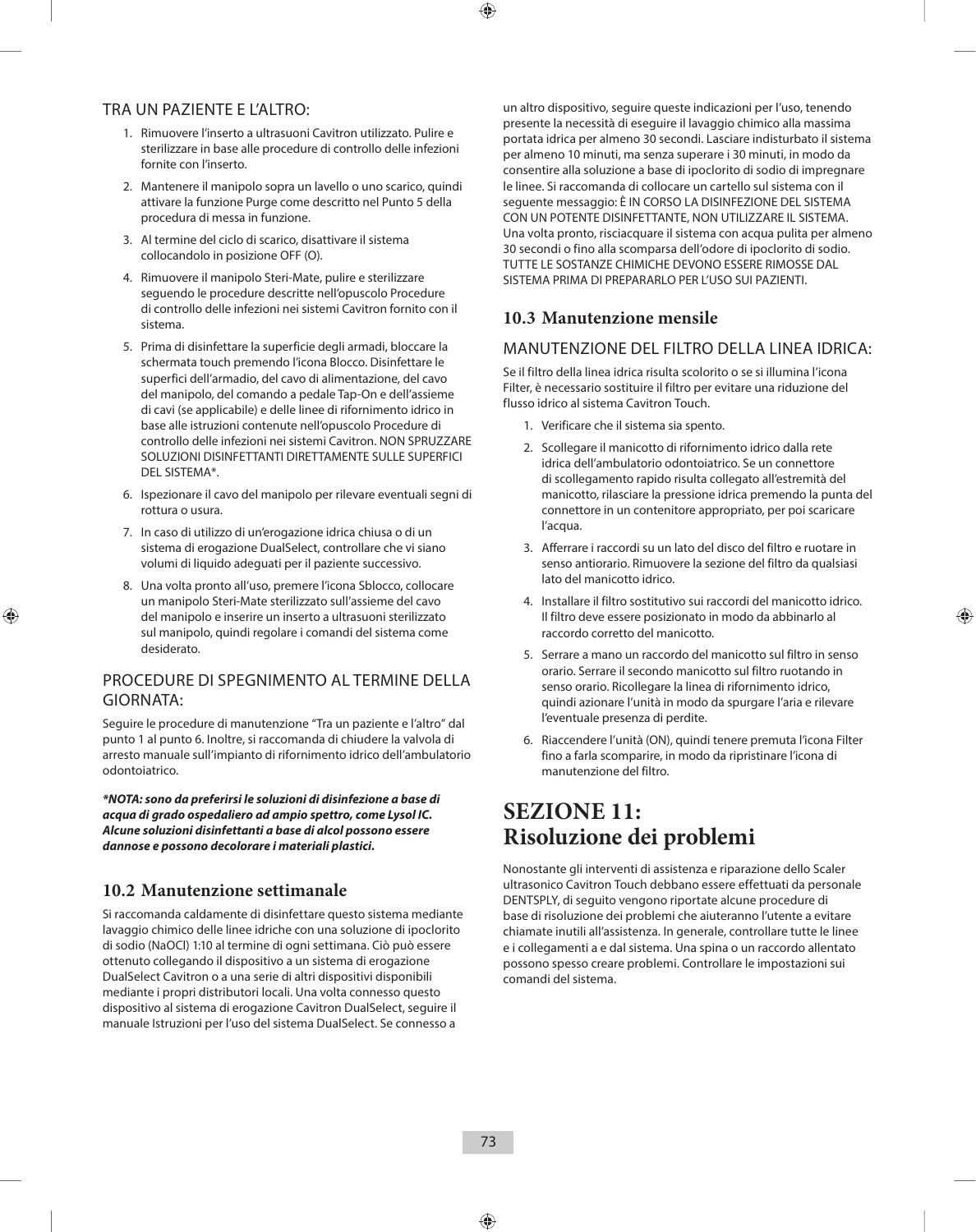#### **11.1 Guida alla risoluzione dei problemi**

#### **Sintomo:**

#### **Il sistema funziona: la tecnologia Tap-On non funziona**

- 1. La tecnologia Tap-On potrebbe essere disattivata. Fare riferimento alla Sezione 8.5.
- 2. Controllare per vedere se il manipolo è inserito nel supporto. La tecnologia Tap-On è disattivata quando il manipolo si trova nel supporto.
- 3. Controllare per vedere se l'inserto è protetto all'interno del manipolo. La tecnologia Tap-On è disattivata quando nel manipolo non è presente alcun inserto.

#### **Sintomo:**

#### **Il sistema non funziona: nessun indicatore Power ON (la luce verde non è accesa)**

- 1. Controllare che l'interruttore principale di alimentazione sia in posizione ON (I) e che il cavo di alimentazione rimovibile sia completamente alloggiato nel contenitore posto sul retro del sistema.
- 2. Controllare che la spia del cavo di alimentazione del sistema sia inserita completamente in una presa a muro CA approvata.
- 3. Controllare che la presa a muro sia funzionante.

#### **Sintomo:**

#### **Il sistema non funziona: l'indicatore Power ON è illuminato**

- 1. Se l'ambulatorio presenta più di un comando a pedale Tap-On, testarli tutti singolarmente per verificare che venga utilizzato il comando a pedale Tap-On corretto. Con un manipolo e un inserto installato, premere il comando a pedale Tap-On nella prima posizione. Il sistema dovrebbe erogare acqua. Se nessuno dei comandi a pedale Tap-On aziona il sistema, passare al punto seguente.
- 2. Assicurarsi che l'alimentazione del comando a pedale sia attiva (ON). Effettuare una nuova sincronizzazione di un comando a pedale Tap-On nel sistema (vedere la Sezione 7.7 Sincronizzazione del comando a pedale Tap-On).

#### **Sintomo:**

#### **Il sistema funziona: flusso idrico alla punta dell'inserto assente o surriscaldamento del manipolo**

- 1. Verificare che il comando di lavaggio del manipolo sia stato regolato correttamente.
- 2. Controllare l'eventuale presenza di ostruzioni nell'inserto. Sostituire l'inserto se necessario.
- 3. Controllare che le valvole di rifornimento idrico dell'ambulatorio odontoiatrico siano aperte.
- 4. Se il sistema è collegato al sistema di erogazione DualSelect, controllare che il livello di liquido nel flacone selezionato sia sufficiente. Assicurarsi che le valvole siano aperte quando si utilizza una fonte idrica esterna.
- 5. Controllare che il filtro della linea idrica sia pulito. Sostituire il filtro se necessario.

#### **Sintomo:**

#### **Il sistema funziona: assenza di cavitazione nell'inserto**

- 1. Controllare l'inserto per rilevare eventuali danni, quindi verificarne la corretta installazione nel manipolo.
- 2. Controllare che il manipolo sia stato collegato correttamente all'assieme di cavi.
- 3. Verificare che l'impugnatura morbida dell'ugello sia allineata alla plastica dura della porta dell'inserto.
- 4. Collocare l'interruttore di alimentazione principale del sistema in posizione OFF (O). Attendere 5 secondi, quindi riaccendere il sistema (posizione ON).
- 5. Se il problema persiste, collegare il cavo ausiliario del comando a pedale.

#### **Sintomo:**

#### **Il sistema funziona: la modalità Purge non funziona: icona Assistenza 1**

1. Controllare che il manipolo sia stato installato correttamente nell'assieme dei cavi e che la schermata Purge sia visibile.

#### **Sintomo:**

#### **Il sistema funziona: indicatore Assistenza illuminato**

- **•**  Icona Assistenza 1 illuminata: indica una configurazione errata
	- 1. Se l'inserto si trova sul manipolo, rimuoverlo. Verificare che il manipolo sia stato alloggiato correttamente, quindi mantenere premuto il comando a pedale per 2 secondi. Se l'icona si spegne, il sistema è pronto all'uso. Se l'icona resta accesa, passare al punto successivo.
	- 2. Collegare un NUOVO manipolo e mantenere premuto il comando a pedale per 2 secondi. Se l'icona si spegne, il sistema è pronto all'uso. Eliminare il vecchio manipolo o restituirlo qualora sia ancora in garanzia. Se l'icona resta accesa, passare al punto successivo.
	- 3. Se l'icona resta accesa, fare riferimento alla Sezione 11.2 Assistenza tecnica e riparazioni per inviare l'unità all'assistenza il prima possibile.

#### **Il sistema funziona: indicatore Assistenza illuminato**

- **•**  Icona Assistenza 2 illuminata
	- 1. Verificare che l'unità di base disponga di una ventilazione adeguata e non si trovi in prossimità di una fonte di calore (come radiatori, lampade di calore, lettini solari o altre apparecchiature operatorie che producono calore).
	- 2. Collocare l'interruttore di alimentazione principale in posizione OFF (O). Attendere il raffreddamento del sistema per 10 minuti, quindi attivare il sistema portando l'interruttore in posizione ON (I). Verificare che l'icona Assistenza 2 non sia illuminata.
	- 3. Se l'icona resta illuminata, fare riferimento alla Sezione 11.2 Assistenza tecnica e riparazioni per inviare l'unità all'assistenza il prima possibile.

#### **11.2 Assistenza tecnica e riparazioni**

Per assistenza tecnica ed eventuali riparazioni, rivolgersi al rappresentante Cavitron Care Factory Certified Service al numero 1-800-989-8826 (Stati Uniti), dal lunedì al venerdì dalle 8:00 alle 17:00, (orario della costa orientale degli Stati Uniti). Per le zone fuori dagli Stati Uniti rivolgersi al rappresentante locale DENTSPLY.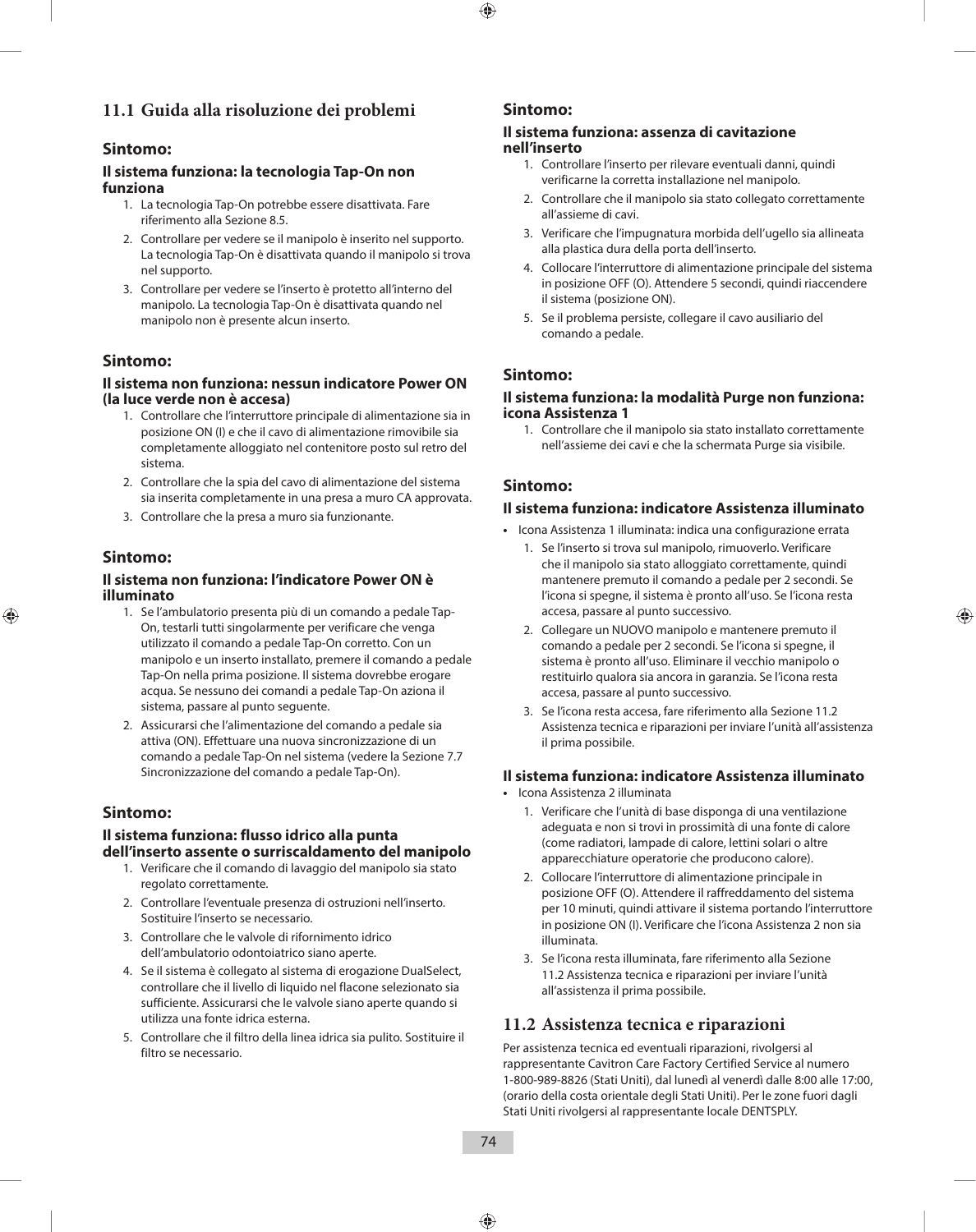### **SEZIONE 12: Periodo di garanzia**

Lo scaler ultrasonico Cavitron Touch è garantito per DUE ANNI a partire dalla data d'acquisto. Il manipolo Steri-Mate 360 fornito con il sistema è garantito per SEI MESI a partire dalla data d'acquisto. Consultare il foglio di dichiarazione della garanzia fornito insieme al sistema per i termini completi della dichiarazione di garanzia.

### **SEZIONE 13: Specifiche**

| Tensione elettrica                            | Continua (100-240 V CA)                                                                                                                                                                                                                                 |
|-----------------------------------------------|---------------------------------------------------------------------------------------------------------------------------------------------------------------------------------------------------------------------------------------------------------|
| Corrente                                      | 1,0 ampere, max                                                                                                                                                                                                                                         |
| Fase                                          | Singola                                                                                                                                                                                                                                                 |
| Frequenza                                     | 50/60 Hertz                                                                                                                                                                                                                                             |
| Pressione idrica                              | Da 138 a 275 kPa                                                                                                                                                                                                                                        |
| Temperatura idrica                            | $<$ 25 °C                                                                                                                                                                                                                                               |
| Portata idrica                                | Impostazione minima (senso antiorario)<br>$<$ 15 ml/min<br>Impostazione massima (senso orario)<br>$> 55$ ml/min                                                                                                                                         |
| Peso                                          | 2 Kg                                                                                                                                                                                                                                                    |
| Dimensioni                                    | Altezza: 22,542 cm<br>Larghezza: 17,145 cm, supporto incluso<br>Profondità: 25,4 cm<br>Lunghezza del cavo del manipolo: 2,0 m<br>Lunghezza del cavo del comando a pedale<br>ausiliario: 1,8 m<br>Lunghezza della linea di rifornimento idrico:<br>2.4 m |
| Interruttore a pedale                         | Classe di protezione IPX1.<br>Non destinato alle sale operatorie.                                                                                                                                                                                       |
| Comunicazione<br>remota                       | Frequenza: 2,4 GHz<br>Potenza: $<$ 1 mW                                                                                                                                                                                                                 |
| Ambiente di<br>funzionamento                  | Temperatura:<br>da 15 a 40 °C<br>(da 59 a 104 gradi Fahrenheit)                                                                                                                                                                                         |
|                                               | Umidità relativa:<br>dal 30 al 75% (senza condensa)                                                                                                                                                                                                     |
| Condizioni di<br>trasporto e di<br>stoccaggio | Temperatura:<br>da 15 a 70 °C<br>(da -40 a 158 gradi Fahrenheit)                                                                                                                                                                                        |
|                                               | Umidità relativa:<br>dal 10 al 95% (senza condensa)                                                                                                                                                                                                     |
|                                               | Pressione atmosferica: da 500 a 1060 hPa                                                                                                                                                                                                                |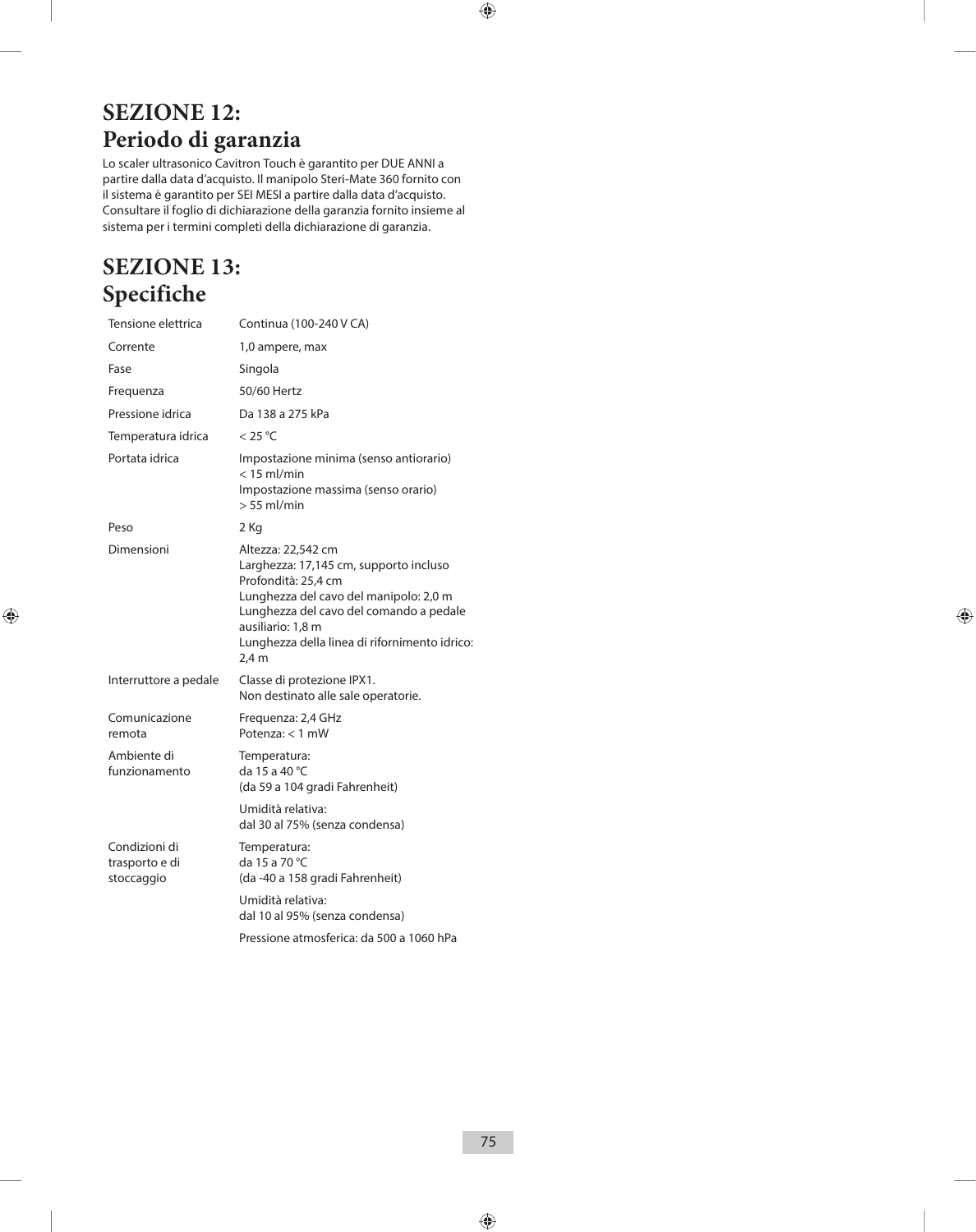### **SEZIONE 14: Identificazione dei simboli**

ALIMENTAZIONE CA

APPARECCHIATURA CON PARTI APPLICATE DI TIPO B

MESSA A TERRA DI SICUREZZA

**IPX1** Comando a pedale non destinato alle sale operatorie Classe di protezione - IPX1 Classificazione IPX1 per ingresso acqua

Consultare le istruzioni per l'uso



**O/ I** Interruttore di alimentazione CA ( $O =$  spento,  $| =$  acceso)

Interruttore a pedale

Questo simbolo è un contrassegno obbligatorio per i dispositivi introdotti nel mercato europeo, in quanto indica la conformità ai requisiti essenziali in termini di salute e sicurezza stabiliti dalle Direttive Europee. Il simbolo può essere accompagnato da un codice identificativo a quattro cifre dell'organo notificato.



APPARECCHIATURA MEDICALE RELATIVAMENTE AI RISCHI DI SHOCK ELETTRICI, INCENDI E DI TIPO MECCANICO, SOLAMENTE IN CONFORMITÀ A UL 60601-1CAN/CSA-C22.2 N. 601.1, ANSI/AAMI ES60601-1 (2005, 3rd ed.) CAN/CSA-C22.2 N. 60601-1 (2008), 13 VA

Questo dispositivo rispetta la parte 15 delle norme FCC.

Il funzionamento è soggetto alle due condizioni seguenti:

1) il presente dispositivo non può causare interferenze e

2) il presente dispositivo deve accettare interferenze di ogni tipo, incluse quelle che possono causare un funzionamento indesiderato del dispositivo.

FCC ID:TFB-BT2 IC: 5969A-BT2



Smaltire in base alla direttiva 2002/96/CE del Parlamento europeo e del Consiglio sui rifiuti di apparecchiature elettriche ed elettroniche (RAEE).



Questo è un dispositivo wireless.

### **SEZIONE 15: Classificazioni**

| • Tipo di protezione da scariche elettriche:                                                                             | Classe 1                                                                                        |
|--------------------------------------------------------------------------------------------------------------------------|-------------------------------------------------------------------------------------------------|
| · Grado di protezione da scariche elettriche:                                                                            | Tipo B                                                                                          |
| · Grado di protezione contro ingresso d'acqua pericoloso:                                                                | Normale                                                                                         |
| · Modalità di funzionamento:                                                                                             | Continua                                                                                        |
| · Grado di sicurezza di applicazione in presenza di miscele infiammabili<br>con aria o con ossigeno o ossido di diazoto: | L'apparecchio non è adatto all'uso in presenza di gas anestetici<br>infiammabili o di ossigeno. |
| • Classificazione secondo le direttive sui dispositivi di uso medico                                                     | IIA (normativa 9)                                                                               |
|                                                                                                                          |                                                                                                 |

### **SEZIONE 16: Smaltimento dell'unità**

Stati Uniti: smaltire i componenti del sistema in base alle normative statali e locali. Unione Europea: smaltire in base alla direttiva 2002/96/CE del Parlamento europeo e del Consiglio sui rifiuti di apparecchiature elettriche ed elettroniche (RAEE).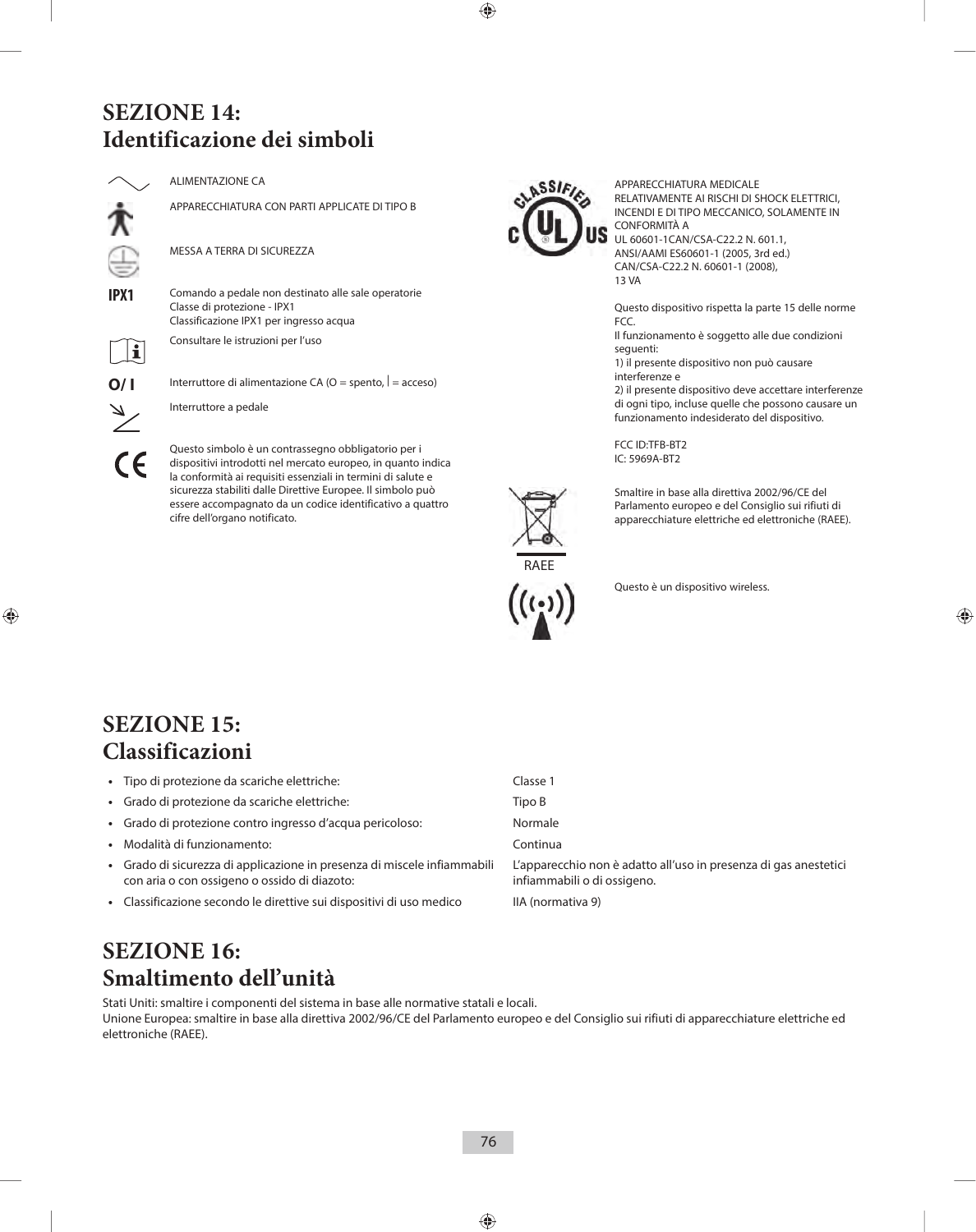# **СОДЕРЖАНИЕ**

### **КРАТКИЕ СВЕДЕНИЯ ОБ ИЗДЕЛИИ ................................................ 78 ТЕХНИЧЕСКАЯ ПОДДЕРЖКА .......... 78 РАСХОДНЫЕ МАТЕРИАЛЫ И ЗАПАСНЫЕ ЧАСТИ .......................... 78 ПОКАЗАНИЯ К ПРИМЕНЕНИЮ ....... 78 ПРОТИВОПОКАЗАНИЯ ...................... 78 ПРЕДУПРЕЖДЕНИЯ ............................ 78 МЕРЫ ПРЕДОСТОРОЖНОСТИ** 4.1. Меры предосторожности при эксплуатации системы ............................... 79 4.2. Меры предосторожности при выполнении процедур ............................... 79 **НЕЖЕЛАТЕЛЬНЫЕ РЕАКЦИИ .......... 79 ИНФЕКЦИОННЫЙ КОНТРОЛЬ** 6.1. Общий инфекционный контроль .......... 79 6.2. Рекомендации по водоснабжению ...... 79 **ИНСТРУКЦИИ ПО УСТАНОВКЕ** 7.1. Требования к водопроводу ..................... 80 7.2. Требования к электропитанию .............. 80 7.3. Распаковка системы .................................... 80 7.4. Установка системы ....................................... 80 7.5. Подключение шнура питания................. 80 7.6. Подключение линии подачи воды ....... 81 7.7. Синхронизация педали Tap-On™ ........... 81 7.8. Зарядка педали Tap-On .............................. 81 7.9. Включение и выключение педали Tap-On ................................................................ 81 **РАЗДЕЛ 8. ОПИСАНИЕ УЛЬТРАЗВУКОВОЙ СИСТЕМЫ ДЛЯ УДАЛЕНИЯ ЗУБНОГО КАМНЯ CAVITRON TOUCH™**

| 8.1. Органы управления системой 82   |
|--------------------------------------|
| 8.2. Индикаторы и органы управления  |
|                                      |
|                                      |
| 8.4. Ультразвуковые вставки Cavitron |
|                                      |

| 8.5. Эксплуатация беспроводной педали |                                 |  |
|---------------------------------------|---------------------------------|--|
|                                       | с технологией Тар-Оп™  86       |  |
| 8.6. Принадлежности и заменяемые      |                                 |  |
|                                       |                                 |  |
|                                       | 8.6.1. Принадлежности 86        |  |
|                                       | 8.6.2. Заменяемые пользователем |  |
|                                       | комплекты деталей 86            |  |

**Русский**

# **РАЗДЕЛ 9. НАСТРОЙКА СИСТЕМЫ,**

# **ЭКСПЛУАТАЦИЯ, СПОСОБЫ**

### **ПРИМЕНЕНИЯ**

| 9.1. Настройка наконечника 86       |
|-------------------------------------|
| 9.2. Режим повышенной мощности 87   |
|                                     |
| 9.4. Выполнение процедур            |
| ультразвукового удаления зубного    |
|                                     |
| 9.5. Забота о комфорте пациента  87 |

### **РАЗДЕЛ 10. УХОД ЗА СИСТЕМОЙ**

| 10.1. Ежедневное техобслуживание 87                                                                                                                       |
|-----------------------------------------------------------------------------------------------------------------------------------------------------------|
| Процедуры запуска в начале                                                                                                                                |
|                                                                                                                                                           |
| Перед приемом каждого                                                                                                                                     |
|                                                                                                                                                           |
| Процедуры отключения в конце                                                                                                                              |
|                                                                                                                                                           |
| 10.2. Еженедельное техобслуживание 88                                                                                                                     |
| 10.3. Ежемесячное техобслуживание  88                                                                                                                     |
| Техобслуживание фильтра линии                                                                                                                             |
|                                                                                                                                                           |
| $\pi$ $\rightarrow$ $\pi$ $\land$ $\pi$ $\land$ $\pi$ $\rightarrow$ $\pi$ $\rightarrow$ $\pi$ $\rightarrow$ $\pi$ $\rightarrow$ $\pi$ $\rightarrow$ $\pi$ |

### **РАЗДЕЛ 11. ПОИСК И УСТРАНЕНИЕ НЕИСПРАВНОСТЕЙ**

| <b>HEACHTADHOCTEA</b>                    |  |  |
|------------------------------------------|--|--|
| 11.1. Руководство по поиску и устранению |  |  |
|                                          |  |  |
| 11.2. Техническая поддержка и ремонт 90  |  |  |
| ГАРАНТИЙНЫЙ ПЕРИОД  90                   |  |  |
| <b>ТЕХНИЧЕСКИЕ</b>                       |  |  |
|                                          |  |  |
|                                          |  |  |

# **УТИЛИЗАЦИЯ УСТРОЙСТВА .............91**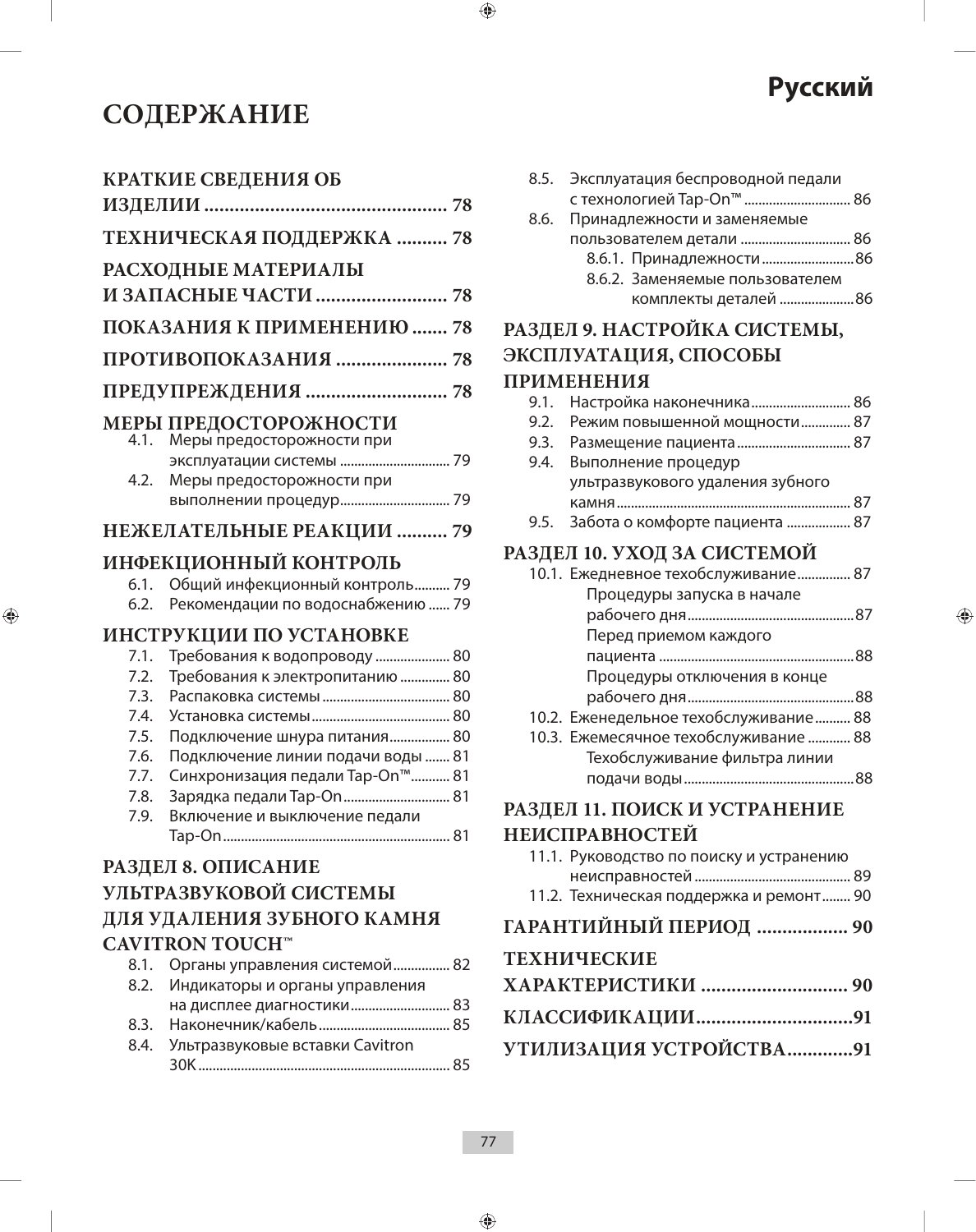**ВНИМАНИЕ! Федеральное законодательство США разрешает продажу этого устройства только лицензированным врачамстоматологам или по их заказу.**

**Только для использования в стоматологии.**

### **КРАТКИЕ СВЕДЕНИЯ ОБ ИЗДЕЛИИ**

Ультразвуковая система для удаления зубного камня Cavitron Touch™ обладает высокими рабочими характеристиками. Изделие оснащено удобным современным сенсорным экраном, который позволяет записывать настройки в память и регулировать уровень мощности для повышения эффективности. Система оснащена легким отсоединяемым кабелем наконечника, который улучшает эргономику изделия.

## **ТЕХНИЧЕСКАЯ ПОДДЕРЖКА**

Для получения технической поддержки и помощи в ремонте на территории США обратитесь в уполномоченную службу поддержки DENTSPLY Cavitron Care по телефону 1-800-989-8826 с понедельника по пятницу, с 8:00 до 17:00 (восточное поясное время). В других странах обратитесь к местному представителю DENTSPLY®.

### **РАСХОДНЫЕ МАТЕРИАЛЫ И ЗАПАСНЫЕ ЧАСТИ**

Для заказа расходных материалов и запасных частей на территории США обратитесь к местному дистрибьютору DENTSPLY или позвоните по телефону 1-800-989-8826 с понедельника по пятницу, с 8:00 до 17:00 (восточное поясное время). В других странах обратитесь к местному представителю DENTSPLY.

### **РАЗДЕЛ 1. Показания к применению ИСПОЛЬЗУЕТСЯ ДЛЯ ПРОЦЕДУР УЛЬТРАЗВУКОВОЙ ОЧИСТКИ**

- **•**  Любые общие процедуры по удалению зубного камня в наддесневой и поддесневой области.
- **•**  Удаление отмерших тканей в периодонтальной области при всех видах периодонтальных заболеваний.

### **РАЗДЕЛ 2. Противопоказания**

- **•** Ультразвуковые системы не следует использовать в восстановительных процедурах с применением конденсации амальгамы.
- **•** Система не предназначена для использования у детей в возрасте до 3 лет.

### **РАЗДЕЛ 3. Предупреждения**

- **•**  Для уменьшения образования водной пыли во время лечения настоятельно рекомендуется использовать высокопроизводительный слюноотсос.
- **•**  Перед началом лечения пациенту следует прополоскать полость рта противомикробным препаратом, например 0,12%

раствором хлоргексидина глюконата. Ополаскивание противомикробным препаратом снижает вероятность инфицирования и уменьшает количество микроорганизмов, которые могут быть высвобождены в форме водной пыли во время лечения.

- **•**  Врач-стоматолог обязан определить надлежащий способ применения этого изделия с учетом следующих факторов:
	- состояние здоровья каждого пациента;
	- выполняемые стоматологические процедуры;
	- применимые отраслевые рекомендации и рекомендации государственных органов в отношении инфекционного контроля в стоматологических учреждениях;
	- требования и правила, касающиеся техники безопасности в стоматологии;
	- данные указания по применению в полном объеме, включая раздел 4, «Меры предосторожности», раздел 6, «Инфекционный контроль», раздел 10, «Уход за системой».
- **•**  Это изделие не следует использовать в случаях, когда обеззараживание является необходимой или подходящей процедурой с профессиональной точки зрения специалиста в области стоматологии, кроме случаев, когда изделие используется в сочетании со стерильным комплектом для орошения (Sterile Lavage Kit) (номер по каталогу 81340).
- **•**  Обращайтесь с вставкой Cavitron® с осторожностью. Ненадлежащее обращение с вставкой, особенно с наконечником вставки, может привести к травме и (или) перекрестному загрязнению.
- **•**  Несоблюдение надлежащим образом установленных процессов стерилизации и утвержденных методов асептики вставок Cavitron может привести к перекрестному загрязнению.
- **•**  Люди с вживленными электрокардиостимуляторами, дефибрилляторами и другими вживленными медицинскими устройствами были предупреждены о том, что некоторые виды электронного оборудования могут помешать работе этих устройств. Несмотря на то, что в компанию DENTSPLY до сих пор не поступало сообщений о случаях помех от оборудования, при использовании изделия мы рекомендуем держать наконечник и кабели на расстоянии 6–9 дюймов (15–23 см) от этих устройств и их проводов.

 На рынке имеется широкий ассортимент электрокардиостимуляторов и других вживляемых устройств. Для получения конкретных рекомендаций клиническим врачам следует обращаться к производителям этих устройств или лечащим врачам пациентов. Это изделие соответствует стандартам IEC 60601 для медицинских устройств.

- **•**  Недостаточный поток воды может привести к повышению температуры воды и конца вставки. При эксплуатации с соблюдением температуры подаваемой воды, указанной в разделе 7.1, «Требования к водопроводу», а также с достаточным потоком воды температура воды и конца вставки не должна превышать 50°C (122°F). Несоблюдение рекомендаций относительно условий эксплуатации, включая температуру подаваемой воды, может привести к травмированию пациента или пользователя. При повышении температуры увеличьте поток воды. Если температура не понизится, прекратите эксплуатацию изделия.
- **•**  Во время действия предупреждений о необходимости кипячения воды это изделие запрещается эксплуатировать как открытую водяную систему (например, подключать ее к системе коммунального водоснабжения). Специалист в области стоматологии должен отсоединить систему от централизованного водоснабжения. К этому изделию можно подключить систему Cavitron DualSelect™ и использовать ее как закрытую систему, пока качество воды в водопроводе не будет восстановлено. После отмены предупреждения о необходимости кипячения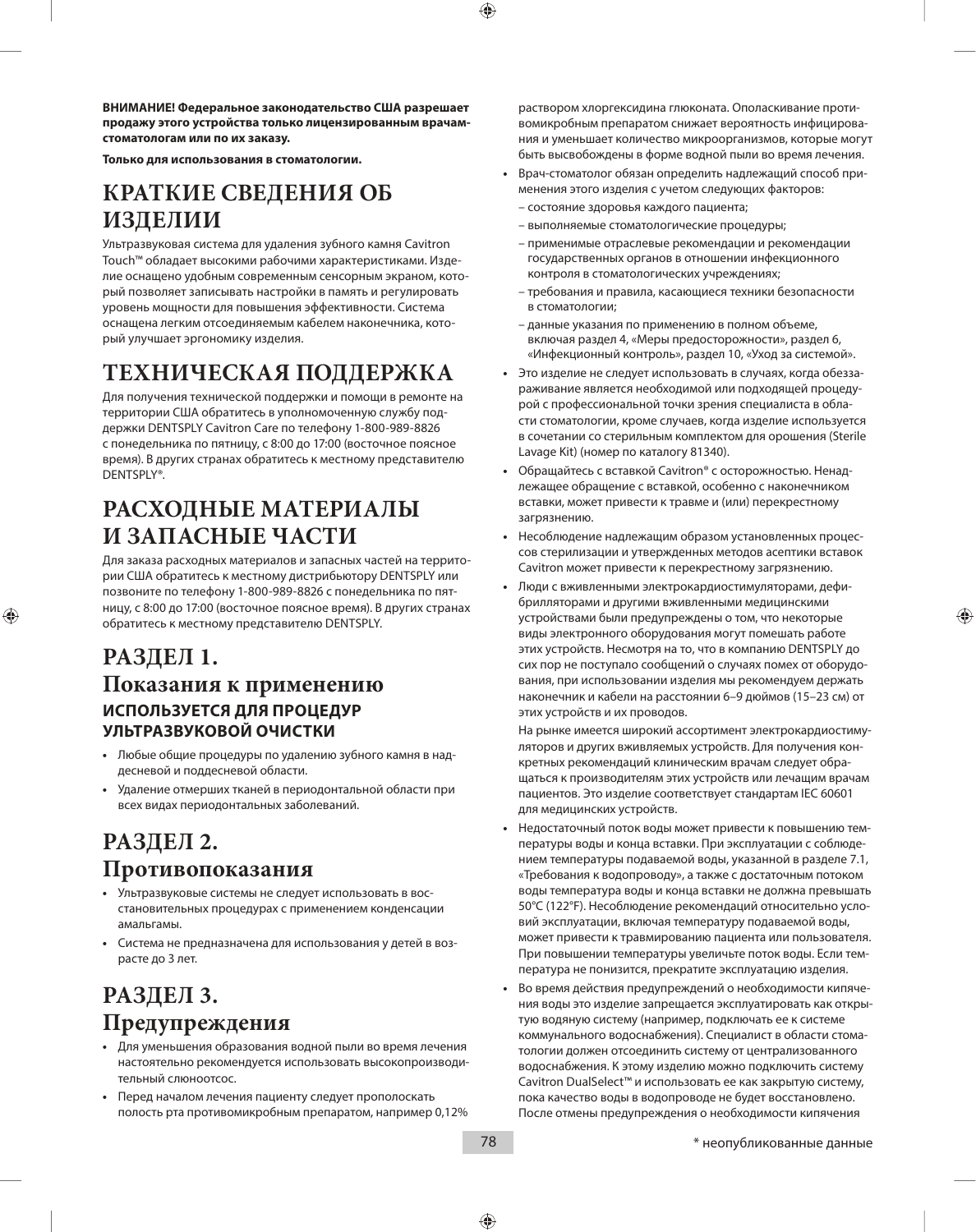воды промойте все подающие водопроводы водой централизованного водоснабжения (например, краны, водопроводные трубы и стоматологическое оборудование) в соответствии с инструкциями производителя не менее 5 минут.

- **•**  В соответствии с частью правил 15.21 Федеральной комиссии связи США (FCC), изменения или модификации, явно не утвержденные стороной, ответственной за обеспечение соответствия, могут лишить пользователя прав на эксплуатацию данного оборудования.
- **•**  Данный портативный передатчик с антенной отвечает требованиям к пределам РЧ-воздействия в населенных пунктах/ нерегулируемого РЧ-воздействия, утвержденным Федеральной комиссией связи США (FCC)/Министерством промышленности Канады (IC).
- **•**  Данное устройство соответствует требованиям промышленных стандартов RSS Министерства промышленности Канады для нелицензируемого оборудования. В отношении функционирования устройства устанавливается два условия: 1) данное устройство не может являться источником помех и 2) данное устройство должно работать в условиях помех, включая те, что могут вызывать сбои в работе.

### **РАЗДЕЛ 4. Меры предосторожности 4.1. Меры предосторожности при эксплуатации системы**

- **•**  Каждый вечер перед уходом из медицинского учреждения закрывайте ручной кран подачи воды к стоматологическому оборудованию.
- **•**  Не кладите систему на радиатор или другой источник тепла или рядом с ним. Перегрев может вывести из строя электронные компоненты системы. Размещайте систему в месте со свободной циркуляцией воздуха по бокам и снизу системы.
- **•**  Система является переносной, однако при перемещении системы с ней необходимо обращаться с осторожностью.
- **Настоятельно рекомендуется промывать оборудование и про**водить техобслуживание системы подачи воды к стоматологическому оборудованию. См. раздел 10, «Уход за системой».
- **•**  Ни в коем случае не используйте систему, если через наконечник не подается вода.
- **•**  Перед тем как осуществить сборку для использования, всегда проверяйте, чтобы электрические контакты на кабеле наконечника и наконечник Steri-Mate® были сухими и чистыми.

#### **4.2. Меры предосторожности при выполнении процедур**

#### ОБЩИЕ МЕРЫ ПРЕДОСТОРОЖНОСТИ

**•**  Как и при проведении других стоматологических процедур, примите стандартные меры предосторожности (наденьте защитные очки, маску или щиток, перчатки, защитный медицинский халат).

#### МЕРЫ ПРЕДОСТОРОЖНОСТИ ПРИ ОБРАЩЕНИИ С УЛЬТРАЗВУКОВОЙ ТЕХНИКОЙ

**•**  Ультразвуковая система для удаления зубного камня Cavitron Touch работает со всеми доступными в данный момент ультразвуковыми вставками Cavitron. Они были разработаны для безопасной и эффективной работы в качестве единой системы, что было подтверждено в ходе испытаний. Компании, которые производят, ремонтируют или модифицируют вставки, несут исключительную ответственность за обеспечение эффективности и характеристик своих продуктов при использовании в составе этой системы. Пользователи должны ознакомиться с ограничениями по эксплуатации вставок перед тем, как использовать их в клинических условиях.

- **•**  Как и щетина на зубных щетках, наконечники ультразвуковых вставок изнашиваются по мере использования. Износ вставки всего лишь на 2 мм приводит к снижению эффективности удаления зубного камня примерно на 50%. Как правило, для сохранения оптимальной эффективности и предотвращения поломок рекомендуется выбрасывать и заменять ультразвуковые вставки после одного года использования.
- **•**  Если на вставке замечены признаки чрезмерного износа или вставка была погнута, ее форма изменена или она была повреждена каким-либо другим образом, ее следует незамедлительно выбросить.
- **•**  Ультразвуковые вставки, которые были погнуты, повреждены или деформированы, подвержены опасности поломки в процессе использования; их следует незамедлительно выбрасывать и заменять.
- **•**  При введении вставки в рот пациента следует оттянуть губы, щеки и язык, чтобы не допустить их соприкосновения с наконечником вставки.

### **РАЗДЕЛ 5. Нежелательные реакции**

Неизвестны.

### **РАЗДЕЛ 6. Инфекционный контроль**

#### **6.1. Общий инфекционный контроль**

- **•**  Для обеспечения безопасности оператора и пациента тщательно соблюдайте процедуры инфекционного контроля, подробно описанные в брошюре с процедурами инфекционного контроля для систем Cavitron, которая прилагается к вашей системе. Дополнительные экземпляры брошюры можно получить, позвонив в отдел обслуживания клиентов по телефону 1-800-989-8826 с понедельника по пятницу, с 8:00 до 17:00 (восточное поясное время). В других странах обратитесь к местному представителю DENTSPLY.
- **•**  Как и в случае с высокоскоростными наконечниками и другими стоматологическими устройствами, сочетание воды и ультразвуковой вибрации, создаваемой ультразвуковой системой для удаления зубного камня Cavitron Touch, приводит к образованию водяной пыли. Соблюдение рекомендаций по проведению процедур, приведенных в разделе 9 данного руководства, поможет эффективно контролировать и уменьшать рассеивание водяной пыли.

#### **6.2. Рекомендации по водоснабжению**

**•**  Настоятельно рекомендуется обеспечить соответствие систем подачи воды для стоматологических целей применимым стандартам, установленным центрами контроля и профилактики заболеваний (Centers for Disease Control and Prevention, CDC) и Американской ассоциацией стоматологов (American Dental Association, ADA), а также выполнять все рекомендации по промывке, промывке с использованием химических веществ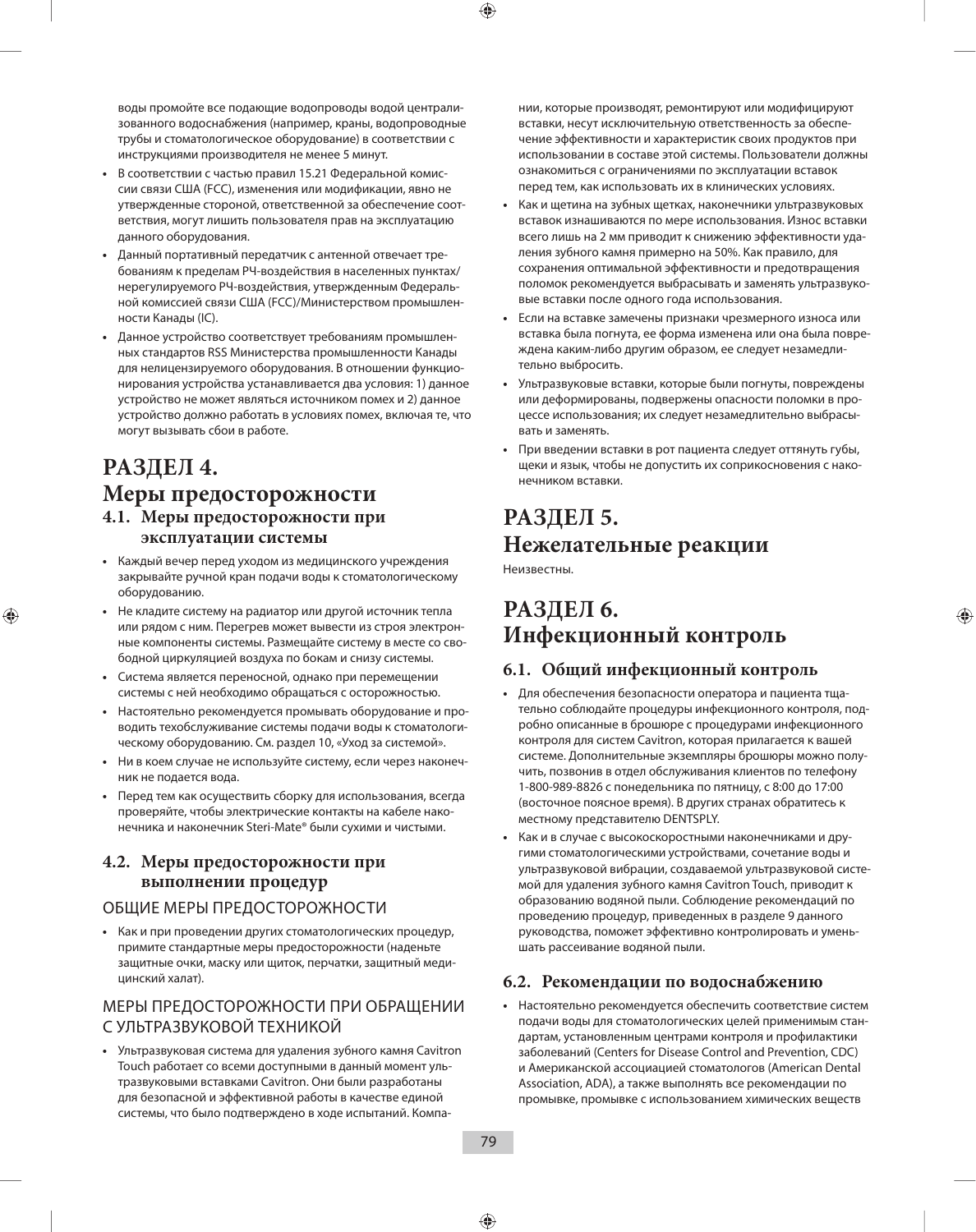и общим процедурам инфекционного контроля. См. разделы 7.1 и 10.

**•**  Это изделие является медицинским устройством. Его необходимо устанавливать в соответствии с местными, региональными или государственными нормативами, включая стандарты качества воды (например, питьевой воды). Согласно таким правилам может потребоваться, чтобы это изделие, которое является открытой водяной системой, было подключено к управляющему устройству централизованного водоснабжения. Можно установить систему дозирования Cavitron DualSelect, чтобы эксплуатировать это изделие в режиме закрытой водяной системы.

### **РАЗДЕЛ 7. Инструкции по установке**

При установке системы Cavitron Touch необходимо соблюдать следующие требования и рекомендации.

#### **7.1. Требования к водопроводу**

- **•**  В комплект системы входит линия подачи воды с фильтром, заменяемым пользователем. Инструкции по замене фильтра см. в разделе 10, «Уход за системой».
- **•**  Давление в линии подачи воды в систему должно составлять от 20 фунтов на кв. дюйм (138 кПа) до 40 фунтов на кв. дюйм (275 кПа). Если давление в системе водоснабжения, подключенной к стоматологическому оборудованию, превышает 40 фунтов на кв. дюйм, установите регулятор давления воды в линии подачи воды к ультразвуковой системе для удаления зубного камня Cavitron Touch.
- **•**  Для полного отключения подачи воды к стоматологическому оборудованию во время отсутствия в кабинете персонала следует использовать ручной запорный клапан.
- **•**  В дополнение к прилагаемому водяному фильтру рекомендуется установить фильтр для воды, подаваемой к стоматологическому оборудованию, чтобы предотвратить попадание твердых частиц в систему Cavitron.
- **•**  После того как описанная выше процедура установки системы подачи воды к стоматологическому оборудованию будет завершена, следует тщательно промыть водопровод стоматологического кабинета, а затем выполнить подключение системы Cavitron.
- **•**  Температура воды, подаваемой в систему Cavitron, не должна превышать 25˚C (77˚F). Для поддержания температуры воды в заданных пределах при необходимости следует установить соответствующее устройство или подключить систему дозирования Cavitron DualSelect, чтобы эксплуатировать это изделие в режиме закрытой водяной системы.

#### **7.2. Требования к электропитанию**

- **•**  Для питания системы необходимо использовать однофазную электрическую сеть с напряжением от 100 до 240 В переменного тока с частотой 50/60 Гц, способную обеспечивать ток питания 1,0 А.
- **•**  Питание системы должно осуществляться через поставляемый с системой шнур питания переменного тока.
- **•**  ОСТОРОЖНО! Во избежание риска поражения электрическим током подключайте это оборудование только к сети электропитания с защитным заземлением.

#### **7.3. Распаковка системы**

Аккуратно распакуйте ультразвуковую систему для удаления зубного камня Cavitron Touch и убедитесь в наличии всех компонентов и принадлежностей.

- 1. Система Cavitron Touch с отсоединяемым легким кабелем наконечника.
- 2. Линия подачи воды (синяя) в сборе с фильтром и быстросъемным соединением.
- 3. Дополнительный фильтр линии подачи воды.
- 4. Отсоединяемый шнур питания переменного тока.
- 5. Беспроводная педаль Cavitron® Tap-On™.
- 6. Дополнительный кабель для заряжаемой педали.
- 7. Съемный стерилизуемый наконечник Steri-Mate® 360.
- 8. Пакет документации.

#### **7.4. Установка системы**

- **•**  Система Cavitron Touch предназначена для установки на ровную поверхность. Убедитесь, что изделие устойчиво располагается на четырех ножках.
- Систему Cavitron Touch следует располагать так, чтобы обеспечить свободный доступ к входу питания и шнуру питания переменного тока.
- **•**  Размещение изделия в месте воздействия прямого солнечного света может привести к изменению окраски пластикового корпуса.
- **•**  Система оснащена беспроводной педалью Tap-On, синхронизированной на заводе для работы с основным устройством. Если в кабинете имеется более одной системы Cavitron с технологией Tap-On, рекомендуется попарно маркировать педаль Tap-On и основное устройство, чтобы не перепутать их. Если потребуется выполнить повторную синхронизацию, следуйте инструкциям в разделе 7.7.

#### **7.5. Подключение шнура питания**



**•**  Перед продолжением убедитесь, что выключатель питания

ON/OFF (ВКЛ./ВЫКЛ.), расположенный в задней части системы, установлен в положение OFF (ВЫКЛ.) (O).

- **•**  Подсоедините шнур питания переменного тока к входу питания в задней части системы.
- **•**  Вставьте штекерную вилку в электрическую розетку переменного тока.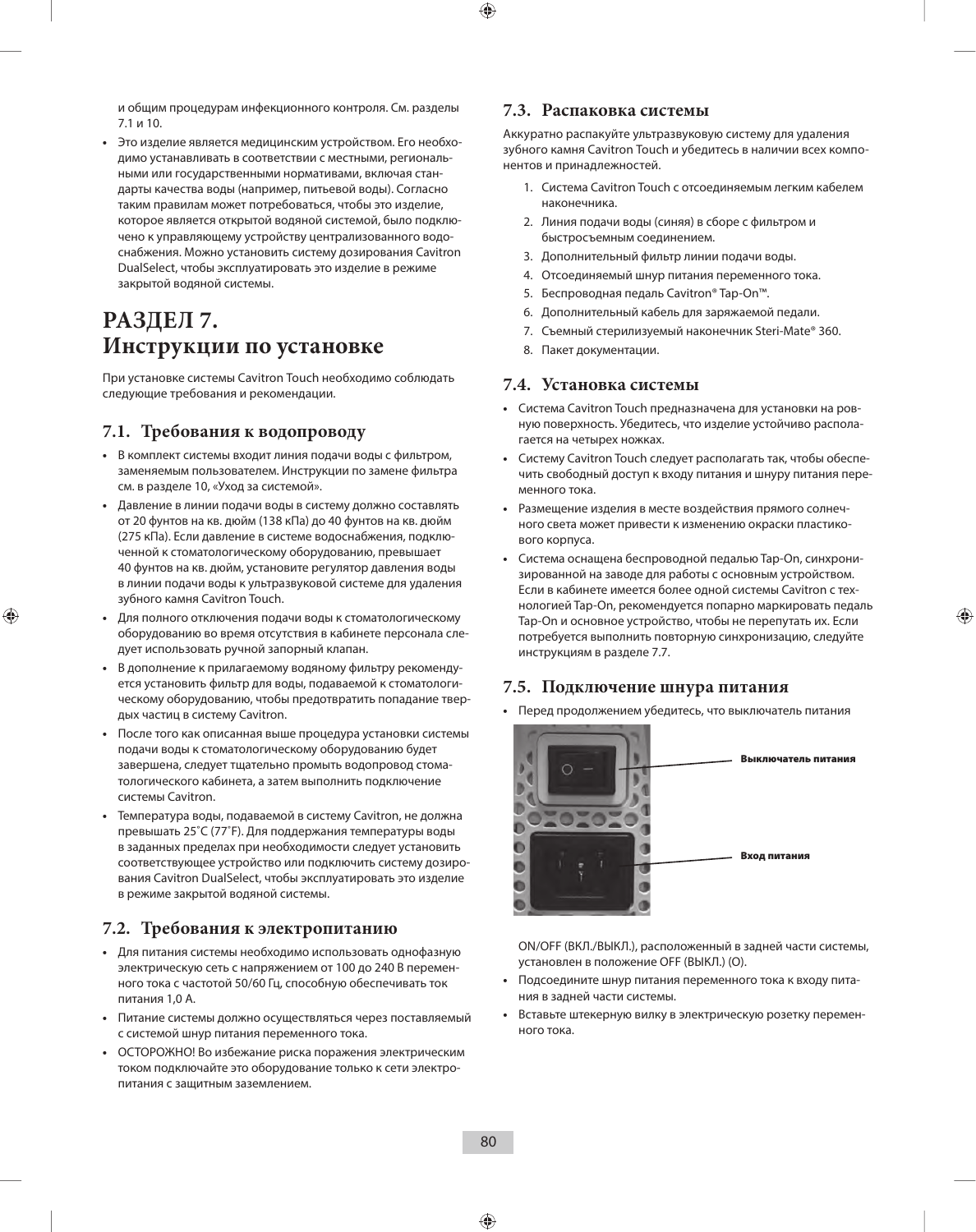#### **7.6. Подключение линии подачи воды**

**•**  Возьмите линию подачи воды (синий шланг) за конец, противоположный быстросъемному соединению, и до упора вставьте его во впускное отверстие для воды.



Нажмите на кольцо, чтобы отсоединить трубку подачи воды.

- **•**  Подключите быстросъемное соединение к системе подачи воды к стоматологическому оборудованию или к системе дозирования Cavitron DualSelect.
- **•**  Осмотрите все соединения и убедитесь в отсутствии утечек.
- **•**  Чтобы отсоединить линию подачи воды от системы Cavitron, отключите систему подачи воды к стоматологическому оборудованию. Отсоедините линию подачи воды от системы подачи воды к стоматологическому оборудованию. Если быстросъемное соединение подключено к концу шланга, сбросьте давление воды, нажав на наконечник соединения и слив воду в подходящую емкость. Чтобы отсоединить шланг от системы, нажмите на внешнее кольцо впускного отверстия для воды системы и аккуратно вытяните линию подачи воды.

#### **7.7. Синхронизация педали Tap-On™**

Поставляемая с системой заряжаемая беспроводная педаль Tap-On синхронизирована на заводе для работы с основным устройством. Если потребуется заменить педаль, перед началом эксплуатации системы необходимо будет выполнить синхронизацию. Чтобы синхронизировать педаль с основным устройством, выполните следующие действия.

- 1. Переведите выключатель питания в задней части системы в положение ON (ВКЛ.) (I). Отобразится главный экран. Он также называется экраном удаления зубного камня.
- 2. Коснитесь значка настроек и удерживайте его, пока не отобразится экран настроек.
- 3. В процессе синхронизации педаль Tap-On должна располагаться не дальше 10 футов (3 метров) от основного устройства.
- 4. Извлеките вставки из наконечника.
- 5. Включите питание педали.
- 6. На экране настроек коснитесь значка синхронизации.
- 7. На нижней части педали нажмите красную кнопку синхронизации и удерживайте ее нажатой не менее трех секунд.
- 8. Синхронизация будет завершена, когда значок синхронизации прекратит вращаться и будет подан звуковой сигнал.

9. Чтобы проверить наличие связи, коснитесь значка удаления зубного камня. Откроется главный экран (экран удаления зубного камня). Нажмите педаль и переведите ее во второе положение. Убедитесь во включении режима повышенной мощности (отображается на значке уровня мощности).

#### **7.8. Зарядка педали Tap-On**

Включите питание педали. Подключите дополнительный кабель педали к порту USB в передней части включенного устройства и к педали. Полная зарядка батареи занимает до 4 часов.

Во время зарядки батареи устройство продолжит работать с педалью.

#### **Значок батареи (зарядка педали)**

- $100 75\% = 111$
- $75 50\% =$
- $50-25% = 1$
- $25-0% =$

#### **7.9. Включение и выключение педали Tap-On**

- **•**  Педаль поставляется с выключенным питанием. Перед тем как использовать педаль, необходимо включить ее питание (батарея педали не будет заряжаться при выключенном питании педали).
- **•**  Кнопка питания позволяет отключить батарею от цепи для транспортировки.
- **•**  Чтобы отключить батарею, нажмите и удерживайте нажатой кнопку питания в течение 4 секунд. Чтобы подключить батарею, нажмите и удерживайте нажатой кнопку питания в течение 4 секунд.
- Если питание педали выключено, нажатие кнопки синхронизации или попытка синхронизации с системой удаления зубного камня не приведет к включению питания педали.

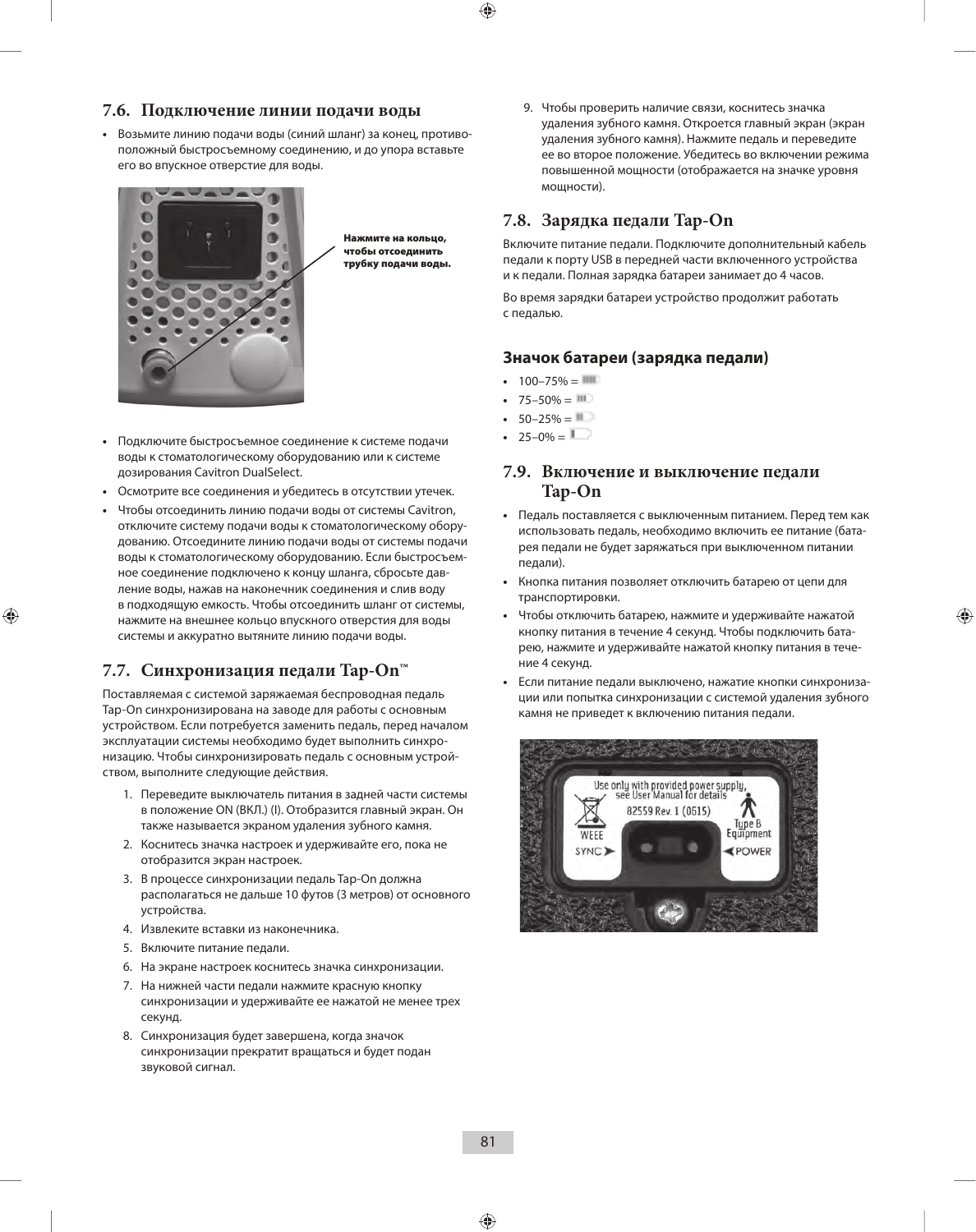### **РАЗДЕЛ 8. Описание ультразвуковой системы для удаления зубного камня Cavitron Touch™**

#### **8.1. Органы управления системой**



#### **Заряжаемая беспроводная педаль Tap-On™**

Устраняет необходимость в удерживании нажатой или непрерывном нажатии педали. Для получения дополнительной информации см. раздел 8.5.

**Наконечник Steri-Mate® 360**  Совместим со всеми ультразвуковыми вставками Cavitron® 30K™. Для получения дополнительной информации см. раздел 8.3.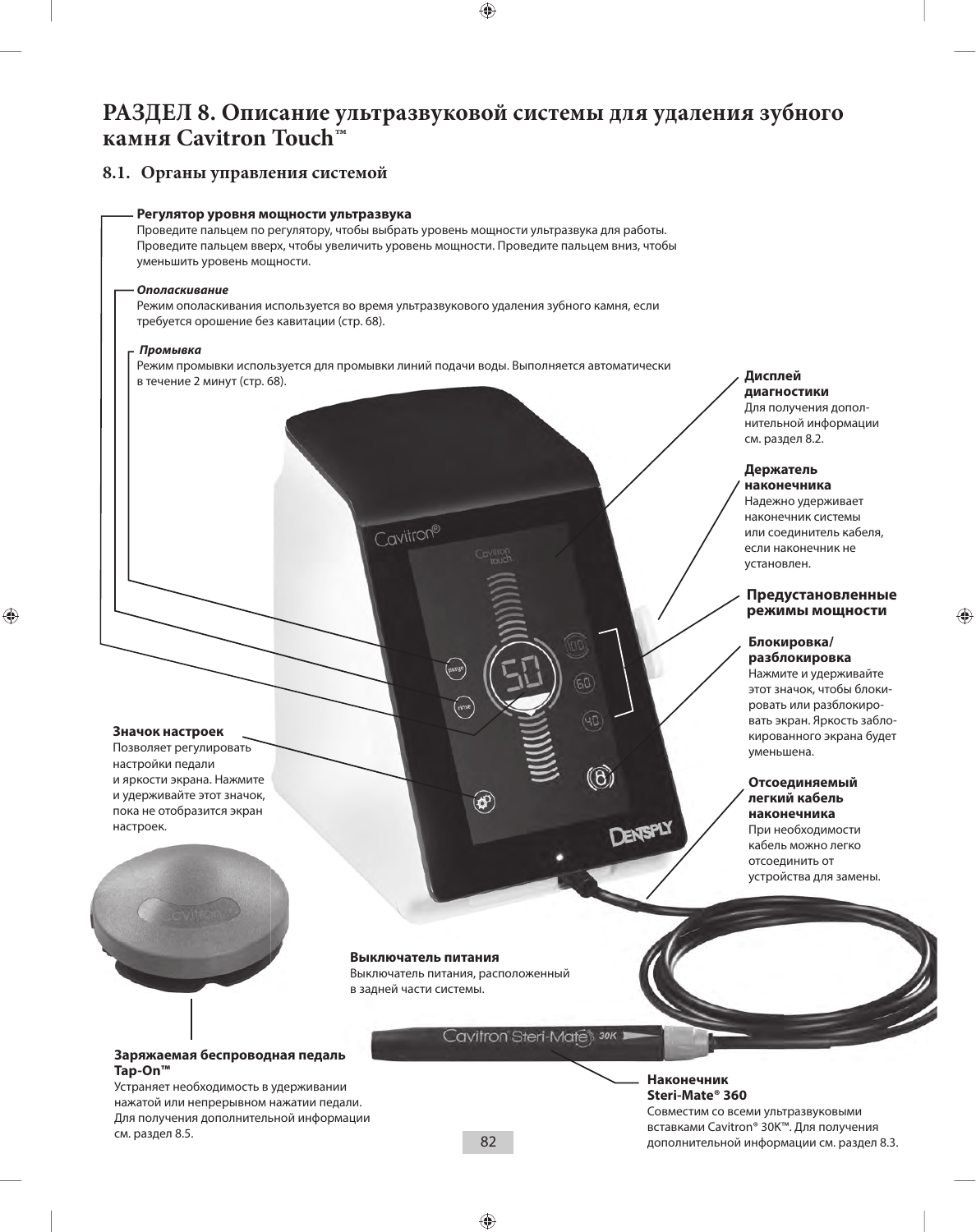#### **8.2. Индикаторы и органы управления на дисплее диагностики**



#### **Обслуживание**

1 — проблема, связанная с кабелем или наконечником. 2 — перегрев устройства. Прекратите использование и обратитесь в службу поддержки Cavitron Care.



Значок отображается, если требуется заменить водяной фильтр. После замены фильтра нажмите и удерживайте этот значок, чтобы сбросить индикатор.



Режим промывки используется для промывки линий подачи воды. Выполняется автоматически в течение 2 минут.

Этот экран отображается после начала промывки.



- Значок удаления зубного камня — коснитесь для возврата на главный экран
- Нажмите педаль, чтобы вернуться на главный экран
- Главный экран отобразится по истечении таймера



Режим ополаскивания используется во время ультразвукового удаления зубного камня, если требуется орошение без кавитации.

Этот экран отображается после начала ополаскивания. Нажмите педаль, чтобы запустить цикл режима ополаскивания.



Нажмите и удерживайте этот значок, пока не отобразится экран настроек (см. стр. 69).

зубного камня — коснитесь для возврата на главный экран



Значок удаления







**Батарея педали** Отображает заряд батареи педали.



#### **Предустановленные программируемые режимы мощности** Нажмите и удерживайте этот значок, пока не будет подан звуковой сигнал.



#### **Значки блокировки/ разблокировки**

Нажмите и удерживайте этот значок, чтобы блокировать или разблокировать экран. Яркость заблокированного экрана будет уменьшена.



**Значок уровня мощности**

Установите требуемое значение уровня мощности, проведя пальцем вверх или вниз.



Уровни мощности от 05 до 35 находятся в синей зоне

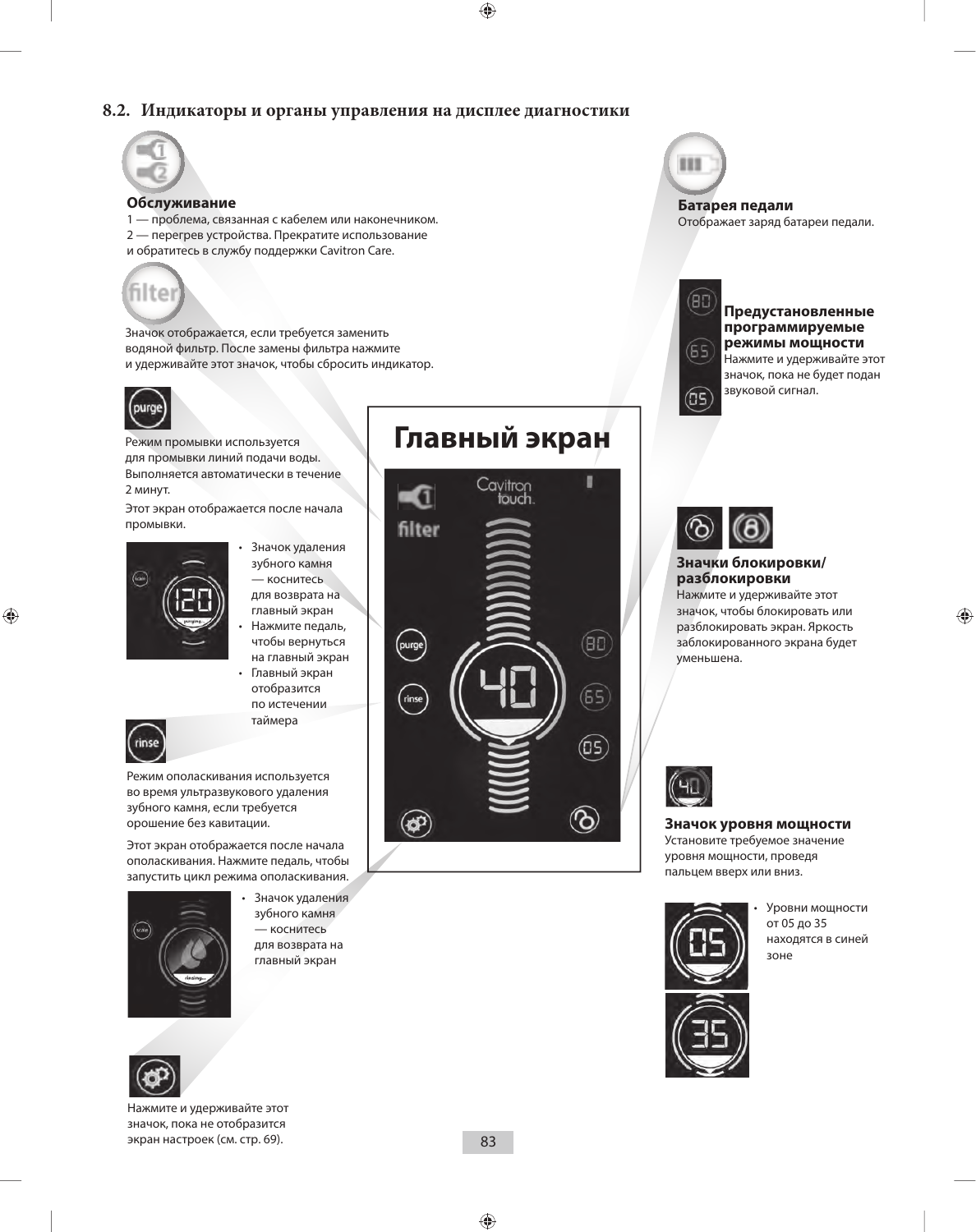

**Удаление зубного камня**  Коснитесь для возврата на главный экран



**Tap-On** Коснитесь, чтобы включить или выключить технологию Tap-On™

*Примечание. Технология Tap-On выключена на заводе.*



**Синхронизация** Коснитесь, чтобы синхронизировать педаль с устройством

*Примечание. Если педаль синхронизирована с устройством, касание значка синхронизации приведет к разрыву связи педали с устройством.*



**Яркость**

Проведите пальцем вверх или вниз, чтобы увеличить или уменьшить уровень яркости

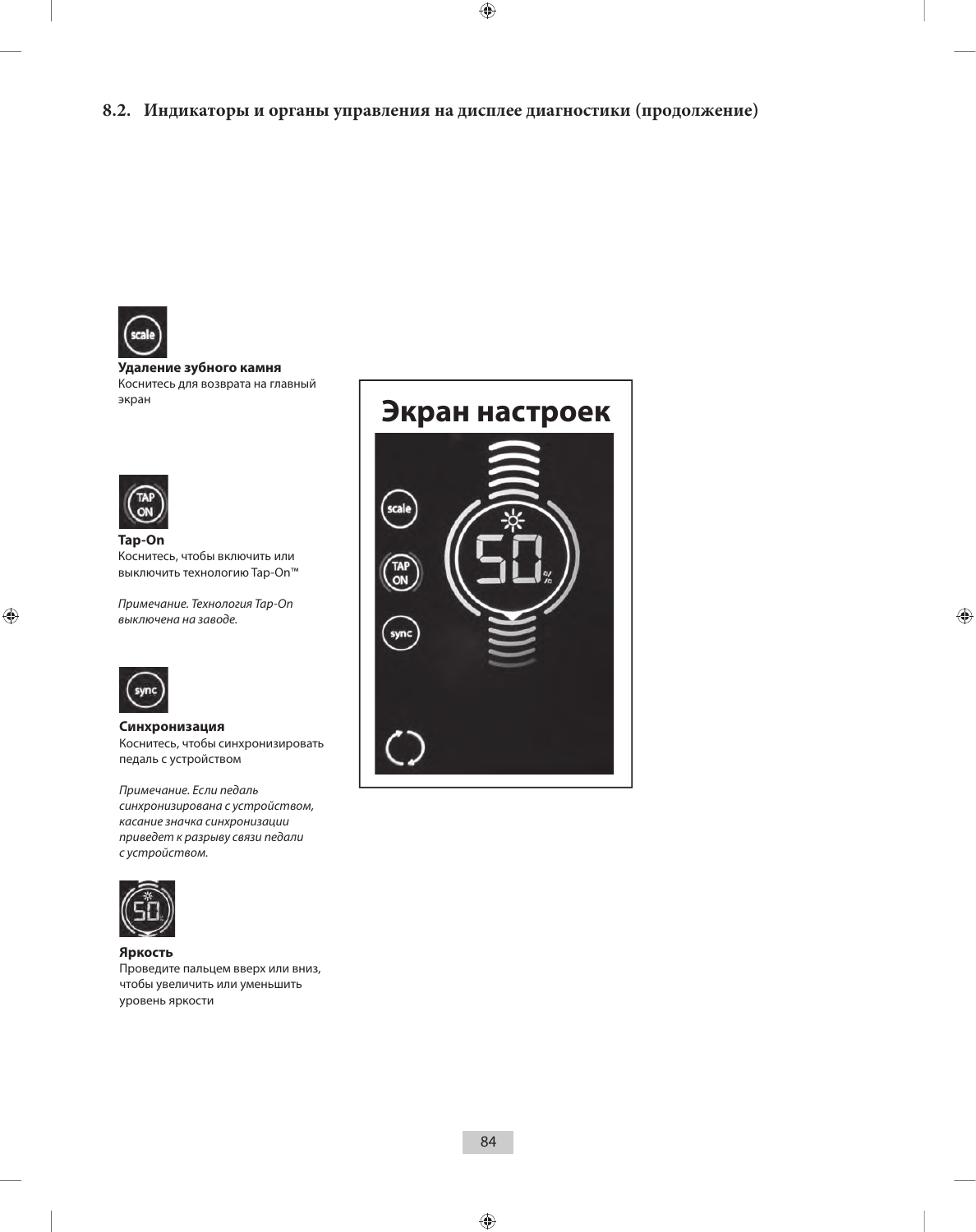#### **Регулятор орошения**

Поверните регулятор орошения, чтобы выбрать поток во время работы системы. Поток регулируется по шкале от 1 до 6. Поверните регулятор по часовой стрелке в направлении значения 6, чтобы увеличить поток у наконечника вставки. Поверните регулятор против часовой стрелки в направлении значения 1, чтобы уменьшить поток. Поток через наконечник также определяет температуру орошающей жидкости. При пониженном потоке температура орошения повышается. При повышенном потоке температура орошения понижается. **8.3. Наконечник/кабель**<br>**Регулятор орошения**<br>Поверните регулятор орошения, чтобы выбрать поток во<br>время работы системы. Поток регулируется по шкале от 1<br>6. Поверните регулятор по часовой стрелке в направлени<br>значения 6,

Cavitron Steri-Mates 30K 1

#### **Вращающаяся на 360° передняя часть наконечника**

Чтобы повернуть вставку, поместите пальцы на передней части наконечника и поверните ее в требуемое положение. Гибкость настройки наконечника позволяет изменять положение руки, а также свободно двигаться и получать доступ к передней и задней частям ротовой полости.

*Примечание. Конструкция наконечника Steri-Mate 360 обеспечивает плавный переход к вставкам Cavitron FitGrip (показана на иллюстрации).*

#### **Отсоединяемый легкий кабель наконечника**

Легкий кабель наконечника можно без труда отсоединить от устройства и от наконечника Steri-Mate 360 для очистки или замены. Функция вращения уменьшает натяжение кабеля, когда наконечник поворачивается во время процедур.

#### **8.4. Ультразвуковые вставки Cavitron 30K**

Ультразвуковые вставки Cavitron 30K различных форм обладают возможностью легкой замены для проведения различных видов процедур.

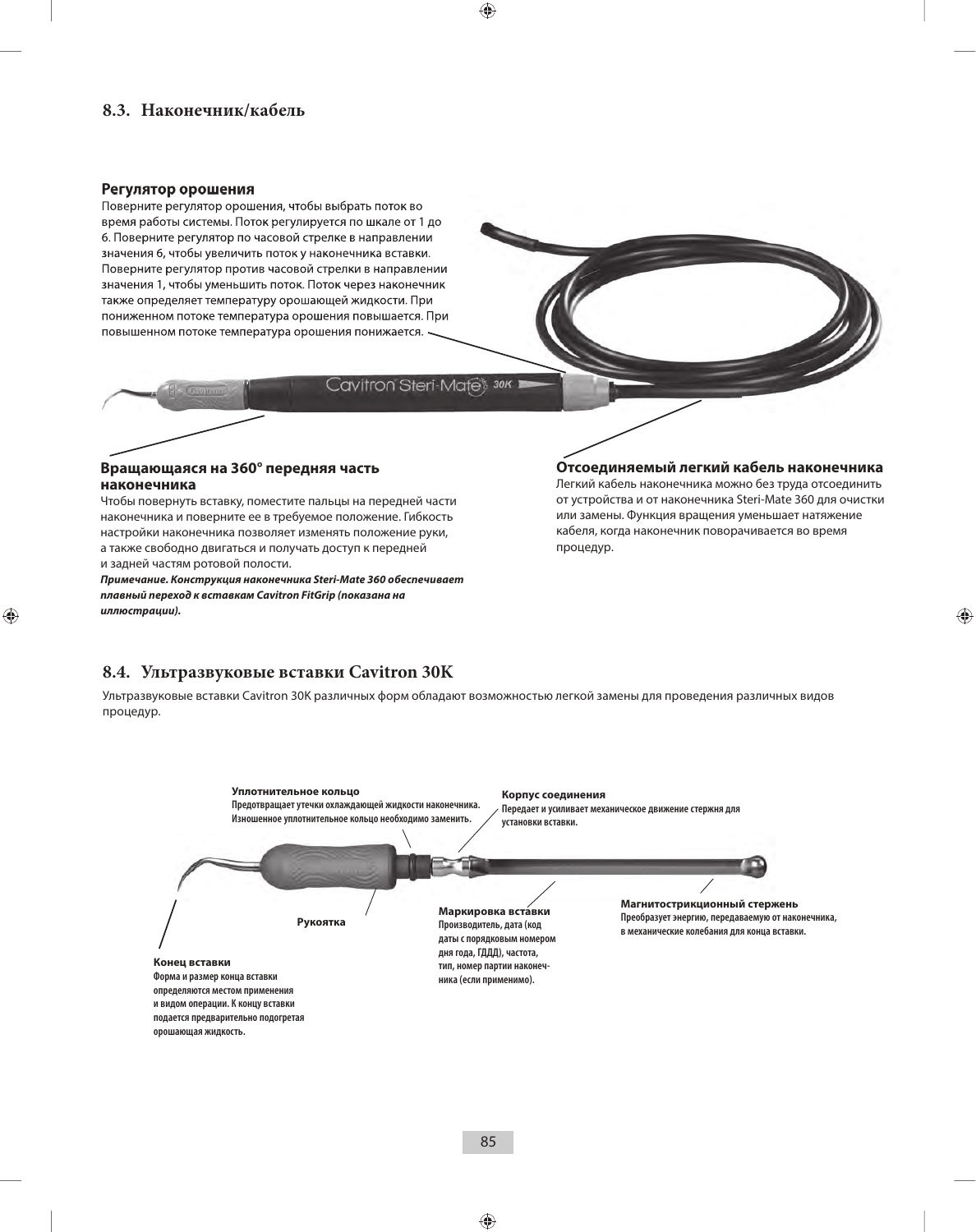#### **8.5. Эксплуатация беспроводной педали с технологией Tap-On**

#### **Использование педали в режиме Tap-On**

*При выполнении процедур по удалению зубного камня* технология Tap-On устраняет необходимость в удерживании педали нажатой. Однократное нажатие педали включает ультразвук приблизительно на 4 минуты. Нажатие педали в режиме Tap-On отключает ультразвук и поток воды. При удалении зубного камня в режиме Tap-On доступен режим повышенной мощности. Чтобы использовать режим повышенной мощности, нажмите педаль и переведите ее во второе положение (прижмите к полу до упора); удерживайте ее в этом положении, пока будет требоваться режим повышенной мощности. Отпустите педаль, чтобы вернуться в режим Tap-On.





*Технология Tap-On препятствует подаче воды при отсутствии вставки в наконечнике.*

*Датчик в держателе наконечника препятствует работе технологии Tap-On при установке наконечника в держатель.*

*Если педаль не будет нажиматься с высокой скоростью, она будет работать обычным образом.*

#### **Включение и выключение технологии Tap-On**

Технологию Tap-On можно включить, коснувшись значка Tap-On на экране настроек. На главном экране коснитесь значка настроек, затем коснитесь значка Tap-On. Линии в виде круглых скобок вокруг значка будут отображаться белым цветом, если технология Tap-On включена. После возврата на главный экран (экран удаления зубного камня) в верхней части окружности уровня мощности отобразится сообщение TAP ON.

Технологию Tap-On можно выключить, коснувшись значка Tap-On на экране настроек. На главном экране (экране удаления зубного камня) коснитесь значка настроек, затем коснитесь значка Tap-On. Значок будет затенен.

#### **Использование педали без режима Tap-On**

Для удаления зубного камня первое положение педали включает ультразвук и подачу воды к концу вставки. Второе положение педали задействует режим повышенной мощности. В режиме повышенной мощности (при полностью нажатой педали) увеличивается уровень мощности ультразвука для быстрого удаления стойких отложений без изменения настройки регулятора уровня мощности. Чтобы отключить режим повышенной мощности, верните педаль в первое положение.

#### **8.6. Принадлежности и заменяемые пользователем детали**

#### **8.6.1. Принадлежности**

- 1. Шнур питания переменного тока.
- 2. Беспроводная заряжаемая педаль (с технологией Tap-On).
- 3. Дополнительный кабель питания педали.
- 4. Стерилизуемый наконечник Cavitron Steri-Mate® 360.
- 5. Ультразвуковые вставки Cavitron 30K.
- 6. Система дозирования Cavitron DualSelect.
- 7. Отсоединяемый легкий кабель наконечника.
- 8. Стерилизуемый наконечник Cavitron Steri-Mate.

#### **8.6.2. Заменяемые пользователем комплекты деталей**

- 1. Комплекты сменных уплотнительных колец вставки Cavitron, 12 шт. в упаковке, номер по каталогу 62351 (черные) для пластиковых и мягких держателей; номер по каталогу 62605 (зеленые) для металлических держателей
- 2. Уплотнительное кольцо кабеля наконечника, номер по каталогу 79357
- 3. Фильтр воды для орошения, 10 шт. в упаковке, номер по каталогу 90158

Для получения подробной информации обратитесь к местному представителю DENTSPLY или уполномоченному дистрибьютору DENTSPLY.

### **РАЗДЕЛ 9. Настройка системы, эксплуатация, способы применения**

#### **9.1. Настройка наконечника**

- **•**  Этот наконечник является стерилизуемым. Перед тем как приступить к эксплуатации наконечника, ознакомьтесь с брошюрой с процедурами инфекционного контроля для систем Cavitron.
- **•**  Подсоедините наконечник к кабелю в сборе, совместив электрические соединения. Если кабель в сборе не входит в наконечник, аккуратно поверните наконечник так, чтобы совместить контакты, затем полностью установите наконечник. ПРИМЕЧАНИЕ. С этой системой совместимы наконечники Steri-Mate 360 и Steri-Mate.
- **•**  Держите пустой наконечник в полувертикальном положении над раковиной или водоотводом. Нажмите педаль Tap-On так, чтобы вода начала выходить из наконечника, чтобы удалить из него все воздушные пузырьки. ПРИМЕЧАНИЕ. Технология Tap-On работает только при наличии вставки в наконечнике.
- **•**  Смочите уплотнительное кольцо на вставке водой, затем установите вставку в наконечник. Установите вставку до упора, аккуратно толкая и поворачивая ее. НЕ ПРИКЛАДЫВАЙТЕ ЧРЕЗМЕРНЫХ УСИЛИЙ.
- **•**  Поверните регулятор орошения, чтобы выбрать поток во время работы системы. Поток регулируется по шкале от 1 до 6. Поверните регулятор по часовой стрелке в направлении значения 6, чтобы увеличить поток у конца вставки. Поверните регулятор против часовой стрелки в направлении значения 1, чтобы уменьшить поток. Поток через наконечник также определяет температуру орошающей жидкости. При пониженном потоке температура орошающей жидкости повышается. При повышенном потоке температура орошающей жидкости понижается. Если наконечник становится теплым, увеличьте поток. С опытом врач-стоматолог сможет выбирать оптимальные настройки потока для эффективной работы и обеспечения комфорта пациента.

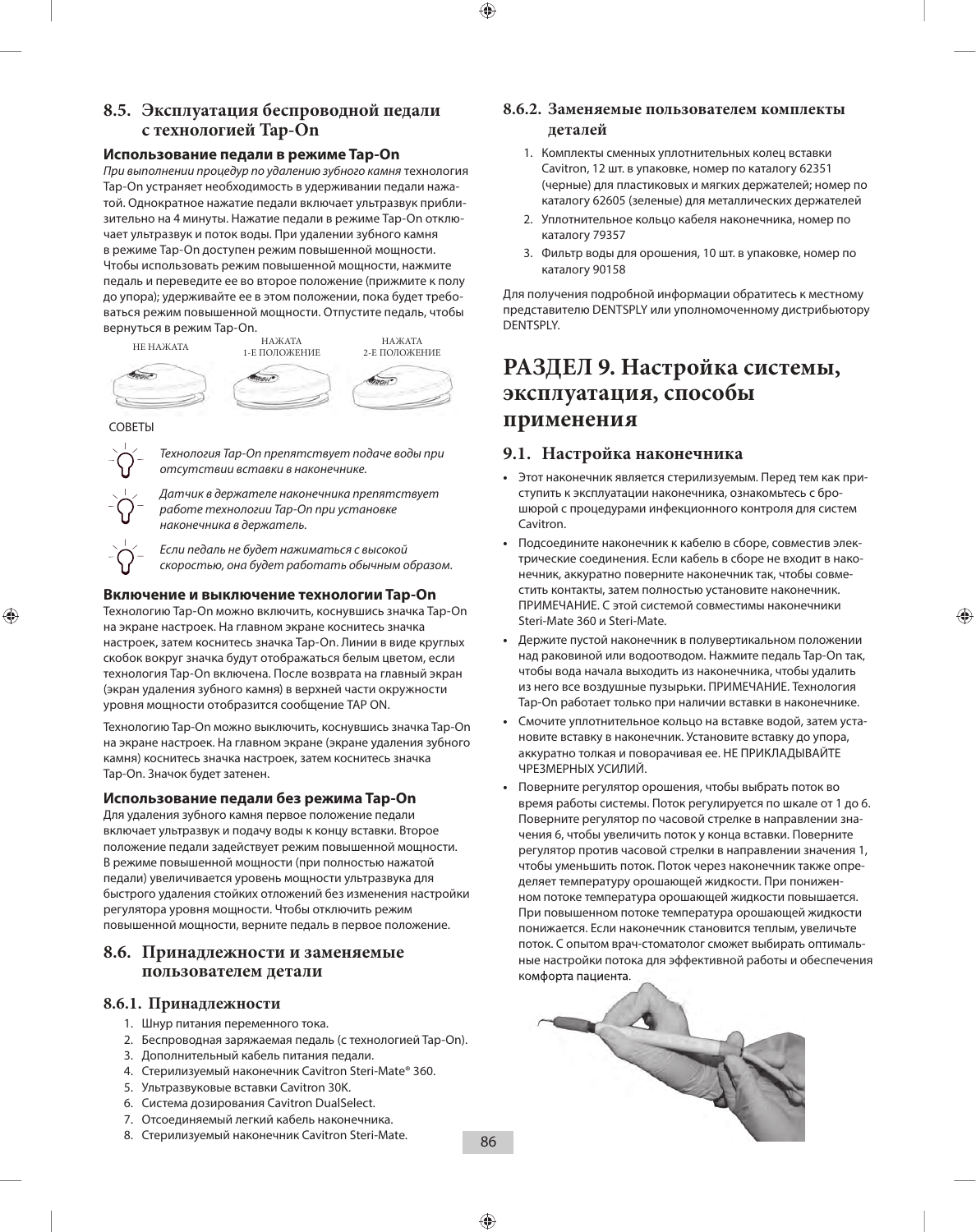#### **9.2. Режим повышенной мощности**

Режим повышенной мощности обеспечивает временное повышение мощности ультразвука для быстрого удаления твердых зубных отложений, не прикасаясь к устройству. Режим повышенной мощности задействуется при полном нажатии педали Tap-On с ее переводом во второе положение (полное нажатие до пола). При включенном режиме повышенной мощности в окружности уровня мощности будет подсвечен значок повышенной мощности. Режим повышенной мощности будет включен, пока врач не прекратит полностью нажимать педаль. Чтобы отключить режим повышенной мощности, верните педаль Tap-On в первое положение.

#### **9.3. Размещение пациента**

Спинку кресла следует отрегулировать таким образом, чтобы обеспечить оптимальный доступ как к нижней, так и к верхней челюсти, как при выполнении других стоматологических операций. Это обеспечит удобство пациента и хороший обзор для врача.

Попросите пациента повернуть голову вправо или влево. Кроме того, поднимите или опустите подбородок пациента в зависимости от обрабатываемой части зубной дуги и поверхности. Следует удалять орошающую жидкость с помощью слюноотсоса или высокопроизводительного вакуумного отсоса (HVE).

#### **9.4. Выполнение процедур ультразвукового удаления зубного камня**

*Примечание. Описание общих процедур, выполняемых в начале каждого рабочего дня и перед приемом каждого пациента, см. в брошюре с информацией об инфекционном контроле, поставляемой с системой, а также в разделе 10 данного руководства.*

- **•**  Примите меры предосторожности, перечисленные в пунктах «Общие меры предосторожности» и «Меры предосторожности при обращении с ультразвуковой техникой» подраздела 4.2, «Меры предосторожности при выполнении процедур».
- **•**  Края ультразвуковых вставок Cavitron специально закруглены для снижения риска повреждения тканей при удалении зубного камня с соблюдением технологии. Во избежание случайного (длительного) контакта с работающим концом вставки при введении его в ротовую полость следует оттянуть язык, щеки, губы.
- **•**  Измените настройки регулятора уровня мощности, чтобы выбрать уровень мощности ультразвука для работы. Проведите пальцем по регулятору вверх, чтобы увеличить мощность системы. Уровень мощности будет повышаться во всем диапазоне регулирования. Держите наконечник над раковиной или водоотводом. В режиме Tap-On нажмите педаль Tap-On, чтобы включить систему (если режим Tap-On выключен, нажмите и удерживайте нажатой педаль Tap-On, чтобы включить систему). Проверьте наличие водяной пыли, чтобы убедиться в том, что жидкость достигает рабочего конца вставки. Установите регулятор орошения водой так, чтобы вода быстро сочилась или образовывалась водяная пыль. Увеличение потока воды снижает температуру орошающей жидкости.
- **•**  Возможно, при нахождении системы в режиме повышенной мощности (при полностью нажатой педали Tap-On) потребуется отрегулировать поток орошения, чтобы его хватило для охлаждения места контакта конца вставки с зубом.
- **•**  Для ультразвукового удаления зубного камня обычно рекомендуется использовать легкое касание. Движения конца вставки и акустического воздействия орошающей жидкости в большинстве случаев достаточно для удаления даже самых твердых зубных отложений.
- **•**  Периодически проверяйте износ ультразвуковой вставки Cavitron с помощью индикатора износа вставки Cavitron.
- Во время всех процедур рекомендуется использовать слюноотсос или высокопроизводительный вакуумный отсос (HVE).
- **•**  Установите регулятор уровня мощности системы в положение наименьшей достаточной мощности с учетом применения и выбранной вставки.
- Расположите педаль вблизи ноги, чтобы иметь удобный доступ к педали.

#### **9.5. Забота о комфорте пациента**

#### *Причины повышенной чувствительности*

- **•**  Неправильное положение конца вставки. Никогда не направляйте конец вставки к поверхностям корней.
- **•**  Отсутствие непрерывного движения конца вставки по поверхности зуба. Не позволяйте вставке оставаться неподвижной в какой-либо точке поверхности зуба. Необходимо менять траекторию перемещения вставки.
- **•**  Чрезмерный нажим. Держать наконечник следует очень мягко. Используйте легкий нажим, особенно на участках обнажившегося цементного вещества зубов. Используйте мягкие ткани в качестве опоры.
- **•**  Если повышенная чувствительность сохраняется, необходимо уменьшить уровень мощности и (или) перейти от чувствительного зуба к другому, а затем снова вернуться к нему.

### **РАЗДЕЛ 10. Уход за системой**

Рекомендуется выполнять следующие процедуры техобслуживания.

## **10.1. Ежедневное техобслуживание**

#### ПРОЦЕДУРЫ ЗАПУСКА В НАЧАЛЕ РАБОЧЕГО ДНЯ

- 1. Откройте ручной запорный клапан системы подачи воды к стоматологическому оборудованию.
- 2. Установите стерилизованный наконечник Steri-Mate на кабель наконечника.
- 3. Установите регулятор уровня мощности системы в положение минимальной мощности, а регулятор орошения — в положение максимального потока.
- 4. Включите питание системы.
- 5. Держите стерилизованный наконечник (без вставки) над раковиной или водоотводом. Включите режим промывки, коснувшись значка промывки.
	- Откроется экран промывки с указанием включения функции промывки. Отобразится таймер, отображающий оставшееся время цикла промывки.
	- Функцию промывки можно прервать в любой момент двухминутного цикла, коснувшись значка удаления зубного камня или нажав педаль.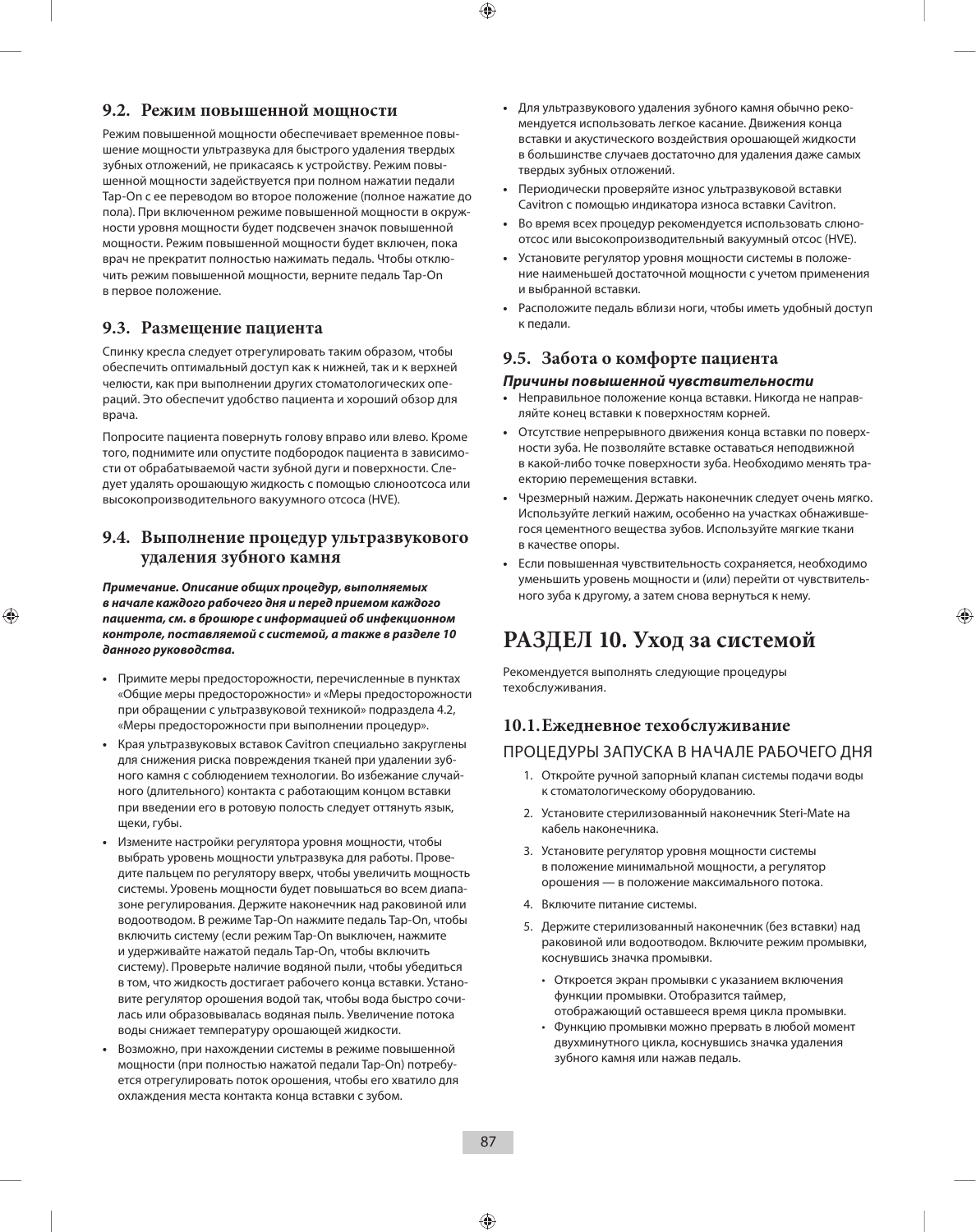6. По завершении цикла промывки установите стерилизованную ультразвуковую вставку 30 кГц Cavitron в наконечник и установите требуемые положения регулятора уровня мощности и регулятора орошения для ультразвукового удаления зубного камня.

#### ПЕРЕД ПРИЕМОМ КАЖДОГО ПАЦИЕНТА

- 1. Извлеките использованную ультразвуковую вставку Cavitron. Очистите и стерилизуйте вставку в соответствии с процедурами инфекционного контроля в документации, которая прилагалась к вставке.
- 2. Удерживая наконечник над раковиной или водоотводом, включите функцию промывки, как описано в шаге 5 процедуры запуска.
- 3. По завершении цикла промывки переведите выключатель системы в положение OFF (ВЫКЛ.) (0).
- 4. Снимите наконечник Steri-Mate, затем очистите и стерилизуйте его в соответствии с процедурами инфекционного контроля, описанными в брошюре с процедурами инфекционного контроля для систем Cavitron, которая прилагается к вашей системе.
- 5. Перед тем как приступить к дезинфекции поверхностей корпусов, заблокируйте сенсорный экран, коснувшись значка блокировки. Дезинфицируйте поверхности корпуса, шнура питания, кабеля наконечника, педали Tap-On, кабеля в сборе (если применимо), линий подачи воды, как описано в брошюре с процедурами инфекционного контроля для систем Cavitron. НЕ РАСПЫЛЯЙТЕ ДЕЗИНФИЦИРУЮЩИЙ РАСТВОР НА ПОВЕРХНОСТИ СИСТЕМЫ\*.
- 6. Осмотрите кабель наконечника на отсутствие заломов или порезов.
- 7. При использовании закрытой водяной системы или системы дозирования DualSelect проверьте наличие достаточного объема жидкости для следующего пациента.
- 8. Когда вы будете готовы к использованию системы, коснитесь значка разблокировки, установите стерилизованный наконечник Steri-Mate на кабель наконечника в сборе, вставьте стерилизованную ультразвуковую вставку в наконечник и установите требуемые положения регуляторов системы.

#### ПРОЦЕДУРЫ ОТКЛЮЧЕНИЯ В КОНЦЕ РАБОЧЕГО ДНЯ

Выполните шаги с 1 по 6 процедур техобслуживания «Перед приемом каждого пациента». Кроме того, рекомендуется закрыть ручной запорный клапан системы подачи воды в стоматологический кабинет.

*\*ПРИМЕЧАНИЕ. Рекомендуется использовать дезинфицирующие растворы широкого спектра на водной основе для медицинского применения, например Lysol IC. Некоторые спиртовые дезинфицирующие растворы могут представлять опасность и изменять окраску пластиковых* 

#### **10.2. Еженедельное техобслуживание**

*деталей.*

В конце каждой рабочей недели настоятельно рекомендуется дезинфицировать систему промывкой линий подачи воды с использованием раствора гипохлорита натрия (NaOCl) 1:10. Это

можно сделать, подключив устройство к системе дозирования Cavitron DualSelect или к одному из других устройств, доступных у местных дистрибьюторов. Если устройство будет подключено к системе дозирования Cavitron DualSelect, следуйте указаниям по применению системы DualSelect. Если устройство будет подключено к другому устройству, следуйте данным указаниям по применению, учитывая, что промывку с использованием химических веществ следует выполнять при максимальном потоке воды в течение не менее 30 секунд. Оставьте систему на 10–30 минут, чтобы раствор гипохлорита натрия впитался в линии. Рекомендуется поместить на систему табличку с сообщением о том, что СИСТЕМА ДЕЗИНФИЦИРУЕТСЯ СИЛЬНЫМ ДЕЗИНФИЦИРУЮЩИМ СРЕДСТВОМ И НЕ ДОЛЖНА ИСПОЛЬЗО-ВАТЬСЯ. По завершении этой процедуры промывайте систему чистой водой не менее 30 секунд или до тех пор, пока запах гипохлорита натрия не пропадет. ПЕРЕД ТЕМ КАК ИСПОЛЬЗО-ВАТЬ СИСТЕМУ ДЛЯ ПАЦИЕНТА, УДАЛИТЕ ИЗ НЕЕ ВСЕ ХИМИКАТЫ.

#### **10.3. Ежемесячное техобслуживание**

#### ТЕХОБСЛУЖИВАНИЕ ФИЛЬТРА ЛИНИИ ПОДАЧИ ВОДЫ

Когда фильтр линии подачи воды изменит цвет или загорится значок фильтра, фильтр необходимо будет заменить, чтобы предотвратить уменьшение подачи воды в систему Cavitron Touch.

- 1. Убедитесь, что система выключена.
- 2. Отсоедините шланг подачи воды от системы подачи воды к стоматологическому оборудованию. Если быстросъемное соединение подключено к концу шланга, сбросьте давление воды, нажав на наконечник соединения и слив воду в подходящую емкость.
- 3. Возьмитесь за штуцеры с любой из сторон фильтрующего диска и поверните их против часовой стрелки. Снимите секцию фильтра с любой стороны водяного шланга.
- 4. Установите новый фильтр на штуцеры водяного шланга. Фильтр следует расположить для совмещения с требуемым штуцером шланга.
- 5. Вручную затяните один штуцер шланга на фильтре по часовой стрелке. Затяните второй шланг на фильтре по часовой стрелке. Подсоедините линию подачи воды и включите устройство, чтобы стравить воздух и убедиться в отсутствии утечек.
- 6. Включите устройство, затем касайтесь значка фильтра, пока значок не исчезнет, чтобы сбросить значок техобслуживания фильтра.

### **РАЗДЕЛ 11. Поиск и устранение неисправностей**

Хотя обслуживание и ремонт ультразвуковой системы для удаления зубного камня Cavitron Touch должны выполняться персоналом DENTSPLY, ниже перечислены некоторые основные процедуры поиска и устранения неисправностей, которые помогут избежать ненужных обращений в службу технической поддержки. Сначала проверьте все линии и соединения системы. Проблемы часто возникают из-за неплотно вставленного штекера или ослабленного соединения. Проверьте настройки органов управления системой.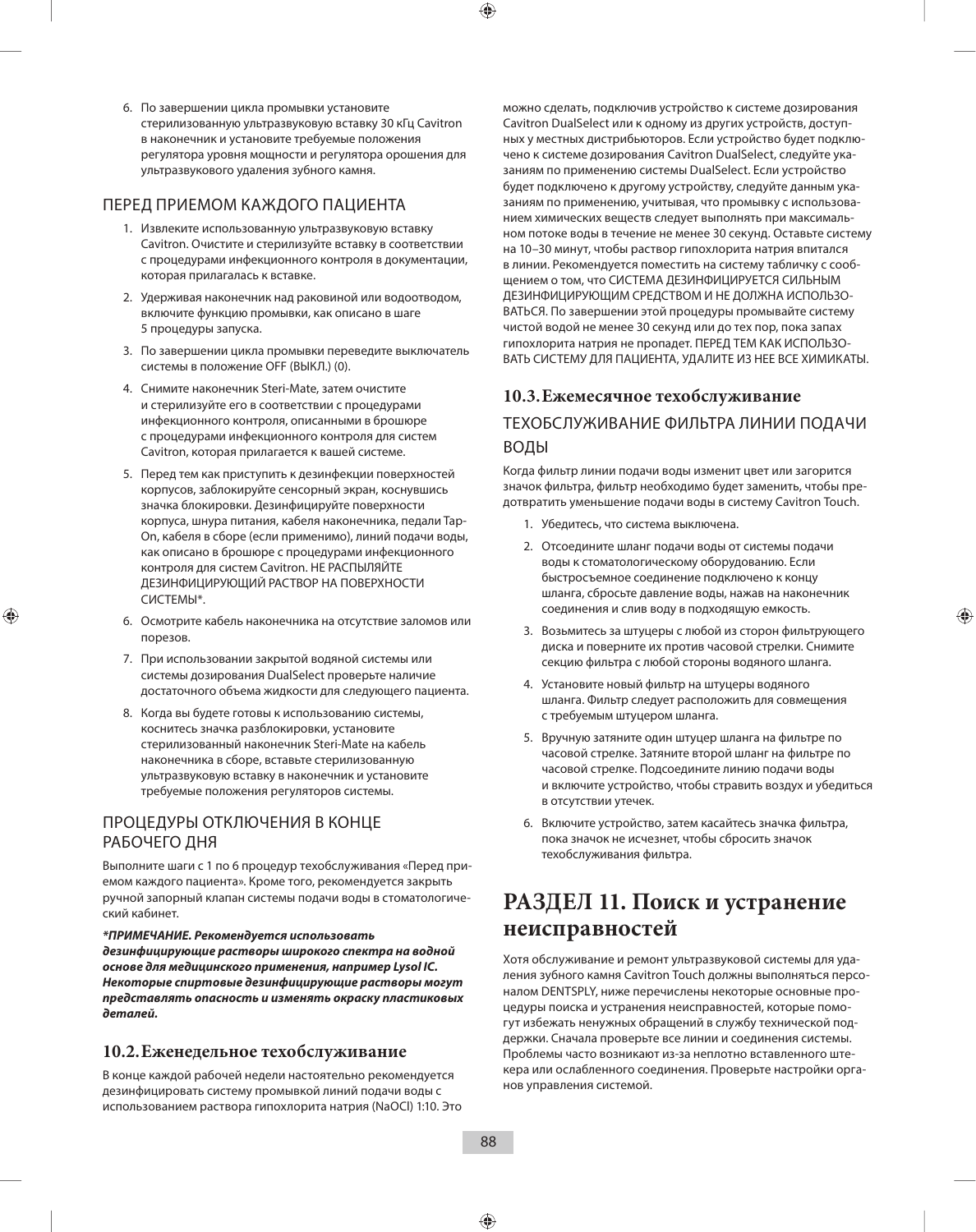#### **11.1. Руководство по поиску и устранению неисправностей**

#### **Проявление неисправности**

#### **Система работает, а технология Tap-On не работает**

- 1. Возможно, технология Tap-On отключена. См. раздел 8.5.
- 2. Проверьте, установлен ли наконечник в держатель. Технология Tap-On отключается при установке наконечника в держатель.
- 3. Проверьте, закреплена ли вставка в наконечнике. Технология Tap-On отключается при отсутствии вставки в наконечнике.

#### **Проявление неисправности**

#### **Система не работает, зеленый индикатор питания не горит**

- 1. Убедитесь, что выключатель питания установлен в положение ON (ВКЛ.) (I), а отсоединяемый шнур питания полностью вставлен в гнездо в задней части системы.
- 2. Убедитесь, что штекер шнура питания системы полностью вставлен в утвержденную электрическую розетку переменного тока.
- 3. Убедитесь, что розетка электропитания исправна.

#### **Проявление неисправности**

#### **Система не работает, а индикатор питания горит**

- 1. Если в кабинете имеется несколько педалей Tap-On, проверьте каждую педаль и убедитесь, что используется надлежащая педаль Tap-On. Установите наконечник и вставку и переведите педаль Tap-On в первое положение. Система должна подавать воду. Если ни одна из педалей Tap-On не включает систему, перейдите к следующему шагу.
- 2. Включите питание педали. Повторно синхронизируйте одну педаль Tap-On с системой (см. раздел 7.7, «Синхронизация педали Tap-On»).

#### **Проявление неисправности**

#### **Система работает, но отсутствует поток воды к концу вставки или наконечник перегревается**

- 1. Правильно настройте регулятор орошения наконечника.
- 2. Проверьте, не засорена ли вставка. При необходимости замените вставку.
- 3. Убедитесь, что клапаны системы подачи воды к стоматологическому оборудованию открыты.
- 4. Если система подключена к системе дозирования DualSelect, убедитесь в наличии достаточного объема жидкости в выбранной емкости. При использовании внешнего источника воды убедитесь в том, что клапаны открыты.
- 5. Убедитесь, что фильтр линии подачи воды чист. При необходимости замените фильтр.

#### **Проявление неисправности**

#### **Система работает, но кавитация во вставке отсутствует**

- 1. Проверьте вставку на отсутствие повреждений и правильность установки в наконечник.
- 2. Убедитесь, что наконечник правильно подсоединен к кабелю в сборе.
- 3. Убедитесь, что мягкий держатель насадки расположен заподлицо с твердой пластиковой деталью отверстия вставки.
- 4. Переведите выключатель питания системы в положение OFF (ВЫКЛ.) (0). Повторно включите систему через 5 секунд.
- 5. Если проблема не исчезнет, подсоедините дополнительный кабель педали.

#### **Проявление неисправности**

#### **Система работает, но режим промывки не работает — значок 1 обслуживания**

1. Убедитесь, что наконечник правильно подсоединен к кабелю в сборе и отображается экран промывки.

#### **Проявление неисправности**

#### **Система работает, но горит индикатор обслуживания**

- **•**  Горит значок 1 обслуживания указывает на ненадлежащую настройку.
	- 1. Если вставка установлена в наконечник, удалите вставку. Убедитесь, что наконечник установлен правильно. Удерживайте педаль нажатой в течение 2 секунд. Если значок погаснет, система готова к работе. Если значок не погаснет, перейдите к следующему шагу.
	- 2. Подсоедините НОВЫЙ наконечник и удерживайте педаль нажатой в течение 2 секунд. Если значок погаснет, система готова к работе. Выбросьте старый наконечник или верните его производителю, если срок гарантии еще не истек. Если значок не погаснет, перейдите к следующему шагу.
	- 3. Если значок не погаснет, см. раздел 11.2, «Техническая поддержка и ремонт», и как можно быстрее выполните обслуживание устройства.

#### **Система работает, но горит индикатор обслуживания**

- **•**  Горит значок 2 обслуживания
	- 1. Убедитесь в наличии достаточной вентиляции основного устройства. Убедитесь, что оно не расположено вблизи источника тепла (радиатора, лампы для обогрева, солнечного света, другого излучающего тепло оборудования).
	- 2. Переведите выключатель питания в положение OFF (ВЫКЛ.) (O). Дайте системе остыть в течение 10 минут, затем переведите выключатель питания системы в положение ON (ВКЛ.) (I). Убедитесь, что значок 2 обслуживания не горит.
	- 3. Если значок все еще горит, см. раздел 11.2, «Техническая поддержка и ремонт», и как можно быстрее выполните обслуживание устройства.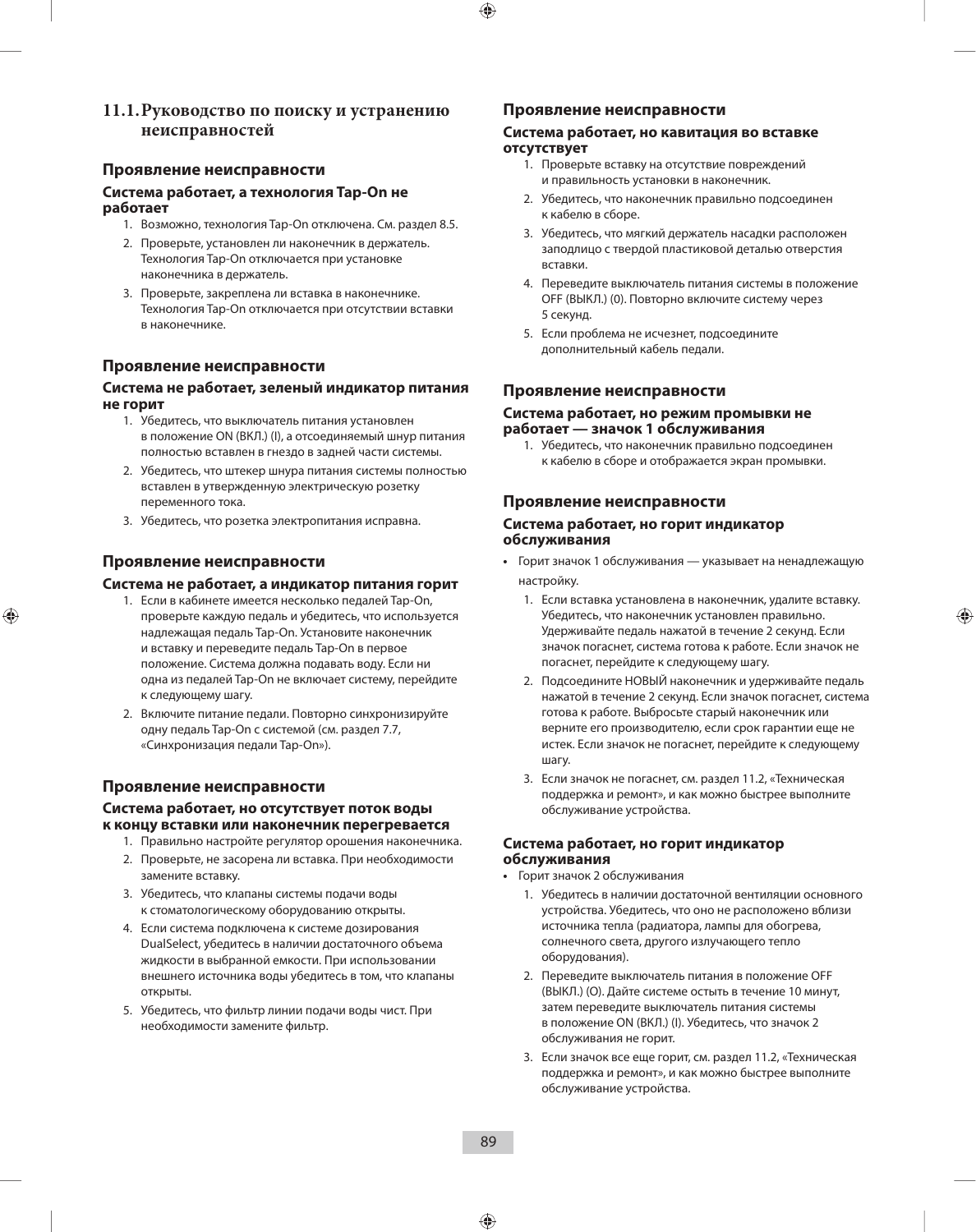#### **11.2. Техническая поддержка и ремонт**

Для получения технической поддержки и помощи в ремонте на территории США обратитесь в уполномоченную службу поддержки DENTSPLY Cavitron Care по телефону 1-800-989-8826 с понедельника по пятницу, с 8:00 до 17:00 (восточное поясное время). В других странах обратитесь к местному представителю DENTSPLY.

### **РАЗДЕЛ 12. Гарантийный период**

Срок гарантии на ультразвуковую систему для удаления зубного камня Cavitron Touch составляет ДВА ГОДА с даты приобретения. Срок гарантии на наконечник Steri-Mate 360, поставляемый с системой, составляет ШЕСТЬ МЕСЯЦЕВ с даты приобретения. С полным текстом гарантийных обязательств можно ознакомиться в положении о гарантии, поставляемом с системой.

### **РАЗДЕЛ 13. Технические характеристики**

| Напряжение<br>электрической сети         | Бесперебойное (100-240 В переменного тока)                                                                                                                                                                                                                             |
|------------------------------------------|------------------------------------------------------------------------------------------------------------------------------------------------------------------------------------------------------------------------------------------------------------------------|
| Ток                                      | Макс. 1,0 А                                                                                                                                                                                                                                                            |
| Количество фаз                           | Одна фаза                                                                                                                                                                                                                                                              |
| Частота                                  | 50/60 Гц                                                                                                                                                                                                                                                               |
| Давление воды                            | 20-40 фунтов на кв. дюйм (138-275 кПа)                                                                                                                                                                                                                                 |
| Температура воды                         | $<$ 25°C (77°F)                                                                                                                                                                                                                                                        |
| Расход воды                              | Положение минимального уровня<br>(против часовой стрелки): < 15 мл/мин<br>Положение максимального уровня<br>(по часовой стрелке): > 55 мл/мин                                                                                                                          |
| Macca                                    | 4,4 фунта (2 кг)                                                                                                                                                                                                                                                       |
| Размеры                                  | Высота: 8,875 дюйма (22,542 см)<br>Ширина: 6,75 дюйма (17,145 см) с держателем<br>Глубина: 10 дюймов (25,4 см)<br>Длина кабеля наконечника: 6,5 фута (2,0 м)<br>Длина дополнительного кабеля педали:<br>6 футов (1,8 м)<br>Длина линии подачи воды:<br>8 футов (2,4 м) |
| Педаль                                   | Класс защиты IPX1.<br>Не для использования в операционной.                                                                                                                                                                                                             |
| Удаленная связь                          | Частота: 2,4 ГГц<br>Мощность: < 1 мВт                                                                                                                                                                                                                                  |
| Условия<br>эксплуатации                  | Температура:<br>от 15 до 40 градусов Цельсия<br>(от 59 до 104 градусов Фаренгейта)                                                                                                                                                                                     |
|                                          | Относительная влажность:<br>от 30 до 75% (без конденсации)                                                                                                                                                                                                             |
| Условия<br>транспортировки<br>и хранения | Температура:<br>от -40 до 70 градусов Цельсия<br>(от -40 до 158 градусов Фаренгейта)                                                                                                                                                                                   |
|                                          | Относительная влажность:<br>от 10 до 95% (без конденсации)                                                                                                                                                                                                             |
|                                          | Атмосферное давление: от 500 до 1060 гПа                                                                                                                                                                                                                               |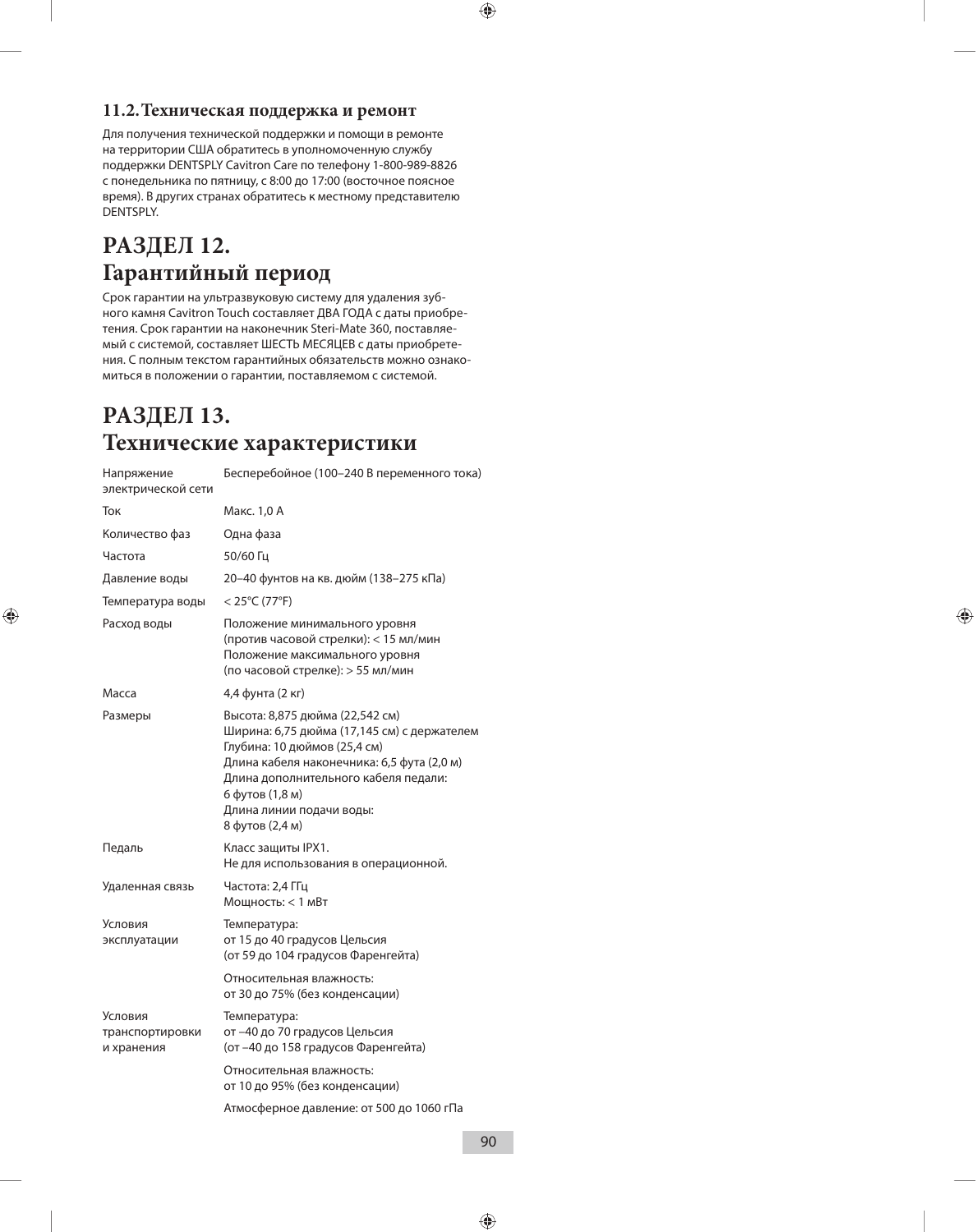### **РАЗДЕЛ 14. Условные обозначения**



ПИТАНИЕ ПЕРЕМЕННОГО ТОКА

ОБОРУДОВАНИЕ С РАБОЧЕЙ ЧАСТЬЮ ТИПА B

ЗАЩИТНОЕ ЗАЗЕМЛЕНИЕ

**IPX1** Педаль не предназначена для использования в операционной Класс защиты IPX1. IPX1: класс защиты от попадания воды

См. инструкции по эксплуатации



**O/I** Выключатель питания переменного тока

 $\epsilon$ 

(0 = выкл., | = вкл.) Педаль

Этот символ является обязательной маркировкой устройств, попадающих на европейский рынок. Он указывает на соответствие основным правилам техники безопасности и производственной гигиены, определенным в директивах ЕС. Этот символ может сопровождаться четырехзначным идентификационным номером органа технической экспертизы.



МЕДИЦИНСКОЕ ОБОРУДОВАНИЕ В ОТНОШЕНИИ ОПАСНОСТИ ПОРАЖЕНИЯ ЭЛЕКТРИЧЕСКИМ ТОКОМ, ВОЗГОРАНИЯ, МЕХАНИЧЕСКОГО ТРАВМИРОВАНИЯ ТОЛЬКО В СООТВЕТСТВИИ С UL 60601-1CAN/CSA-C22.2 № 601.1,

ANSI/AAMI ES60601-1 (2005, 3-я ред.) CAN/CSA-C22.2 № 60601-1 (2008), 13VA

Данное устройство соответствует требованиям части 15 правил Федеральной комиссии связи США (FCC).

В отношении функционирования устройства устанавливается два условия:

1) данное устройство не может являться источником помех и

2) данное устройство должно работать в условиях помех, включая те, что могут вызывать сбои в работе.

FCC ID:TFB-BT2 IC: 5969A-BT2

Утилизируйте в соответствии с Директивой ЕС об отходах электрического и электронного оборудования 2002/96/EC Европейского парламента и Совета Европейского союза



Это беспроводное устройство.

### **РАЗДЕЛ 15. Классификации**

| Тип защиты от поражения электрическим током:                                                                              | класс 1                                                                                         |
|---------------------------------------------------------------------------------------------------------------------------|-------------------------------------------------------------------------------------------------|
| Уровень защиты от поражения электрическим током:                                                                          | тип В                                                                                           |
| Уровень защиты от опасного попадания воды:                                                                                | обычный                                                                                         |
| Режим эксплуатации:                                                                                                       | непрерывный                                                                                     |
| Уровень безопасности при использовании в среде горючей смеси<br>анестетика с воздухом или с кислородом или закисью азота: | Оборудование не предназначено для применения в среде<br>горючей смеси анестетика или кислорода. |
| Классификация согласно директиве о медицинском оборудовании:                                                              | IIA (правило 9)                                                                                 |

### **РАЗДЕЛ 16. Утилизация устройства**

США: утилизируйте компоненты системы в соответствии с законами штата и местными законами. ЕС: утилизируйте в соответствии с Директивой ЕС об отходах электрического и электронного оборудования 2002/96/EC Европейского парламента и Совета Европейского союза.